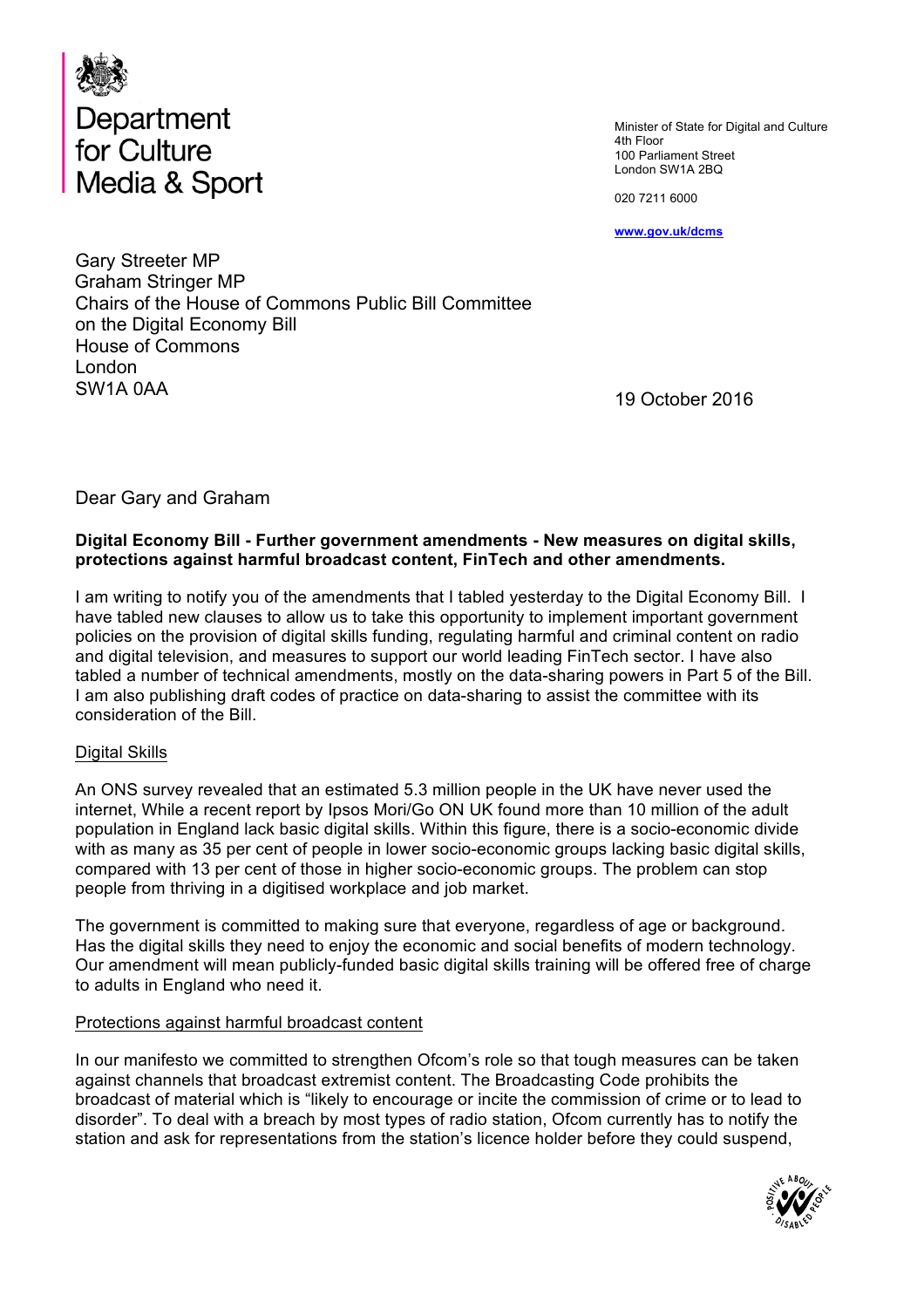and potentially revoke, the licence. The amendment to the Bill will align enforcement powers across all types of radio licences to allow much quicker enforcement including immediate suspension of licences where appropriate.

Our amendments also close a regulatory 'gap' in Ofcom's ability to protect viewers from seriously harmful content that is not otherwise part of the digital television licensed service. This situation applies only to customers with internet-enabled TVs and which receive TV services via Freeview (digital terrestrial TV or DTT).

#### FinTech

The UK is the global capital for financial technology, or 'FinTech', ranked above California, New York and Singapore, and with a workforce of over 60,000. UK firms such as TransferWise, Azimo, and Currency Cloud are making an impact on a global scale. The sector generated £6.6 billion revenue and raised over £500 million of investment in 2015 alone. It is disrupting established processes and changing the ways that consumers interact with financial services and we want this momentum to continue.

Our amendments will remove a barrier that prevents non-bank payment firms from accessing the UK's payment infrastructure. Broadening access in this way will put these firms on a level-playing field with incumbent banks. This will allow them to reduce their costs and compete more directly, increasing competition and encouraging further payments FinTechs to enter the market.

#### Digital Government

The Bill provides mechanisms to allow public authorities to share data to better deliver public services, and to produce better research and statistics. Following a two year programme of open policy making to find a way of overcoming the legal barriers, the government published a consultation with draft clauses in February 2016. We continue to talk to our stakeholders in public authorities, the devolved administrations and beyond the public sector and have identified a number of technical improvements that should be made. We have tabled amendments accordingly.

Today I am also publishing draft codes of practice which set out more detail on how effective and safe data-sharing will be conducted. The purpose of the codes is to provide detail on auditing and enforcement processes and the limitations on how data may be used, as well as best practice in handling data received or used under the provisions relating to public service delivery, civil registration, debt, fraud, sharing for research purposes and statistics.

The draft codes of practice have been shared with the Information Commissioner. We have taken on board her comments and we are very grateful to her and to her office for their advice which has helped us to improve them. We have also listened carefully to her evidence to the committee and we have tabled amendments to require the codes of practice to be consistent with the Information Commissioner's codes of practice under the Data Protection Act 1998.

I have also tabled some technical amendments to correct some drafting points on other matters. I am enclosing an annex with further details on all amendments tabled.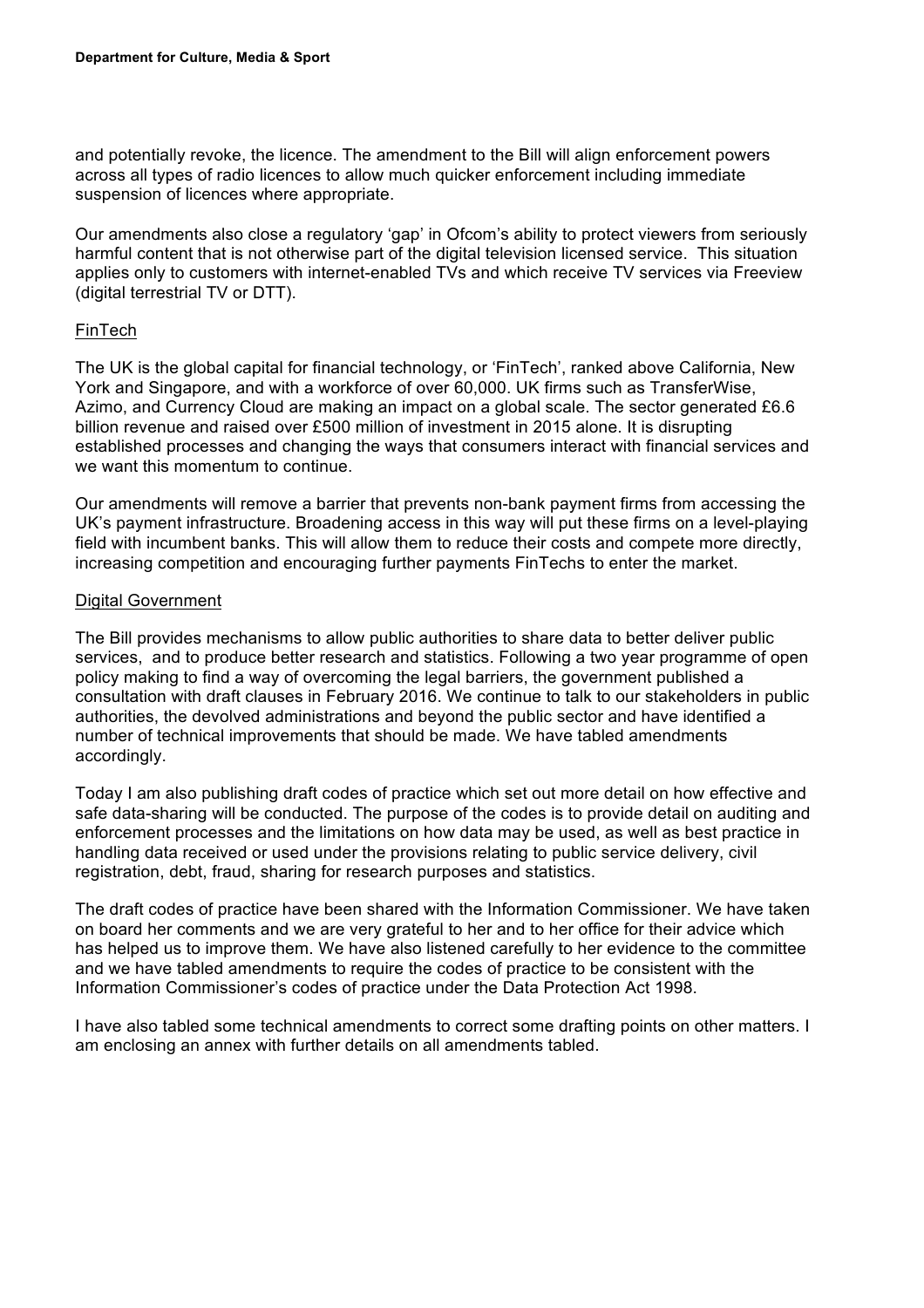I look forward to debating these measures. I am copying this letter to members of the Committee, the clerk to the Committee, and I am placing a copy in the House library.

Matt the

**Rt Hon Matthew Hancock MP Minister of State for Digital and Culture**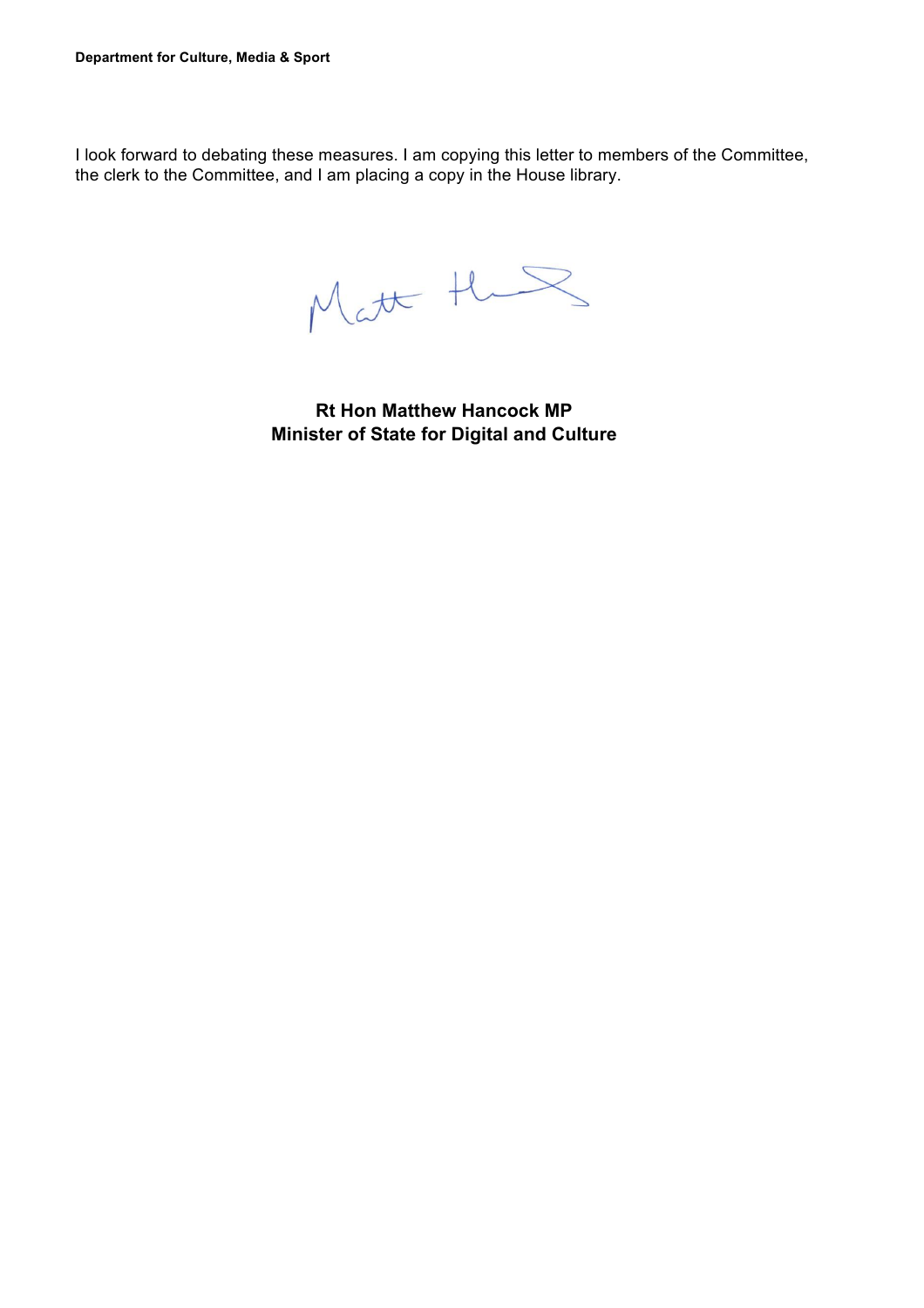#### **DIGITAL ECONOMY BILL: MEMORANDUM FOR PUBLIC BILL COMMITTEE ON THE APPLICATION OF STANDING ORDER 83L OF THE STANDING ORDERS OF THE HOUSE IN RESPECT OF THE GOVERNMENT AMENDMENTS TABLED FOR COMMONS COMMITTEE**

#### **Summary**

1. Subject to certain exceptions (as detailed in Annex A to the Explanatory Notes and below), the provisions of the Bill extend and apply to England and Wales, Scotland and Northern Ireland.

2. Taking into account the government amendments tabled for Commons Committee stage, in the view of the Government of the United Kingdom ("UK"), new clause 26 on "Qualifications in information technology: payment of tuition fees" relates exclusively to England and would be within the legislative competence of the National Assembly for Wales, the Scottish Parliament and Northern Ireland Assembly.

#### **Commons Committee stage amendments**

3. The following is the Department's assessment of the amendments to the Bill tabled by the government for consideration at Commons Committee stage.

4. None of the amendments to existing clauses or Schedules to the Bill alter the territorial application of the clause or Schedule in question or the analysis at Annex A to the Explanatory Notes.

5. The following new clause applies to England only and, in the view of the Government of the UK, it would be within the legislative competence of the National Assembly for Wales, the Scottish Parliament and Northern Ireland Assembly to make corresponding provision and, as such, the clause is certifiable under Standing Order 83L:

• New Clause 26: (Qualifications in information technology: payment of tuition fees)

6. The following new clauses and new Schedule do not relate exclusively to England or to England and Wales and, as such, in the view of the Government of the United Kingdom the new clauses and new Schedule are not certifiable under Standing Order 83L:

- New Clause 27: (Digital additional services: seriously harmful extrinsic material)
- New Clause 28: (Suspension of radio licences for inciting crime or disorder)
- New Clause 29: (Power to apply settlement finality regime to payment institutions)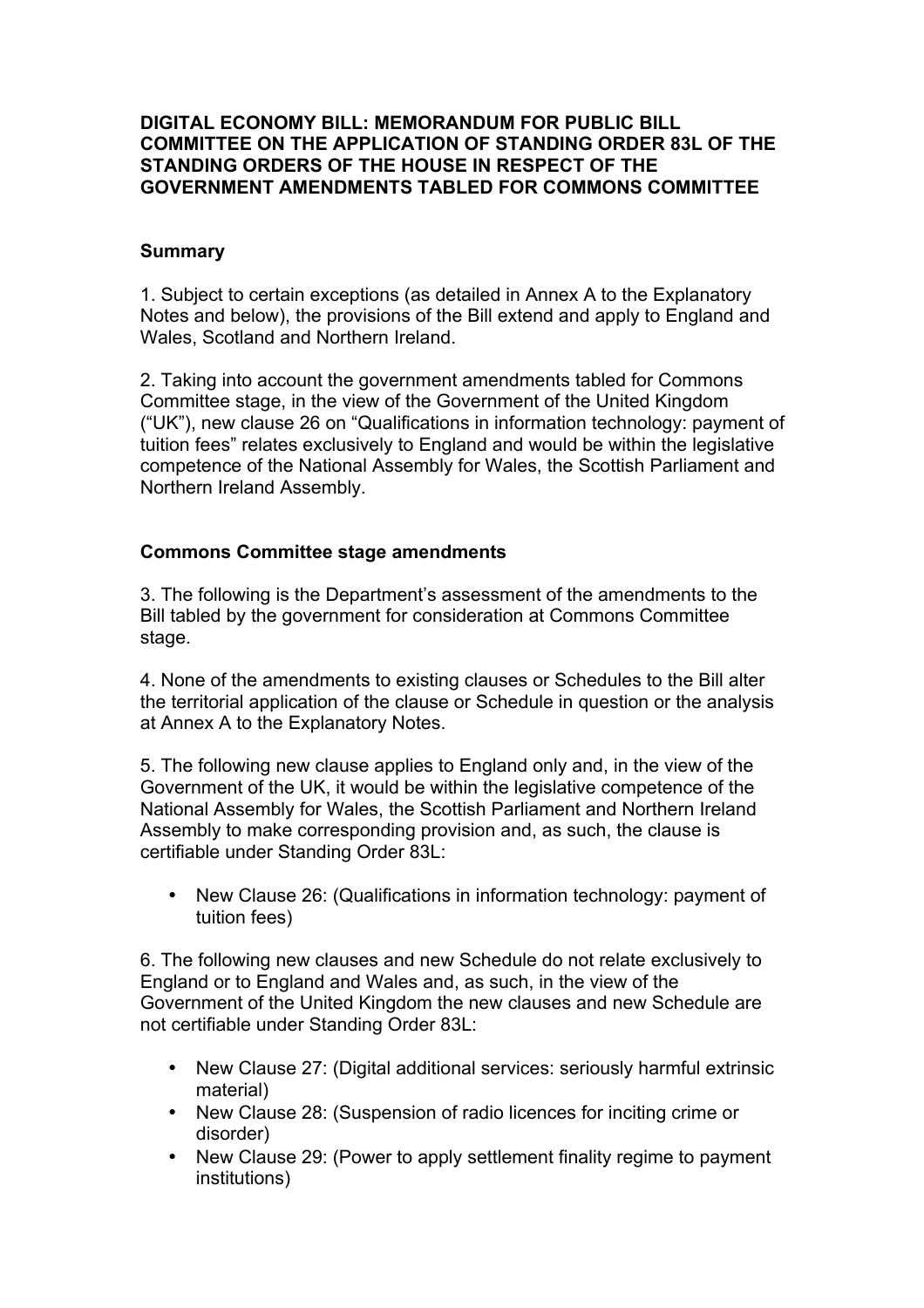- New Clause 30: (Bank of England oversight of payment systems)
- New Schedule 2: (Bank of England oversight of payment systems)

#### **Minor and consequential effects**

The provision on qualifications in information technology only applies in England and does not have any effects outside England.

#### **Subject matter and legislative competence of devolved legislature**

New Clause 26 relates to qualifications in information technology. The clause is amending the Apprenticeships, Skills, Children and Learning Act 2009 which contains provisions in respect of duties to provide further education and the funding thereof. The broader legal framework is found in other legislation including the Teaching and Higher Education Act 1998. This all applies to England only. Education and training are matters transferred to the National Assembly for Wales under Schedule 2 to the Government of Wales Act 1998. Education is not a reserved matter under the Scotland Act 1998 and it is not an excepted or reserved matter under the Northern Ireland Act 1998.

**Department for Culture, Media and Sport 19 October 2016**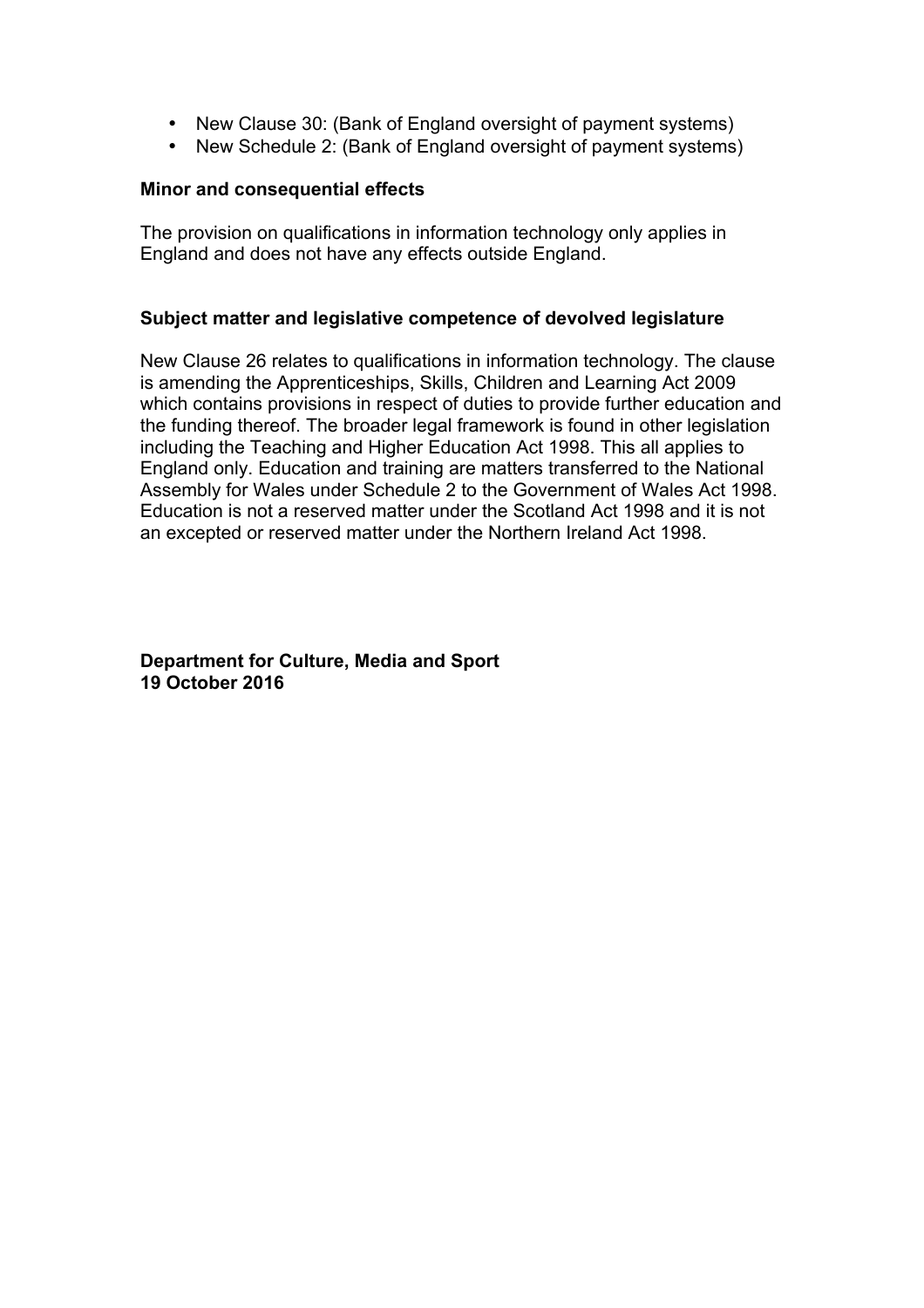| Provision                                                                                     | <b>Extends</b><br>to E & W<br>and<br>applies<br>to<br><b>England</b><br>? | <b>Extends</b><br>to E & W<br>and<br>applies to<br>Wales? | <b>Extends</b><br>and<br>applies to<br>Scotland? | <b>Extends and</b><br>applies to<br>Northern<br>Ireland? | Would<br>corresponding<br>provision be<br>within the<br>competence of<br>the National<br><b>Assembly for</b><br>Wales? | Would<br>corresponding<br>provision be<br>within the<br>competence of<br>the Scottish<br>Parliament? | Would<br>corresponding<br>provision be<br>within the<br>competence of<br>the Northern<br>Ireland<br>Assembly? | Legislative<br>Consent<br><b>Motion</b><br>needed? |
|-----------------------------------------------------------------------------------------------|---------------------------------------------------------------------------|-----------------------------------------------------------|--------------------------------------------------|----------------------------------------------------------|------------------------------------------------------------------------------------------------------------------------|------------------------------------------------------------------------------------------------------|---------------------------------------------------------------------------------------------------------------|----------------------------------------------------|
| <b>NC26:</b><br>Qualifications<br>in information<br>technology:<br>payment of<br>tuition fees | Yes                                                                       | No                                                        | No                                               | $\mathsf{No}$                                            | Yes                                                                                                                    | Yes                                                                                                  | Yes                                                                                                           | No                                                 |
| NC27: Digital<br>additional<br>services:<br>seriously<br>harmful<br>extrinsic<br>material     | Yes                                                                       | Yes                                                       | Yes                                              | Yes                                                      | N/A                                                                                                                    | N/A                                                                                                  | N/A                                                                                                           | No                                                 |
| <b>NC28:</b><br>Suspension<br>of radio<br>licences for<br>inciting crime<br>or disorder       | Yes                                                                       | Yes                                                       | Yes                                              | Yes                                                      | N/A                                                                                                                    | N/A                                                                                                  | N/A                                                                                                           | No                                                 |
| NC29: Power<br>to apply<br>settlement<br>finality regime<br>to payment<br>institutions        | Yes                                                                       | Yes                                                       | Yes                                              | Yes                                                      | N/A                                                                                                                    | N/A                                                                                                  | N/A                                                                                                           | <b>No</b>                                          |
| NC30 and<br>NS2: Bank of<br>England<br>oversight of<br>payment<br>systems                     | Yes                                                                       | Yes                                                       | Yes                                              | Yes                                                      | N/A                                                                                                                    | N/A                                                                                                  | N/A                                                                                                           | No                                                 |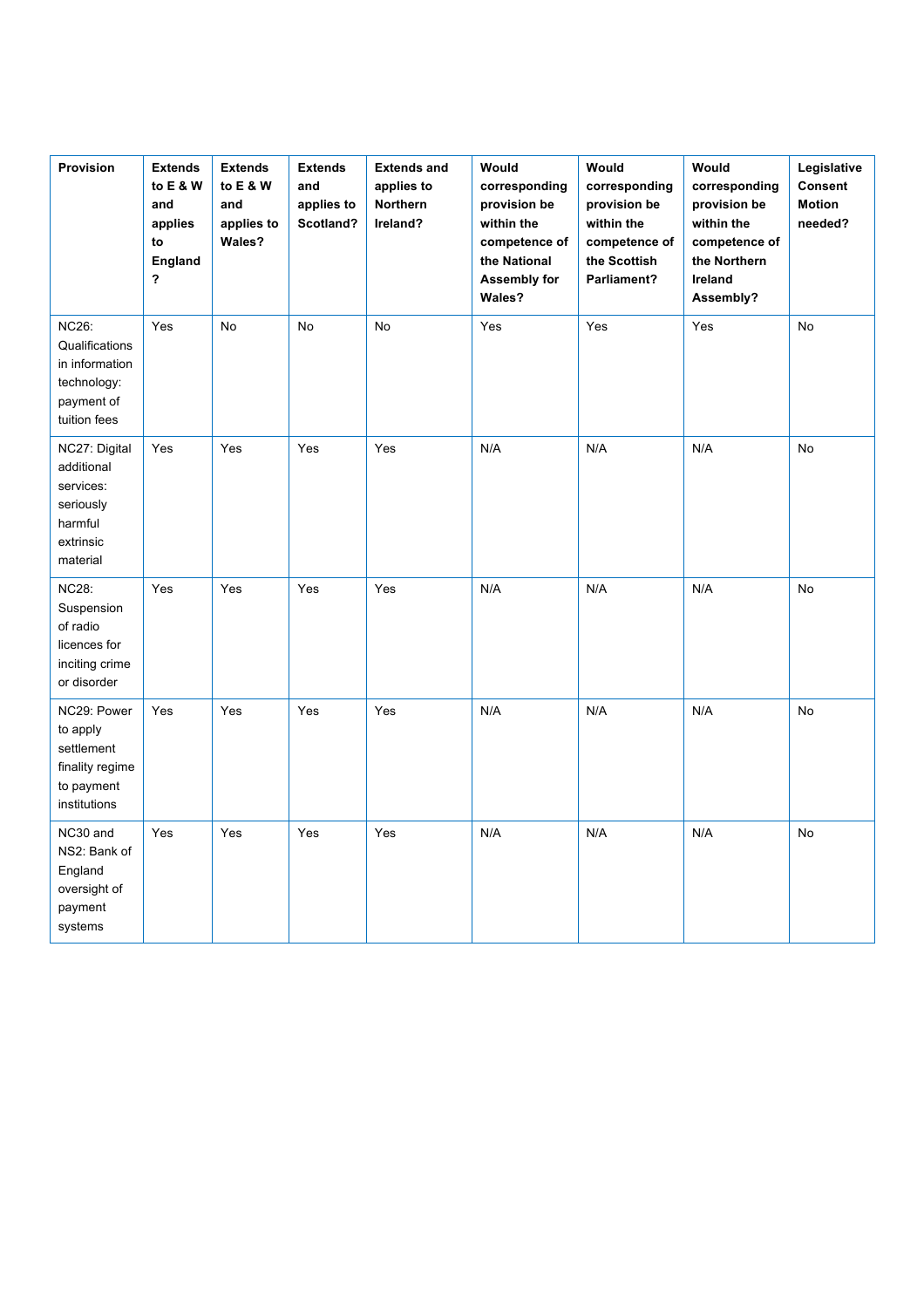#### **Digital Economy Bill: Further explanation of government amendments tabled on 18 October 2016**

*Note: amendment numbers below refer to numbers as on the notice of amendments issued by the House authorities on 19 October 2016.*

#### **Digital Government**

| <b>Amendment</b><br><b>Number</b>                                                                                                                                     | Clause(s)<br>amended                     | <b>Purpose</b>                                                                                                                                                                                                                                                                                                                                                                                                                                                                                                                                                                                                                                 |
|-----------------------------------------------------------------------------------------------------------------------------------------------------------------------|------------------------------------------|------------------------------------------------------------------------------------------------------------------------------------------------------------------------------------------------------------------------------------------------------------------------------------------------------------------------------------------------------------------------------------------------------------------------------------------------------------------------------------------------------------------------------------------------------------------------------------------------------------------------------------------------|
| 108                                                                                                                                                                   | Clause 30                                | The Bill provides for data sharing to support the<br>targeting of fuel poverty support schemes. Clause<br>30 authorises the disclosure of information to gas<br>and electricity suppliers for the purpose of enabling<br>them to provide assistance to people under<br>government mandated fuel poverty support<br>schemes.<br>The amendment allows for information to also be<br>disclosed to gas and electricity suppliers in<br>connection with grant schemes made by the<br>Scottish or Welsh devolved administrations under<br>section 15 of the Social Security Act 1990 to assist<br>people living in fuel poverty through improvements |
|                                                                                                                                                                       |                                          | in energy efficiency.                                                                                                                                                                                                                                                                                                                                                                                                                                                                                                                                                                                                                          |
| 109, 110, 111,<br>112, 113, 114,<br>115, 116, 120,<br>121, 122, 123,<br>124, 125, 126,<br>127, 131, 132,<br>133, 134, 135,<br>136, 137, 138,<br>154, 155, 156,<br>157 | Clauses 32, 33,<br>41, 42, 49, 50,<br>58 | The Bill provides numerous safeguards to protect<br>data shared under the new powers. The information<br>disclosed may only be used for the purposes for<br>which it was disclosed. Other use of the data is<br>prohibited unless it falls within a number of<br>exceptions such as prevention of serious physical<br>harm to a person and national security.<br>These technical amendment clarify that information<br>disclosed may be used for the prevention or<br>detection of crime or the prevention of disorder.<br>They also clarify the jurisdiction of a relevant<br>criminal investigation or legal proceedings.                    |
| 117, 128, 139,<br>158                                                                                                                                                 | Clauses 33, 42,<br>50, 58                | The Bill provides numerous safeguards to protect<br>data shared under the new powers. The information<br>disclosed may only be used for the purposes for<br>which it was disclosed. The Bill provides new<br>offences for unlawful disclosure.<br>These amendments have the effect that it is an<br>offence to disclose information only if the person<br>knows that the disclosure is unlawful or is reckless<br>as to whether it is lawfully disclosed. This changes                                                                                                                                                                         |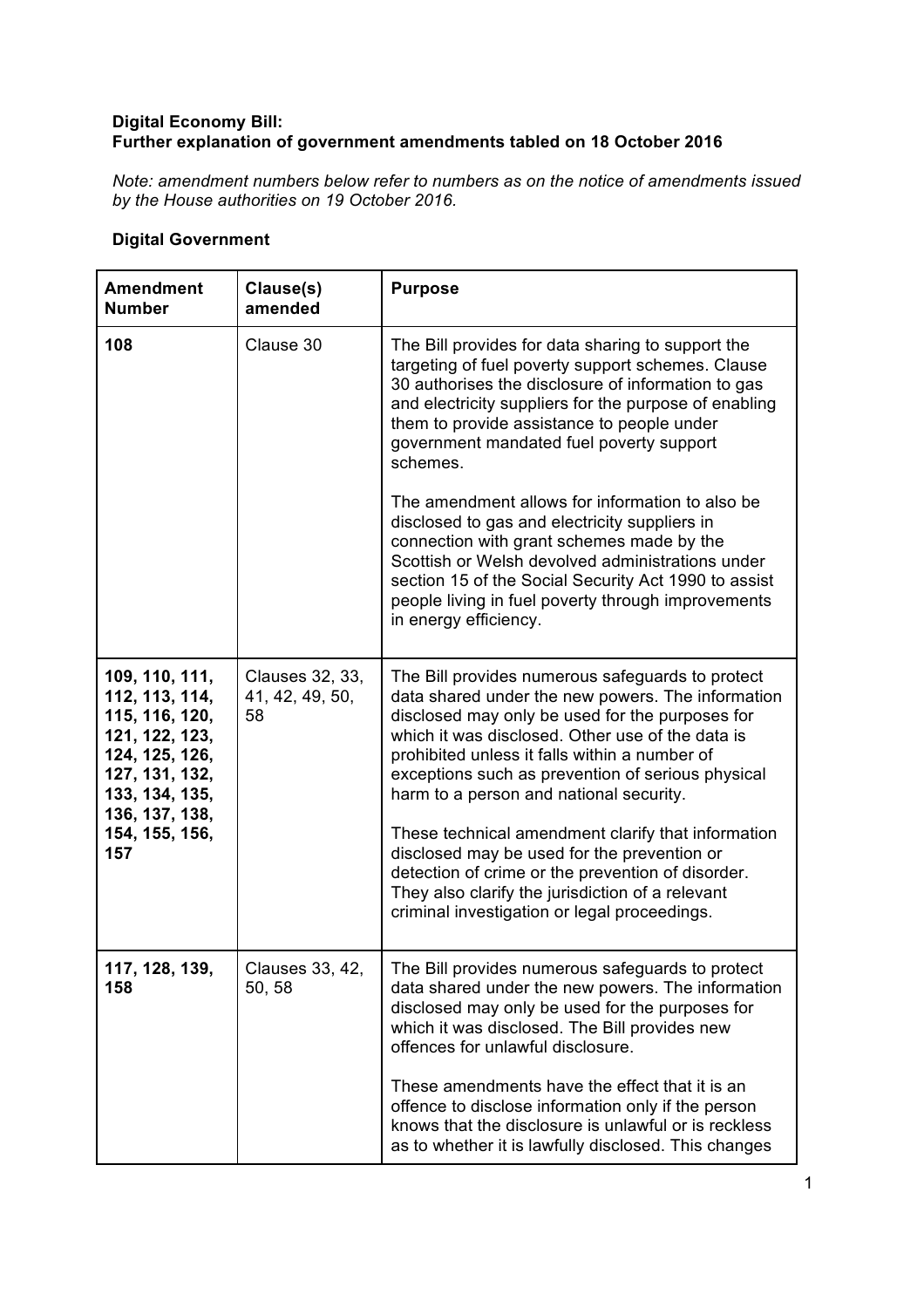|                                                                                                                |                                   | the strict liability nature of the unlawful disclosure<br>offences so that accidental disclosure is excluded.<br>The amendment is made to ensure consistency with<br>the offence of unlawfully obtaining personal data in<br>section 55 of the Data Protection Act 1998.                                                                                                                                                                                                                                                                                                                                                                                                                                                                                                                                                                                                                                                                                                                                                                                                                                                                                                                                                                           |
|----------------------------------------------------------------------------------------------------------------|-----------------------------------|----------------------------------------------------------------------------------------------------------------------------------------------------------------------------------------------------------------------------------------------------------------------------------------------------------------------------------------------------------------------------------------------------------------------------------------------------------------------------------------------------------------------------------------------------------------------------------------------------------------------------------------------------------------------------------------------------------------------------------------------------------------------------------------------------------------------------------------------------------------------------------------------------------------------------------------------------------------------------------------------------------------------------------------------------------------------------------------------------------------------------------------------------------------------------------------------------------------------------------------------------|
| 118, 119, 129,<br>140, 161, 188                                                                                | Clauses 35, 38,<br>44, 52, 60, 67 | One of the key safeguards against inappropriate<br>data sharing are the statutory codes of practice<br>required by the Bill. These codes must be consistent<br>with the Data Protection Act 1998 including the<br>Information Commissioner's statutory code under<br>that Act. These amendments confirm that the codes<br>under the Bill must be consistent with the code<br>issued by the Commissioner.                                                                                                                                                                                                                                                                                                                                                                                                                                                                                                                                                                                                                                                                                                                                                                                                                                           |
| 130, 141                                                                                                       | <b>Clauses 45, 53</b>             | The Bill enables the sharing of information between<br>specified persons in order to better manage debts<br>owed to the public sector as well as to prevent fraud<br>against the public sector. There are many<br>safeguards in the Bill to ensure these schemes<br>operate safely and, in addition, any new information<br>sharing arrangement must first be piloted and<br>carefully assessed. The Bill provides that after three<br>years there will be a review of the scheme by the<br>relevant Minister, and includes powers to amend or<br>repeal the legislation depending on the outcome of<br>that review.<br>The Bill already requires the review to be done in<br>consultation with Ministers in the devolved<br>administrations and for a copy of the report of the<br>review to be laid before the relevant legislature.<br>After discussions with devolved administrations we<br>agree that as the devolved administrations may be<br>making active use of these powers exclusively for<br>devolved purposes, consent should be sought from<br>Ministers in the devolved administrations, before<br>regulations amending the scheme are made. These<br>amendments make provision to require the<br>necessary consents to be sought. |
| 142<br>(and<br>consequential<br>amendments<br>143, 144, 146 to<br>149, 151 to 153,<br>159, 160, 162 to<br>166) | Clauses 56, 57,<br>58, 59, 60, 61 | Clause 56 allows information to be disclosed for<br>research. If the information discloses a particular<br>person's identity then the information must be<br>processed to remove material that allows persons to<br>be identified. The processing to remove identity<br>information can be done by a third party.<br>Following discussions with stakeholders, some<br>believe that that the drafting of the Bill is ambiguous                                                                                                                                                                                                                                                                                                                                                                                                                                                                                                                                                                                                                                                                                                                                                                                                                      |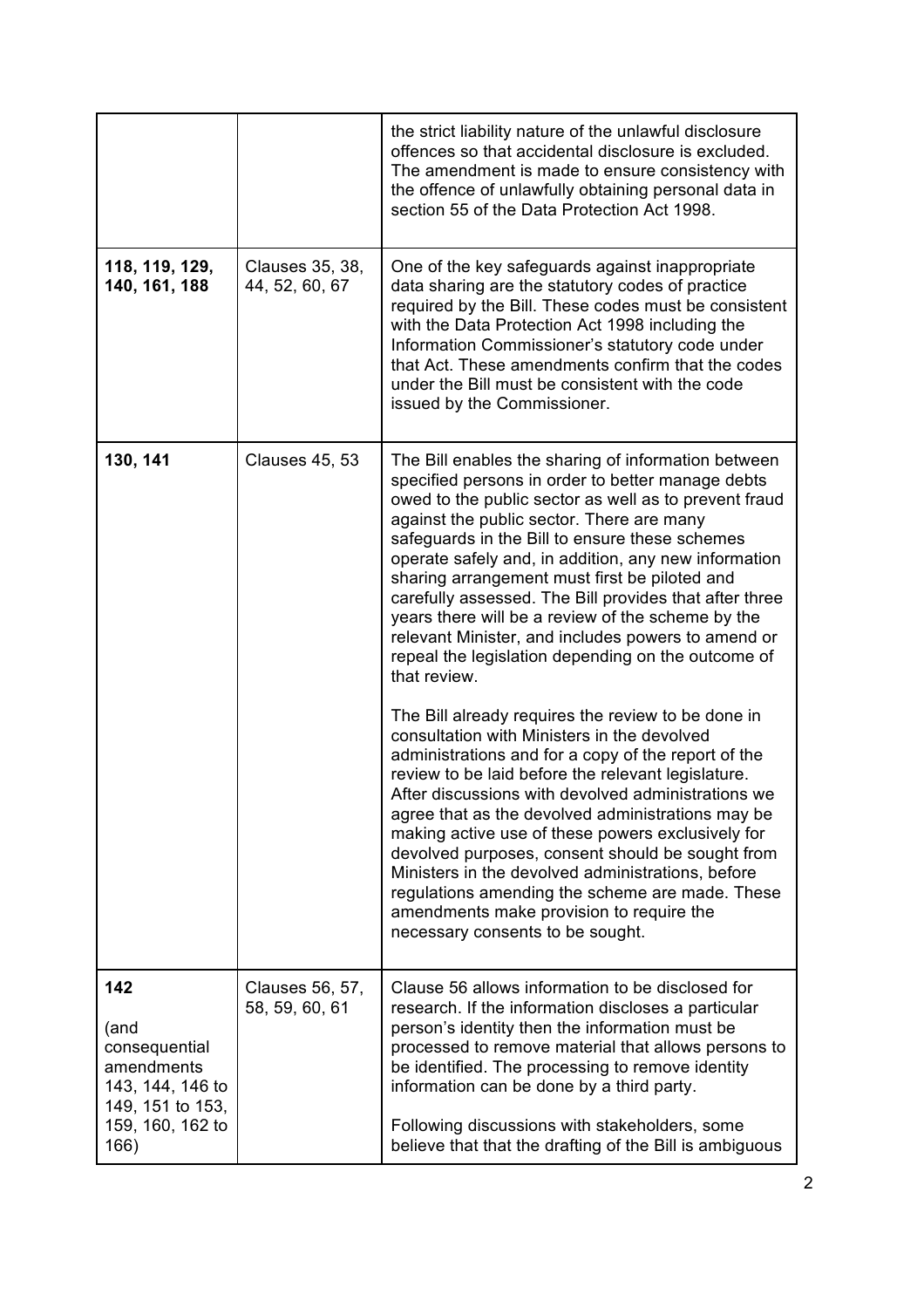|                       |                       | as to whether the processing can be done by a<br>third party. These amendments clarify that the<br>processing of data to protect identity by removing<br>identifying features can be carried out by a person<br>other than the public authority which is the source of<br>the information as well as by the authority itself.                                                                                                                                                                                                                                                                                                                                                                                                                                                                                                                                                                                                                                                                                                 |
|-----------------------|-----------------------|-------------------------------------------------------------------------------------------------------------------------------------------------------------------------------------------------------------------------------------------------------------------------------------------------------------------------------------------------------------------------------------------------------------------------------------------------------------------------------------------------------------------------------------------------------------------------------------------------------------------------------------------------------------------------------------------------------------------------------------------------------------------------------------------------------------------------------------------------------------------------------------------------------------------------------------------------------------------------------------------------------------------------------|
| 145                   | Clauses 56            | The Statistics Board must accredit those hoping to<br>make use of the powers in the Bill to conduct<br>research. Accreditation is to ensure that those<br>handling the data are doing so for a proper purpose<br>and have in place the necessary safeguards to<br>protect data. There is no requirement for the<br>Statistics Board to accredit the public authority<br>supplying the data. If a public authority is processing<br>its own information for disclosure to a researcher<br>they are not compelled to comply with the rules and<br>conditions that the Bill requires the Statistics Board<br>to make. Public authorities should comply with the<br>rules in any event but we agree that a good further<br>safeguard would be to require public authorities to<br>be accredited.<br>These amendments require that a public authority<br>which wishes to supply data to researchers under<br>Bill powers according to clause 56 must be<br>accredited for that purpose by the Statistics Board<br>under clause 61. |
| 150, 168, 169,<br>170 | <b>Clauses 57, 63</b> | The powers in the Bill to share information for<br>research do not extend to sharing health and care<br>data. As currently the drafted, this limitation on<br>health and care data prevents a public authority<br>from sharing data if it holds health and care data<br>even if it intends to only share unrelated data. This<br>means that local authorities with mixed<br>responsibilities may be unable to share non-<br>health/care data with researchers<br>These amendments ensure that Chapter 5, Sharing<br>for Research Purposes, applies to a public authority<br>with mixed functions only to restrict the sharing of<br>health and care data not information relating to non-<br>health-care data.                                                                                                                                                                                                                                                                                                                |
| 167                   | Clause 61             | Clause 61 places a duty on the Statistics Board to<br>create and publish conditions for accrediting the<br>persons for research as well as for withdrawing<br>accreditation. As currently drafted, the clause does<br>not allow for the Statistics Board to update the                                                                                                                                                                                                                                                                                                                                                                                                                                                                                                                                                                                                                                                                                                                                                        |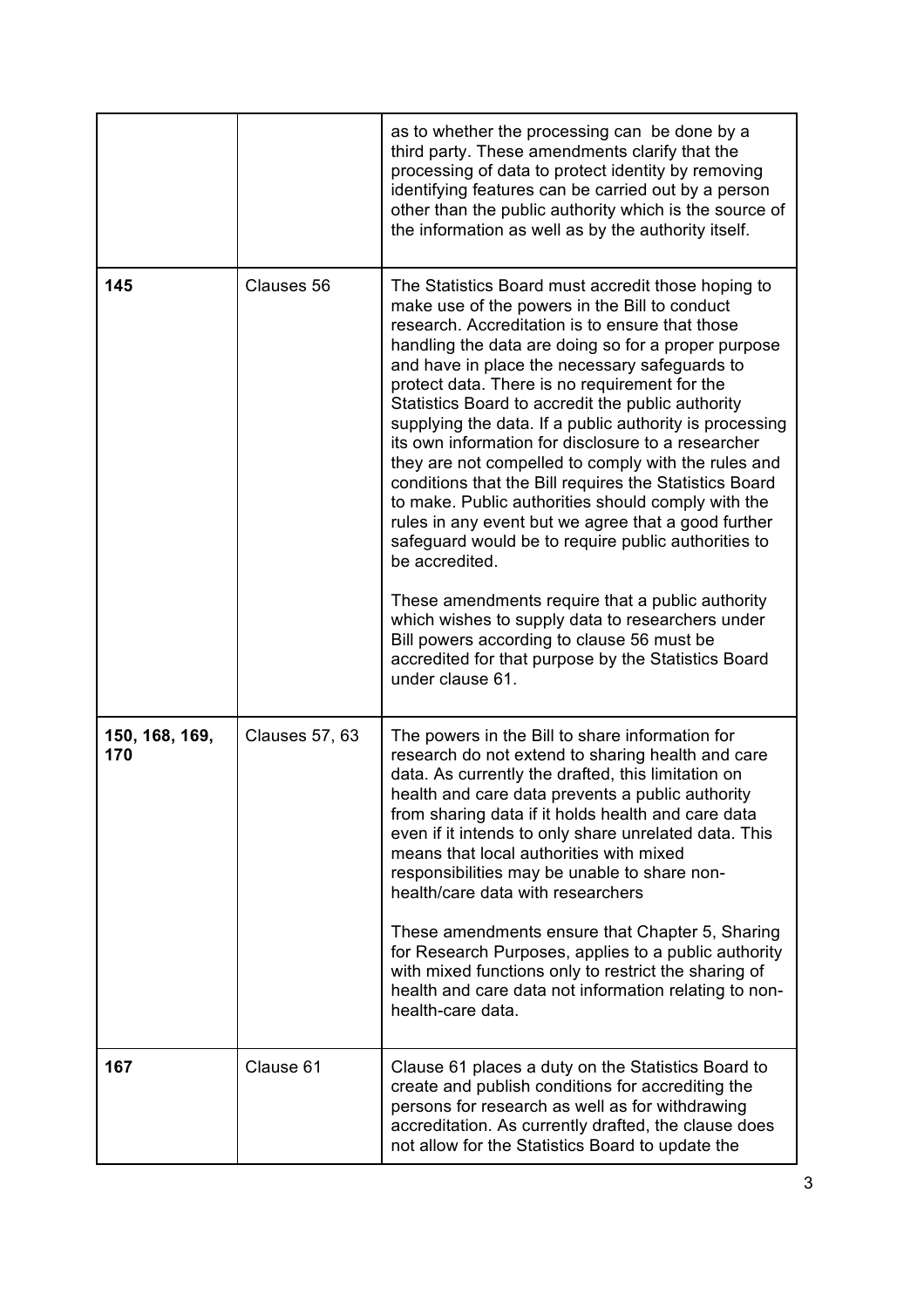|          |           | conditions from time to time.                                                                                                                                                                                                                                                                                                                                                                                                                                          |
|----------|-----------|------------------------------------------------------------------------------------------------------------------------------------------------------------------------------------------------------------------------------------------------------------------------------------------------------------------------------------------------------------------------------------------------------------------------------------------------------------------------|
|          |           | This technical amendment enables the Statistics<br>Board to revise the conditions and grounds it<br>establishes for the accreditation and withdrawal of<br>accreditation of people and research for the<br>purposes of information sharing under Chapter 5 of<br>Part 5 of the Bill.                                                                                                                                                                                   |
| 171, 174 | Clause 67 | In clause 67 on data-sharing for better statistics, the<br>Bank of England is treated in the same way as a<br>Crown body. The intention is for all subsidiaries of<br>the Bank to be covered, such as the Asset<br>Purchase Facility Fund. Provision is also needed for<br>the Prudential Regulation Authority both as they are<br>formed now and as they will be formed when<br>section 12 of the Bank of England and Financial<br>Service Act 2016 comes into force. |
|          |           | These technical amendments correct provisions in<br>new section 45B of the Statistics and Registration<br>Service Act 2007 about access to information held<br>by subsidiaries of the Bank of England by the<br>Statistics Board and make provision for the future<br>change in legal status if the Prudential Regulation<br>Authority.                                                                                                                                |
| 172, 173 | Clause 67 | The Bill makes provision for public authorities that<br>provide both devolved and reserved functions. The<br>Welsh Government have highlighted that on the<br>borders of Wales there is sometimes overlap with<br>schools, health and locally delivered public services<br>where authorities deliver mostly devolved functions<br>in Wales and a small number of non-devolved<br>functions in England.                                                                 |
|          |           | These are technical amendments that update how<br>Scottish and Welsh public authorities are described.                                                                                                                                                                                                                                                                                                                                                                 |
|          |           | These amendments modify the requirement for a<br>request for information under new section 45B of<br>the Statistics and Registration Service Act 2007 and<br>any response to be laid before the Scottish<br>Parliament or National Assembly for Wales so that it<br>applies to a request to a devolved Scottish or Welsh<br>public authority.                                                                                                                          |
|          |           | The amendment to the description of Welsh public<br>authorities in section 45B takes account of the new<br>definition of Wales public authority that the Wales<br>Bill (currently before Parliament) will insert into the                                                                                                                                                                                                                                              |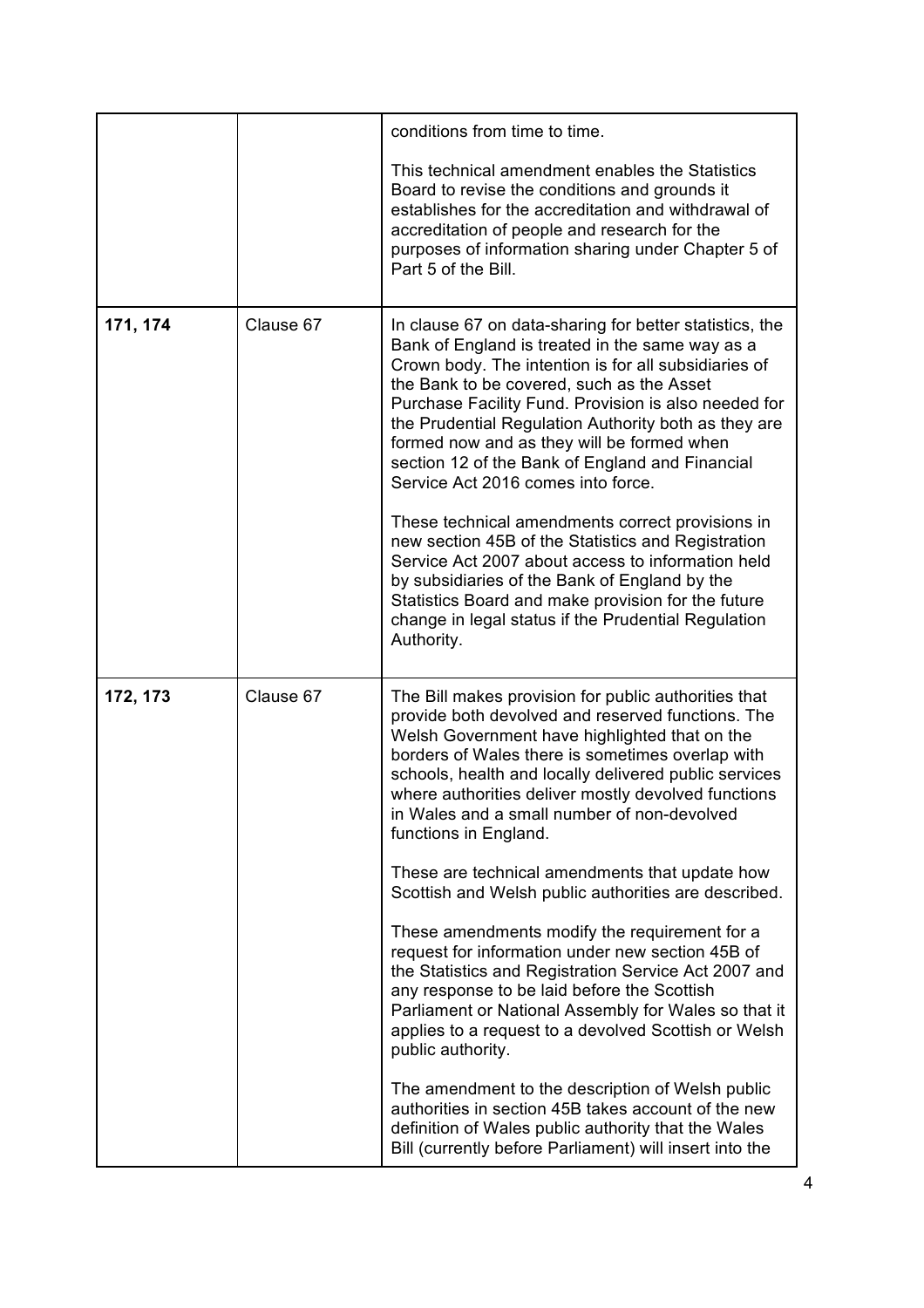|          |           | Government of Wales Act 2006.                                                                                                                                                                                                                              |
|----------|-----------|------------------------------------------------------------------------------------------------------------------------------------------------------------------------------------------------------------------------------------------------------------|
| 175, 176 | Clause 67 | As with amendments 172 and 173 described above,<br>these are technical amendments about how Scottish<br>and Welsh public authorities are described in new<br>section 45C.                                                                                  |
|          |           | The amendment to the description of Welsh public<br>authorities in section 45C takes account of the new<br>definition of Wales public authority that the Wales<br>Bill (currently before Parliament) will insert into the<br>Government of Wales Act 2006. |
|          |           | The amendment to the definition of Scottish public<br>authorities in section 45C defines a Scottish public<br>authority by reference to having mixed functions or<br>no reserved functions (within the meaning of the<br>Scotland Act 1998).               |

#### **OFCOM and Other Regulation**

| 177                   | Clause 72 | Section 135 of the Communications Act 2003<br>provides Ofcom with powers to obtain information<br>necessary for the carrying out of its functions.<br>Clause 72 widens these powers. There is a printing<br>error in the Bill as it states that the clause amends<br>section 135 but fails to reference that it relates to<br>the Communications Act 2003. This amendment is<br>simply to help remove any confusion caused.                                                                                                                                      |
|-----------------------|-----------|------------------------------------------------------------------------------------------------------------------------------------------------------------------------------------------------------------------------------------------------------------------------------------------------------------------------------------------------------------------------------------------------------------------------------------------------------------------------------------------------------------------------------------------------------------------|
| 178, 179, 180,<br>181 | Clause 76 | Section 365(5) of the Communications Act 2003<br>allows the Secretary of State to set TV licence<br>concessions to provide for either exemption or<br>reduced fee arrangements. The Bill inserts new<br>section 365A that provides for the BBC to make<br>concessions in respect of age. There will therefore,<br>in future, be two powers to make concessions: for<br>the Secretary of State in section 365 and for the<br>BBC in section 365A.<br>These technical amendments ensure compatibility<br>between the Secretary of State's and the BBC's<br>powers. |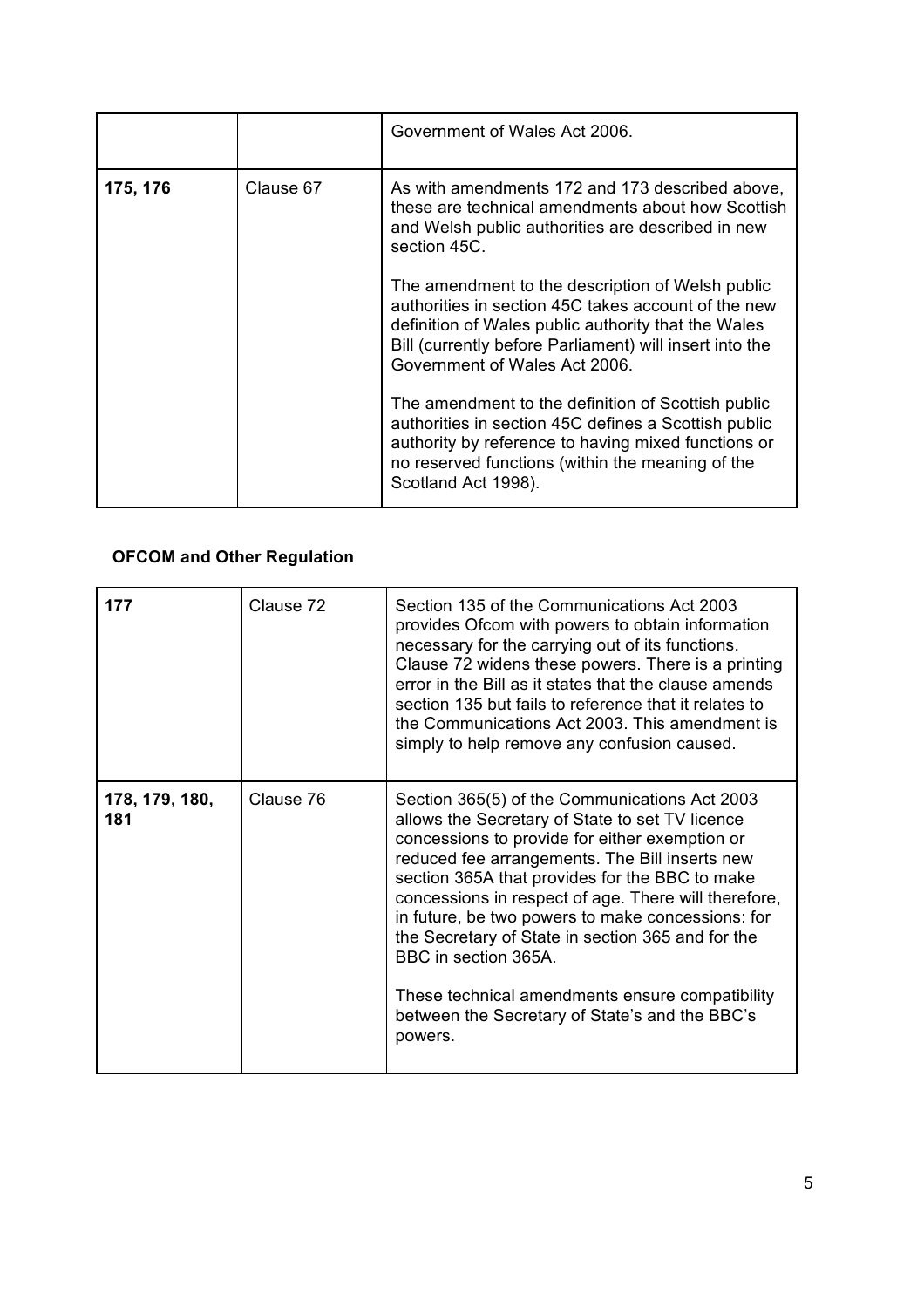#### **New Clauses**

| <b>NC26</b><br>(and<br>consequential<br>amendments<br>185 and 186) | <b>Digital Skills</b>                                                      | This new clause, announced on 1 October 2016,<br>will mean that publicly-funded basic digital skills<br>training will be offered free of charge to adults in<br>England who need it. This is part of the<br>government's ambition for the UK to be one of the<br>most digitally-skilled nations in the world.<br>This clause creates a duty on the Secretary of<br>State for Education to ensure that, where specified<br>qualifications in information technology<br>qualifications are made available by providers, they<br>are free of charge for persons in England aged 19<br>or over who need them and do not already have<br>the relevant qualification. The qualifications in<br>question will be specified in regulations made<br>under Schedule 5 to the Apprenticeships, Skills,<br>Children and Learning Act 2009.<br>This applies to England only. Accordingly the<br>department has produced a memorandum for the<br>Committee on the application of standing order 83L<br>of the standing orders of the House. |
|--------------------------------------------------------------------|----------------------------------------------------------------------------|-------------------------------------------------------------------------------------------------------------------------------------------------------------------------------------------------------------------------------------------------------------------------------------------------------------------------------------------------------------------------------------------------------------------------------------------------------------------------------------------------------------------------------------------------------------------------------------------------------------------------------------------------------------------------------------------------------------------------------------------------------------------------------------------------------------------------------------------------------------------------------------------------------------------------------------------------------------------------------------------------------------------------------|
| <b>NC27</b>                                                        | Digital additional<br>services:<br>seriously harmful<br>extrinsic material | This clause places a duty on Ofcom to take<br>appropriate action to prevent the public from<br>accessing seriously harmful extrinsic material<br>through Digital Television Additional Services. This<br>clarifies that Ofcom can use its existing wide power<br>to impose licence conditions on DTAS licensees<br>who provide access to content that does not form<br>part of the licensed service - such as from the<br>internet. In practice, this will mean Ofcom adding<br>conditions on relevant DTAS licences - such as<br>requiring them to inform Ofcom when they intend to<br>contract with new third-party content providers or,<br>where potentially seriously harmful content is<br>found, requirements to cease providing access to<br>that content.                                                                                                                                                                                                                                                            |
| <b>NC28</b><br>(and<br>consequential<br>amendment 183)             | Suspension of<br>radio licences for<br>inciting crime or<br>disorder       | Existing broadcasting legislation (the Broadcasting<br>Acts 1990 and 1996 and Communications Act<br>2003) gives Ofcom powers to take enforcement<br>action against broadcast licensees who breach<br>their licence conditions. A common condition in all<br>broadcast licences is that content broadcast must<br>abide by the Broadcasting Code, which prohibits<br>the broadcast of material which is "likely to<br>encourage or incite the commission of crime or to                                                                                                                                                                                                                                                                                                                                                                                                                                                                                                                                                        |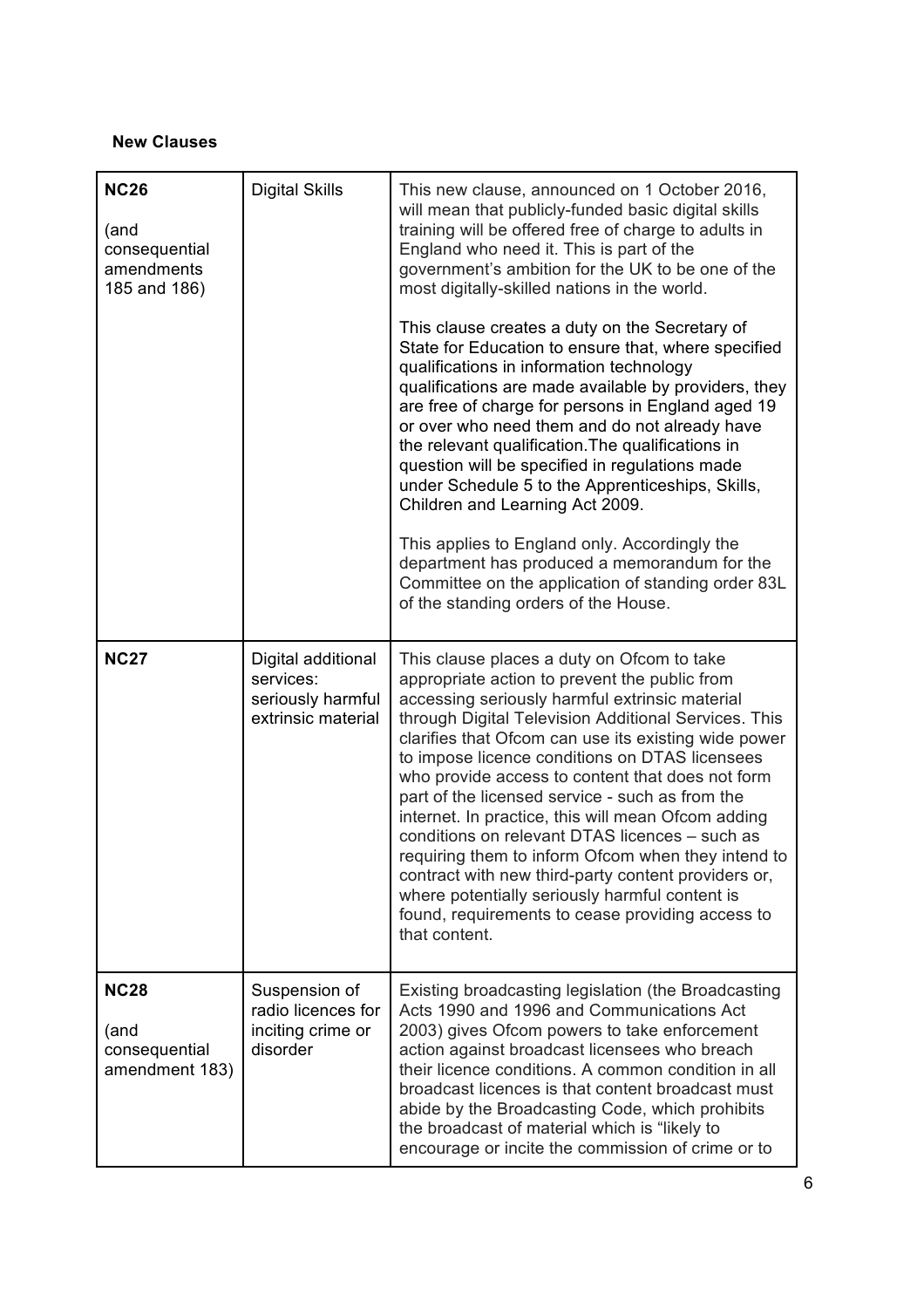|                                                                                                      |                                                                                            | lead to disorder".                                                                                                                                                                                                                                                                                                                                                                                                                                                                                                                                                                                                                                                                                                                                                                                                                                                                                      |
|------------------------------------------------------------------------------------------------------|--------------------------------------------------------------------------------------------|---------------------------------------------------------------------------------------------------------------------------------------------------------------------------------------------------------------------------------------------------------------------------------------------------------------------------------------------------------------------------------------------------------------------------------------------------------------------------------------------------------------------------------------------------------------------------------------------------------------------------------------------------------------------------------------------------------------------------------------------------------------------------------------------------------------------------------------------------------------------------------------------------------|
|                                                                                                      |                                                                                            | Currently if there is a breach of the relevant rule in<br>Ofcom's statutory programme standards code (the<br>Broadcasting Code) by a UK based licensed radio<br>service, Ofcom would have to notify the station that<br>this had happened and ask for representations<br>from the station's licence holder before Ofcom<br>could suspend, and potentially revoke, the licence.<br>This means that material inciting crime could be<br>broadcast multiple times by the same radio station<br>before Ofcom can suspend the radio service<br>licence and stop broadcasts.<br>The new clause gives Ofcom the power to act<br>more quickly in suspending and, if necessary,<br>revoking the licence against licensed radio stations<br>intentionally broadcasting material that incites<br>crime on the airwaves, should Ofcom conclude<br>such action is appropriate.                                       |
| <b>NC29, NC30,</b><br>NS <sub>2</sub><br>(and<br>consequential<br>amendments<br>182, 184 and<br>187) | <b>Broadening</b><br>access to<br>payment<br>systems for non-<br>bank payment<br>providers | These amendments will help to open up access to<br>the UK's payment systems to non-bank payment<br>firms. This access will allow these firms, such as<br>MoneyGram or WorldPay, to reduce their costs<br>and compete more directly with banks, increasing<br>competition and encouraging new payment<br>FinTechs (innovative financial technology firms) to<br>enter the market.<br>NC29 gives HM Treasury the power to amend the<br>Settlement Finality Regulations, to apply the<br>settlement finality regime to payment institutions.<br>Once this amendment is made by Statutory<br>Instrument, non-bank payment institutions will be<br>able to benefit from the Settlement Finality<br>Regulations which state that once a payment has<br>been initiated, it cannot be unwound. This is a pre-<br>condition to direct access to payment systems as it<br>safeguards the integrity of the system. |
|                                                                                                      |                                                                                            | NC30 amends the Banking Act 2009 allowing HM<br>Treasury to designate a non-bank payment system<br>to be supervised by the Bank of England in cases<br>where a disruption to the system could threaten the<br>stability of the UK financial system or have serious<br>consequences for business. Currently the Bank of<br>England can only supervise inter-bank payment<br>systems; if a non-bank system, such as a digital<br>currency network, were to grow rapidly, HM<br>Treasury and the Bank of England would have<br>limited tools to ensure that any risks to financial                                                                                                                                                                                                                                                                                                                         |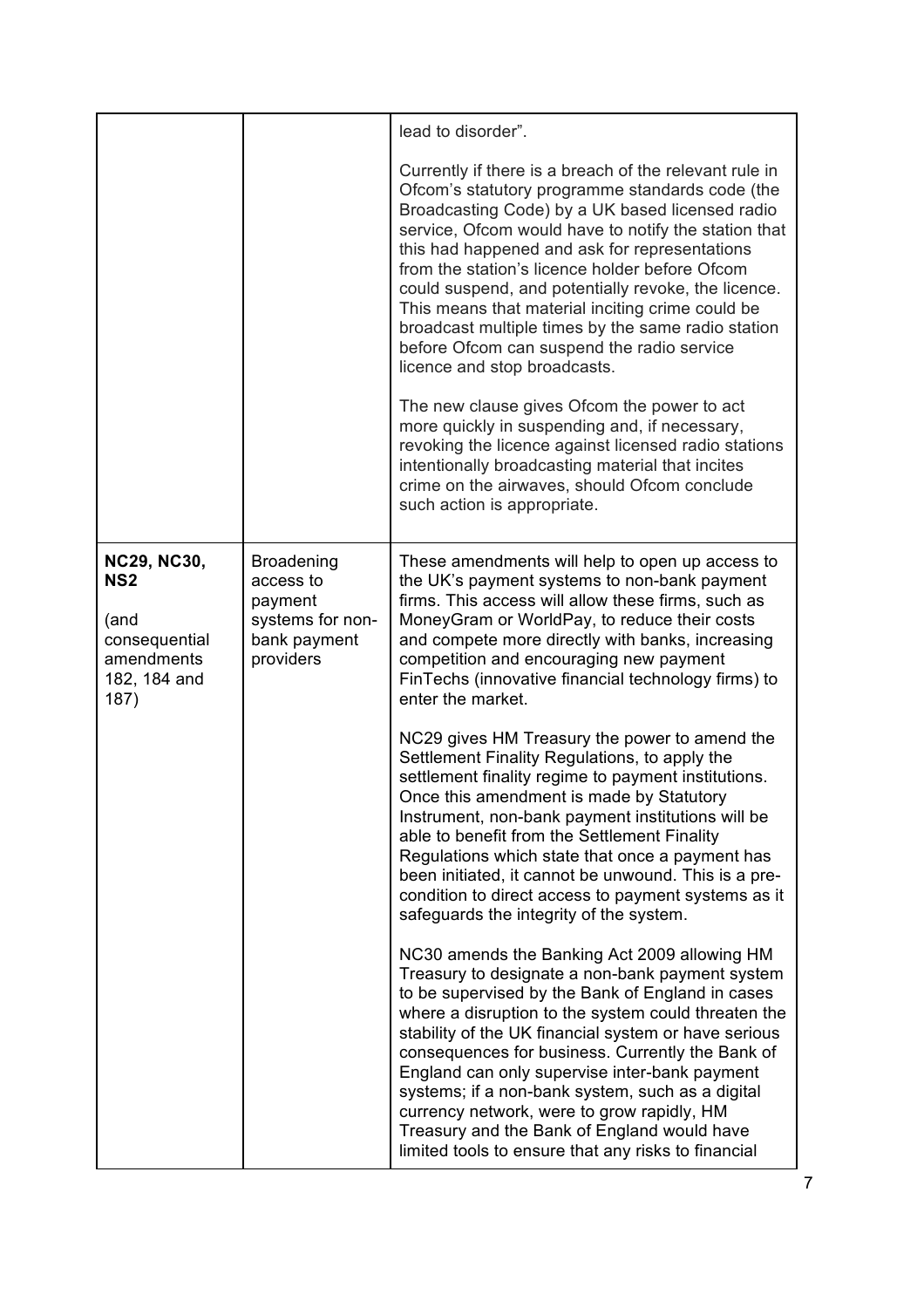|  | stability could be addressed in a timely way. A<br>systemically important non-bank payment system<br>is made more likely by opening up access to<br>payment systems to non-banks. This amendment<br>is therefore needed to ensure there the financial<br>stability regime can be broadened with the<br>confidence that future risks to financial stability can<br>be addressed appropriately. |
|--|-----------------------------------------------------------------------------------------------------------------------------------------------------------------------------------------------------------------------------------------------------------------------------------------------------------------------------------------------------------------------------------------------|
|--|-----------------------------------------------------------------------------------------------------------------------------------------------------------------------------------------------------------------------------------------------------------------------------------------------------------------------------------------------------------------------------------------------|

#### **Department for Culture, Media and Sport 19 October 2016**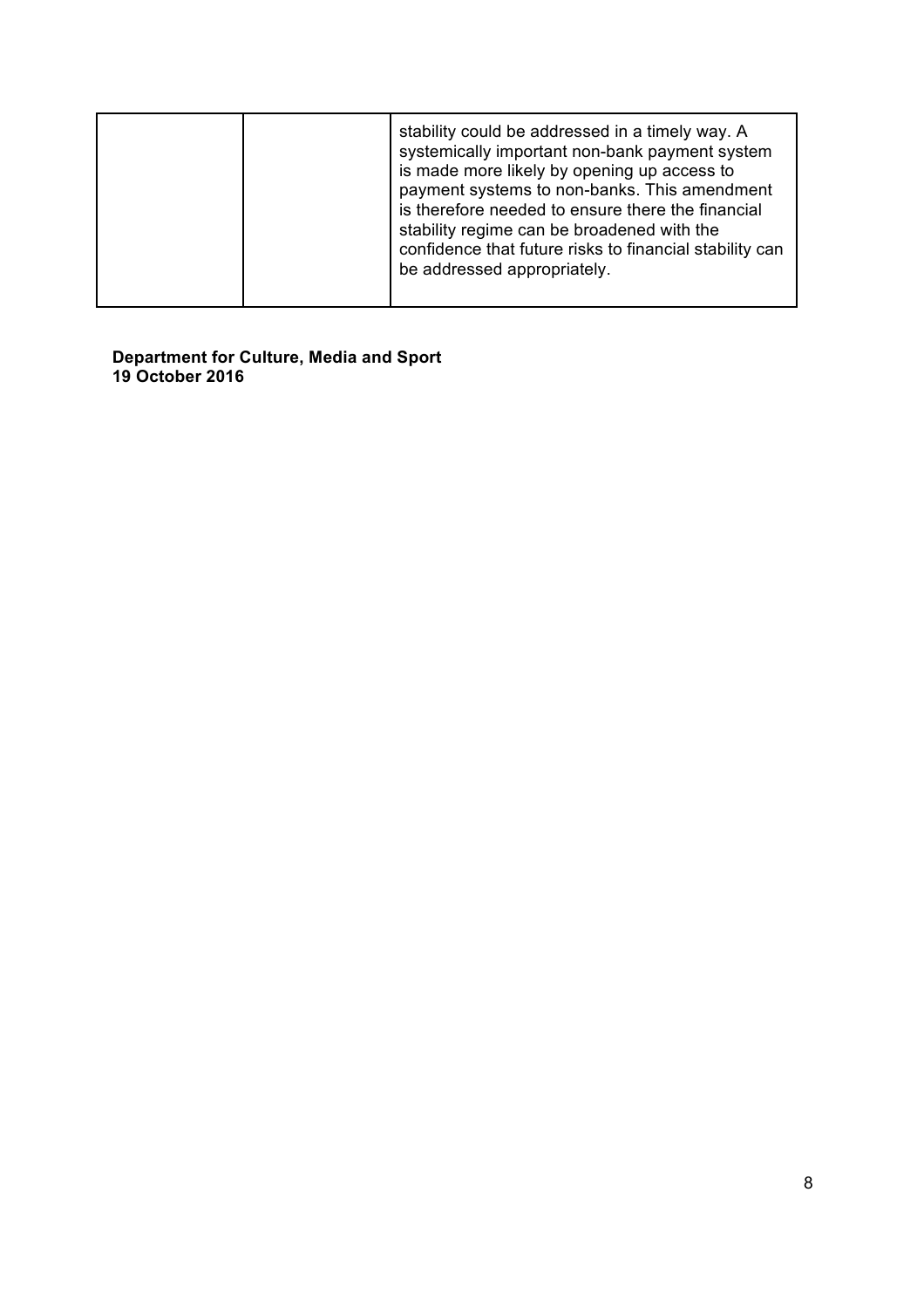

## **Digital Economy Bill: Digital Government (Part 5)**

### **Introduction to Data Sharing Codes of Practice**

The most successful technology businesses are adept at using data to drive improvements for their customers. Used responsibly, and with the right safeguards, government could use data to deliver radically better public services and save money. The Digital Economy Bill contains a suite of measures that will support the digital transformation of government, enabling the delivery of better public services, world-leading research and better statistics.

Part 5 of the Bill, which deals with Digital Government, sets out provisions to enable the disclosure and sharing of data for specified purposes. These provisions include a set of permissive gateways designed to enable more effective and efficient sharing of data between specified bodies for particular purposes, with a view to fulfilling specific objectives. For example, the powers will help public authorities identify individuals or households who are eligible for specific types of support and services and ensure they are offered at the point of need.

The measures provide new permissive powers for public authorities to share information to combat fraud against the public sector. Public authorities will be empowered to pilot new ways of using data to improve the management of debt owed to the public sector by reducing the time and complexity involved in establishing data sharing agreements. Where a vulnerable customer is identified, the intention is that the sharing of data for this purpose might enable that person to be given appropriate support and advice, which may include signposting to non-fee paying debt advice agencies.

The UK Statistics Authority will be given easier secure access to data to produce more timely and accurate national and official statistics. Researchers will be provided with a more complete and accurate evidence base to inform analysis and enable better policy design and delivery.

These provisions are intended to simplify a complex legal landscape and unlock the potential of publicly held databases to improve the lives of citizens. Increasing citizens' confidence in the government's use of their data while making better use of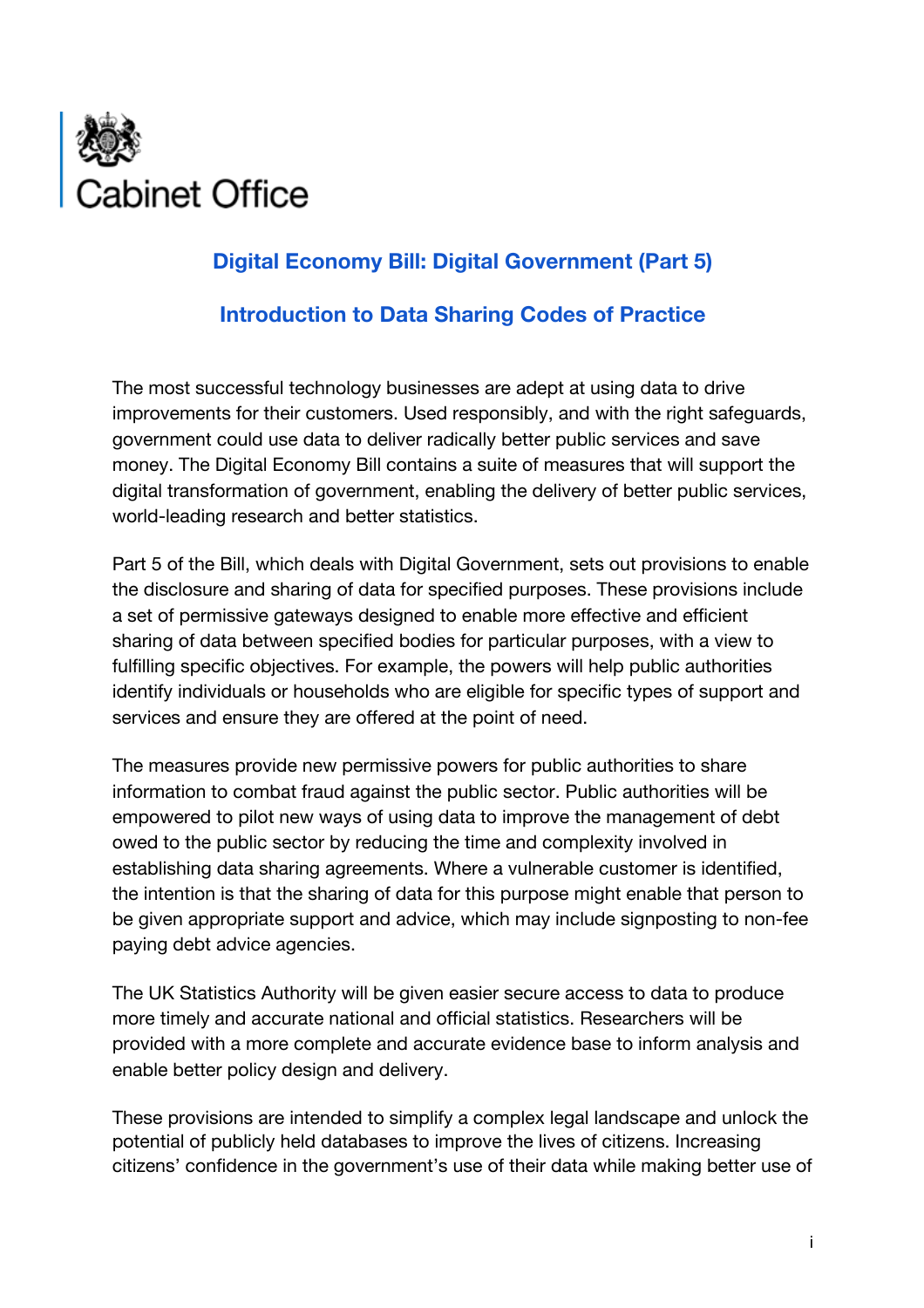that data to deliver services they need will help us to build a more prosperous society. Information sharing under the powers must comply with the Data Protection Act (DPA). Information can only be shared for specific purposes. In alignment with the DPA, public authorities will as a matter of principle use the minimum amount of information required. The use of canonical datasets by public authorities will support this.

We are publishing the four codes of practice that will give practitioners and citizens clarity and transparency over how the powers in the Bill will operate. They cover:

- A code of practice on Public Service Delivery, Fraud and Debt (Chapters 1, 3 and 4)
- A code of practice for civil registration officials (Chapter 2)
- A code of practice and accreditation criteria for access to data for research purposes (Chapter 5)
- A statement of principles and procedures and code of practice for changes to data systems (Chapter 7)

Our codes are drawn from, and should be read in accordance with the Information Commissioner's Office (ICO) code of practice on data sharing, which provides the framework for how the DPA applies to the sharing of personal data. Our codes also include guidance on the development of privacy impact assessments and privacy notices, again drawn from ICO codes.

Cabinet Office 19 October 2016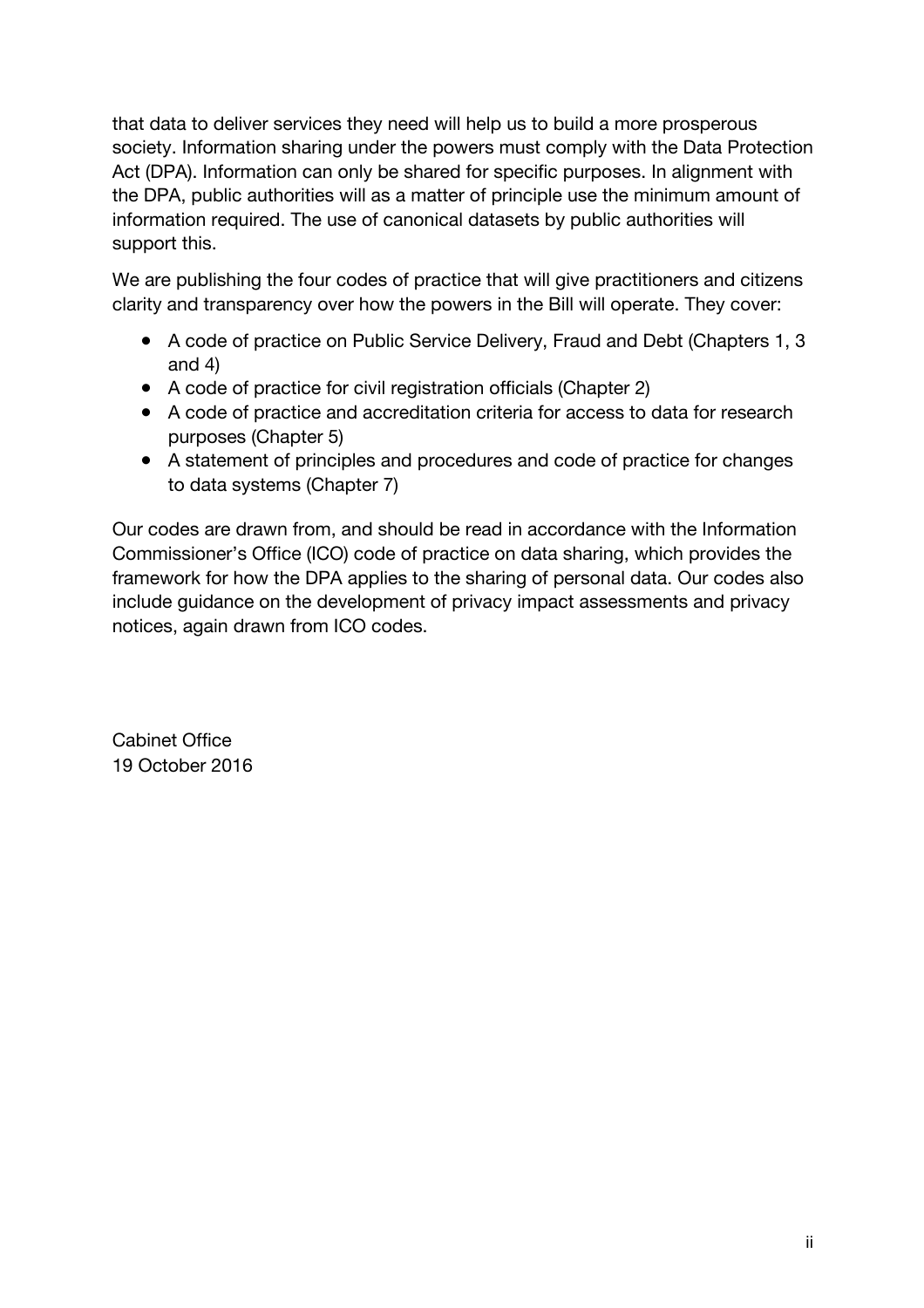

# **Data Sharing Code of Practice**

Code of Practice for public authorities disclosing information under chapters 1, 3 and 4 of the Digital Economy Act [2017]

**Date: 19 October 2016**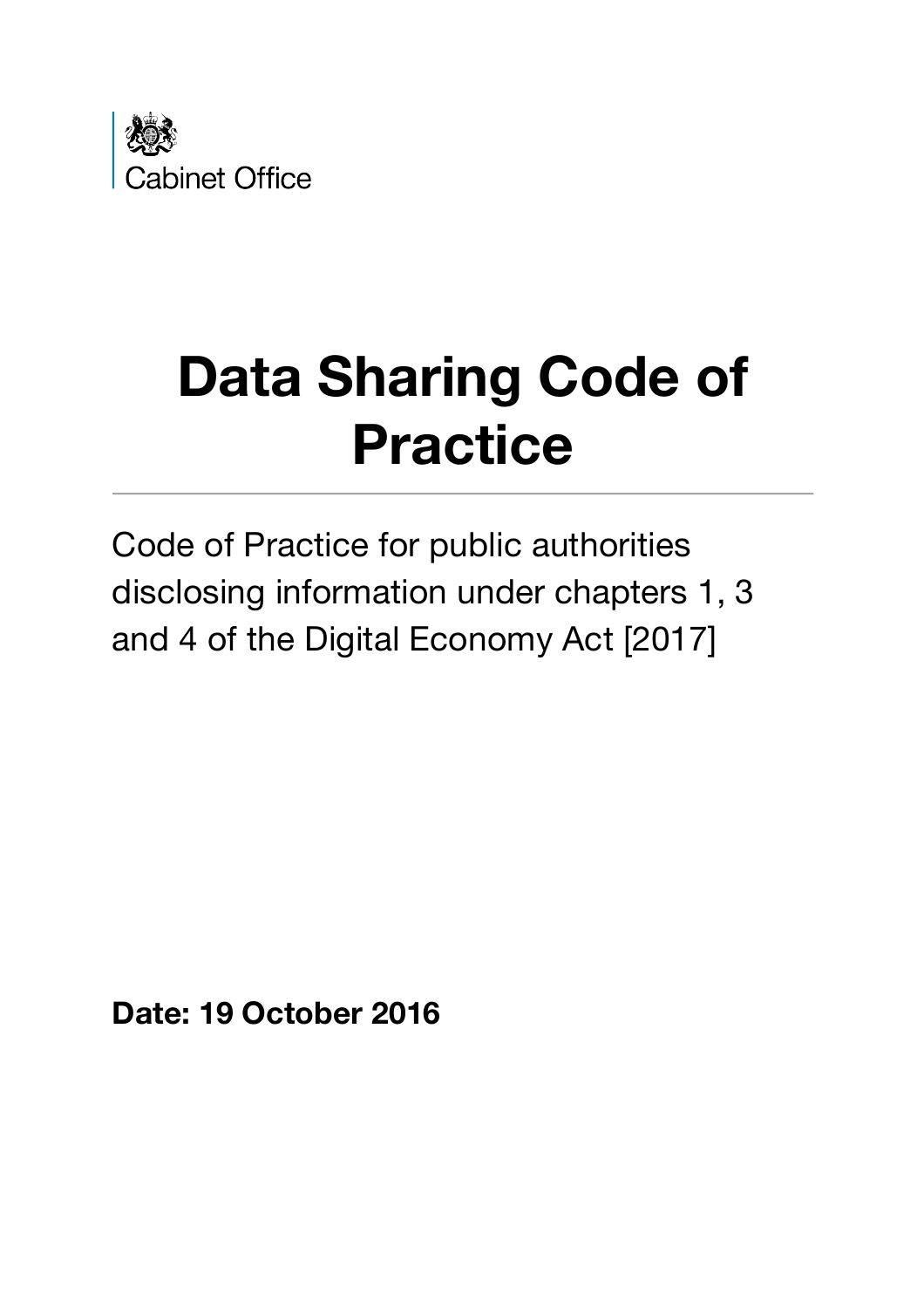© Crown copyright 2016 Produced by Cabinet Office

You may re-use this information (excluding logos) free of charge in any format or medium, under the terms of the Open Government Licence. To view this licence, visit http://www.nationalarchives.gov.uk/doc/open-government-licence/ or email: psi@nationalarchives.gsi.gov.uk

Where we have identified any third party copyright material you will need to obtain permission from the copyright holders concerned.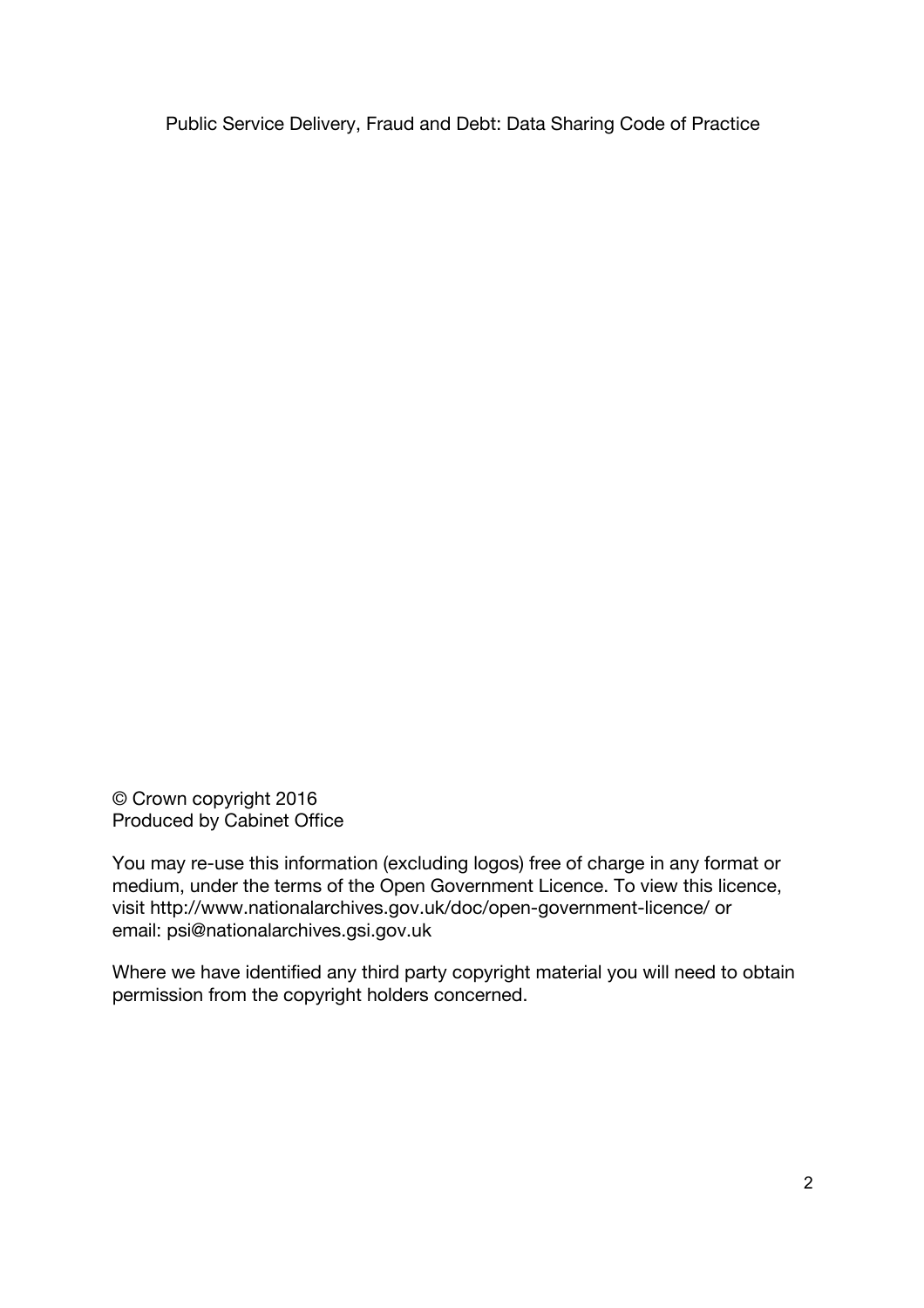## **Contents**

| <b>Part 1 - About the Code of Practice</b>                                      | 4  |
|---------------------------------------------------------------------------------|----|
| Part 2 - Understanding the public service delivery, debt and fraud<br>powers    | 8  |
| Part 3 - Data sharing and the law                                               | 17 |
| Part 4 - Deciding to share information under the powers                         | 19 |
| Part 5 - Fairness and transparency                                              | 25 |
| Part 6 - Governance                                                             | 33 |
| Annex A - The Fairness Principles for data sharing under the debt<br>power      | 36 |
| Annex B - Summary of the process for using the public service<br>delivery power | 38 |
| Annex C – Summary of the process for using the debt and fraud<br>powers         | 41 |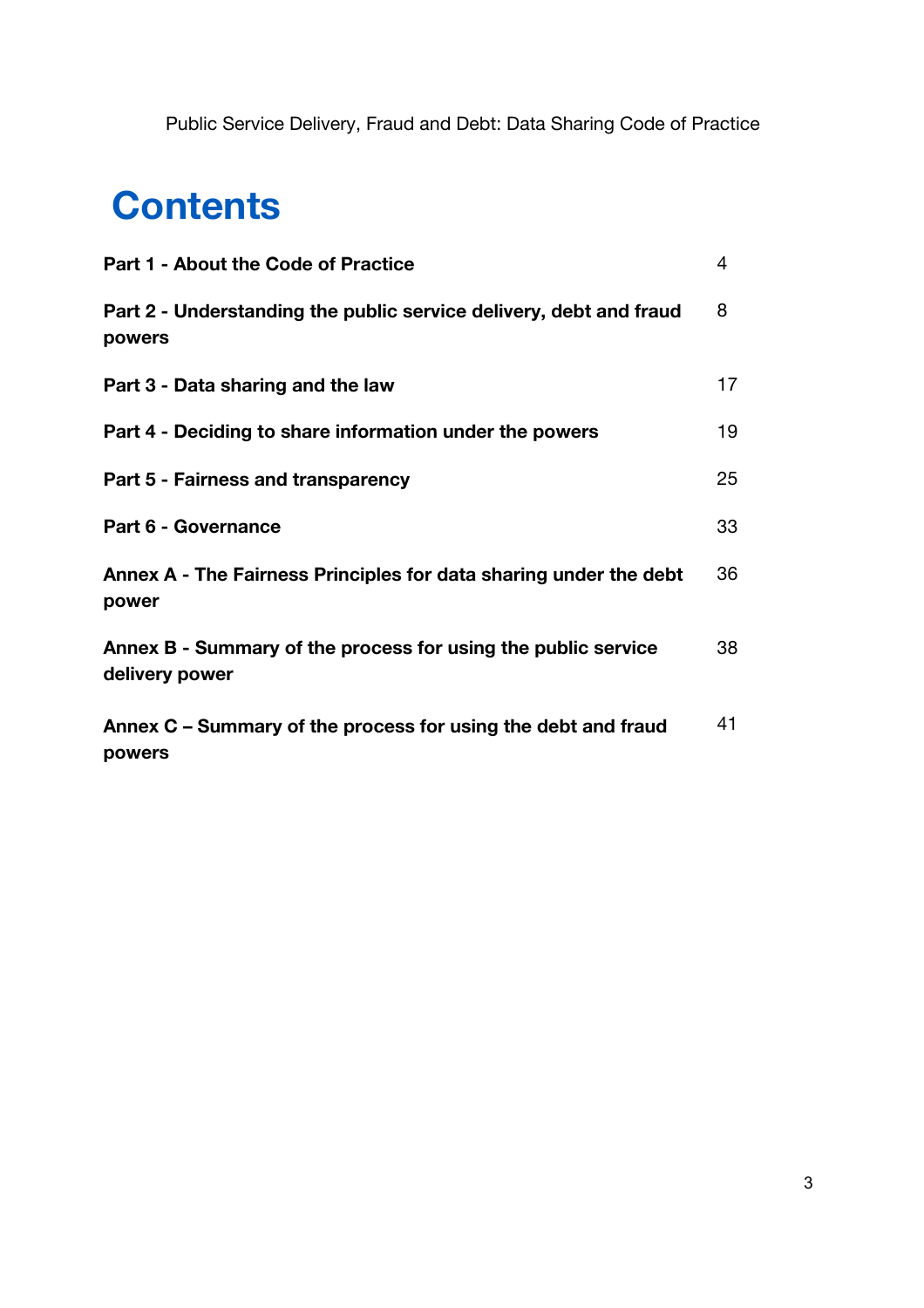## **Part 1: About the Code of Practice**

- 1. This Code explains how the permissive powers contained in Chapters 1, 3 and 4 of Part 5 of the Digital Economy Bill should be used for the sharing of information by officials within specified public authorities for specific purposes set out in the legislation or, where appropriate, accompanying regulations. It also makes reference to requirements under the wider UK legislative framework, where appropriate. In addition, it provides details of the procedures that need to be followed when considering the disclosure, receipt or use of information under the powers. This Code should be read alongside the Information Commissioner's data sharing code of practice ('the ICO Code') which provides guidance on how to ensure personal data is shared in a way that is lawful, proportionate and compatible with the Data Protection Act 1998 (DPA) and other relevant legislation such as the Human Rights Act 1998.
- 2. This Code defines 'data sharing' in the same terms as the ICO Code<sup>1</sup>, namely the disclosure of data from one or more organisations to a third party organisation or organisations, or the sharing of data between different parts of an organisation. The ICO Code states that data sharing can take different forms including:
	- a reciprocal exchange of data;
	- one or more organisations providing data to a third party or parties; and
	- several organisations pooling information and making it available to each other.
- 3. The relevant chapters of Part 5 of the Digital Economy Bill (i.e. pertaining to public service delivery, debt and fraud) define personal information as information which relates to and identifies a particular person (or body corporate)<sup>2</sup>. For these purposes, information 'identifies' a particular person if the identity of that person is (a) specified in the information; (b) can be deduced from the information, or (c) can be deduced from the information taken together with any other available information. The Data Protection Act 1998 ('DPA') defines personal data rather than personal information. Personal data for the purposes of the DPA is defined as data which relates to a living individual who can be identified from those data, or from those data and other information which is in the possession of, or is likely to come into the possession of the data controller. The definition for the purposes of the DPA also includes the expressions of opinions about an individual and the indication of intentions around that individual.

 <sup>1</sup> https://ico.org.uk/media/for-organisations/documents/1068/data\_sharing\_code\_of\_practice.pdf  $2$  the definition of personal information does not include information about the internal administrative arrangements of the specified body permitted to disclose or receive data under these permissive powers.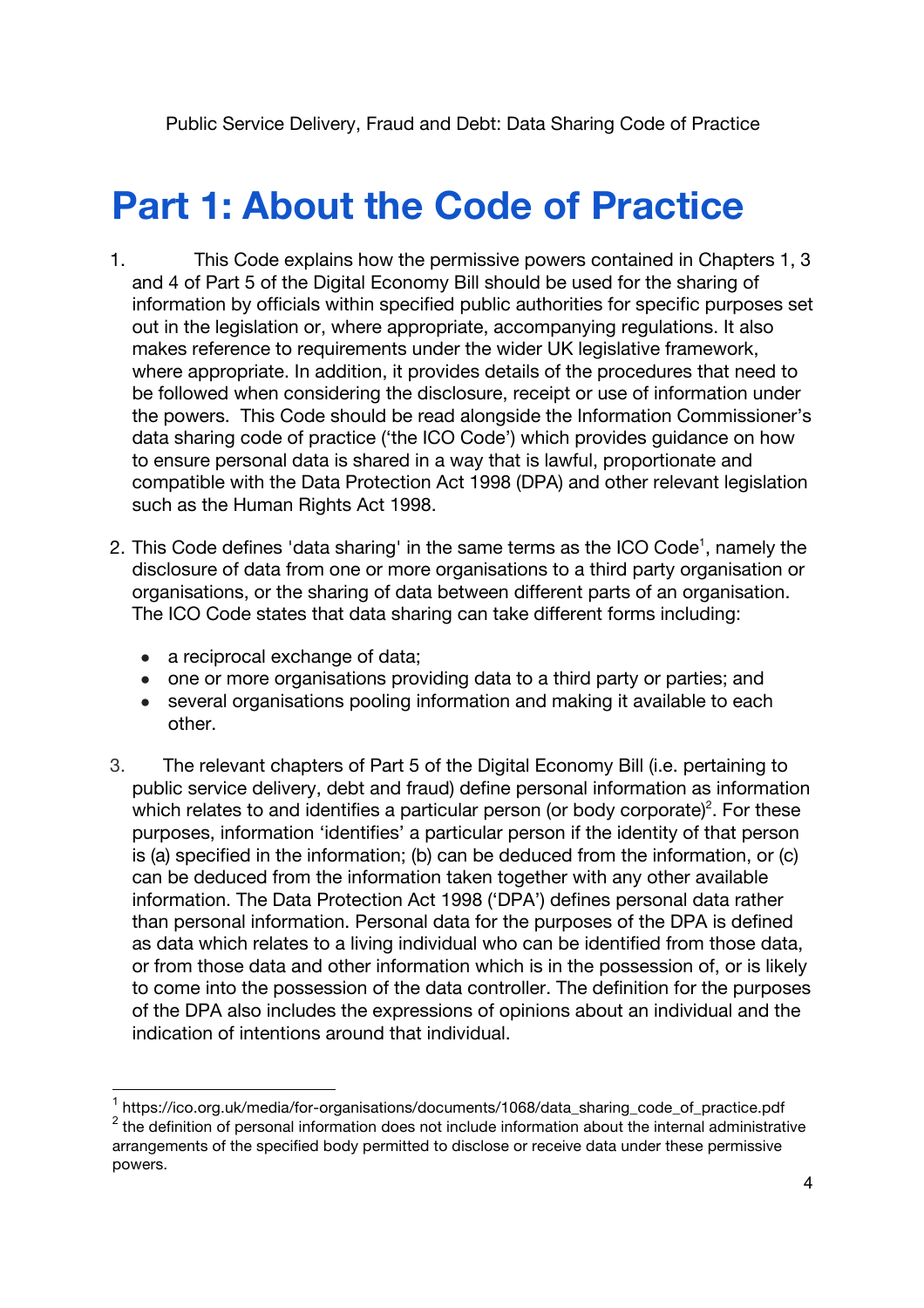- 4. The definitions of 'personal information' contained in the Bill are intended to ensure that the information shared through these powers is handled carefully. Though the definition of 'personal information' for the purposes of the Bill may differ from the definition of 'personal data' in the DPA, all information shared and used under the public service delivery, debt and fraud provisions must be handled in accordance with the framework of rules set out in the DPA, and in particular with the Data Protection Principles. There are also specific safeguards introduced in the Bill to ensure personal information is handled appropriately.
- 5. The public service delivery, debt and fraud provisions are subject to the DPA, including the criminal offences in relation to the unlawful obtaining or disclosing of personal data set out at section 55. New criminal offences have also been created to prevent the unlawful disclosure of personal information. Individuals convicted under those offences could face a maximum penalty of up to two years in prison, an unlimited fine, or both. These maximum penalties mirror those applying to existing offences contained in legislation governing the use of data held by HMRC and DWP, and are designed to underline the Government's commitment to protecting citizens' data.
- 6. In the past data sharing has commonly involved bulk data transfers within and between public authorities. New technology and methods have had a significant impact on data sharing. Application Programming Interfaces (APIs) are standards that allow software components to interact and exchange data. APIs allow applications and their datasets to interact with each other across organisational and geographical boundaries. This allows public authorities to identify or verify eligibility for services and other objectives for which data needs to be shared through less intrusive methods, such as running binary checks against one or more datasets. Though the method is generally safer (large amounts of data are not being transferred either physically or electronically and, in instances when eligibility is being checked, the need to share underlying data is removed completely) and less intrusive (binary checks can be run against very specific relevant data fields) information is still being shared and as such those sharing data in these ways require the legal powers, to do so.
- 7. In light of the fact that we are in transition between old and new approaches to data sharing, the legislation is intended to support the range of different approaches to data sharing and as such does not specify the use of a particular technology or a specific approach to be used in terms of the practicalities of transfer. Furthermore, we recognise the need to allow the opportunity to keep apace of and adopt better technologies and more efficient or effective approaches as they emerge.
- 8. The Government Digital Service (GDS), which is a team within the Cabinet Office leading the digital transformation of government, continues to work on how best to transition public authorities from outmoded legacy systems to the technologies required for a modern public sector. Future revisions to the Code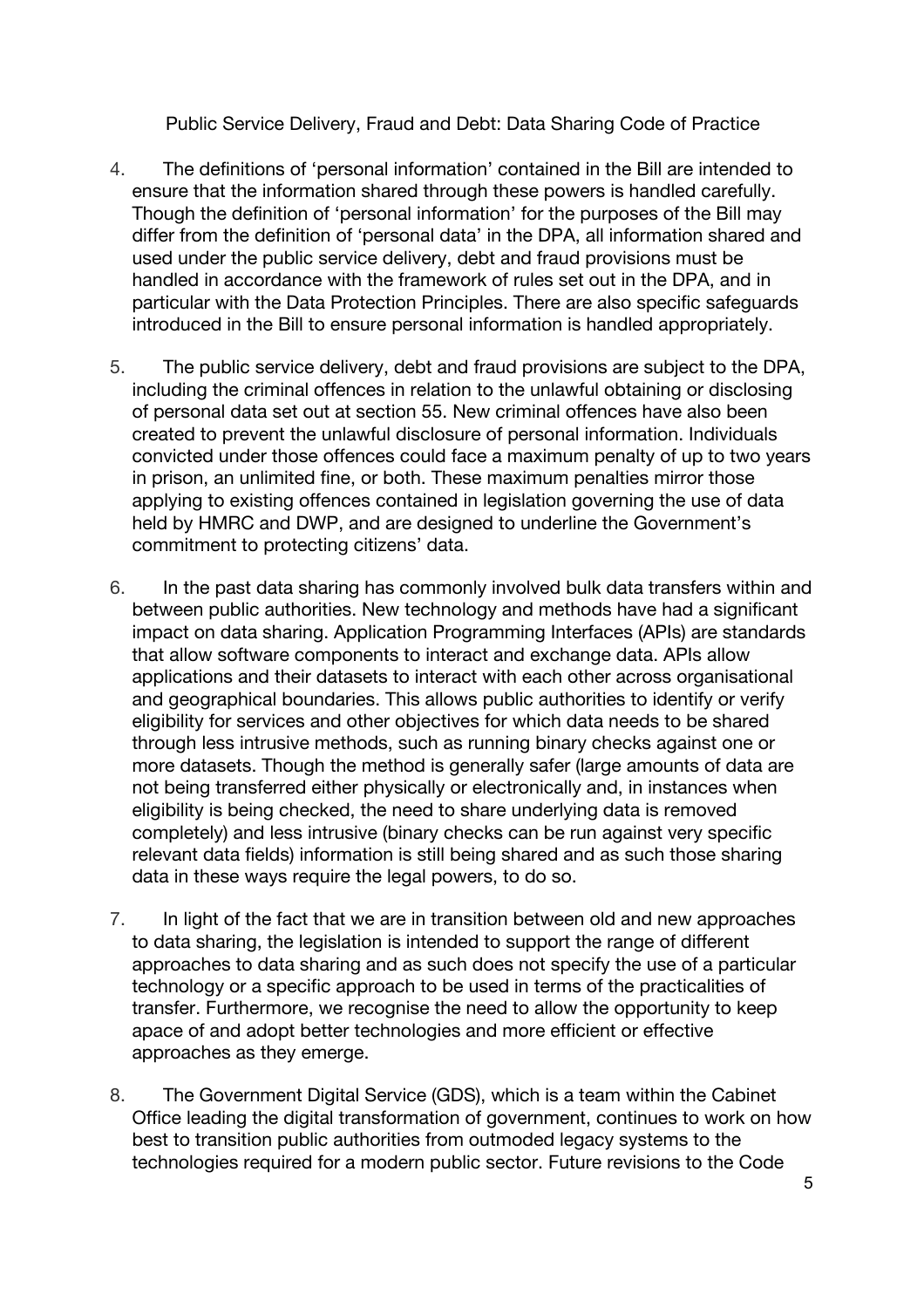may reference or include guidance and best practice in relation to technical processes.

9. This Code does not provide guidance on individual organisations and their obligations on data sharing or data handling. Instead, in making use of these powers, you will need to satisfy yourself that you are complying with the DPA. It is advisable for those making use of the powers to seek your own legal advice regarding data sharing following any agreements to share information.

## **The Code's status**

*[This is indicative text to be added in the final version following formal consultation]*

- 10. The Minister for the Constitution, Cabinet Office, has prepared and published this Code under section 35 of Chapter 1 (public service delivery), section 44 of Chapter 3 (debt owed to the public sector) and section 52 of Chapter 4 (fraud against the public sector) of Part 5 of the Digital Economy Bill. It has been developed in consultation with the Information Commissioner's Office, Ministers within the Devolved Administrations, as well as other relevant persons and has been laid before the UK Parliament and the devolved legislatures in Scotland, Wales and Northern Ireland, in accordance with the duties set out in the Act.
- 11. The contents of this Code are not legally binding, though the provisions of the Bill require that you have regard to the Code when making use of these powers. The Code does not itself impose additional legal obligations on parties seeking to make use of the powers, nor is it an authoritative statement of the law. It recommends good practice to follow when exercising the powers set out in the Bill. Government departments will expect public authorities wishing to participate in a data sharing arrangement to agree to adhere to the code before data is shared. Failure to have regard to the Code may result in your public authority or organisation being removed from the relevant regulations and losing the ability to disclose, receive and use information under the powers.

## **Who should use the Code***?*

12. All persons responsible for or working in a capacity where they have to consider sharing information under chapters 1, 3 and 4 of Part 5 of the Digital Economy Bill must have regard to this Code and should include a statement of compliance within any data sharing agreement produced under the powers.

13. Public authorities able to make use of these powers are set out in regulations which can be found at: https://www.gov.uk/government/uploads/system/uploads/attachment\_data/file/5 35311/2016-07- 05 Digital Government Disclosure of Information draft regs.pdf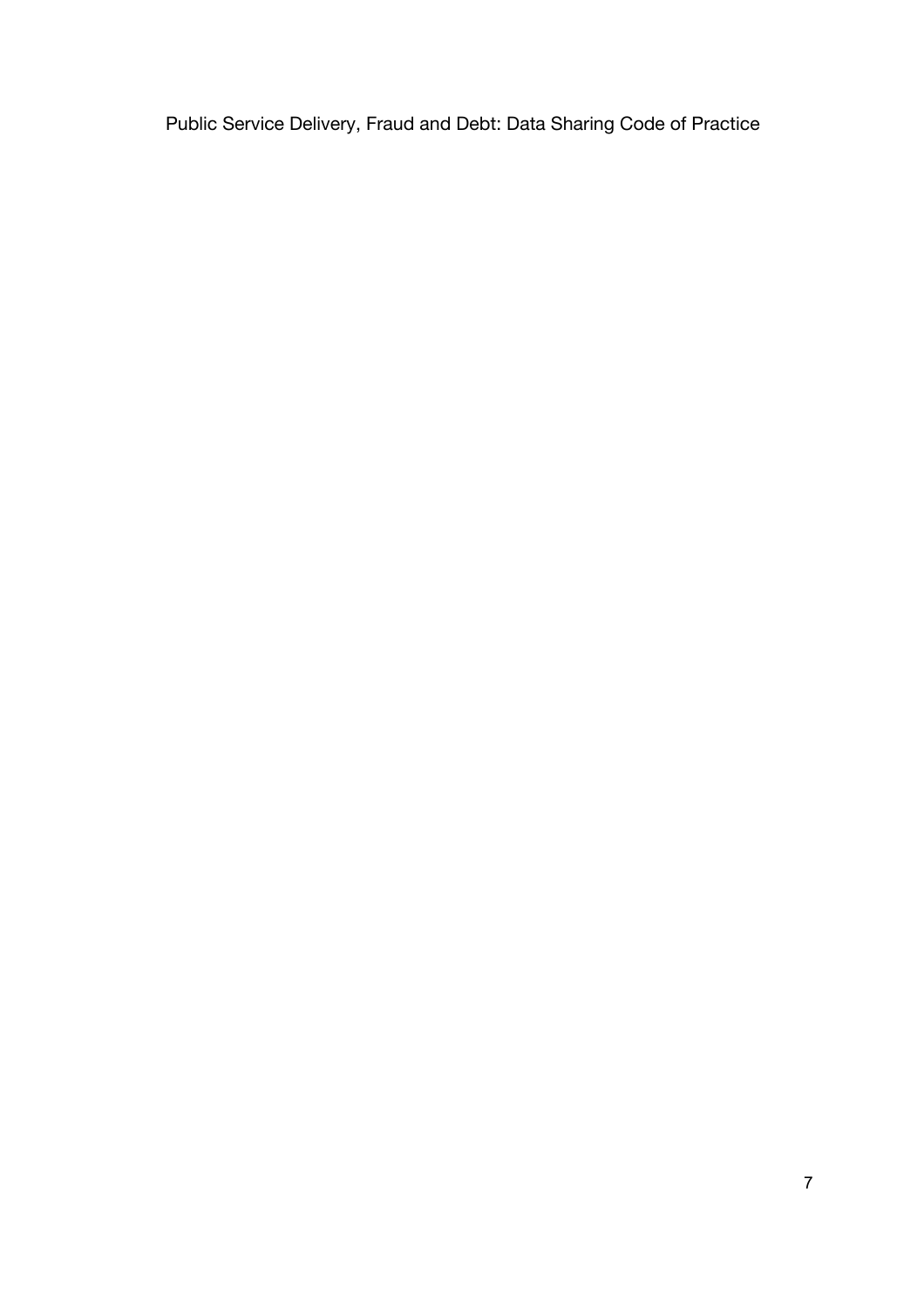## **Part 2: Understanding the public service delivery, debt and fraud powers**

### **Purpose of the public service delivery power**

- 14. Public service delivery is changing, due to increasing acknowledgement that services are more efficient and effective when they are joined up. Joining up services requires sharing of data. This is presently hampered by a lack of clear and robust legal gateways which public authorities are confident will enable them to share relevant data on the individuals and families they are working with in compliance with the DPA. The primary purpose of the power is to support the well-being of individuals and households. Data sharing arrangements cannot be established for purposes which are to the detriment of the individual or household.
- 15. Three specific objectives for which information can be disclosed under the power will be set out in regulations. Further objectives can be added through regulations by an appropriate Minister in HM Government or in the Devolved Administrations. The objectives that have been drafted in regulations so far are:
	- Identifying and supporting individuals or households who face multiple disadvantages and enabling the improvement or targeting of public services to such individuals or households and providing for the monitoring and evaluation of programmes and initiatives';
	- Identifying, making contact with and establishing the entitlement of individuals and households who might need assistance in dealing with changes to use of any part of the electromagnetic spectrum between 470- 790 MHz following the 700Mhz band being cleared for mobile broadband use;
	- Reducing the energy costs, improving efficiency in use of energy or improving the health or financial well-being of, people living in fuel poverty.
- 16. The first objective around supporting individuals or households who face multiple disadvantages is designed to support those programmes and initiatives where different public authorities and other bodies need to work together to support vulnerable individuals and families, such as delivery of the Government's Troubled Families programme. Multiple disadvantages can be interpreted broadly as social and economic factors, which includes education, health and financial problems.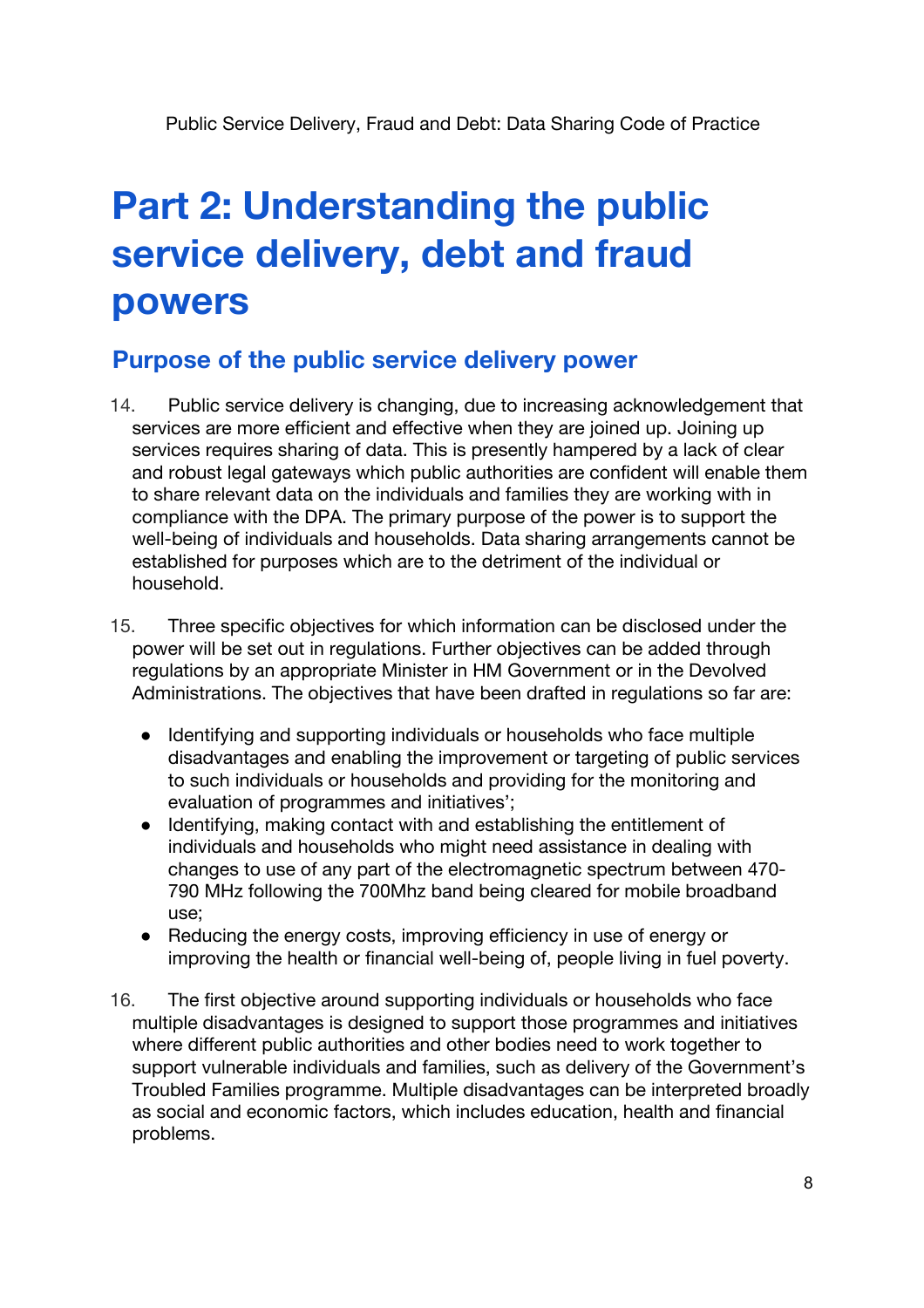- 17. The second objective that is drafted in regulations allows data to be shared by DWP and other public authorities in order to identify vulnerable people who might need help from the authorities in re-tuning televisions in 2018/19 after the 700Mhz band will be used for mobile broadband rather than to transmit digital TV. Whilst it is expected that many of those affected can be identified through a consent-based approach, some individuals may be reluctant to identify themselves as being in need of support. This power will help to identify those who are most in need of support. Details of how the scheme will operate are being developed, but secure management of data will be a key requirement for all those who process it.
- 18. The third objective that is drafted in regulations allows data to be shared by specified public authorities for the purposes of reducing the energy costs, improving efficiency in use of energy or improving the health or financial wellbeing of people living in fuel poverty.
- 19. For the purposes of this legislation, a person is to be regarded as "living in fuel poverty" if they are a member of a household living on a lower income in a home which cannot be kept warm at reasonable cost. Schemes for providing assistance to persons living in fuel poverty may be run by public authorities, such as local authority or government run grant schemes, or they may take the form of supplier obligations, like the Energy Company Obligation (which was made under various provisions of the Gas Act 1986 and the Electricity Act 1989) and the Warm Home Discount (which was made under Part 2 of the Energy Act 2010), where the assistance is delivered or promoted by energy suppliers.
- 20. The best way to guarantee that this assistance reaches those who need it is to provide it automatically, although automatic rebates can only happen if the state can inform energy companies which of their customers should receive it. Pensioner households already receive rebates in this way, because a specific data sharing gateway has been created in section 142 of the Pensions Act 2008 to enable it to happen. This has been used to enable electricity suppliers to automatically provide rebates to customers on state pension credit under the Warm Home Discount scheme, without the need for the customers to identify themselves by applying for support. The data sharing gateway provided by this Bill is intended to be used in a similar way for other vulnerable persons.
- 21. A number of different public authorities hold data about incomes and dwelling characteristics, which would enable better targeting of fuel poverty support schemes at those in greatest need and more efficient delivery of the assistance to people living in fuel poverty.
- 22. The regulations will describe the objective as:
	- assisting people living in fuel poverty by reducing their energy costs,
	- assisting people living in fuel poverty by improving efficiency in their use of energy, or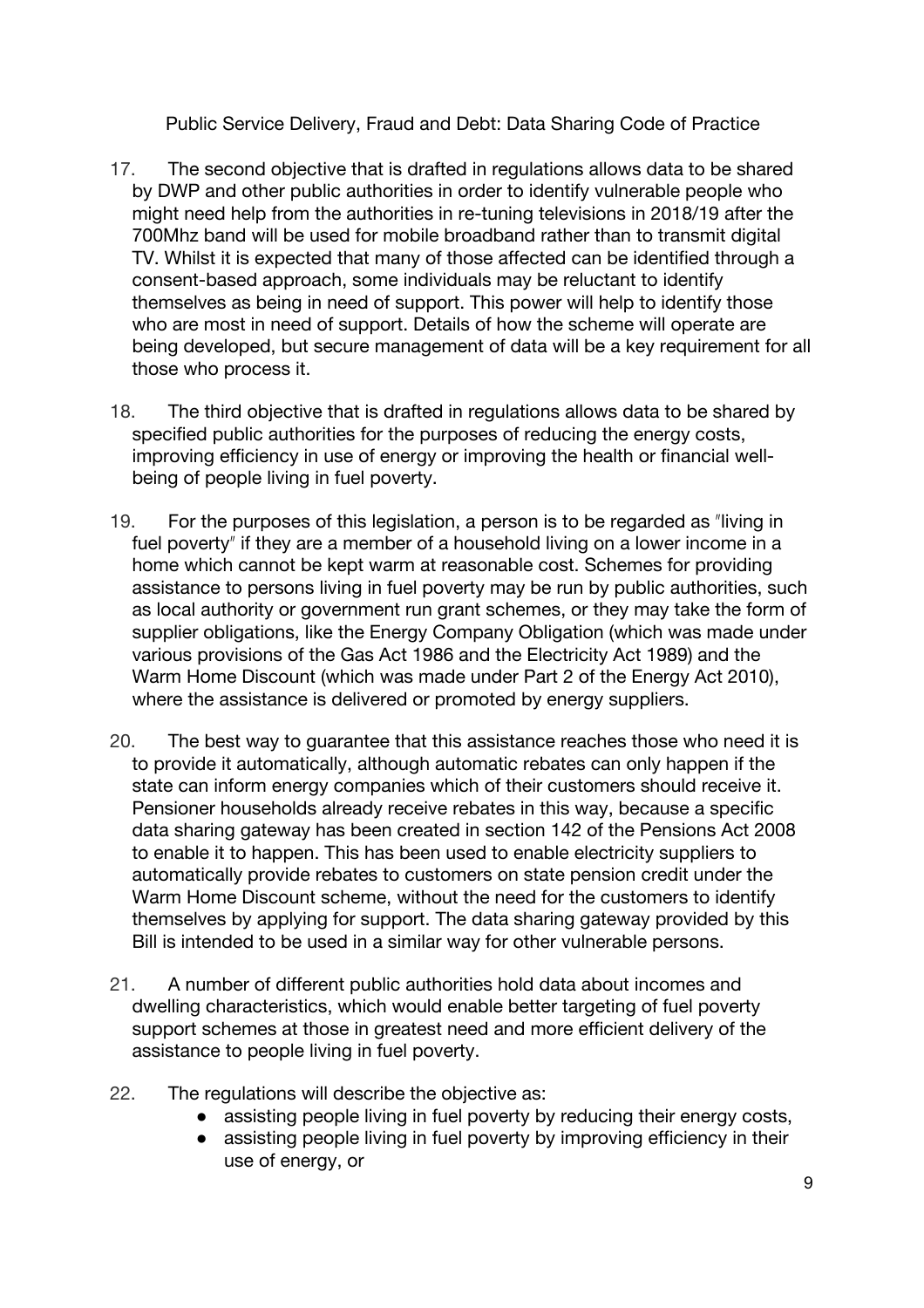- assisting people living in fuel poverty by improving their health or financial well-being.
- 23. Any disclosure of information to gas and electricity suppliers must also be for the purpose of reducing the energy costs, improving energy efficiency or the health or financial well-being of people living in fuel poverty and it must be disclosed for use in connection with an energy supplier obligation scheme. These schemes are the Warm Home Discount and the Energy Company Obligation. This enables other datasets to be used for the purpose of providing support under the Warm Home Discount and Energy Company Obligation schemes to people living in fuel poverty. Amendments can be made by affirmative regulations to the list of support schemes for which the information may be disclosed and to the list of permitted recipients of the information.
- 24. The purpose of the disclosure must always be to assist people living in fuel poverty.
- 25. In general, information disclosed under the power can only be used for the purposes for which it was disclosed. There are very limited instances where you can use information for another purpose. These circumstances are specifically:
	- If the information has already been lawfully placed into the public domain;
	- If the data subject has consented to the information being used for another purpose;
	- For the purpose of a criminal investigation;
	- For the purpose of legal proceedings;
	- For the purposes of preventing serious physical harm to a person and loss of human life, safeguarding vulnerable adults or children, responding to an emergency or protecting national security.
- 26. These provisions do not apply to personal information disclosed by HMRC, which includes the Valuation Office Agency (VOA). Personal information which is disclosed by HMRC is subject to special protections, which reflect the confidentiality of HMRC information and the trust and confidence in which HMRC holds information, and so personal information disclosed by HMRC may not be used for other purposes, unless with HMRC consent. The criminal offence for wrongful disclosure of HMRC information continues to apply to HMRC information in the hands of the recipient.

## **The process for establishing a new objective under the public service delivery power**

25. The public service delivery power has been designed to give you the ability to respond more efficiently and effectively to the data you need to address emerging social and economic problems. The power allows Ministers in the UK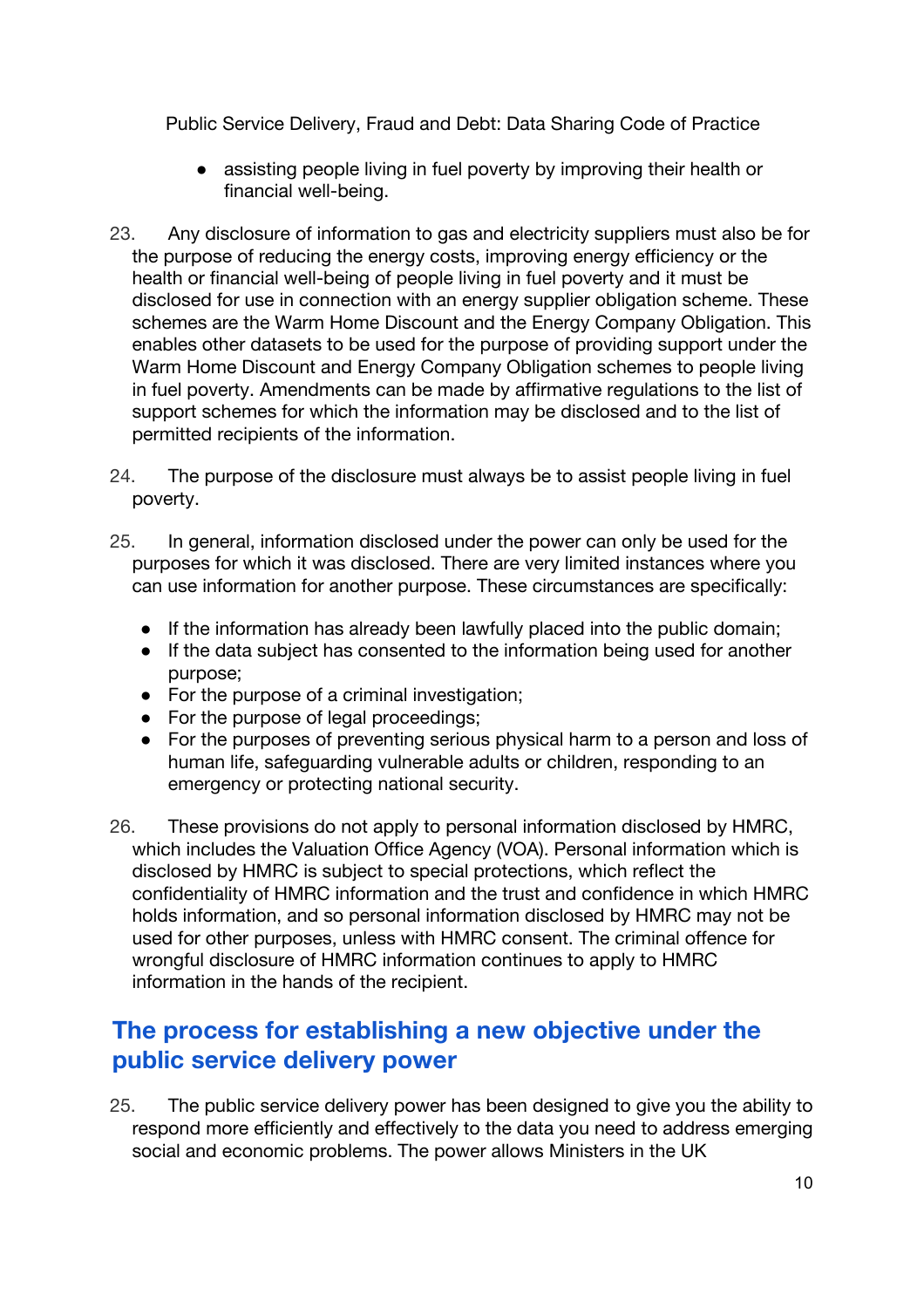Government and Devolved Administrations (for devolved matters) to add new objectives via regulations. New objectives must meet the following two conditions set out in primary legislation:

- The objective has as its purpose -
	- the improvement or targeting of a public service provided to individuals or households, or
	- the facilitation of the provision of a benefit (whether or not financial) to individuals or households.
- The objective has as its purpose the improvement of the well-being of individuals or households. The well-being of individuals or households includes their physical and mental health and emotional well-being, the contribution made by them to society, and their social and economic wellbeing.
- 26. The intended interpretation of 'benefit' in the first condition is the offer or delivery of a service or intervention or type of financial assistance that is for the good or advantage for the individual and their family. Although an individual may not recognise that there are issues that need to be addressed, for example in some cases of alcohol or drugs dependency, the defining of benefit should be consistent with Government social policy and ensuring the well-being of the individual.
- 27. "Well-being" is a broad concept, and for the purposes of these provisions relates to areas such as social and economic well-being, the individual's contribution to society, or their participation in work, education, training or recreation, suitability of living accommodation, physical and mental health and emotional well-being, protection from abuse and neglect, control of the individual over their day-to-day life, and positive domestic, family and personal relationships.
- 28. If you wish to propose to add a new objective you will first need to determine what types of data are required, which bodies hold the data and how the ability to share personal data will support achieving your policy objectives. Objectives should be drafted to ensure that they are aligned to conditions in primary legislation and specific enough to constrain the use of the power to a clear purpose. Where an objective has been developed by a devolved administration for a specific devolved matter, the objective should specify that it relates to a specific devolved territory.
- 29. Objectives must be sufficiently specific that they identify a section of the population and *what the intended benefit to some individuals* from that target population is. This can be identified in the form of one or more outcomes, all of which fit into the field of social policy.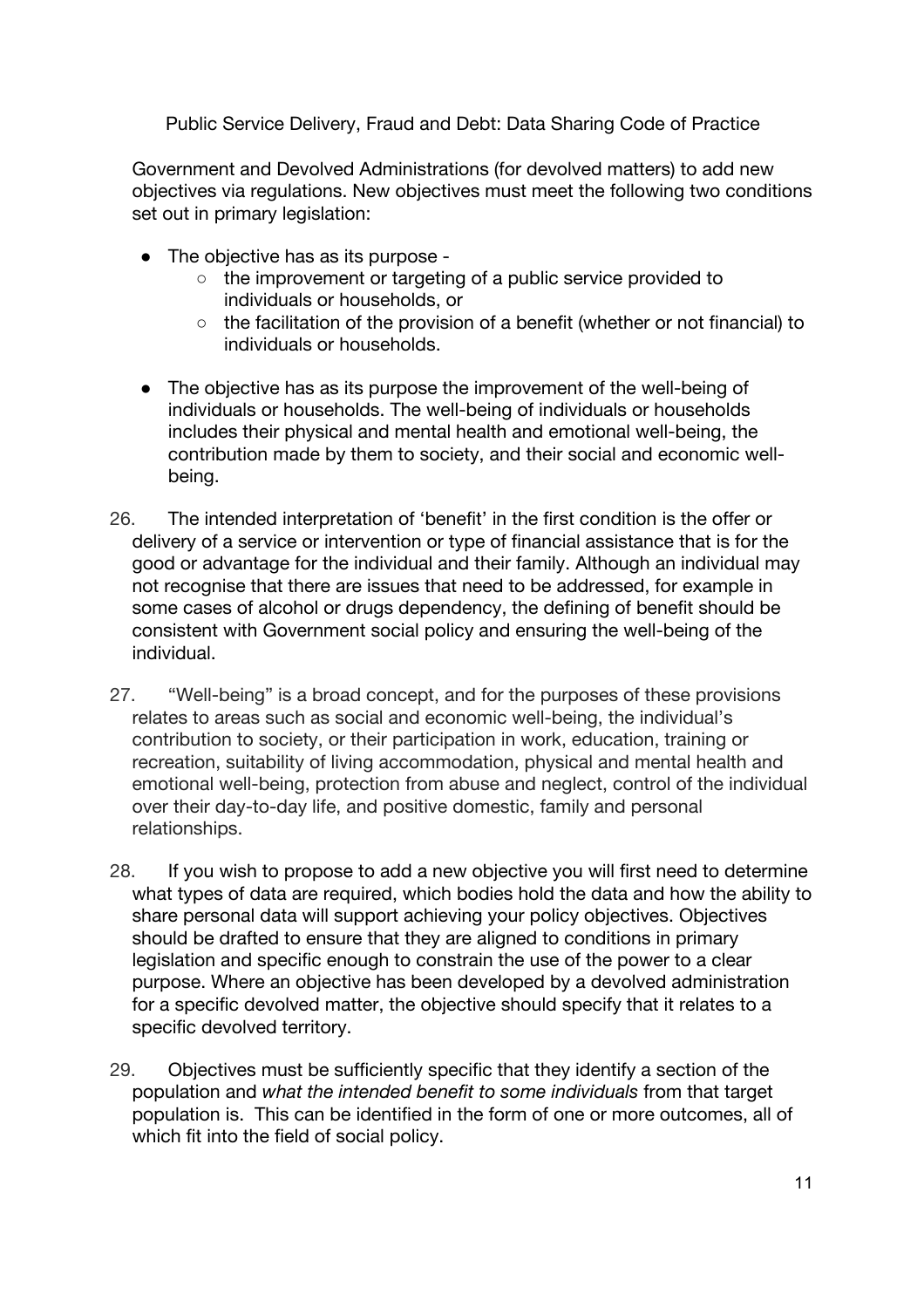#### **Example objectives**

Example of potentially suitable objectives are:

- 1. Reducing the number of people sleeping on the street for more than one night;
- 2. Improving employment outcomes for ex-offenders; and
- 3. Supporting gang members to safely exit gang culture.

Examples of objectives which would not meet the criteria because the objective is punitive are:

- 1. Identifying individuals operating in the grey economy; and
- 2. Identifying welfare claimants erroneously receiving welfare benefits.

Examples of objectives which would not meet the criteria because they are too 'General' in terms of targeting communities or broad public benefit rather than individuals or households or so broad that almost any data sharing arrangements could be enabled under it include:

- 1. Improving levels of safety in a neighbourhood;
- 2. Helping people into work; and
- 3. Preventing people going to prison.
- 30. You should discuss your proposal for a new objective with the relevant central government body with oversight responsibility for the respective policy area to seek their views. Either your organisation or the responsible central government departments can write to the Minister for the Cabinet Office and request for the new objective to be added via regulations. Once the Minister has agreed to the creation of a new objective, consultation must take place with the Information Commissioner's Office, relevant Ministers from the devolved administrations, Commissioners for HM Revenue and Customs and other persons as the Minister considers appropriate.
- 31. Public authorities within a devolved territory proposing to create a new objective limited to a devolved function involving devolved bodies within that territory should contact the relevant Ministerial body in the devolved administration (e.g. the Department of Finance in Northern Ireland). Ministers within the devolved administration have the powers to make regulations to create objectives within the legislative competence of the devolved administration. The Minister must consult the Minister for the Cabinet Office, relevant Ministers from the other devolved administrations, Commissioners for HM Revenue and Customs, HM Treasury and other persons as the Minister considers appropriate. Devolved administrations may wish to work together to develop an objective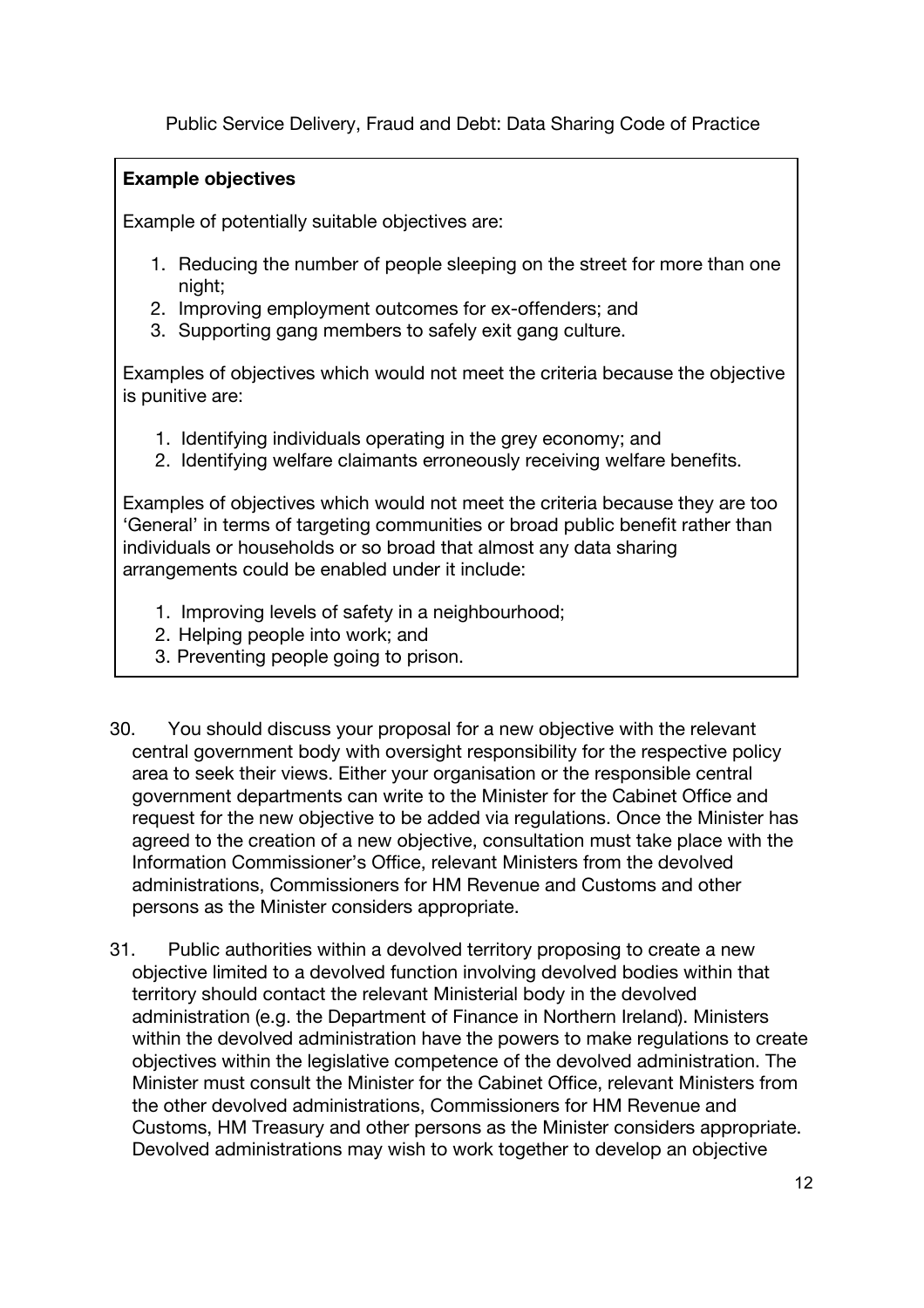which applies across devolved territories. In such instances Ministers in the relevant devolved administrations will need to agree the drafting of the objective and make the regulations as appropriate.

32. Any proposal by a public authority within a devolved territory for the creation of a UK-wide objective should be discussed with the relevant Ministerial body in the devolved administration before it is formally proposed to the Minister for the Cabinet Office for consideration. Legislation only allows the Minister for the Cabinet Office to make regulations for the creation of UK-wide objectives under the power.

### **Purpose of the debt and fraud powers**

- 33. It is estimated that losses to Government through fraud are in the region of £29bn to £40bn. It is in all our interests to prevent fraud, and public bodies have a particular responsibility to ensure that taxpayers' money is spent appropriately and is not taken out of the system fraudulently. The 2014 NAO report on Managing Debt Owed to Central Government estimated that around £22bn of debt was owed to Government in March 2013. At March 2016 it is estimated that the like for like debt balance rose to around £24.5bn.
- 34. Only debt owed to government that is legally collectable will be covered by these powers. Fairness is a key consideration in the exercise of the power to share data for the purposes of taking action in connection with debt owed to government. Any public authority( or private body fulfilling a public function on behalf of a public authority), who want to make use of this permissive power to share identified debt data to enable better debt management, including debt recovery, will need to consider fairness in their debt data sharing arrangements. The Fairness Principles are set out in Annex A.
- 35. The powers introduced by the Digital Economy Bill provide for the first time a simple and agile route for agreeing and establishing data shares between specified persons in order to protect them against fraud or to support them in the management of outstanding debt. These permissive powers are intended to ease the burden of establishing individual gateways or producing new legislation to ensure public authorities have the required legal powers each time or in each circumstance where they may wish to share data.
- 36. Steps have to be taken to ensure that data sharing proposals are balanced and proportionate and come under an appropriate level of scrutiny, similar to that which would be applied to the development of a gateway. Data sharing arrangements under these powers must comply with data protection legislation.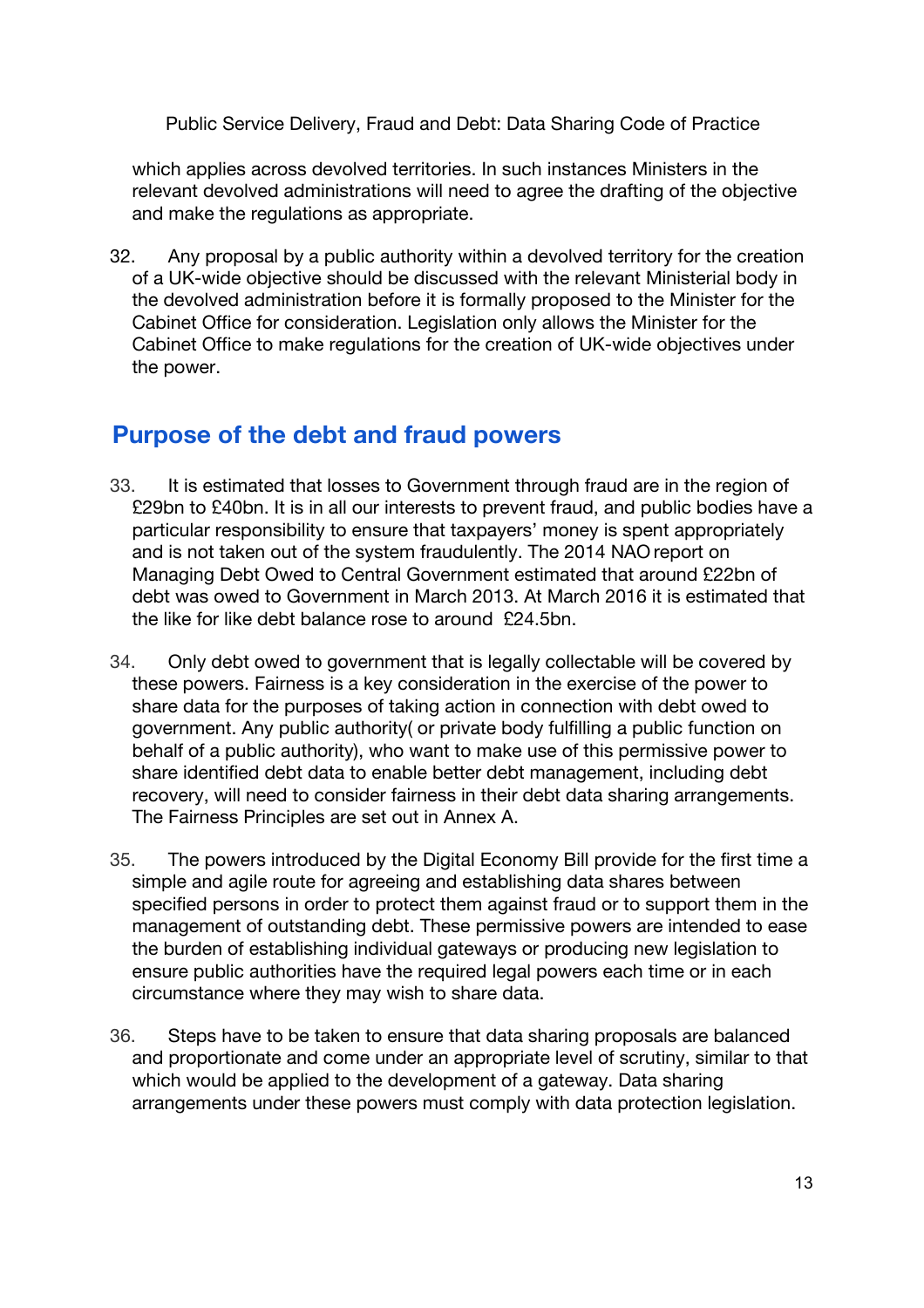- 37. Parties wishing to share data under the fraud or debt power must put together a business case setting out the nature of the sharing required to fulfil their desired purposes, and must go through a pilot process to ensure that the sharing is effective.
- 38. Data sharing arrangements should be defined through a business case detailing the data sharing pilot to be undertaken. These data sharing pilot business cases will be scrutinised by a review group, which will include engagement with ICO, and recommendations made to a relevant Minister for approval. The process will be transparent, with all key information and privacy impact assessments made available to the general public for scrutiny
- 39. Information disclosed under the power can only be used for the purposes for which it was disclosed. There are very limited instances where information can be used by a public authority for another purpose. These circumstances include:
	- If the information has already been lawfully placed into the public domain;
	- If the data subject has consented to the information being used for the other purpose;
	- For the purpose of a criminal investigation;
	- For the purpose of legal proceedings; and
	- For the purposes of safeguarding vulnerable adults or children, or protecting national security.
- 40. As with the public service delivery power, these provisions do not apply to personal information disclosed by HMRC, which includes the Valuation Office Agency (VOA). Personal information which is disclosed by HMRC cannot be used for a purposes other than the purpose for which it was disclosed unless with HMRC consent.

## **Which organisations can use the powers?**

41. Chapters 1, 3 and 4 of Part 5 of the Digital Economy Bill provide permissive powers enabling specified public authorities or a person providing services to a specified public authority to disclose information for specific purposes. Bodies able to disclose information under the respective powers will be listed in regulations. Draft regulations can be found at: https://www.gov.uk/government/uploads/system/uploads/attachment\_data/file/5 35311/2016-07-

05 Digital Government Disclosure of Information draft regs.pdf

42. A public authority is defined for these purposes as a person or body who exercises functions of a public nature in the United Kingdom, a person or body entirely or substantially funded from public money, an office-holder appointed by a person or body falling within a body exercising functions of a public nature in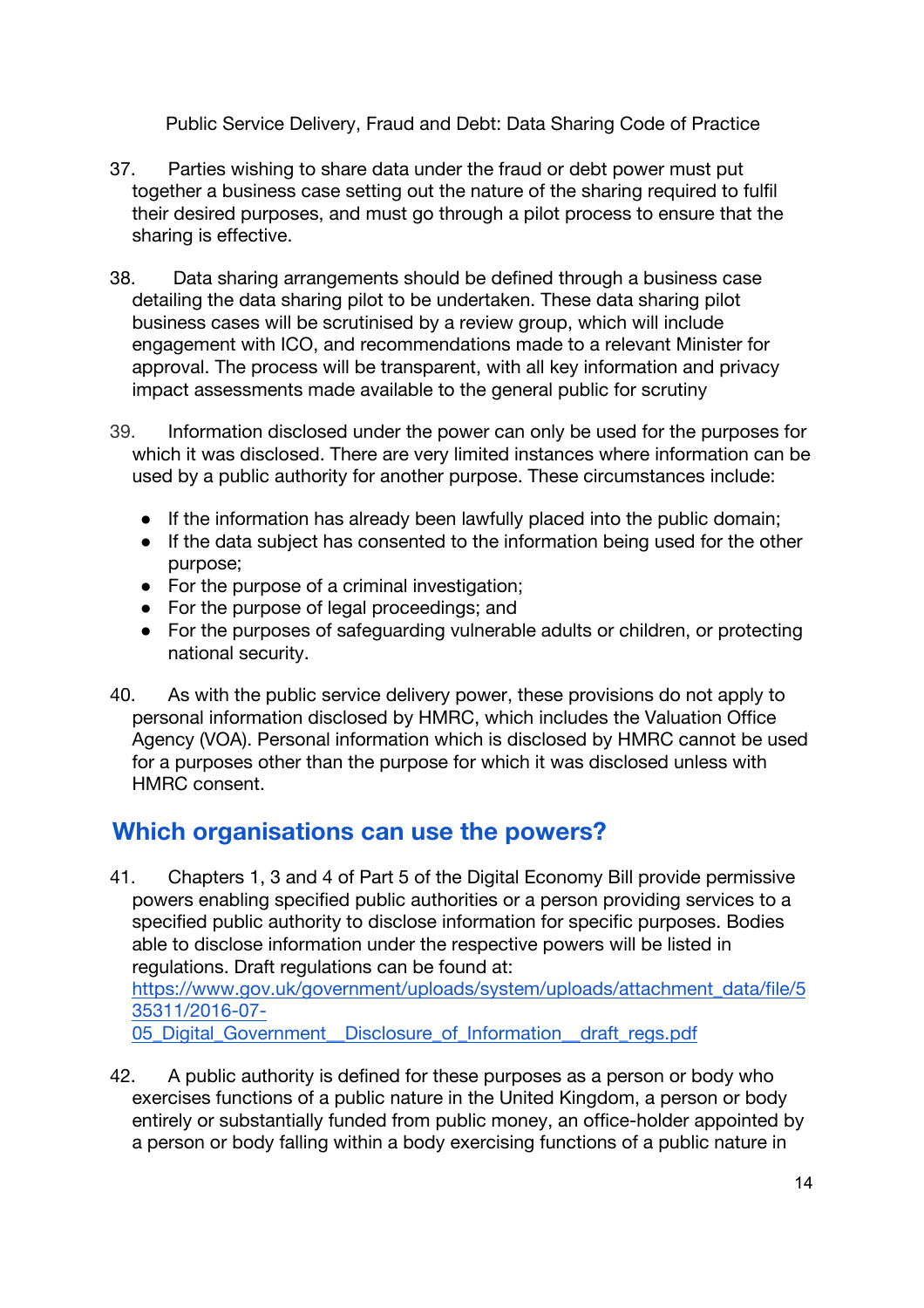the United Kingdom, or a body more than half of whose governing body or members are appointed by a person or body exercising functions of a public nature in the United Kingdom.

- 43. The public service delivery, debt and fraud powers allow a person providing services to a public authority to share information. A person providing services to a public authority can be any legal entity such as a charity or company providing a defined service(s) to a public authority. This in effect could be a frontline service, which has been outsourced to a body outside the public sector to deliver. The key factor to consider is whether access to information held by such an organisation is critical to achieving the desired objective and similarly whether the delivery of better services could be improved by disclosing public sector information to them. An assessment must be made whether the persons providing services to a public authority have the systems and processes in place to securely handle data. The public authority receiving the services from the persons should make the assessment of the systems and processes the other party has in place, and should include details of the checks carried out within the privacy impact assessment.
- 44. A person providing services to a public authority sharing information under the powers can only disclose or use information for the functions/services it provides and for the specified purposes set out in the relevant provisions for its inclusion within the data sharing arrangement. For example, a data sharing arrangement relating to a Troubled Families programme may need to share information with a charity providing a service to a local authority within the region. The charity could only share information under these powers in relation to the service it provides to the local authority and not any other information it may hold, for example in respect of other services it provides in that region or other regions.
- 45. It is important that all public authorities and persons providing services to a public authority involved within a data sharing arrangement understand their roles and responsibilities in relation to information that they seek to use in the exercise of these powers, and are clear on what they may and may not access and share for these purposes. You must therefore adhere to and keep up to date with any guidance issued by the Information Commissioner in all instances where you are considering sharing information. This will ensure that consistent approaches and policies are being applied when considering requests to share information.
- 46. Prior to sharing information, you must first be satisfied that the sharing of information is in accordance with the purposes set out in legislation. You will need to strictly adhere to the DPA and ensure information is not disclosed where it is prohibited to do so under Part 1 of the Regulation of Investigatory Powers Act 2000.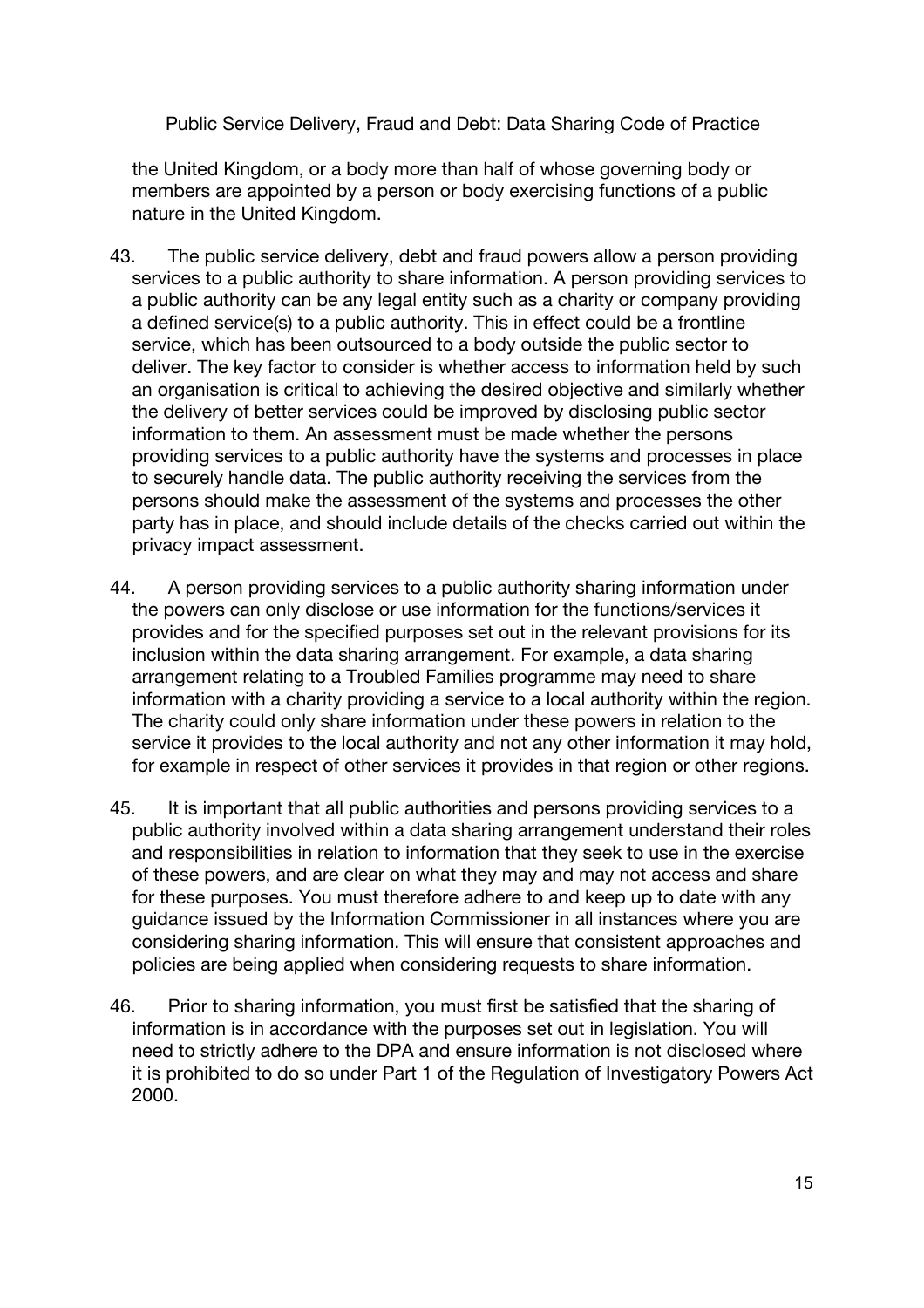## **Amending the list of bodies able to use the power**

- 47. The public service delivery, debt and fraud powers will, by regulations, specify which public authorities can use the powers. The Minister for the Cabinet Office or relevant Minister from a Devolved Administration can make regulations to add, modify or remove a reference to a public authority or description of public authority allowed to share information under each of the powers.
- 48. If your public authority is not listed in regulations and you wish it to be in scope of the powers, your organisation will need to contact the relevant Minister with oversight for your work providing a case for its inclusion via regulations. The case should set out the systems and procedures in place for securely handling personal data as well as the reasons why they should be able to disclose and/or access data under the power. Where public authorities are based in England, the appropriate Minister, once satisfied with the case for inclusion should then write to the Minister for the Cabinet Office who will coordinate and lead the making of regulations. Devolved bodies should contact the relevant Minister in their devolved administration to make the necessary regulations.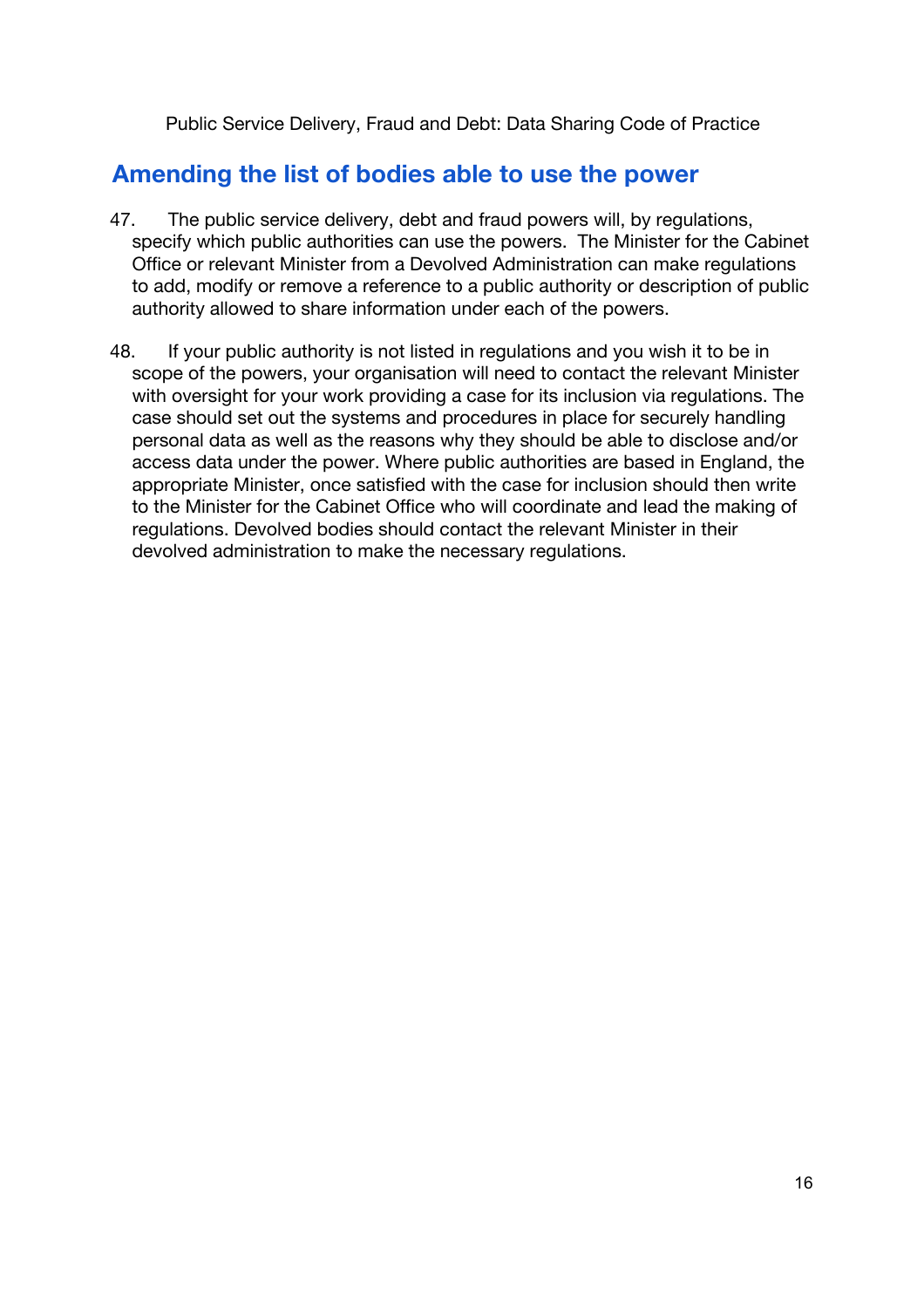## **Part 3: Data sharing and the law**

### **How the powers work with other key legislation relating to data**

49. To use the public service delivery, debt or fraud powers you will need to strictly adhere to the DPA and ensure no disclosures are made which are prohibited under section 1 of the Regulation of Investigatory Powers Act 2000. You will also need to ensure you are compliant with the Human Rights Act 1998. In addition, criminal sanctions for unlawful disclosure set out in section 19 of the Commissioners for Revenue and Customs Act 2005 will apply to personal information disclosed by HM Revenue and Customs.

## **Data Protection Act 1998**

- 50. The DPA requires that personal data is processed fairly and lawfully and that individuals are aware of which organisations are sharing their personal data and what it is being used for. It should be noted that it is possible that some data disclosed under these powers will not constitute personal data, for example where data relating to deceased persons, businesses or information comprising only statistics that cannot identify anyone are being shared. Those making use of the powers, however, must be aware of their obligations under the DPA and must ensure that no disclosures are made under the power in contravention of those rules.
- 51. The Information Commissioner's data sharing code of practice recommends that where information is shared, it is shared in a way that is line with the reasonable expectations of the individual whose data it is. This approach applies to routine data sharing as well as to a single one-off data disclosure.
- 52. Public authorities will need to demonstrate that they are complying with the provisions contained in the DPA, and in particular must ensure they are handling personal data in accordance with the data protection principles, details of which can be found at https://ico.org.uk/for-organisations/guide-to-data-protection/

### **Part 1 of the Regulation of Investigatory Powers Act 2000**

53. The Regulation of Investigatory Powers Act 2000 provides a framework for lawful interception of communications, access to communications data, surveillance and the use of covert human intelligence sources. Part 1, Chapter 1 deals with interception. Section 1 of part 1 Chapter 1 makes it an offence, subject to exceptions, to intercept intentionally and without lawful authority any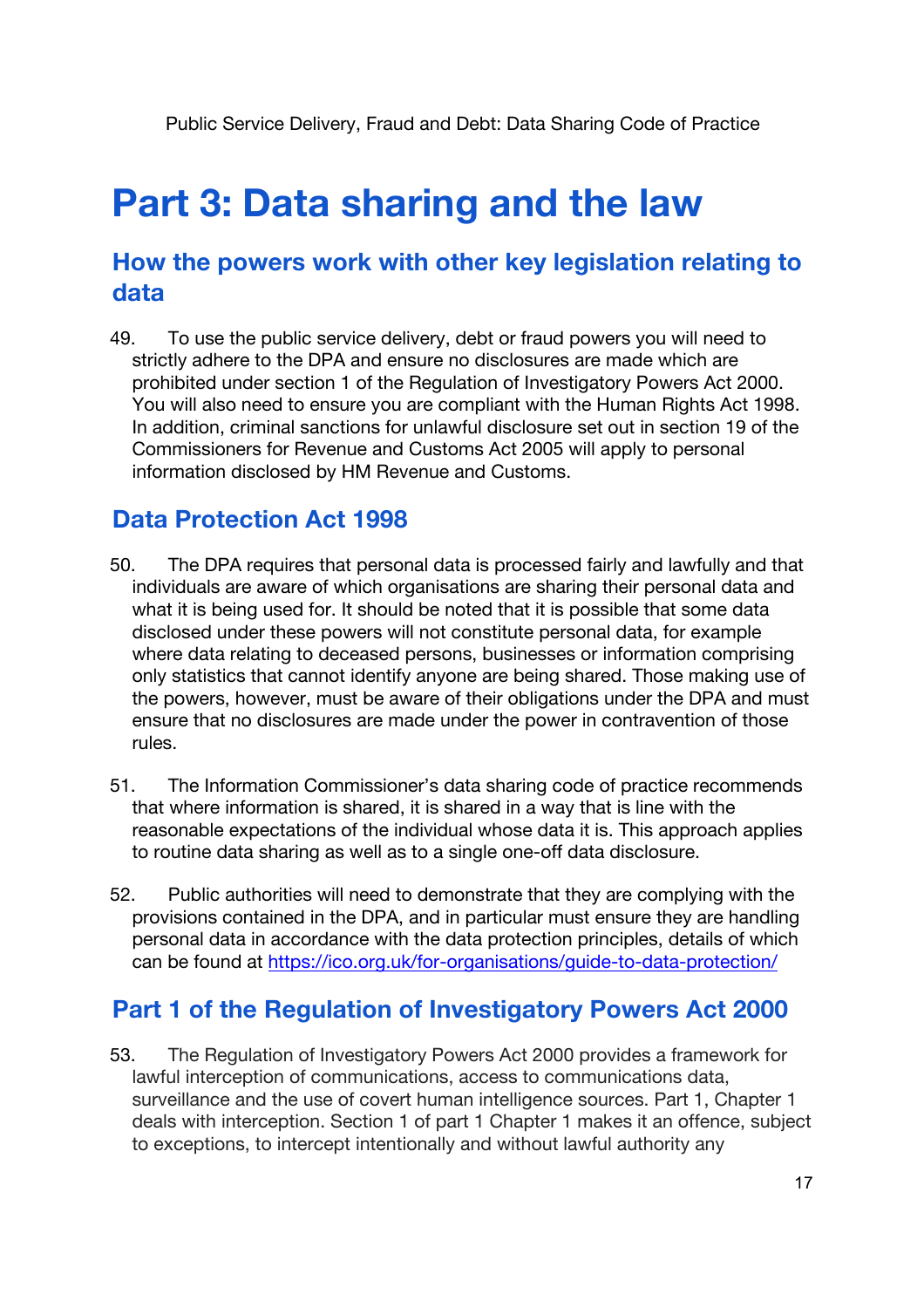communication in the course of its transmission by means of public postal service or public or private telecommunication system.

## **Human Rights Act 1998**

- 54. Public authorities must ensure that data sharing is compliant with the Human Rights Act 1998 and in doing so must not act in a way that would be incompatible with rights under the European Convention on Human Rights.
- 55. Article 8 of the Convention, which gives everyone the right to respect for his private and family life, his home and his correspondence, is especially relevant to sharing personal information. Whilst sharing data relating to deceased individuals is not treated as personal data under the DPA as outlined above, Human Rights Act considerations should be taken into account with regards to whether sharing information could impinge on the rights to a private life for the relatives of deceased individuals.
- 56. The Information Commissioner's data sharing code of practice advises that if information is being shared in ways that comply with the DPA, it is also considered likely that the sharing would comply with the Human Rights Act.

## **Commissioners for Revenue and Customs Act 2005**

57. HMRC's unlawful disclosure provision is governed by section 19 of the Commissioners for Revenue and Customs Act 2005, which makes wrongful disclosure of information relating to an identifiable person a criminal offence carrying a maximum penalty of imprisonment for up to 2 years and an unlimited fine*.* Section 19(1) makes it an offence for any person to contravene section 18(1), or of section 20(9), by disclosing "revenue and customs information relating to a person" whose identity is revealed by the disclosure. The term "person" includes both natural and legal persons, and, for example, the tax affairs of a limited company are also protected by section 19(1).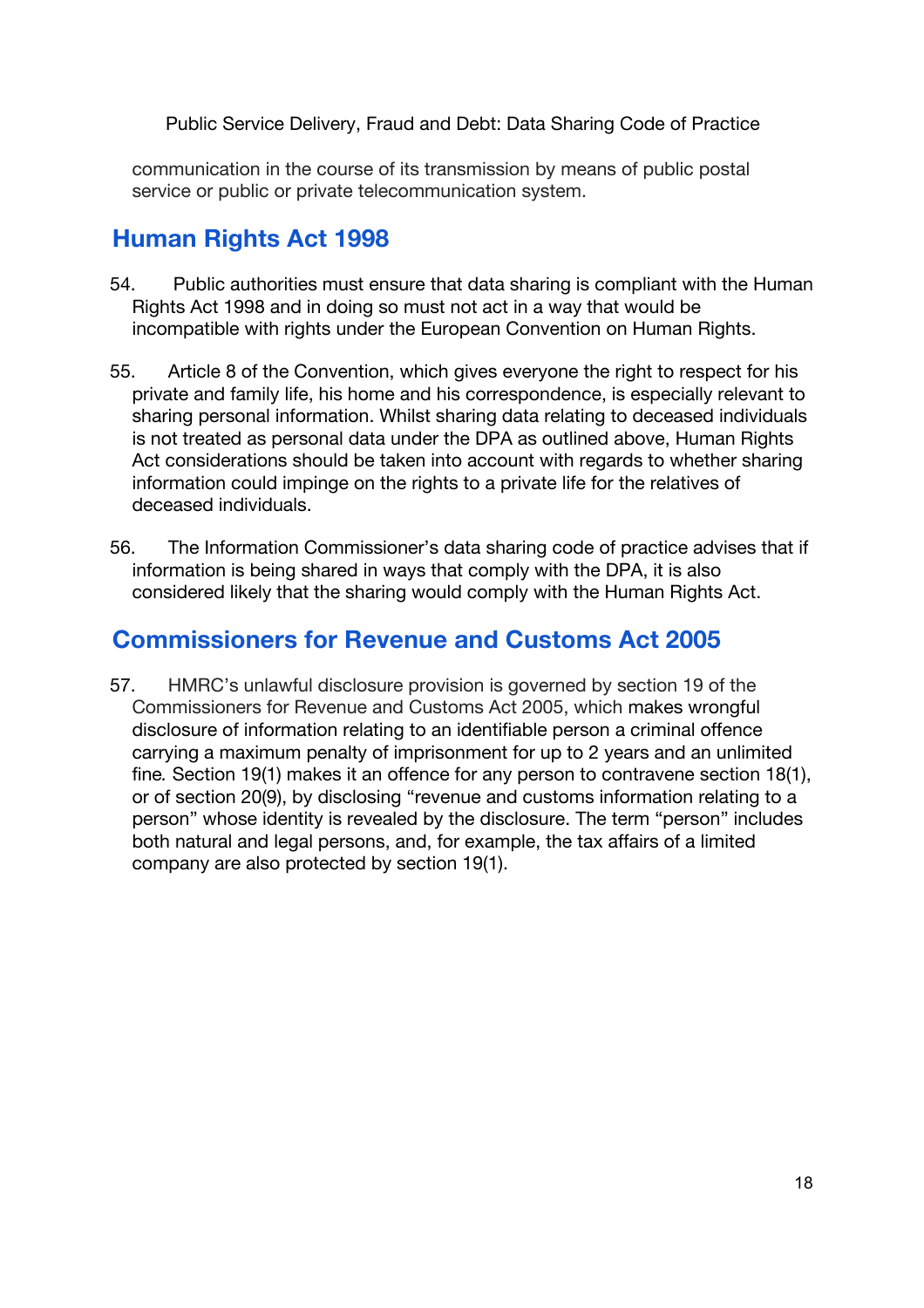## **Part 4: Deciding to share information under the powers**

- 58. The powers under Chapters 1, 3 and 4 of Part 5 of the Digital Economy Bill are permissive. Your public authority has the discretion to decide whether to use the power to disclose information and participate in a data sharing arrangement. You should consider which, if any, powers are already available to your organisation to achieve your desired policy, operational or analytical objective and determine whether these existing powers would adequately fulfil your objectives. This is to avoid the creation of unnecessary new express legal gateways where pre-existing powers already fulfil that function.
- 59. The main criterion for sharing information with specified recipients under these powers is that the sharing of information is consistent with and aligned to the purposes set out in primary legislation for each of the respective powers. You should place the same importance on the benefits that citizens can derive from better and more timely services as a result of information sharing as you do on protecting the privacy of citizens' data. This approach to sharing information is consistent with the National Data Guardian's 7th principle which relates to health and adult social care data in England that 'the duty to share information can be as important as the duty to protect patient confidentiality'.
- 60. You should factor the ethical considerations around the use of data to achieve the objective. The first iteration of the data science ethics framework is available at www.gov.uk/government/publications/data-science-ethicalframework and provides guidance on ethical considerations which are applicable to the sharing and use of data beyond data science. You should consider running a public consultation where you feel the general public may have concerns about the proposal. You should set out the details of the public consultation or the reasons for not carrying out one in the business case for the data sharing proposal.
- 61. When developing a data sharing proposal you should look to use the minimum amount of personal data possible. Consideration should be given to data matching which utilises binary checks against details of individuals to restrict the amount of personal information shared. The sharing of large data sets should only be considered where it would otherwise be inefficient or difficult to achieve the objective.
- 62. Before you establish a data sharing arrangement, you must be satisfied that:
	- all parties are clear on the tangible benefits that are expected from the information sharing, who will receive them, how they will be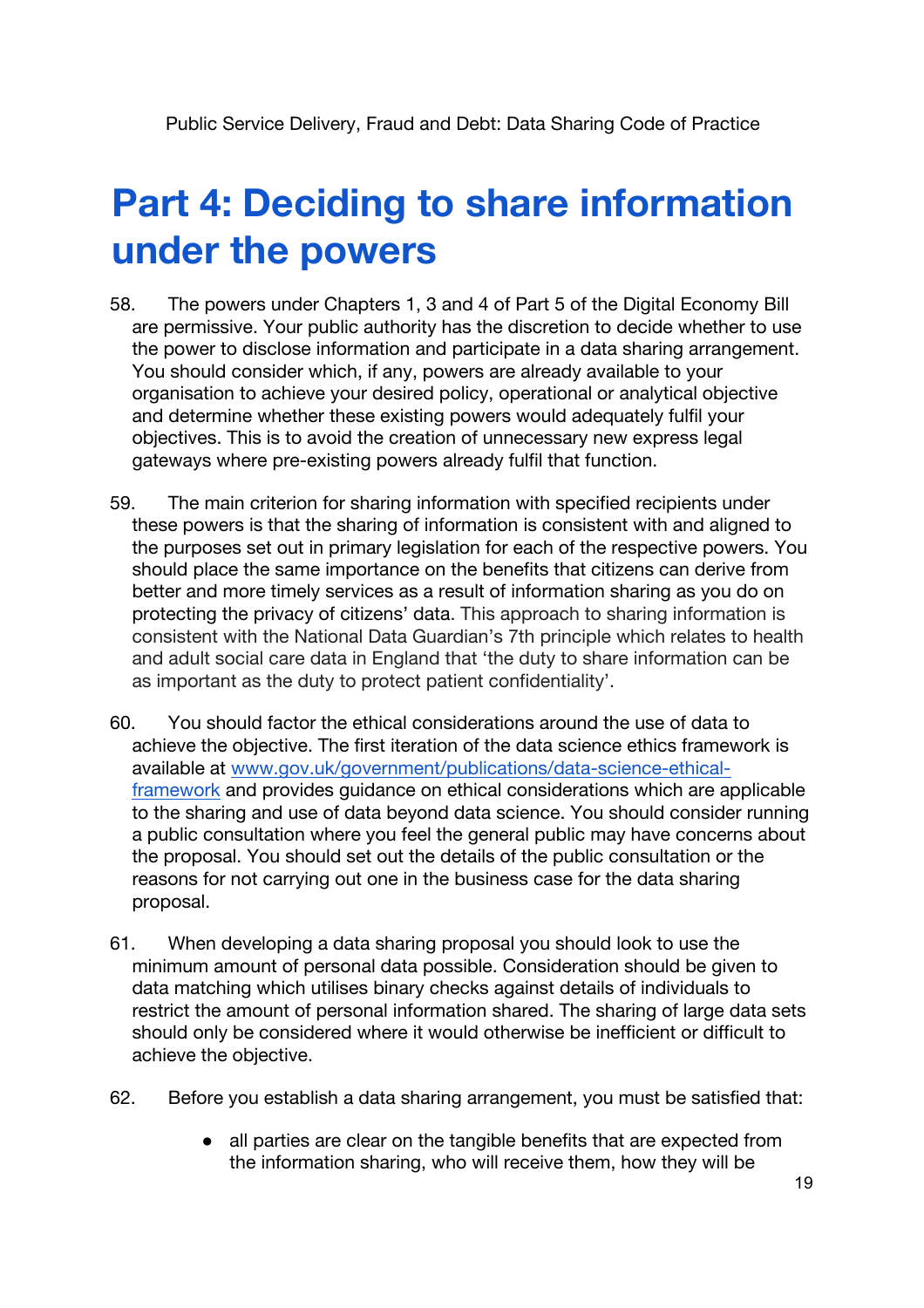measured and where information about the data sharing arrangement will be made available online for public scrutiny;

- the purpose of the information sharing falls within the purposes outlined in legislation (or regulations for defined objectives for the public service delivery power);
- there is clear governance of, and accountability for, making the decision to share data;
- information sharing will be physically and/or technically possible and be compliant with the DPA and other relevant legislation;
- strict compliance with government and departmental security guidelines to safeguard against any misuse or loss of data, including having secure methods in place for transferring data;
- as the data controller, it is appropriate and sensible to take part in the arrangements - for example are there any perceived conflicts of interest with sharing information?; and
- The minimum required information will be disclosed, ideally to binary eligibility checks to mitigate against any risks around disclosure (for example risk of fraud or any other harm).

## **The Data Protection Principles and the powers to disclose data**

- 63. Schedule 1 to the DPA sets out 8 Data Protection Principles governing the way personal data is to be collected, held and managed. These include the requirements that personal data should be processed lawfully and fairly, and for a specified purpose. Further, information should be shared securely, with appropriate protective measures in place (such as encryption and other methods). The disclosure of information under Chapters 1, 3 and 4 of Part 5 of the Digital Economy Bill may only be made for the purpose of enabling the recipient to fulfil objectives consistent with the purposes of the powers.
- 64. What constitutes fair processing will vary from case to case, but a key consideration will be the reasonable expectation of the individual whose data it is as to how their data would be handled or whether it would be disclosed. A further key indicator of fairness will be around transparency as to how the data is being processed.
- 65. You are required to ensure that your data sharing practices are fair and transparent and consider the effect the disclosure would have on the interests of the people whose data is involved. You will also be required to have fair and transparent processes in place for disclosing and receiving data. You must be satisfied that your processes are suitable for the types of data proposed to be disclosed before any data is shared. Before disclosing data you should discuss with the proposed recipients their arrangements for securely receiving, handling and managing the data and make an assessment of the suitability of the systems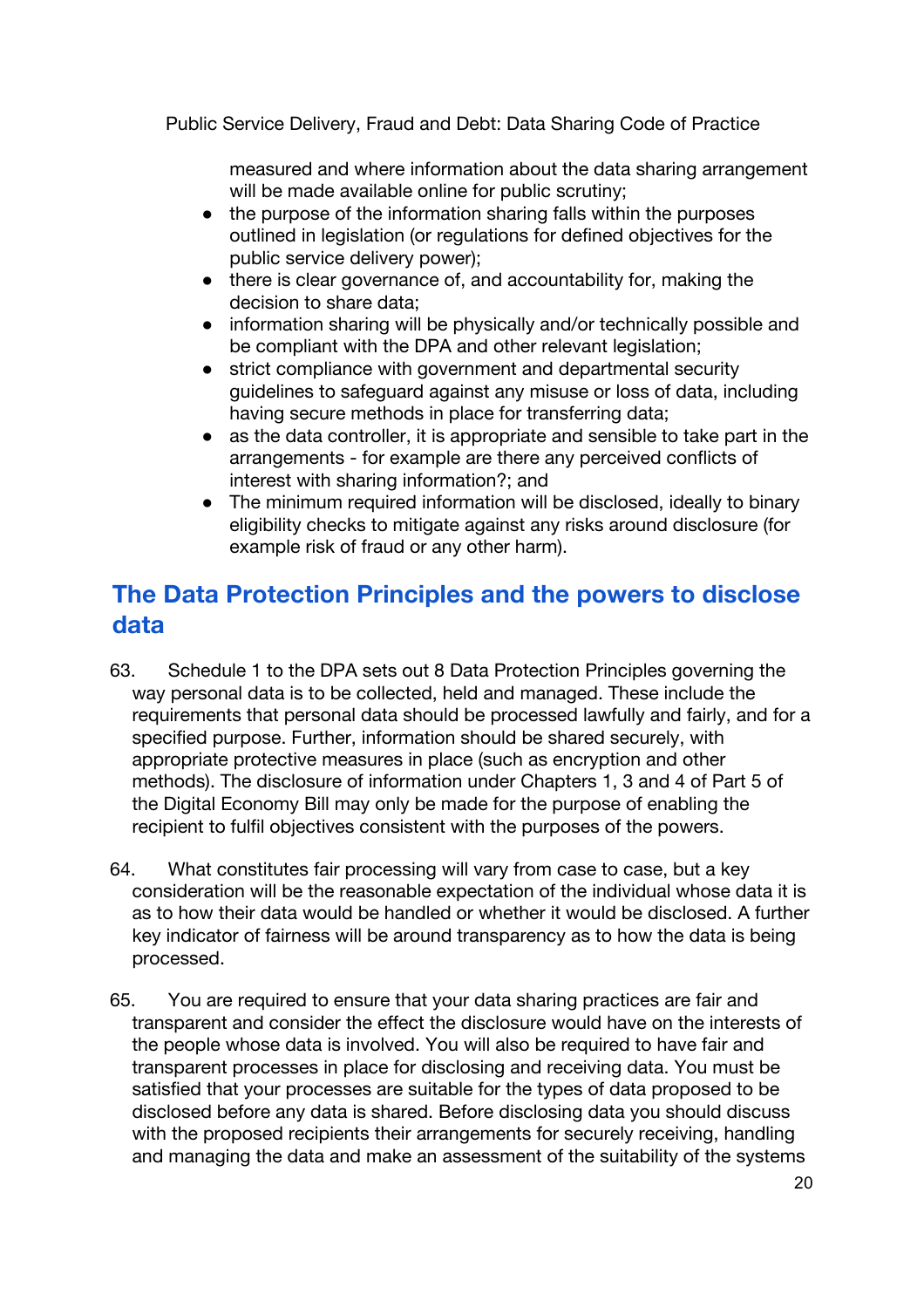and processes (which should be described in the data sharing agreement). In considering whether to share information, you must also consider whether conditions need to be imposed on the future use and retention of the data by way of data sharing agreements. Any conditions will need to be clearly specified prior to sharing information.

- 66. When sharing information under the powers you should look to operate as transparently as possible. Succinct and clear descriptions of why information is being shared, what information is being shared and the bodies with which they are being shared should be published online and easy for people to find alongside the relevant data sharing agreements, privacy impact assessments and other relevant documents. You should also provide and keep up to date contact details so that people know who to direct any concerns or queries to.
- 67. In some instances, such as where information is used to match data concerning a large number of individuals, it may be impracticable to send notices to individuals affected by the data sharing. You will however need to comply with requirements of the DPA in ensuring that data has been shared fairly and lawfully. It will also be necessary to make records of data shared, detailing the circumstances, what information was shared and an explanation as to why the disclosure took place. Business cases and data sharing agreements will be important documents in recording these decisions and the reasoning behind them.
- 68. In addition, the first data protection principle requires that organisations must be able to satisfy one or more "conditions for processing" in relation to their processing of personal data. The conditions for processing are set out in Schedules 2 and 3 to the DPA. Many (but not all) of these conditions relate to the purpose or purposes for which information is intended to be used, or the reason for the processing. Organisations processing data need to meet one or more of the conditions in either Schedule 2 or Schedule 2 and 3 depending on the data being shared. When sharing sensitive personal data the more exacting requirement to meet at least one condition in each schedule applies (and indeed the conditions are themselves more stringent). For a definition of what constitutes sensitive personal data see section 2 of the DPA. In some instances, you may consider additional data fields as sensitive in the context of a data sharing arrangement. In such circumstances you should discuss, agree and set out any restrictions or specific conditions for the processing of that data in the relevant data sharing agreement with other organisations involved.
- 69. Fulfilling a Schedule 2 (and where necessary, Schedule 3) condition will not, on its own, guarantee that the processing is fair and lawful – fairness and lawfulness must still be looked at separately. Part II of Schedule 1 of the DPA provides guidance on the interpretation of this principle. To assess whether or not personal data is processed fairly, you must consider more generally how it affects the interests of the people concerned – as a group and individually.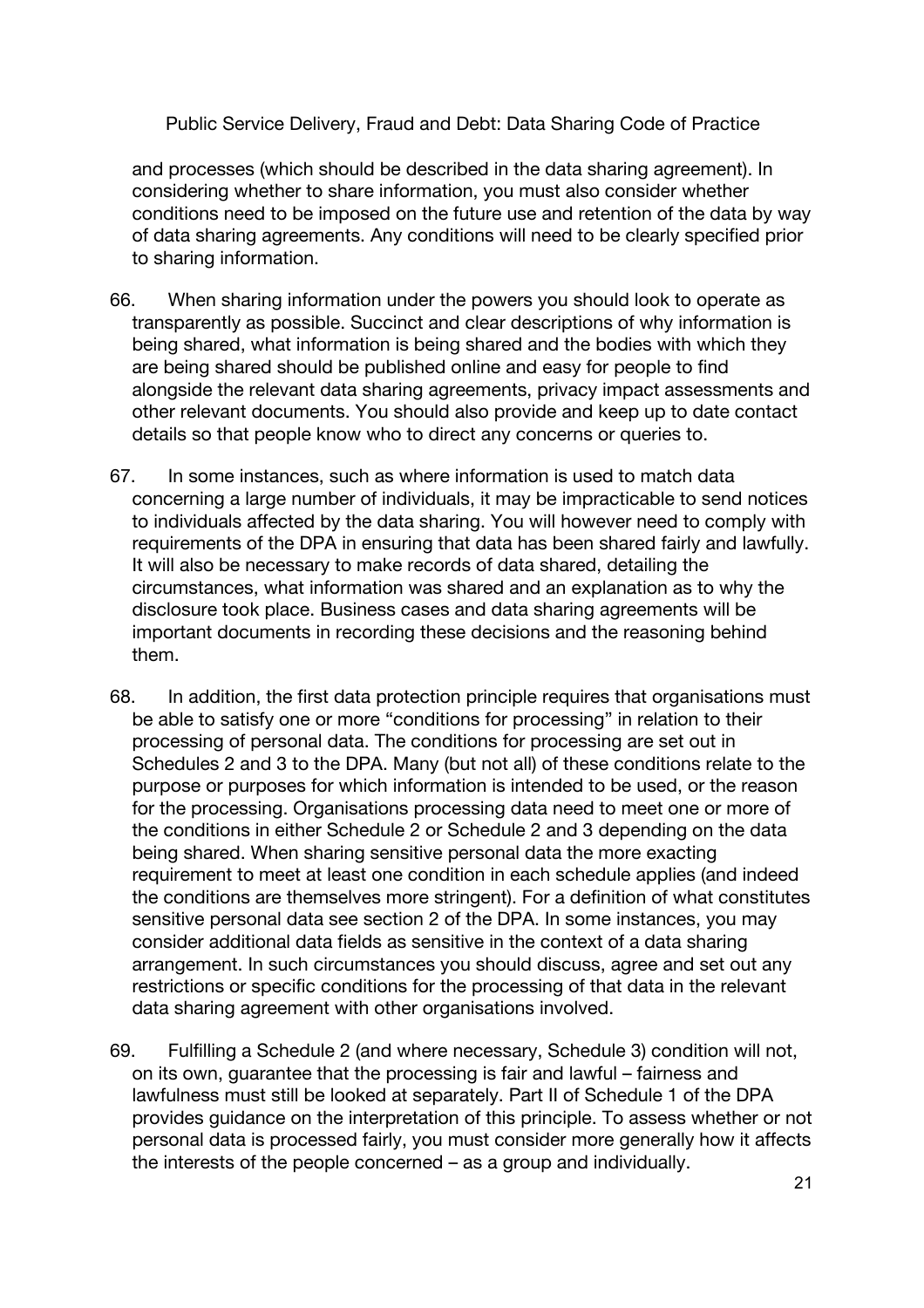# **Best practice considerations**

70. In addition to applying the principles of the DPA, you should consider what best practices and guidance are in place in your organisation and ensure you adhere to and keep up to date with them so that consistent approaches are being applied when sharing information. For the purposes of public service delivery power, it would be common practice to develop data sharing arrangements between organisations.

### **Fairness Principles for establishing pilots under the debt power**

Fairness is a key consideration for the debt data sharing power in particular. If you wish to use the permissive power to share identified debt data to enable better debt management, including debt recovery, you will need to consider fairness in your debt data sharing pilot.

A set of fairness principles specifically for use with the debt powers can be found at Annex A. Your organisation will continue to have its own fairness policies and practice. These principles align with departmental practices, and aim to create a more consistent approach to fairness across the debt data sharing pilots. The Principles only apply to debt data sharing pilot activity to be carried out under this new power, and only in accordance with the legal obligations public authorities have a statutory duty to abide by.

The use of wider data sharing will help to enhance cross-government debt management capability, and help to enable a more informed view of a customer's individual circumstances and their ability to pay. Pilots under the data sharing power should aim to use relevant data to help differentiate between:

- A customer who cannot pay their debt because of vulnerability or hardship - so that individuals can, for example, be offered advice and guidance about the debt owed (where appropriate), or be signposted to non-fee paying debt advice and support, with the aim of minimising the build-up of further debt;
- A customer who is in a position to pay their debt some of whom may need additional support; and
- A customer who has the means to pay their debt, but chooses not to pay so public authorities, and private bodies acting on their behalf, can assess which interventions could best be used to recover the debt.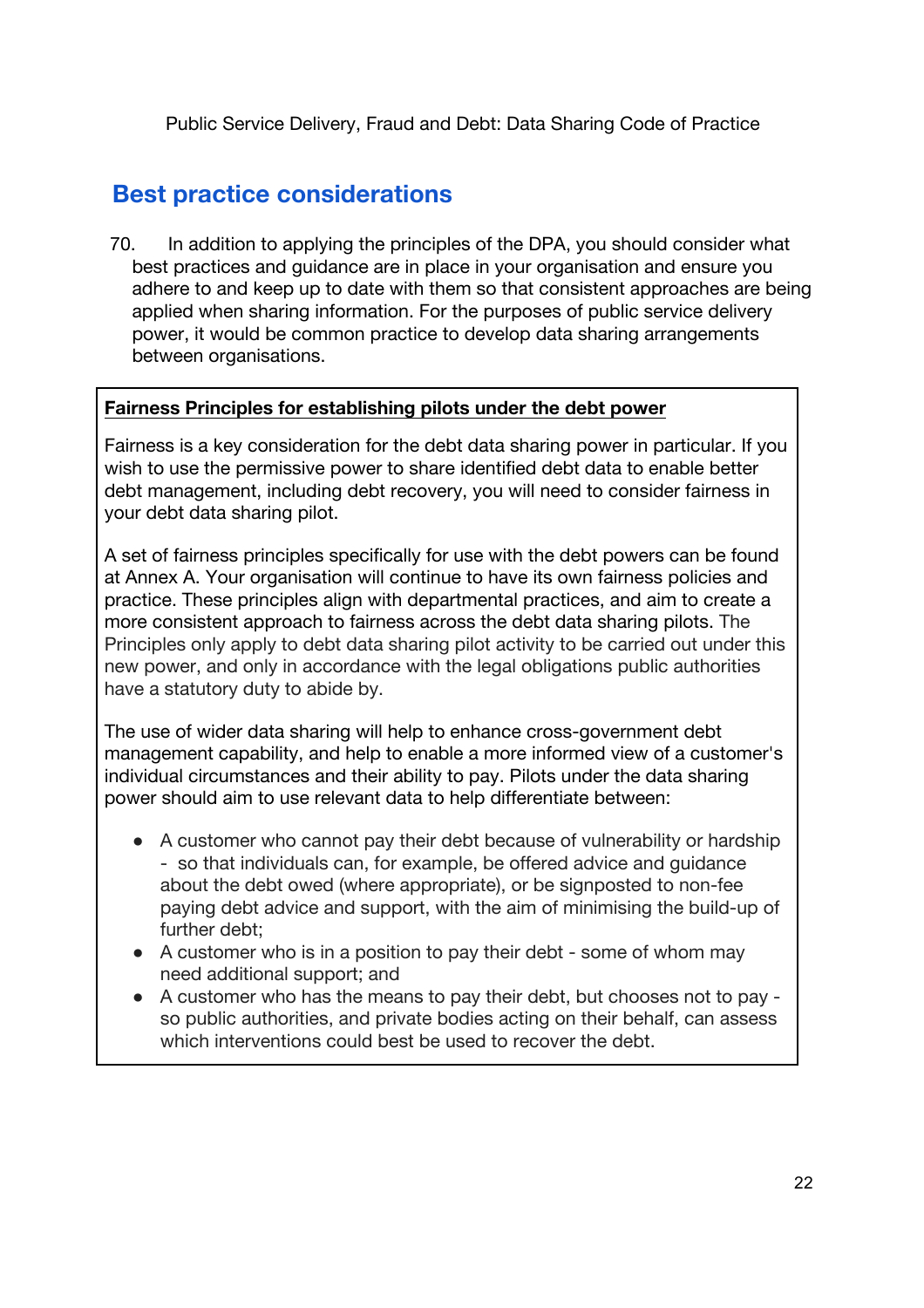# **Non-public authority duties**

71. Where a data sharing arrangement proposes that information be disclosed to a body which is not a public authority, but fulfils a public function, an assessment should be made of any conflicts of interest that the non-public authority may have and identify whether there are any unintended risks involved with disclosing data to the organisation. Non-public authorities can only participate in a data sharing arrangement once their sponsoring public authority has assessed their systems and procedures to be appropriate for secure handling data. Details will need to be set out in the privacy impact assessment along with a statement of compliance with the Code of Practice in the data sharing agreement.

# **Data standards and rights of redress**

- 72. Public authorities hold vast amounts of data in a number of different formats. When considering sharing information it is essential that every effort is made to ensure that the format of the data conforms to any appropriate standards defined in the Government Standards Hub and the API standard. This will help ensure that individuals are not adversely impacted by any exchanges – e.g. prevented from accessing a service where there are issues with data held by a recipient as a consequence of the data exchange.
- 73. It is also important that checks are made on the accuracy of data prior to transferring it, in line with the DPA's Privacy Principles. In instances where issues arise following the transfer of data, procedures need to be in place to allow for inaccurate data to be corrected by all bodies holding the information. Organisations involved in a data sharing arrangement should agree procedures, the process of recording and capturing corrections for auditing purposes and contacting the data subject where appropriate and set the details out in the Data Sharing Agreement. You will need to be aware of the correct procedures to follow in relation to correcting inaccurate data held on your own systems, including alerting officials responsible for data protection within your organisation and other identified teams to ensure data is corrected where held on other systems.

### **Checklist - points to consider** Why share

- For what purpose and public function is the information being requested?
- Are there any other benefits of the data exchange for the receiving party or any other public body?
- $\bullet$  What are the implications of not sharing information? e.g.
	- o Increased risk that people do not receive the support or the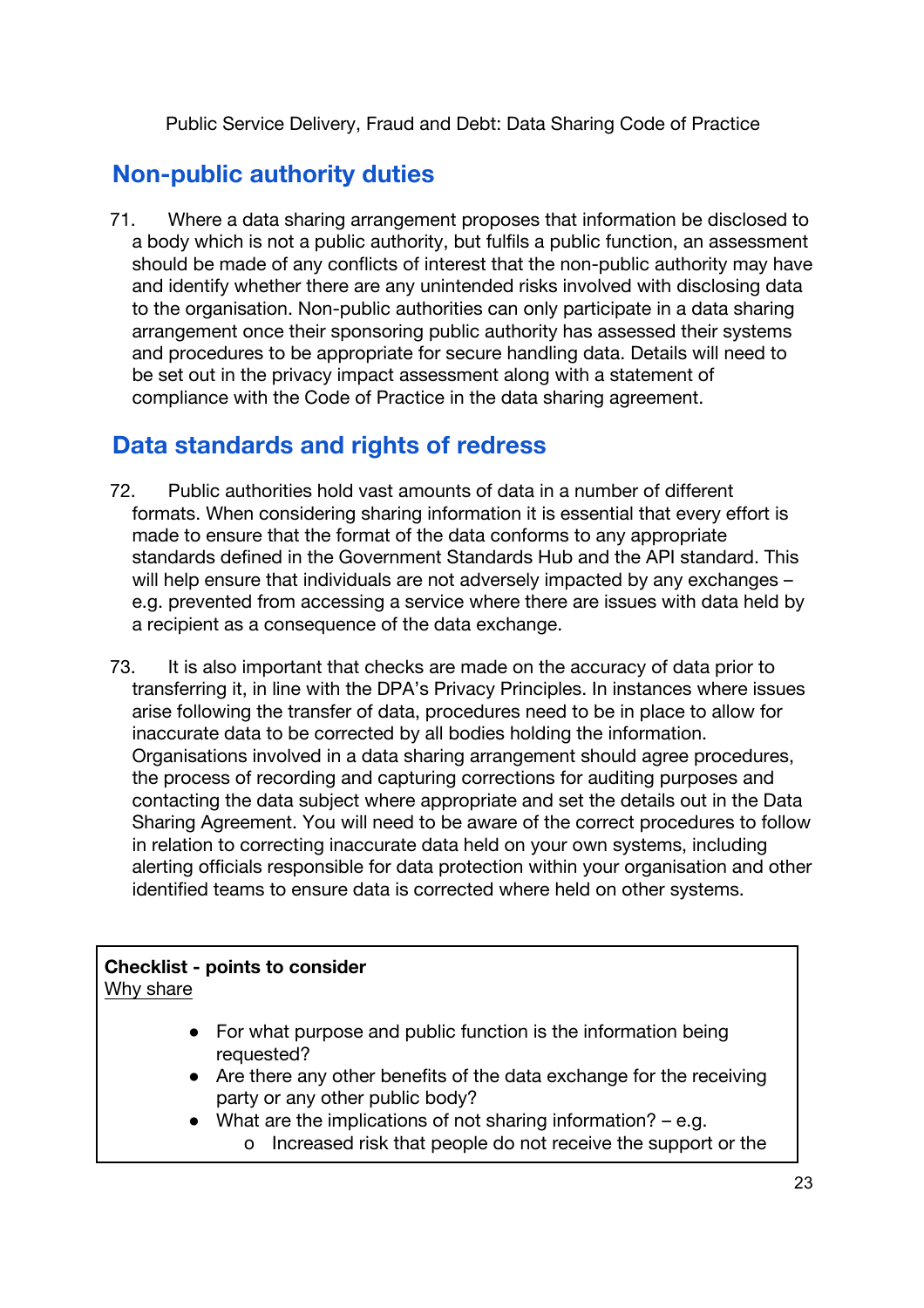services they require in a timely manner;

- o Risk that burdens will be placed on people to repeatedly supply information to access the services they require; and
- o Risk of wasting taxpayers' money by jeopardising public finances or commercial projects.

### What to share

- What exact data items are required and why?
- Are there any express legal restrictions in place on the disclosure and use of the data involved and are there any legal obligations on the recipient of the data to provide it to any other bodies?
- How regularly and in what volume is it proposed to share the data?
- Are there any ethical issues with the proposed data sharing arrangement?

### How to share

- What methods or technology can be used to minimise the amount of information shared and risk of data loss e.g. using aggregate data, derived data or the use of a look-up process, in preference to bulk data sharing
- What procedures will be in place to correct any inaccurate data identified during the data sharing process and the process for capturing the changes made for auditing purposes?
- What are the conditions for processing information, will data subjects be aware that their data is being processed and will procedures for dealing with access requests, queries and complaints be in place?
- Information handling responsibilities, including details of any data processors, contractors or subcontractors;
- Security considerations, e.g. the use of secure transfer mechanism, and encryption;
- For audit purposes document the process and methods of exchange, how exchanges are logged, what information is stored and who has access to it;
- Standards and levels of expected operational service;
- Termination arrangements;
- Minimising cost of providing/transferring the data;
- Issues, disputes and resolution procedures;
- Sanctions for failure to comply with the agreement or breaches by individual staff;
- Is there a time-limit suggested for using the data and if so how will the data be deleted?; and
- Periodic reviews of effectiveness and necessity of data sharing arrangement.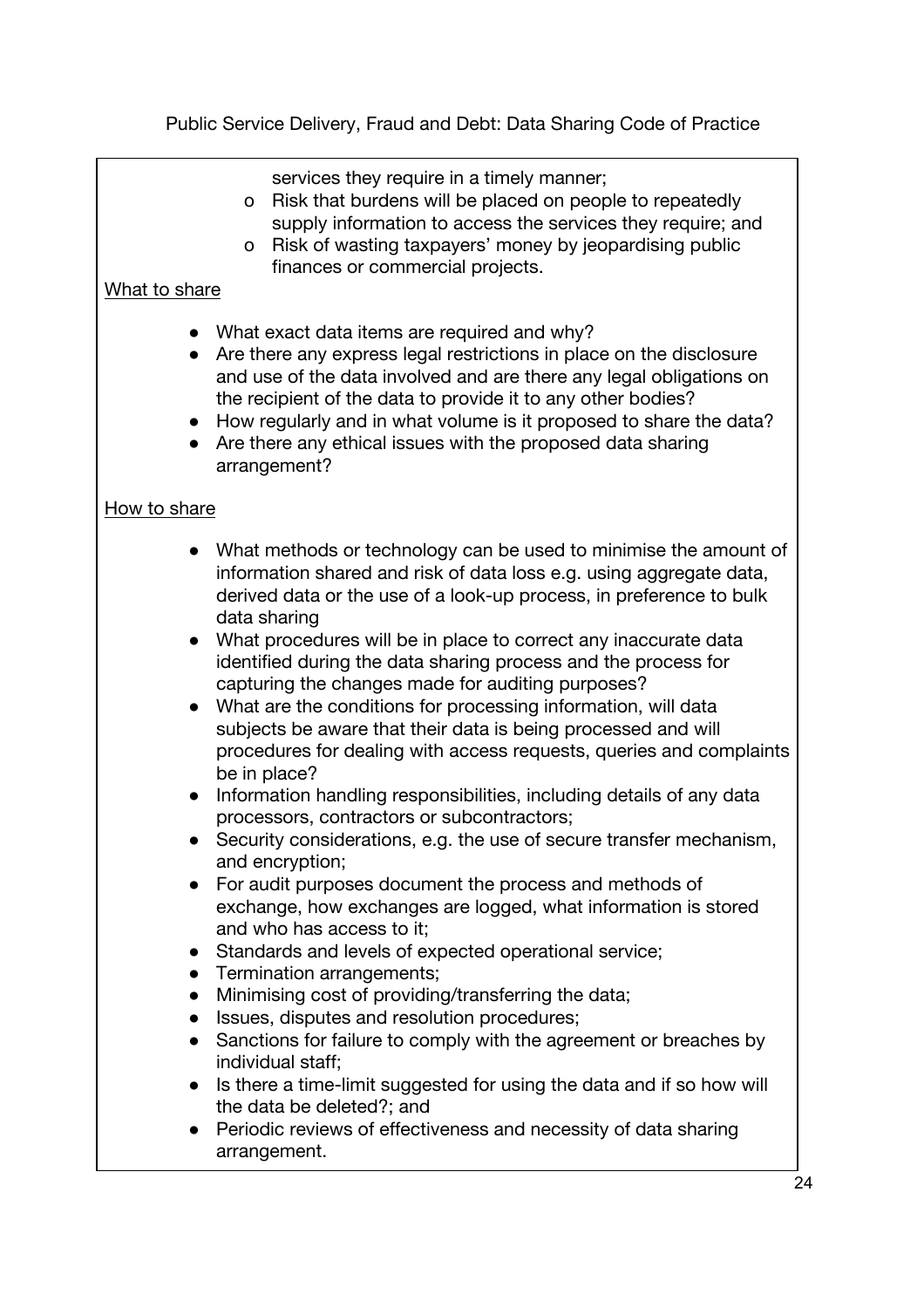# **Part 5 - Fairness and transparency**

- 74. You are required to ensure that your data sharing practices are fair and transparent. You should only share data once you are satisfied that the processes are fair and transparent. Under the debt and fraud powers, the secretariat to the Review Group will centrally maintain and make available online a list of pilots under the power, setting out the title, reason and potential benefits to be gained from the data sharing arrangement.
- 75. All organisations wishing to establish a data sharing arrangement under the power must adhere to the Information Commissioner's data sharing code of practice on Data Sharing. The process of establishing a data sharing arrangement under the public service delivery, fraud and debt powers vary in the following ways:
	- The fraud and debt powers require a formal application process to allow the strategic management of data sharing arrangements under the powers during its three year review period;
	- The public service delivery power operates as a more conventional legal gateway permitting specified persons to share information for defined purposes.
- 76. If you are looking to share information under any of the three powers you need to carefully consider why a data sharing arrangement should be established and maintain an audit trail of decisions to ensure that informed decisions on data sharing are made by public authorities at the right level in the organisation. Conducting a privacy impact assessment of the proposal should be one of the first steps you take. It will help you assess the potential benefits against the risk or potential negative effects, such as an en erosion of personal privacy.
- 77. The public service delivery, debt and fraud powers require a number of documents to be produced. These documents are:
	- A business case for the data sharing arrangement (this can be co-developed by all the organisations involved);
	- data sharing agreement(s); and
	- security plan
- 78. You should operate as transparently as possible. Business cases, data sharing agreements and privacy impact assessments should be made available to the general public. You may wish to redact some sensitive information from your business case to establish a fraud pilot if you feel placing that information in the public domain could undermine achieving the objective of the data sharing arrangement. You should include a high level summary of the security plan in the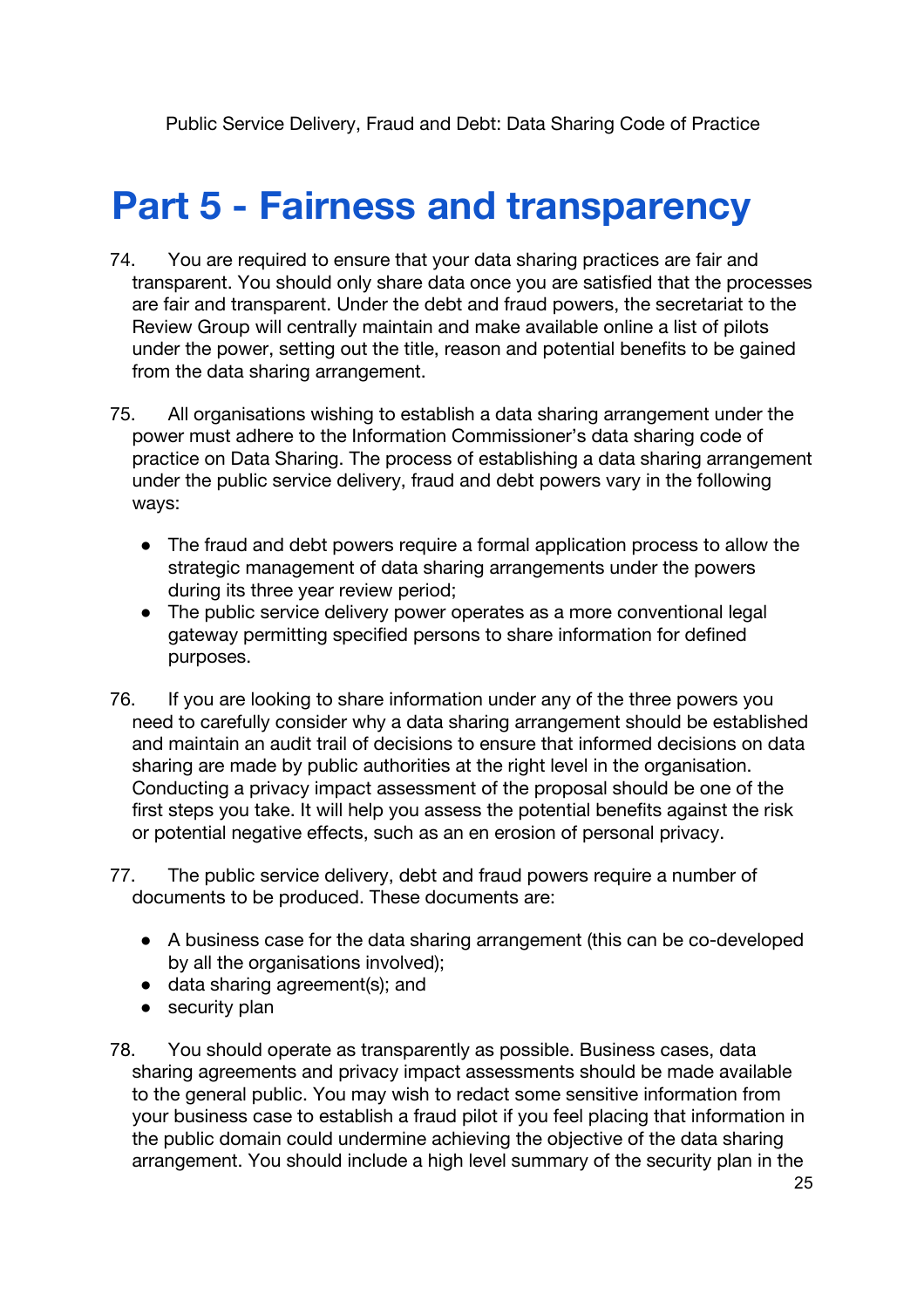business case and avoid publishing the full security plan to reduce the risk of hacking.

# **Business Cases**

- 79. If you wish to establish a data sharing arrangement under the public service delivery, debt and fraud powers you must develop and agree a business case with the other bodies participating in the data share. A single business case will need to be developed for each data sharing arrangement. A data sharing arrangement can cover multiple transactions. Your business case must contain:
	- the objective of the data sharing arrangement:
	- a list of which bodies will be involved in the arrangement, and specifically which bodies would disclose or receive data, what type of data is involved, and what restrictions are in place on the data;
	- an explanation of how the data will be used and what the conditions for processing are;
	- the information sharing agreements that will be used in practice;
	- fair processing notices that are relevant and appropriate;
	- an explanation of how retention periods will be complied with and how they will continue to meet business needs;
	- an assessment of the ethical considerations on the proposed data sharing arrangement;
	- a statement of adherence to this code of practice;
	- an outline of what the activities, delivery plan, costs and potential benefits are;
	- an explanation of what steps will be taken to address any data quality issues identified;
	- an outline of the data security arrangements to be put in place and the checks that will be run to ensure that all bodies involved are compliant (a separate security plan will need to be produced but public authorities may not wish to make this document available to the general public); and
	- an outline of the accountability process for the data sharing arrangement including senior responsible owners and record of data sharing that has taken place for audit purposes.
- 80. As data sharing under the debt and fraud powers must be piloted, your business case for a pilot must also contain:
	- high level details of the effective anti-fraud measure, or debt management measure;
	- a period of duration:
	- a statement of success criteria; and
	- details of the methodology for measuring success.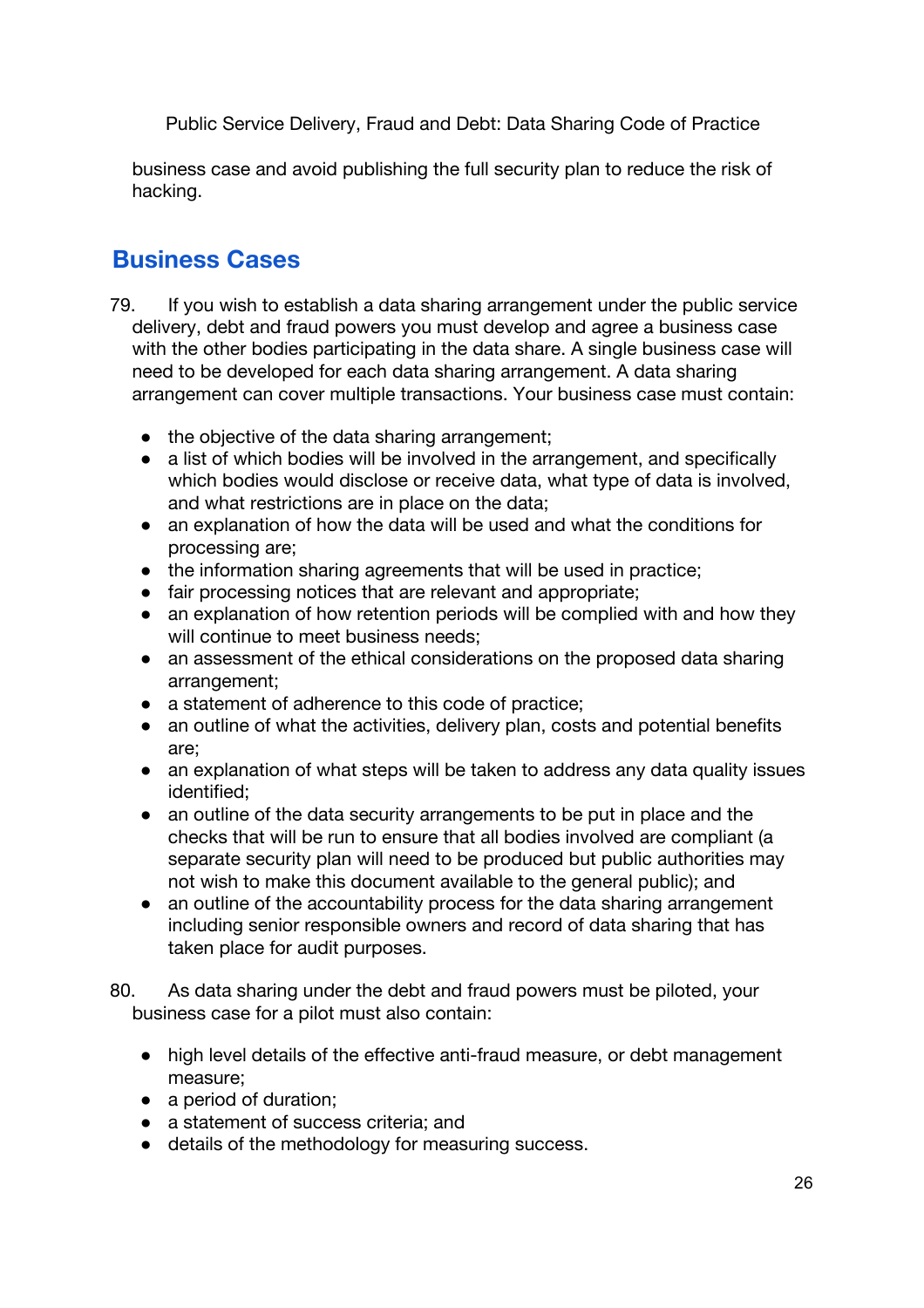81. Business cases provided under the fraud power need not go as far as detailing the counter fraud operation of partners. The intention of the business case is to justify the pilot and ensure that data is being protected.

# **Privacy Impact Assessments**

82. A privacy impact assessment is a process which helps identify and reduce the privacy risks of a data share. You must conduct a privacy impact assessment if you wish to share data under the public service delivery, debt and fraud powers. The ICO's Conducting Privacy Impact Assessments code of practice<sup>[1]</sup> provides guidance on a range of issues in respect of these assessments, including the benefits of conducting privacy impact assessments and practical guidance on the process required to carry one out. The privacy impact assessment should be reviewed at critical milestones and updated where necessary (for example when a pilot under the debt or fraud power has demonstrated benefit and is to be upscaled).

83. A privacy notice describes all the privacy information you make available or provide to individuals about what you do with their personal information. In exercising these powers to share data, you must ensure that suitably worded privacy notices are published and made available to the public in line with fairness and transparency principles in the Information Commissioner's privacy notices code of practice<sup>[2]</sup> and data sharing code of practice. The Information Commissioner's privacy notices code of practice provides guidance on the content of these notices, as well as where and when to make them publicly available.

# **Data Sharing Agreements**

84. You should follow the Information Commissioner's data sharing code of practice with regards to data sharing agreements. Before entering into data sharing agreements, you will need to agree with the other organisations involved in the data share that they will take appropriate organisational, security and technical measures to:

- ensure information will be retained securely and deleted once it has been used for the purpose for which it was provided;
- prevent accidental loss, destruction or damage of information; and
- ensure only people with a genuine business need have access to the information.

85. The data sharing agreements will not be legally binding. You will be expected to include details of:

- a. the purpose of the data sharing arrangement;
- b. the respective roles, responsibilities and liabilities of each party involved in the data share;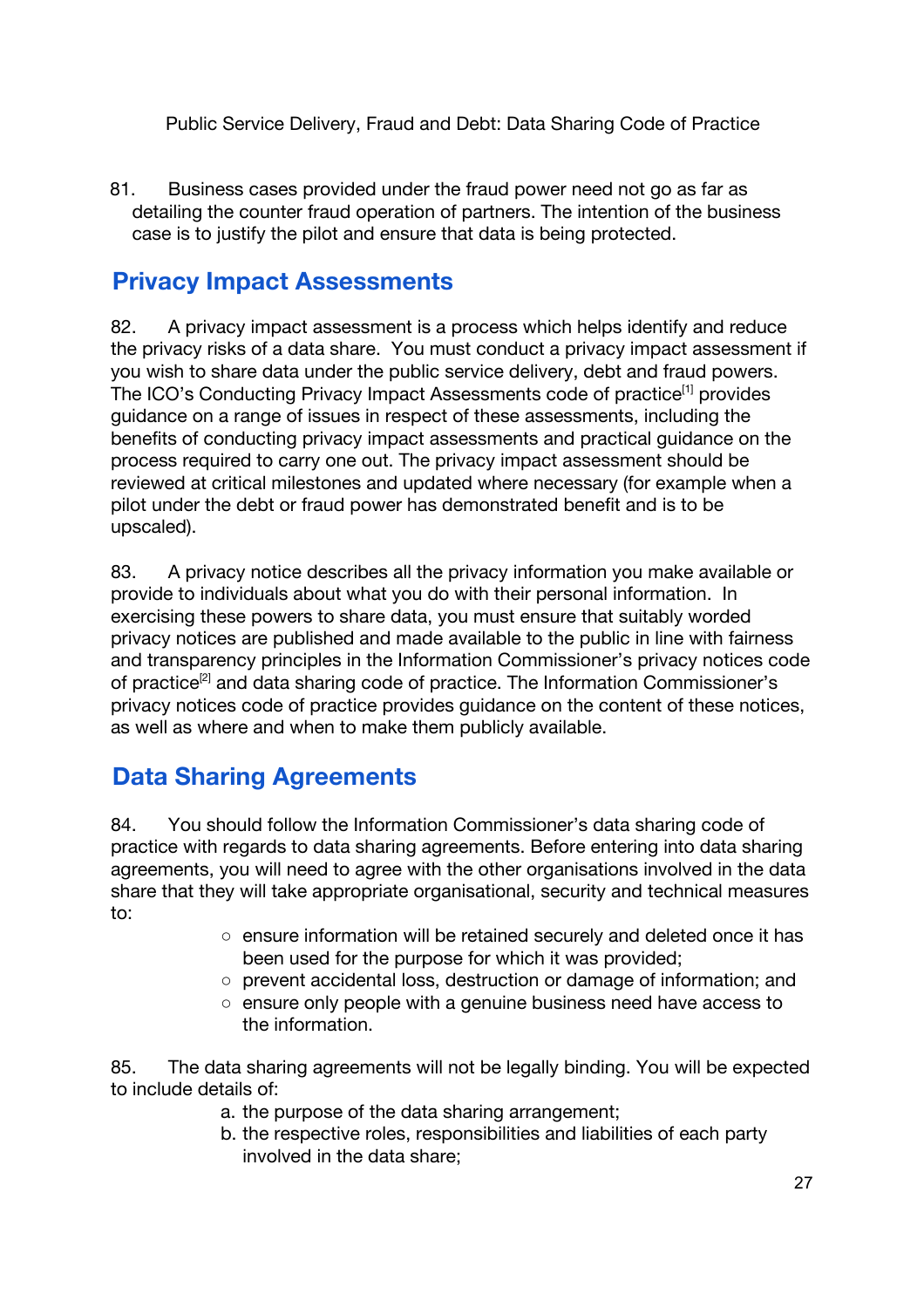- c. the legal basis for exchanging information;
- d. the accuracy of the data ensuring that the recipient is aware that data is only as accurate as at the time it is captured and will be treated as such;
- e. precise details of what exact data is required to enable them to perform the function for which it is requested;
- f. restrictions on sharing certain categories of data;
- g. restrictions on any onward disclosure of information if applicable;
- h. information handling responsibilities, including details of any data processors or subcontractors;
- i. conditions for data processing, including whether data subjects are aware of how their data is being shared, including the methods of sharing and whether they are likely to object to it;
- j. process and methods of exchange;
- k. standards and levels of expected operational service;
- l. reporting arrangements, including any reporting in the event of any data loss and handling arrangements;
- m.termination arrangements;
- n. issues, disputes and resolution procedures;
- o. information on data security, data retention and data deletion;
- p. review periods;
- q. individuals' rights procedures for dealing with access requests, queries and complaints;
- r. any costs associated with sharing data; and
- s. sanctions for failure to comply with the agreement or breaches by individual staff.
- 86. The above list is not exhaustive. For more detail on data sharing agreements you should refer to the ICO data sharing code of practice.
- 87. Data sharing agreements should contain details of sanctions that will apply to recipients of information who are found to be unlawfully or inappropriately processing data. These sanctions will include, but are not limited to:
	- Public authorities ceasing to receive information from other public authorities under the relevant power in the Digital Economy Bill. Regulations may be made to remove the organisation from the list of bodies able to share information under the power;
	- Public authorities considering whether a given incident and/or organisation needs to be reported to the Information Commissioner's Office;
	- Public authority officials determining whether any misuse of public office offences have been committed, and if so, to take any necessary action; and
	- Persons granted access to information following a previous data breach will be required to have their systems and procedures assessed by a sponsoring public authority. Such persons will only be able to participate in a data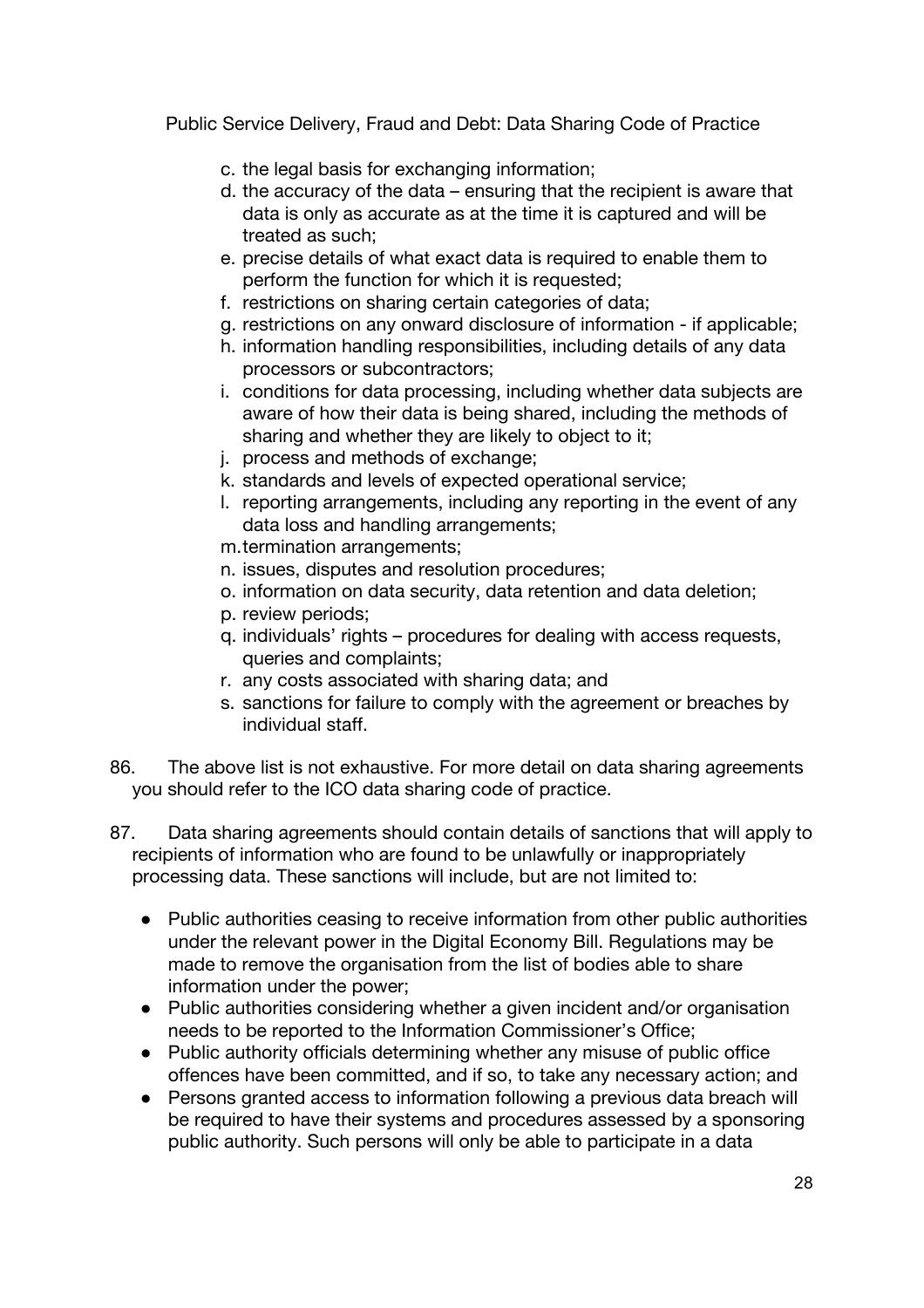sharing arrangement once public authority officials are satisfied that any security or other issues have been resolved to reduce the risk of any further issues occurring again in the future. The data sharing agreement should capture details of the assessments and the steps that have been taken to address previous problems.

- 88. A register of data sharing arrangements under the debt and fraud powers will be maintained centrally and by the secretariat to the Review Group in the Cabinet Office for audit purposes. The Review Group is an oversight panel which will be constructed of representatives from across the government and privacy interest groups. It will include representation from the ICO. Its role is to check that data sharing arrangements adhere to this code of practice and that the arrangement can operate under the legislation. All public authorities sharing information under the public service delivery, fraud and debt powers are required to maintain records of their individual data sharing arrangements for audit purposes.
- 89. You will need to comply with the DPA and where necessary seek legal advice regarding data sharing following any agreements to disclose or access information.

## **The process for establishing data sharing arrangements under the debt and fraud powers**

- 90. All data sharing proposals under the debt and fraud powers must be piloted to determine whether there is value in sharing personal information for the purposes set out in the relevant parts of the bill, namely to take action in connection with debt owed to government, or to combat fraud against the public sector.
- 91. Strong central governance is required to oversee the running of pilots to ensure there is consistent and appropriate use of the powers. A Review Group will be established by the UK Government to oversee any UK-wide and England only data sharing under the debt and fraud powers. The review group will also be responsible for collating the evidence which will inform the Minister's review of the operation of these powers, as required under the Bill after three years. This evidence will be gathered from the UK-wide and England only data sharing arrangements as well as those implemented in the devolved territories. The devolved administrations will establish their own governance structure for oversight of data sharing arrangement within their respective devolved territories. Data pertaining to the operation of pilots in the devolved territories should be periodically submitted to the secretariat for the Review Group for the purpose of collating the evidence for the review of the debt and fraud power after three years.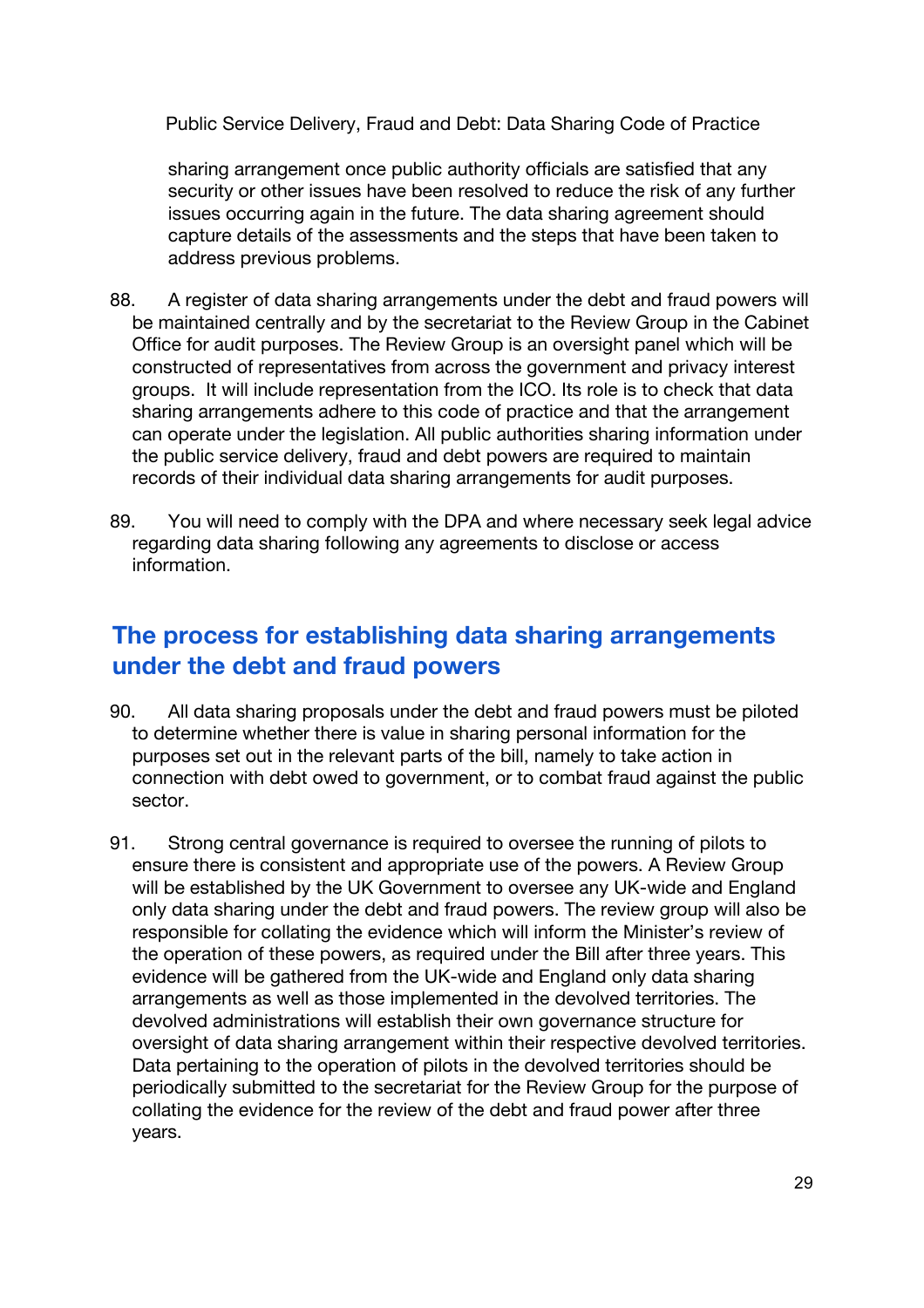- 92. The Review Group and secretariat will be established to take responsibility for the strategic management of pilots established under the power to ensure bodies carrying out pilot data shares under these provisions operate with regard to the Code, and to gather and analyse evidence on the effectiveness of pilots to enable the review of the power after three years. The Review Group will also consider complaints and take account of the views of the Information Commissioner's Office. All proposals for pilots must be submitted to the Review Group through the secretariat. It is envisaged that the Review Group will sit monthly and that requests and clearance through the Minister should take around 6 weeks once an application has been submitted.
- 93. The Review Group will consist of appropriately qualified subject matters experts gathered from across government and will be attended by representatives from the ICO and members from public representative bodies. The secretariat will keep a record of pilots in operation and how those work, and will gather from the bodies operating the pilot the appropriate performance data for the recording and evaluation of the pilot.
- 94. If you wish to establish a pilot you must submit a business case to the secretariat to the Review Group. A single business case will need to be submitted which is agreed by all the participating bodies.
- 95. On receipt of a given business case, the secretariat will confirm with you whether it is suitable for submission to the Review Group and will let you know the date by which the business case will be considered by the Review Group.
- 96. The Review Group will review the business case and advise you whether the proposal meets the requirement to use the power, and whether the request should be declined, amended or be recommended to the Minister for the Cabinet Office to be implemented.
- 97. Business cases may be declined for a range of reasons, for example the proposal may require modification to align it to best practice, or to more clearly define success criteria and methodology for measuring them, or the recommendation that alternative routes may be more appropriate. Pilots will become active upon confirmation from the Minister that the recommendation has been approved.
- 98. During the operation of the pilot, you are responsible for:
	- adherence to the terms of the pilot;
	- reporting on the performance of the pilot;
	- reporting of any variation in the pilot, either as a request to Review Group, or as a deviation and breach of the code; and
	- closure of the pilot and final reporting.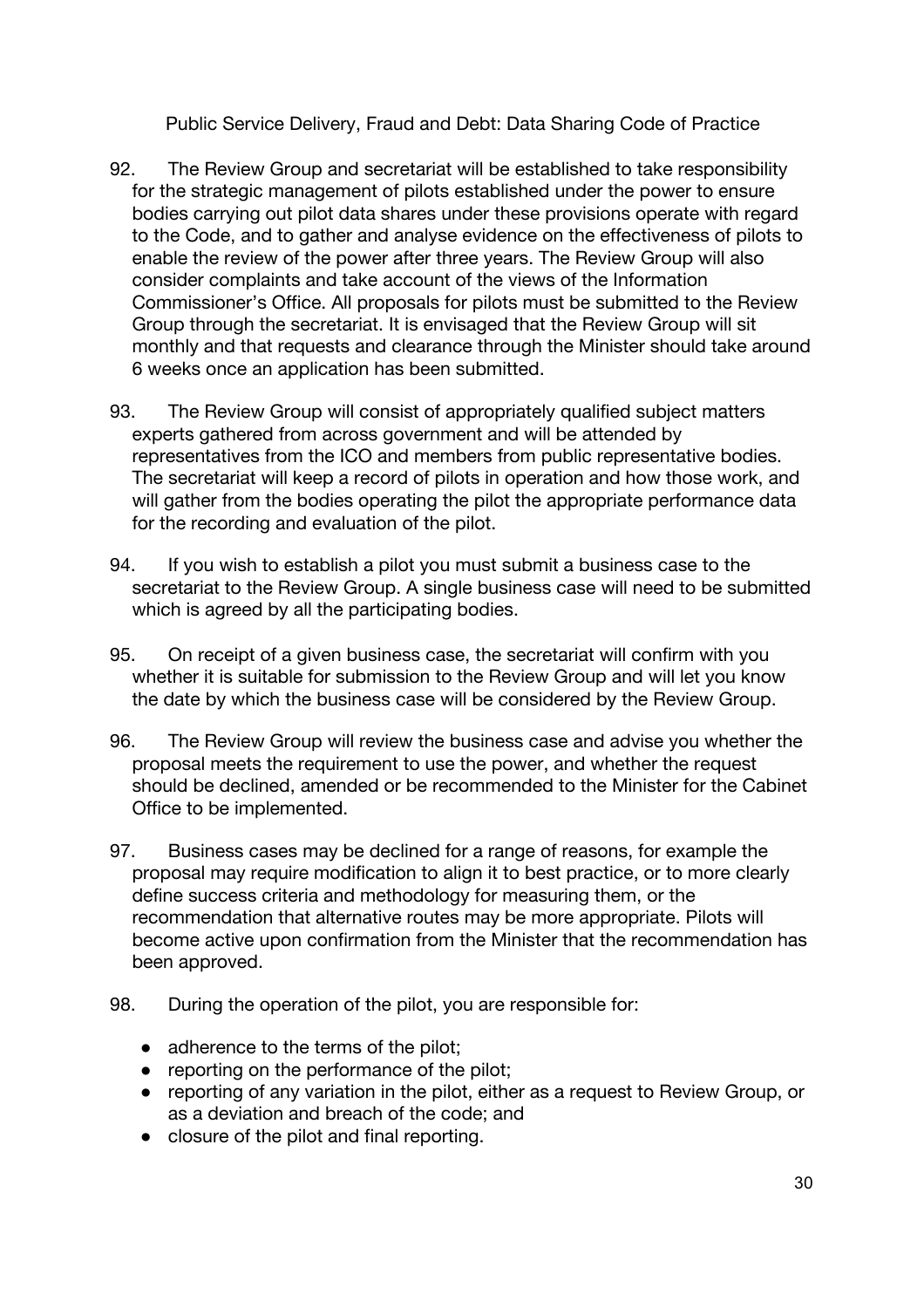# **Data Security**

- 99. All persons and bodies involved in any data sharing arrangements under these powers will be subject to the data protection principles set out in the DPA.
- 100. Additional requirements include:
	- Public authorities and receiving parties must satisfy themselves that all departmental or local authority standards and protocols are followed when providing or receiving information.
	- Each party involved in the data share must ensure effective measures are in place to manage potential or actual incidents relating to the potential loss of information.
	- In the event of a potential or actual data incident, public authorities and data processors, together with any other additional third parties must be fully engaged in the resolution of the data incident. The responsibilities of each party in the event of a potential or actual loss of information must be clearly defined in the data sharing agreement and or security plan.
- 101. You will need to agree a security plan as part of any formal data sharing agreements with public authorities who are granted access to information. Security plans should include:
	- storage arrangements that ensure information is secured in a robust, proportional and rigorously tested manner;
	- assurance that only people who have a genuine business need to see personal information involved in a data sharing arrangement will have access to it;
	- confirmation as to who to notify in the event of any security breaches; and
	- procedures in place to investigate the causes of any security breaches.

## **Data retention and disposal**

- 102. It is a requirement of the DPA that personal information should be kept only for as long as necessary. How long it is "necessary" to hold such information will depend on the purpose for which the public authority holds the information, and its own policies and practices.
- 103. You will need to agree with recipients of data shared under these powers how long the data is expected to be held for and the period agreed should be documented in any data sharing agreements between both parties.
- 104. You should ensure that data no longer required is destroyed promptly and rendered irrecoverable. The same will apply to data derived or produced from the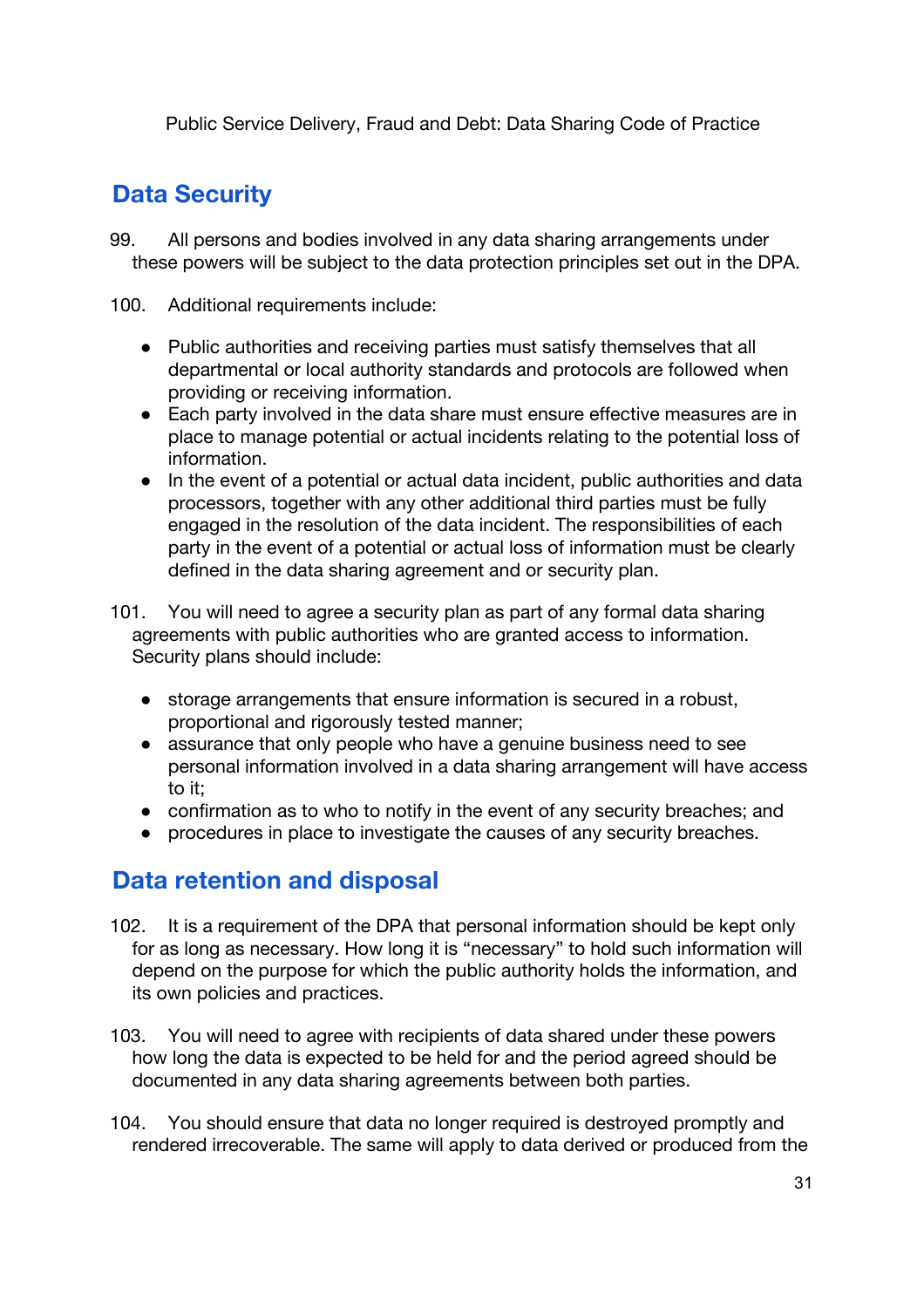original data, except where section 33 of the DPA applies (in relation to data processed for research purposes). You should refer to the ICO guidance on Deleting Personal Data<sup>3</sup>.

<sup>3&</sup>lt;br>3 https://ico.org.uk/media/for-organisations/documents/1475/deleting\_personal\_data.pdf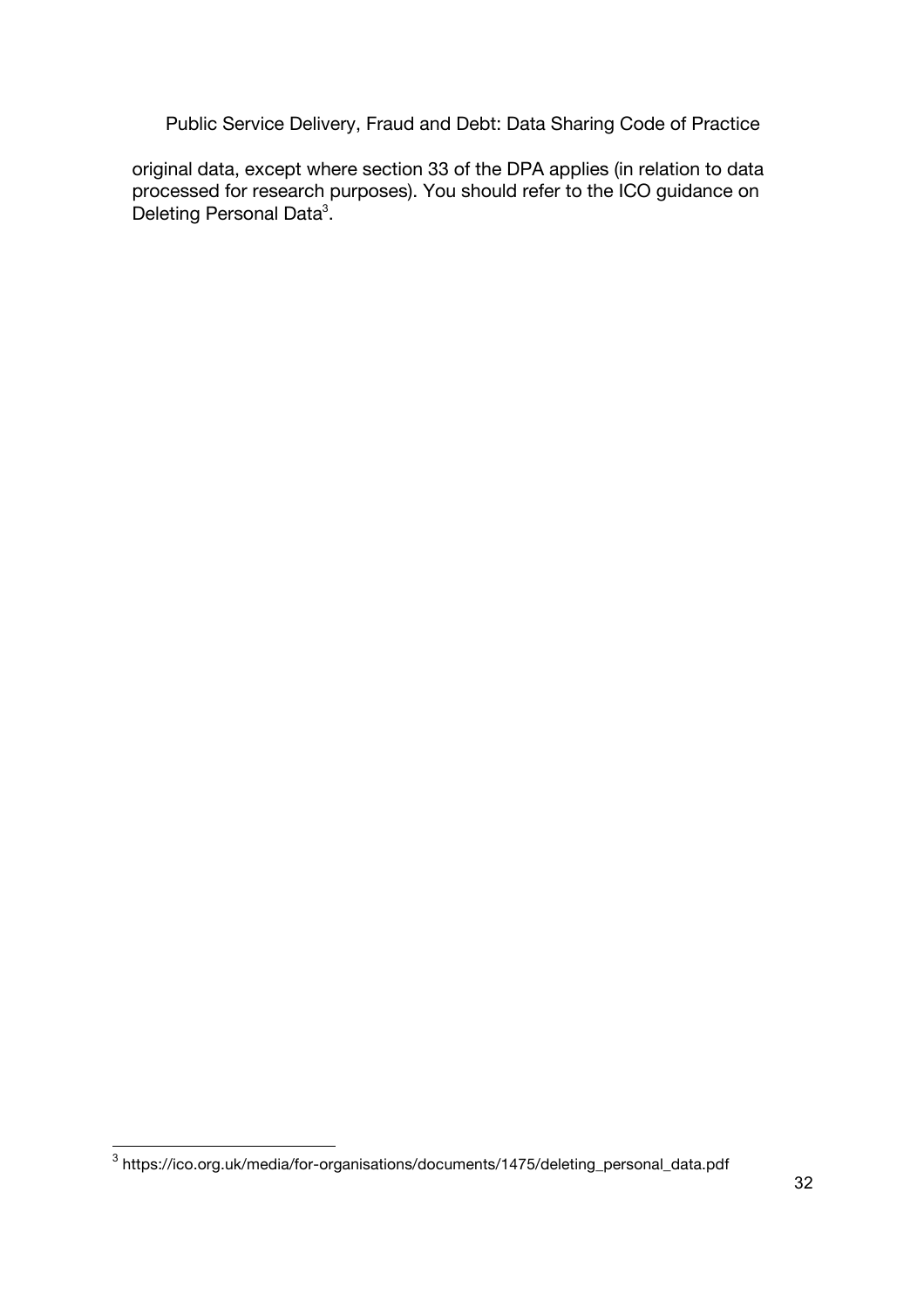# **Part 6: Governance**

## **Implementing a data sharing arrangement**

- 105. Data sharing under the power must adhere to the Information Commissioner's data sharing code of practice and other existing guidelines on data security. You must respond swiftly and effectively to any complaints, objections or requests under the right of access to personal information. You should periodically run checks to ensure data security best practice is adhered to and publish details online of what checks were carried out and when.
- 106. Where data quality issues are identified during a data sharing arrangement, the governance structure supporting the data sharing arrangement should take immediate steps to identify and manage the risks associated with the use of that data and any remedial action required.
- 107. The ICO has a general power to conduct audits (including compulsory audits of government departments, designated public authorities and other categories of designated persons) of organisations to check that they are complying with law in relation to the handling of personal information. All bodies are required to comply with the ICO's request for assistance so that they can determine whether data has been processed lawfully within the data sharing arrangement. The ICO is able to take criminal proceedings where necessary and will report any concerns about a body's systems and procedures for handling data to the relevant Minister (MCO for England only and UK-wide data sharing initiatives and the relevant Minister in the devolved administration for a data sharing arrangement within a devolved territory only), which may result in regulations being laid to exclude that body from participating in a data share under the power.
- 108. You should make it easy for citizens to access data sharing arrangements and provide information so that the general public can understand what information is being shared and for what purposes. You should communicate key findings or the benefits to citizens derived from data sharing arrangements to the general public to support a better public dialogue on the use of public data.

## **Review of a pilot under the debt and fraud powers**

109. A Review Group will be established by the UK Government to oversee any UK-wide and England only data sharing under the debt and fraud powers. The review group will also be responsible for collating the evidence which will inform the Minister's review of the operation of these powers, as required under the Bill after three years. The devolved administrations will establish their own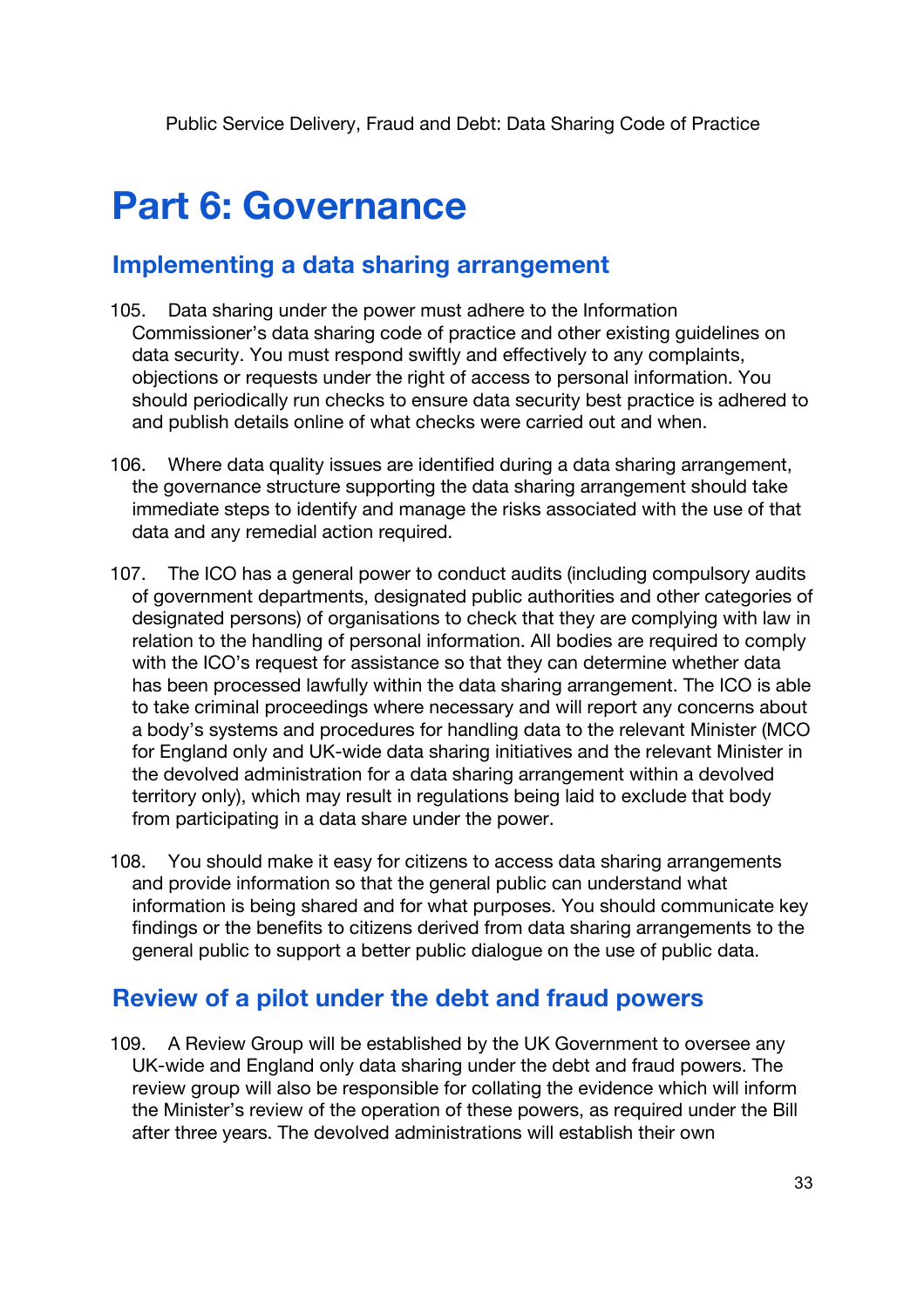governance structure for oversight of data sharing arrangement within their respective devolved territories.

- 110. A request to initiate a pilot to be carried out under the debt and fraud powers must be sent to the appropriate review group for your territory accompanied by a business case. Your business case must detail: its operational period, the nature of the fraud or the debt recovery issue being addressed, the purpose of the data share and the way its effectiveness will be measured.
- 111. At the end of the pilot's operational period its outcome will be presented to the review group for consideration, with an accompanying: proposal, actions or recommendation. For pilots designed to test a proposed data share under these powers, successful execution of the pilot may result in agreement that the process can at that point run as a 'business as usual' process (i.e. an ongoing data sharing arrangement) without any requirement for further reporting or management.
- 112. If the pilot has proved to be unsuccessful in meeting the defined requirements, then the pilot must be stopped. Any design changes that have been recognised during its operation that would make it successful should be submitted as a request for a new pilot.

## **Compliance with the Code**

- 113. Any serious security breaches need to be reported immediately to the ICO, the Review Group and where applicable, the governance group in your devolved territory.
- 114. You should also report immediately any breaches regarding adherence to the code or any sharing that contravenes the terms of the data sharing arrangement but does not constitute a DPA breach. Such breaches to the code or data sharing arrangement relating to data sharing under the public service delivery power should be reported to the relevant person within the governance structure as relevant to the particular data sharing arrangement, whilst breaches under the debt and fraud powers should be reported to the review group for your territory.
- 115. Under the debt and fraud powers, the review group will inform the relevant public authorities that a breach has been reported, and will investigate the breach. In doing so, it may make one of the following findings:
	- There is deemed to be no breach and no action is required.
	- A breach is found to have taken place but deemed to be of low impact: it will notify the public authority and ask it to introduce measures to remedy this.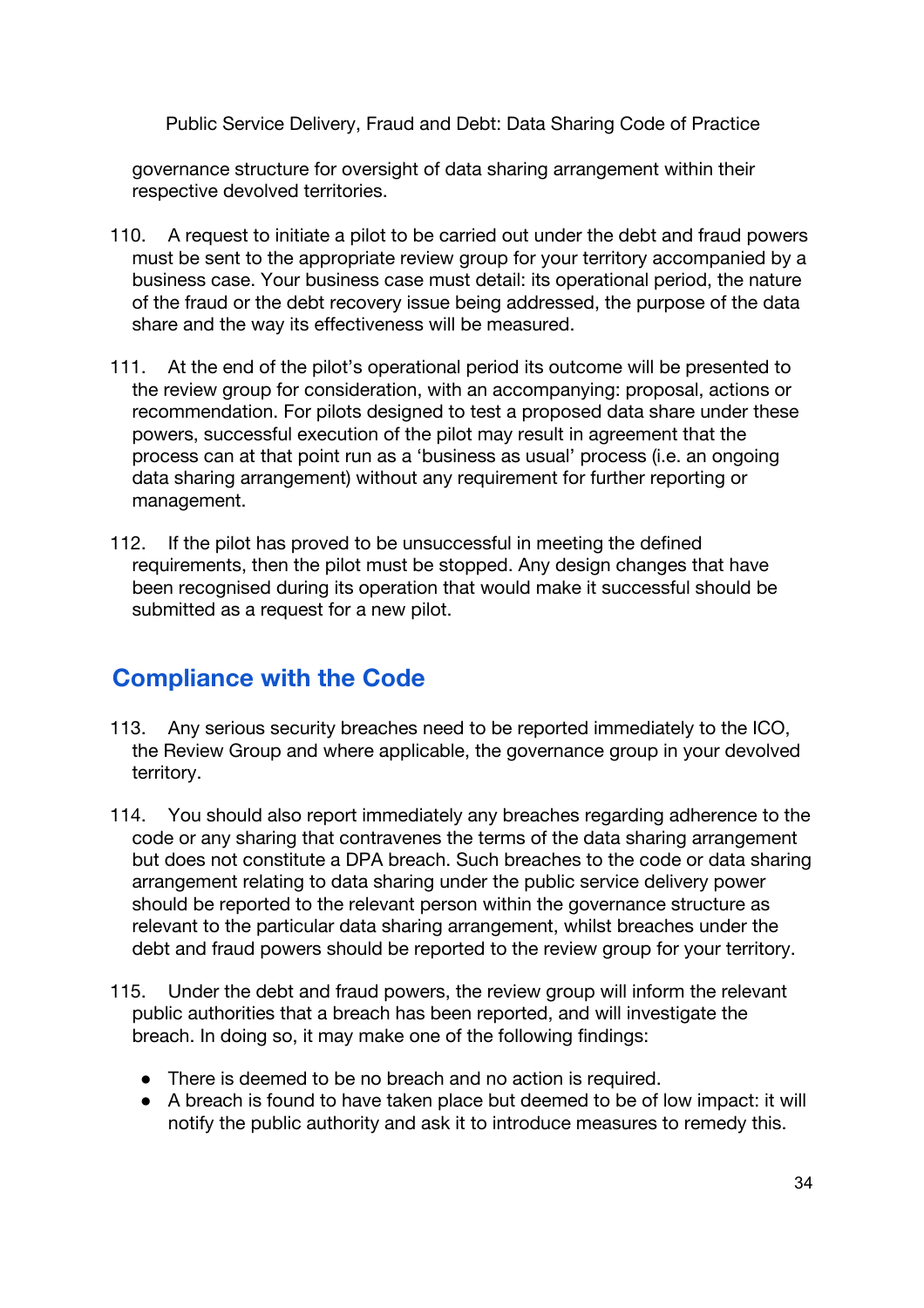- A breach is found to have taken place but is deemed to be of such seriousness that the pilot must be stopped: in this case, it will notify the public authority of the finding and inform the Minister of its recommendation.
- A breach is found but deemed to be so serious that the public body must be removed from the schedule. In such cases, it will notify the public authority of the finding and inform the Minister of its recommendation.
- 116. Where the Minister has been informed by the Review Group under the debt and fraud powers of a recommended course of action regarding a breach, the Minister will notify the public authority and the Review Group as to the course of action he wishes to pursue. The Minister may in addition notify the ICO. There will be a right to appeal at each stage.
- 117. You should address any general questions and concerns about the debt and fraud powers to the Secretariat in the first instance.

## **Review of the debt and fraud powers**

118. You are required to report on the progress of your pilot (including the success or failings) to the relevant Review Group for your territory. These reports will support the overall evaluation of the operation of the powers, and will be used to inform the Minister's review at the end of the three-year period, as required under the provisions. This evidence will inform the Minister's assessment of the provisions and will enable him to prepare his report setting out the findings of his review.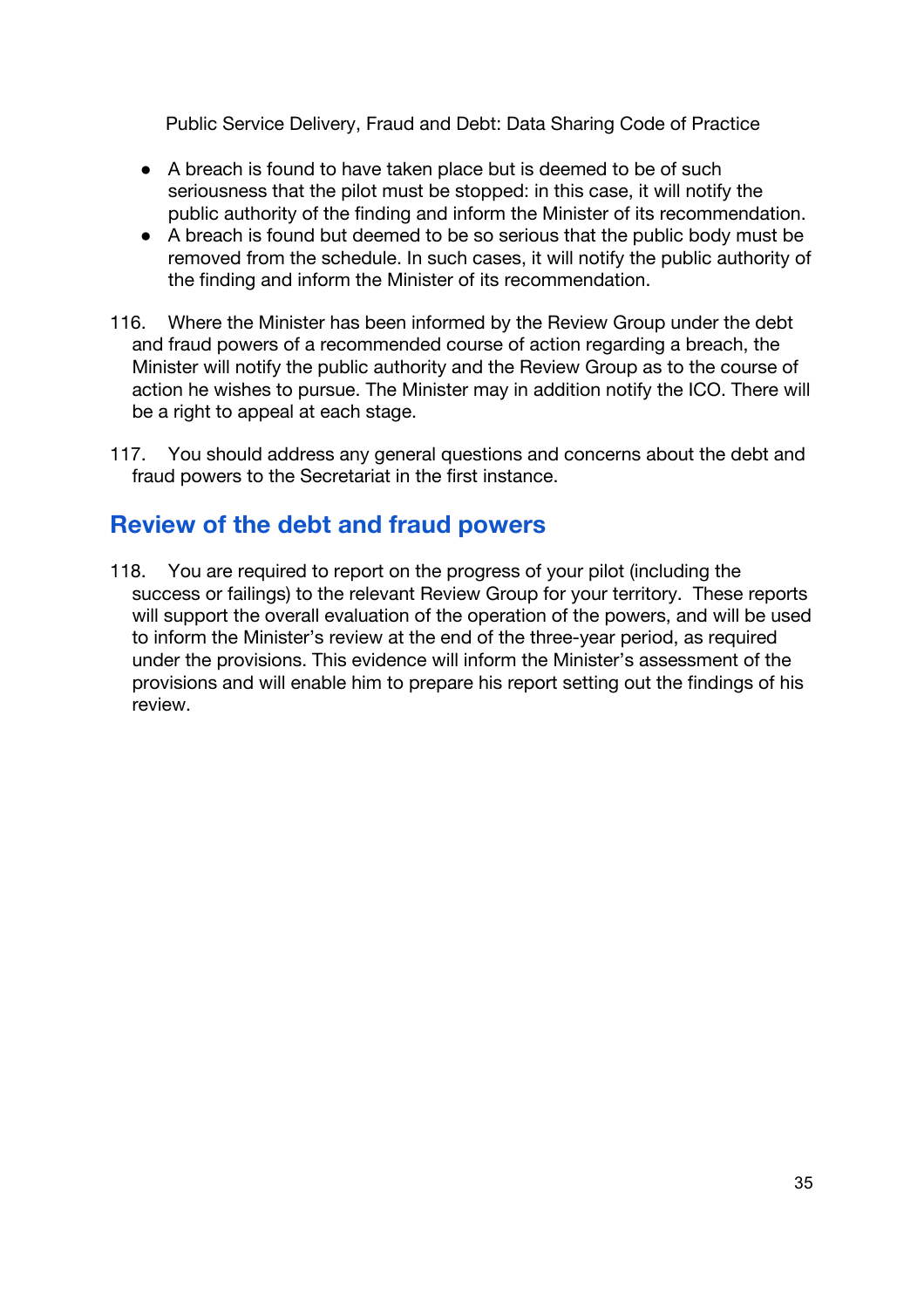# **Annex A - The Fairness Principles for data sharing under the debt power**

Fairness is a key consideration in respect of the operation of the debt data sharing power. Public authorities will continue to have their own fairness policies and practice. These Principles aim to align with existing public authority practices, and aim to encourage a more consistent approach to fairness across the debt data sharing pilots. The Principles only apply to debt data sharing pilot activity to be carried out under this new power, and only in accordance with the legal obligations public authorities have a statutory duty to abide by.

Pilots operating under the new data sharing power should aim to use relevant data to help differentiate between:

- A customer who cannot pay their debt because of vulnerability or hardship so that individuals can, for example, be offered advice and guidance about the debt owed (where appropriate), or be signposted to non-fee paying debt advice and support, with the aim of minimising the build-up of further debt;
- A customer who is in a position to pay their debt some of whom may need additional support; and
- A customer who has the means to pay their debt, but chooses not to pay so public authorities, and private bodies acting on their behalf, can assess which interventions could best be used to recover the debt.

The use of wider data sharing for this purpose will help enhance cross-government debt management capability, and will help to enable a more informed view of a customer's individual circumstances and their ability to pay.

Pilots must be conscious of the impact debt collection practices have on vulnerable customers and customers in hardship. Statistical and anecdotal evidence from debt advice agencies shows that in a substantial amount of cases, a customer who has an outstanding debt will owe money to more than one creditor. The aim is to ensure any repayment plans are affordable and sustainable. This should balance the need to maximise collections, while taking affordability into account. This may be achieved by:

- Using relevant sources of data and information to make informed decisions about a customer's individual circumstances and their ability to pay. This process could include:
	- An assessment of income versus expenditure to create a tailored and affordable repayment plan based on in work and out of work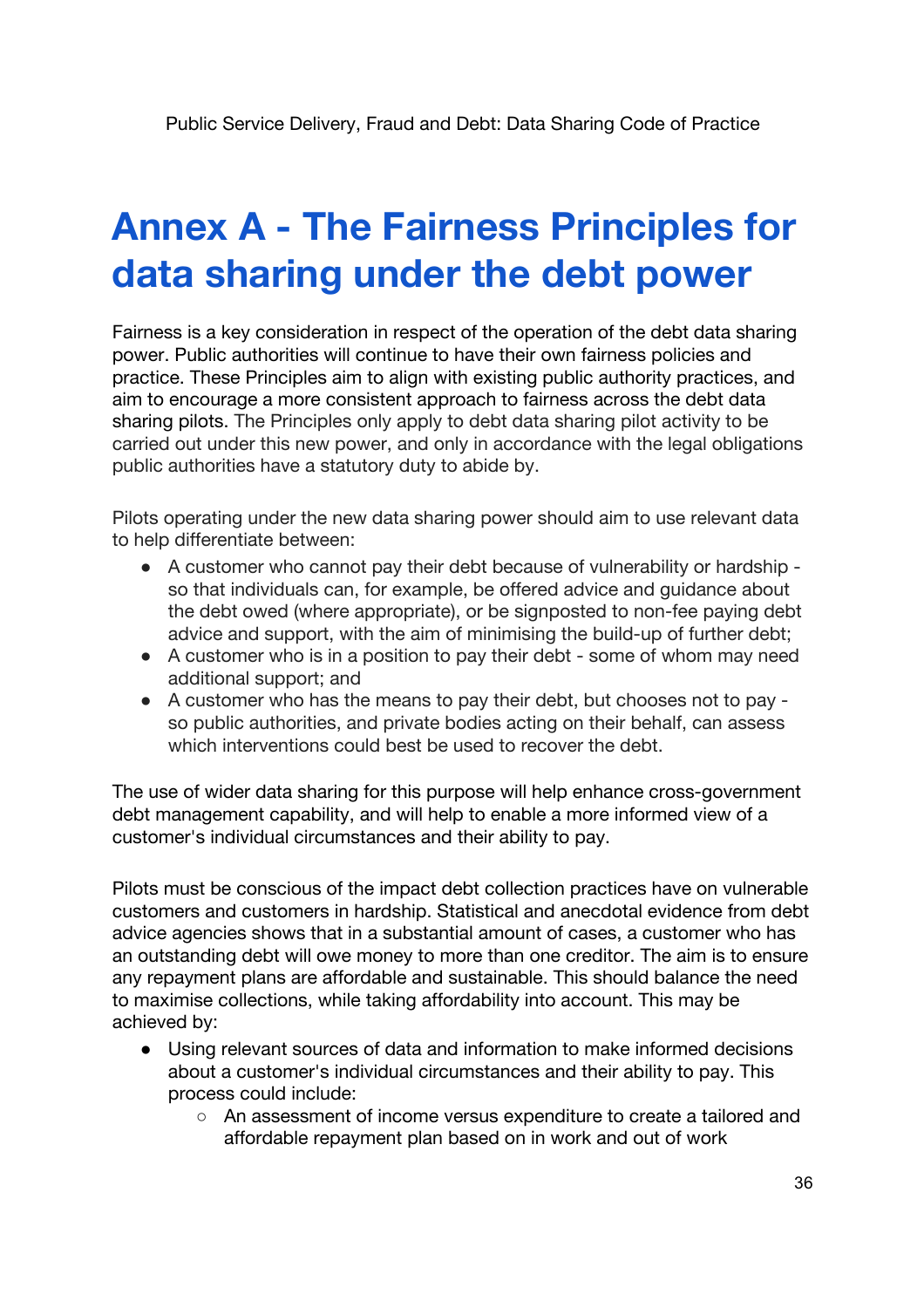considerations, including the ability to take irregular income into account; and

- Consideration of the need for breathing space to seek advice, or forbearance, in cases of vulnerability and hardship.
- Where a vulnerable customer is identified, they should be given appropriate support and advice, which may include signposting to non-fee paying debt advice agencies.
- Government should liaise with non-fee paying debt advice agencies who are helping customers in debt.
- Communication should clearly set out relevant information to enable the customer to take action, and encourage them to engage with the Government.
- Any pilot that uses a third party (such as a Debt Collection Agency or Shared Services) must also treat people fairly, in line with these Principles and relevant regulatory rules.
- Pilots should undertake regular engagement with stakeholders to encourage regular feedback about how fairly the pilots are working in practice.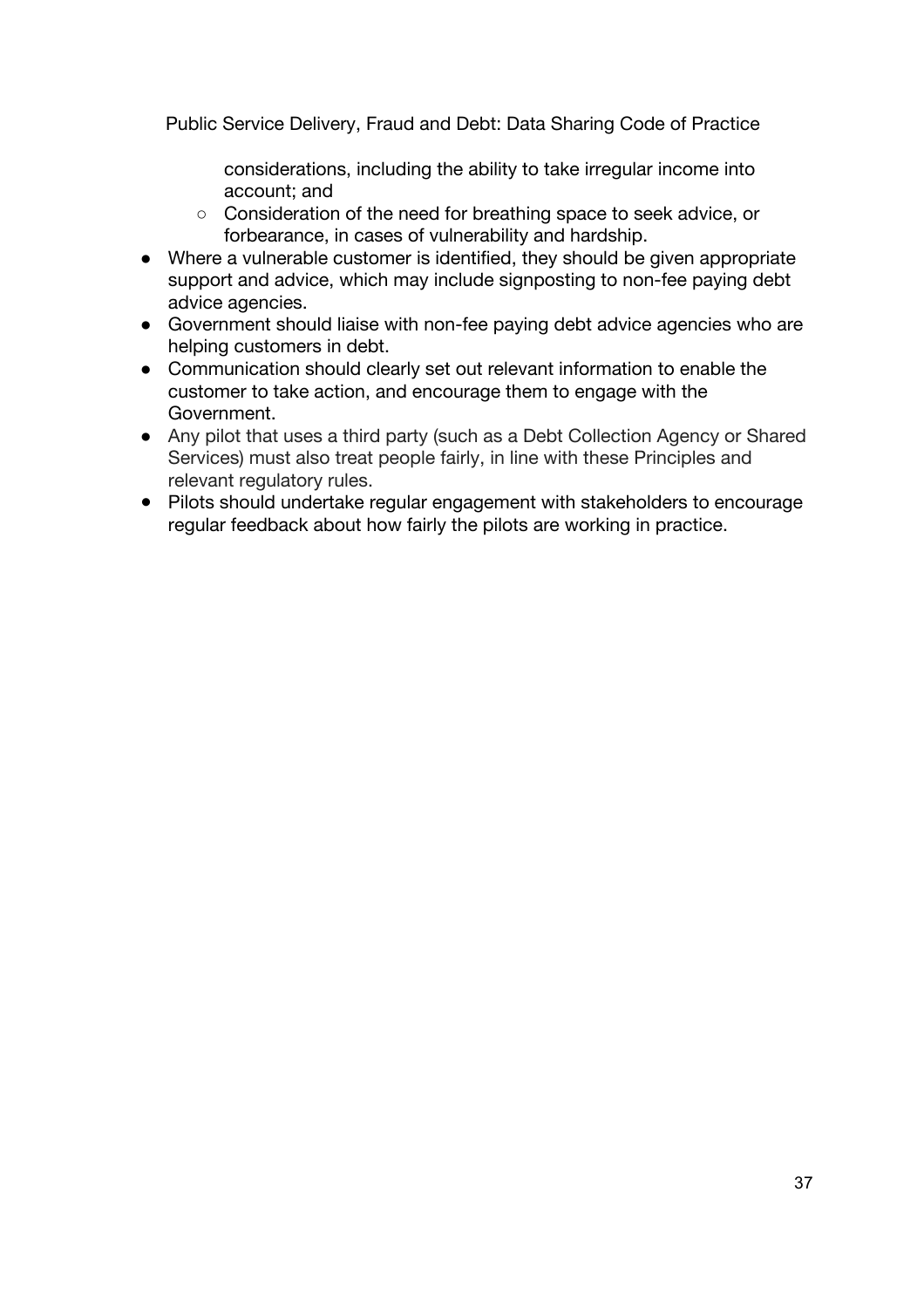# **Annex B - Summary of the process for using the public service delivery power**

# **Step 1 - Identify the policy objective and the data needed to support it**

- Do you need to use personal information?
	- Familiarise yourself with the DPA and the Information Commissioner's data sharing code of practice on information sharing
- Does the proposal pose any ethical issue or will it lead to any handling risks?
	- Refer to the Data Science Ethical Framework
	- Consider running a public consultation
- How do you want to share data and will it be secure?
	- Assess the data you need and ensure you can justify why you need each data field
	- Speak to your organisation's information governance and security experts and discuss what the best methods for data transfer are available.

## **Step 2 - Develop the proposal**

- Agree a proposal with the other organisations involved in the data sharing arrangement
	- If bodies outside the public sector are involved you should consider any conflicts of interest and reflect it in the business case
	- Ensure all bodies are willing to comply with this Code of Practice
	- Seek advice from your legal advisers that your proposal is suitable for use under the public service delivery power and is consistent with the DPA and Part 1 of RIPA
- Conduct a privacy impact assessment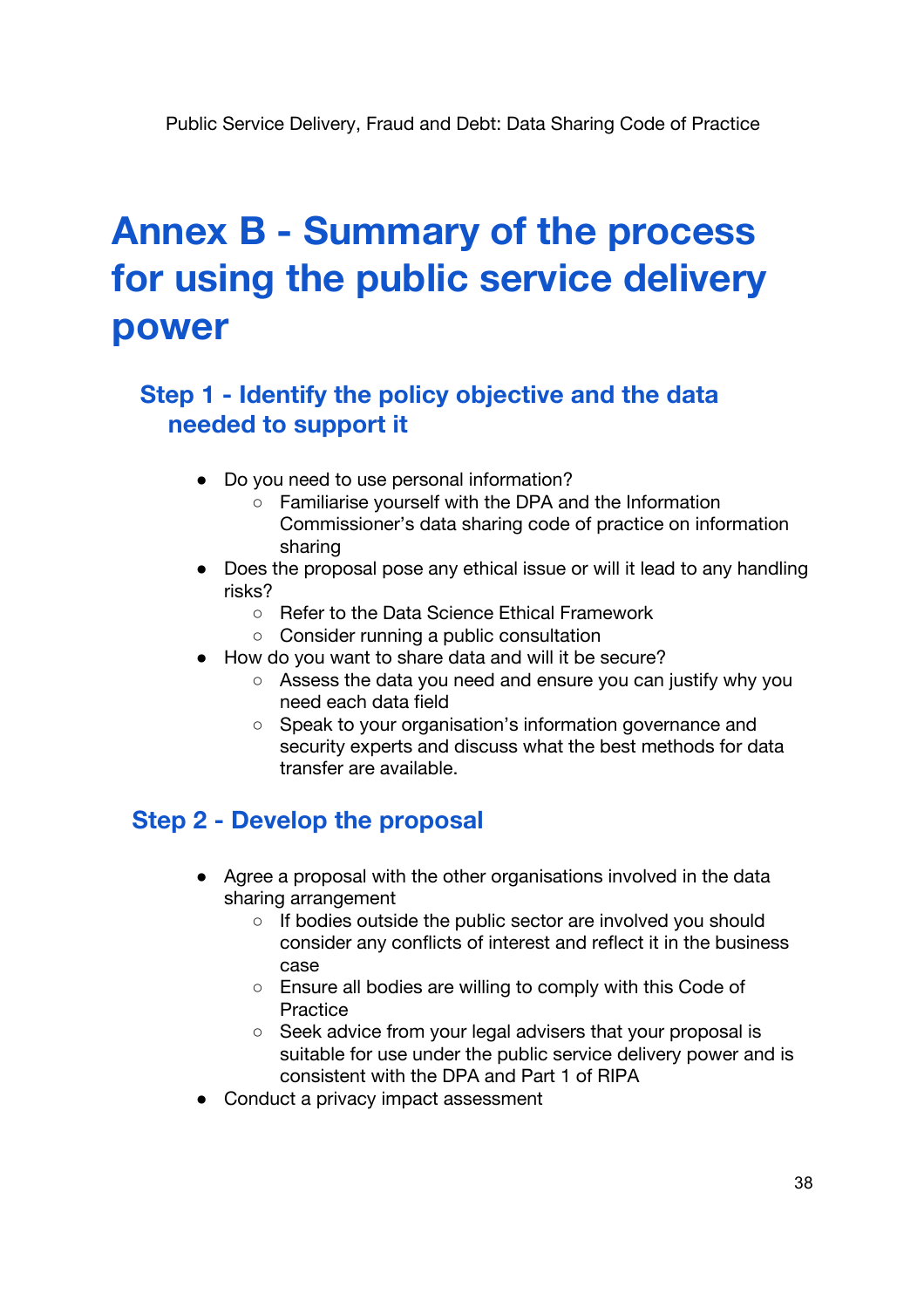- Assess the potential benefits of the data sharing arrangement against the risks or potential negative effects, such as an erosion of personal privacy
- Develop and draft a Business Case, data sharing agreements, a privacy impact assessment and Security Plan.
	- Ensure you refer to ICO quidance on data sharing agreements and privacy impact assessments
	- Ensure the responsibilities for each body involved in the data sharing arrangement is made clear and articulated in the documentation
	- $\circ$  The outcomes of any public consultation or, if a decision was taken not to undertake public consultation, the reasons for that decision, should be articulated in the business case
	- Ensure each organisation involved in the data sharing arrangement has the appropriate systems and procedures in place to handle data securely and that a security plan has been agreed which sets out how data security will be managed.

# **Step 3 - Operating the data sharing arrangement**

- Managing the data sharing arrangement
	- You should ensure you apply fairness and transparency principles as set out in the ICO Code of Practice on Data Sharing
	- You should ensure the business case, data sharing agreement and privacy impact assessment are made available to the public and are easy for the general public to find
	- You should ensure that all bodies adhere to the data sharing agreement and security plan and report any data breaches as appropriate
- **B** Assessment of the data sharing arrangement
	- At the conclusion of a data sharing arrangement you should assess and review that arrangement and consider communicating to the general public the findings including any benefits derived. This will help improve understanding of data sharing and also help share best practice and lessons learned with other public authorities. Finally, you should ensure that arrangements for the destruction of data have been fully implemented.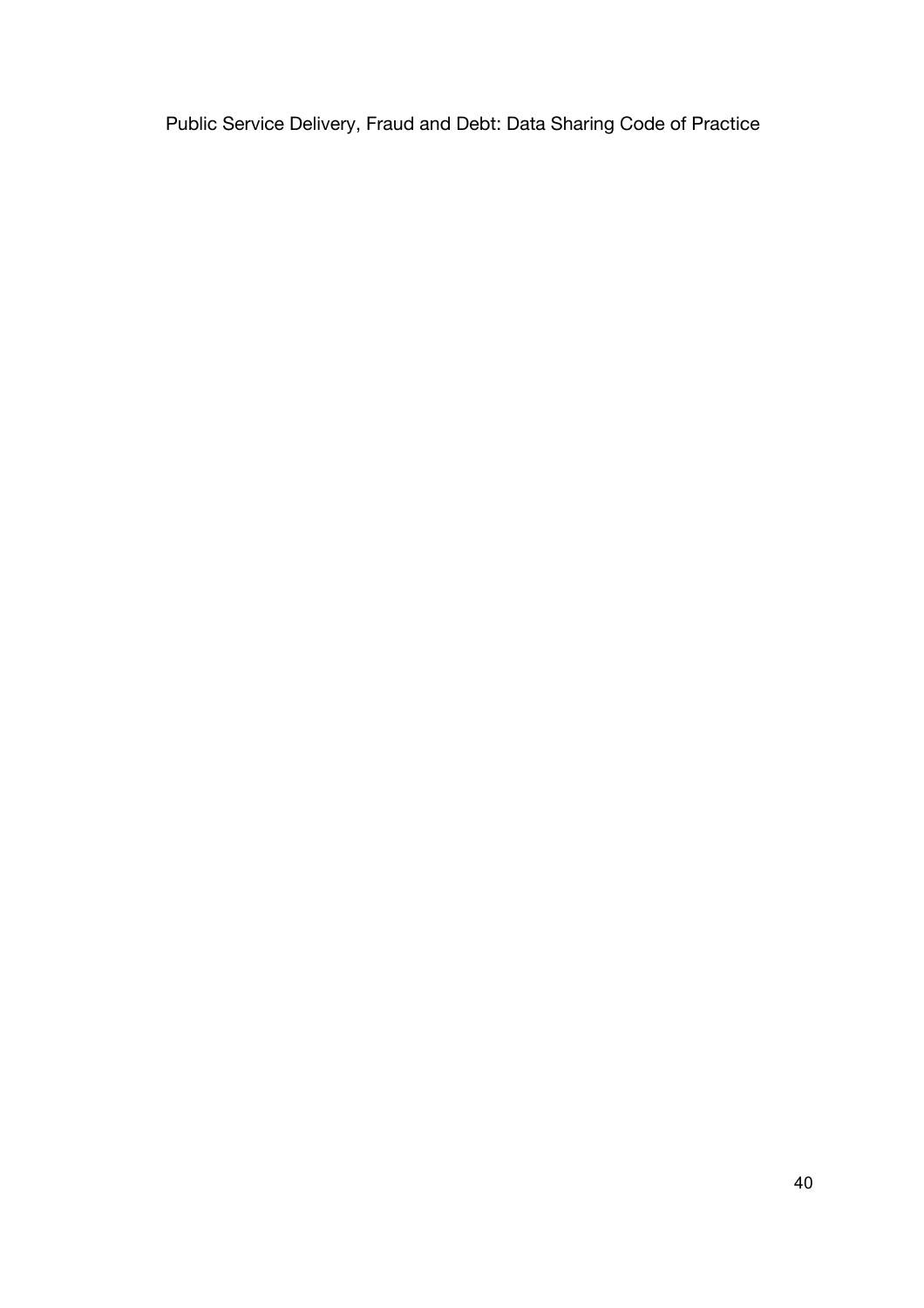# **Annex C - Summary of the process for using the fraud and debt powers**

## **Step 1 - Identify the policy objective and the data needed to support it**

- Do you need to use personal information?
	- Familiarise yourself with the DPA and the ICO Code of Practice on information sharing
- Does the proposal pose any ethical issue or will it lead to any handling risks?
	- Refer to the Data Science Ethical Framework
	- Consider running a public consultation
- Can the data share be piloted and what would the method for measuring success/failure?
	- Contact the relevant central review group for your national territory for advice
	- Discuss with your analysts what would be suitable measures to evaluate the particular data sharing arrangement
- How do you want to share data and will it be secure?
	- Assess the data you need to share and ensure you can justify why you need each data field
	- Speak to your organisation's information governance and security experts and discuss what the best available methods are for data transfer.

### **Step 2 - Develop the proposal**

- Agree a proposal with the other organisations involved in the data pilot
	- If bodies outside the public sector are involved you should consider any conflicts of interest and reflect this in the business case
	- Ensure all bodies are willing to comply with this Code of **Practice**
	- Agree success/failure criteria for the pilot
	- Seek advice from your legal advisers that your proposal is suitable for use under the relevant power (fraud or debt) and is consistent with the DPA and Part 1 of RIPA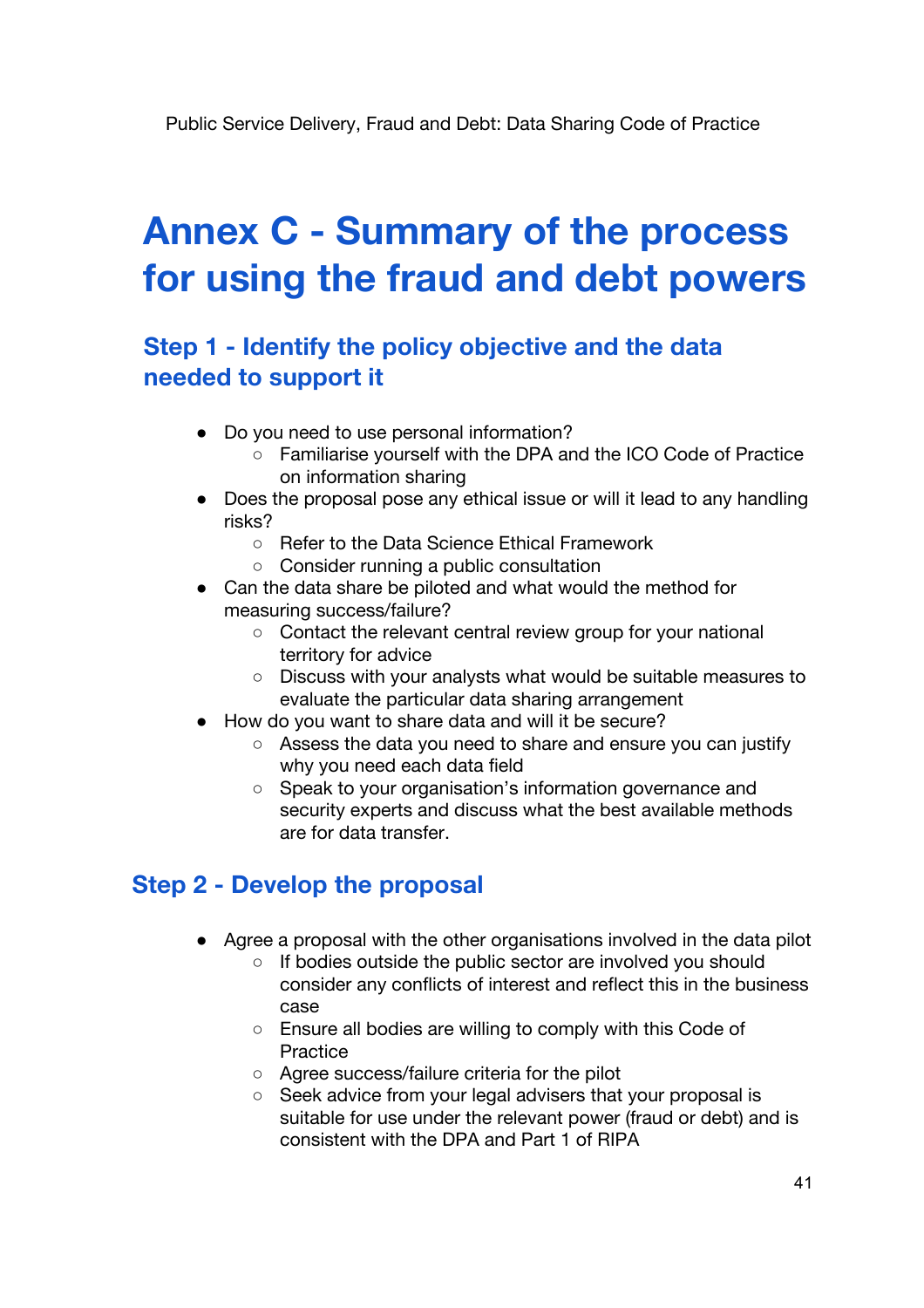- If your proposal relates to debt, consider how the fairness principles can be embedded into the proposal
- Conduct a privacy impact assessment
	- Assess the potential benefits against the risks or potential negative effects, such as an erosion of personal privacy
- Develop and draft a Business Case, data sharing agreements, a privacy impact assessment and security plan.
	- Ensure you refer to ICO guidance on Data Sharing Agreements and privacy impact assessments
	- Ensure the responsibilities of each body involved in the data sharing arrangement are made clear and articulated in the documentation
	- The outcomes of any public consultation or decision as to why a public consultation did not take place should be articulated in the business case
	- Ensure each organisation involved in the data sharing arrangement has the appropriate systems and procedures in place to handle data securely and that a security plan has been agreed which sets out how data security will be managed.

# **Step 3 - Submitting the proposal**

- Submit your proposal to the relevant central review group for your territory
	- Contact your central review group [D.N. details to be provided] and submit the relevant documentation to them
	- You may receive an initial view from the central review group with any recommendations they may have for strengthening the proposal, which you should respond to accordingly to enable the proposal to progress
	- The central review group will contact you to let you know whether a) your proposal will be recommended to the relevant Minister; b) whether modifications are recommended; or c) the proposal has not met requirements and an alternative approach should be pursued.
	- Your central review group will contact you to let you know whether the Minister is content for the pilot to proceed and the updates that will be required so that they can monitor progress

# **Step 4 - Running the pilot**

● Managing the pilot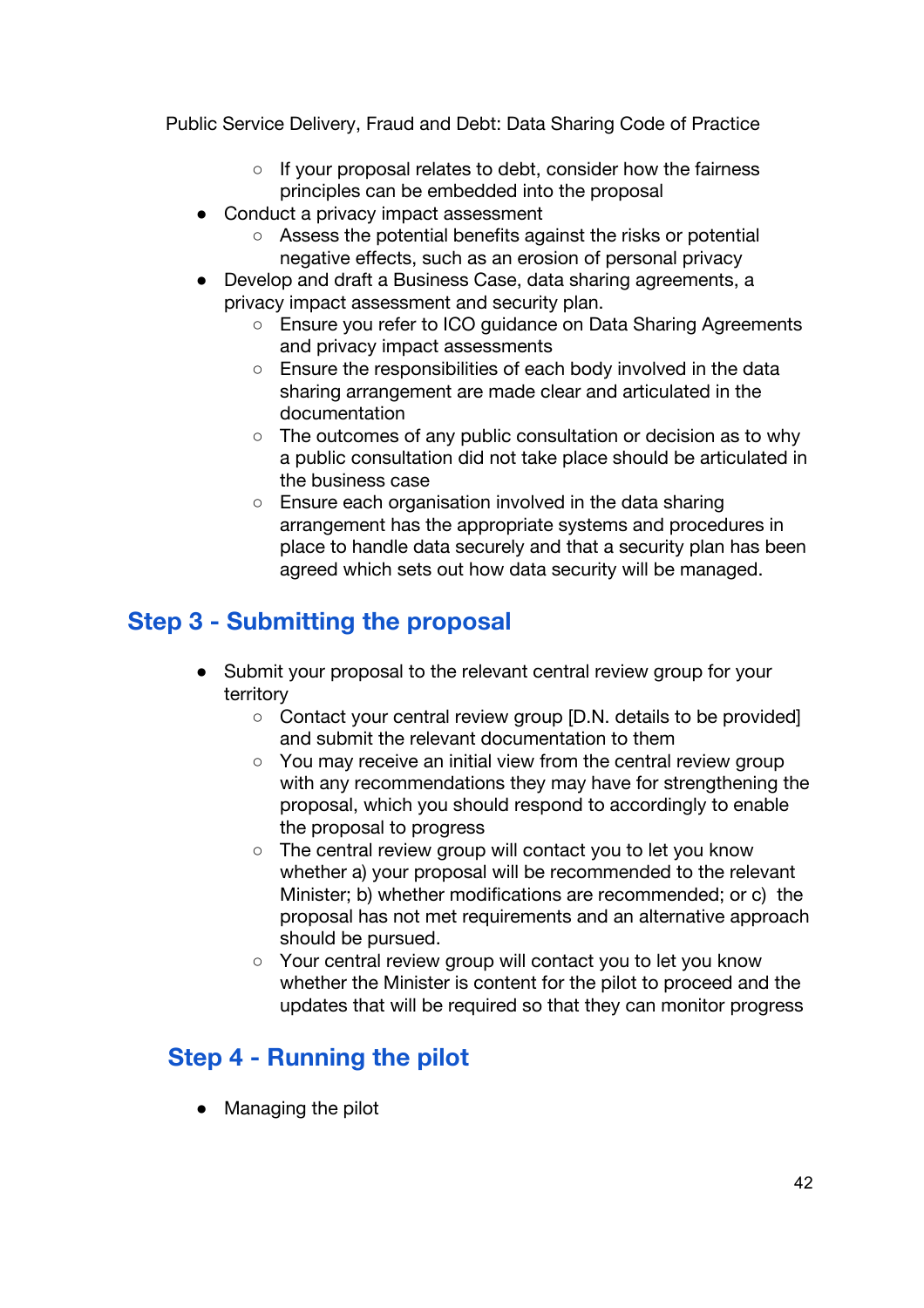- Upon receiving confirmation that the pilot may proceed, you should ensure there is an appropriate governance structure in place for the pilot
- You should ensure that all bodies taking part in the relevant arrangement adhere to the data sharing agreement and report any breaches as appropriate to the central review group for your territory. Serious data security breaches should be reported to your central review group and the ICO
- Reporting to the central review group in England
	- Send appropriate metrics data about your pilot through at agreed intervals to the secretariat to the Review Group
	- The secretariat will publish relevant information about the pilot online and update with metrics as appropriate
	- At the end of the pilot period send a summary of the findings, and other relevant information to the Review Group
- Assessment of the Pilot
	- The central review group for your territory will analyse the metrics and findings of the pilot and make a recommendation to the relevant Minister as to whether it has met its objectives and whether the data sharing should proceed or not. The review group will contact you to inform you of the Minister's decision.
	- If the decision is to stop the pilot, you must ensure that steps are taken to destroy any copies of data acquired under the power.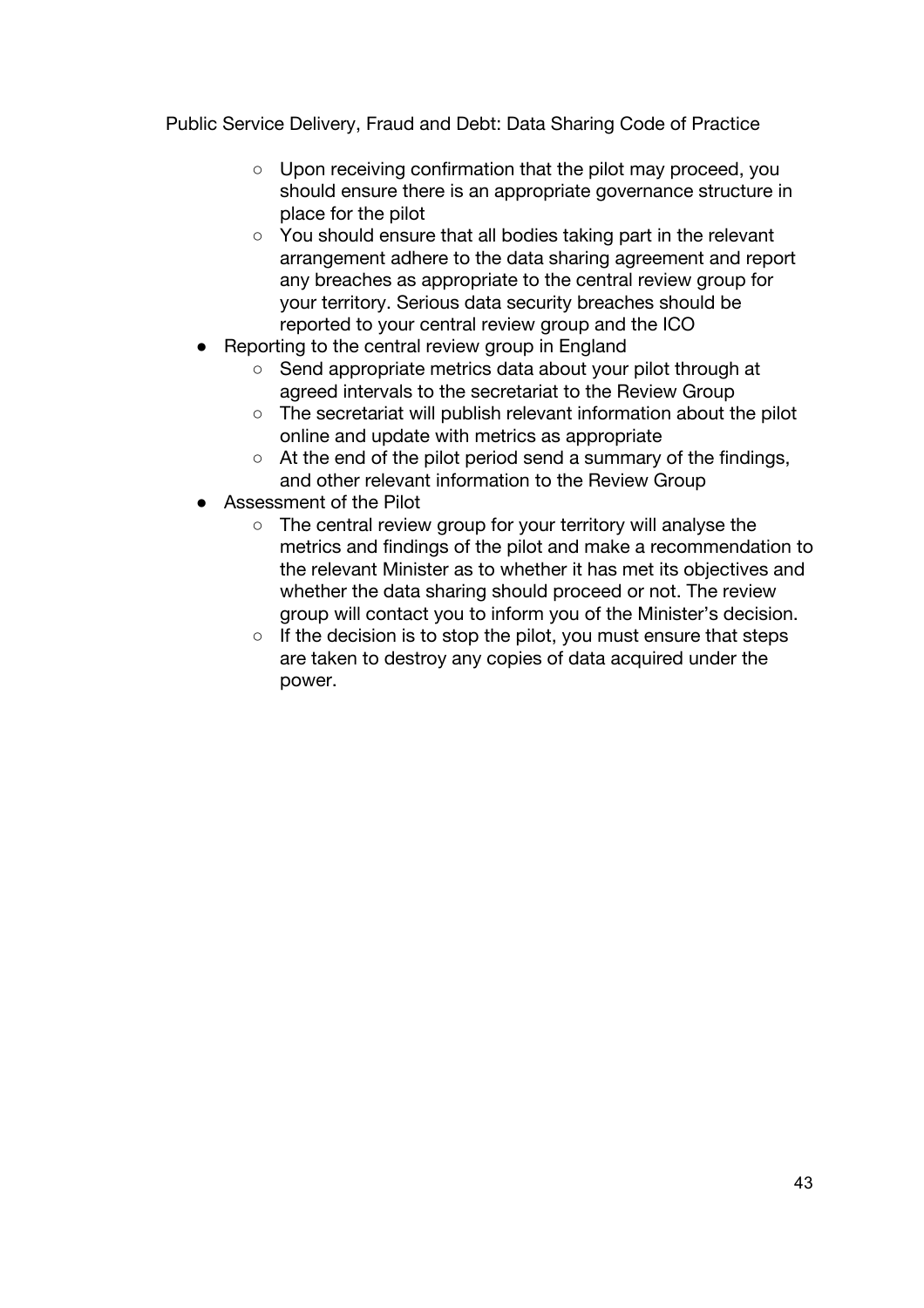

# **Data Sharing Code of Practice**

Code of Practice for civil registration officials disclosing information under section 19AA of the Registration Service Act 1953 (as amended by the Digital Economy Act [2017])

**Date: 19 October 2016**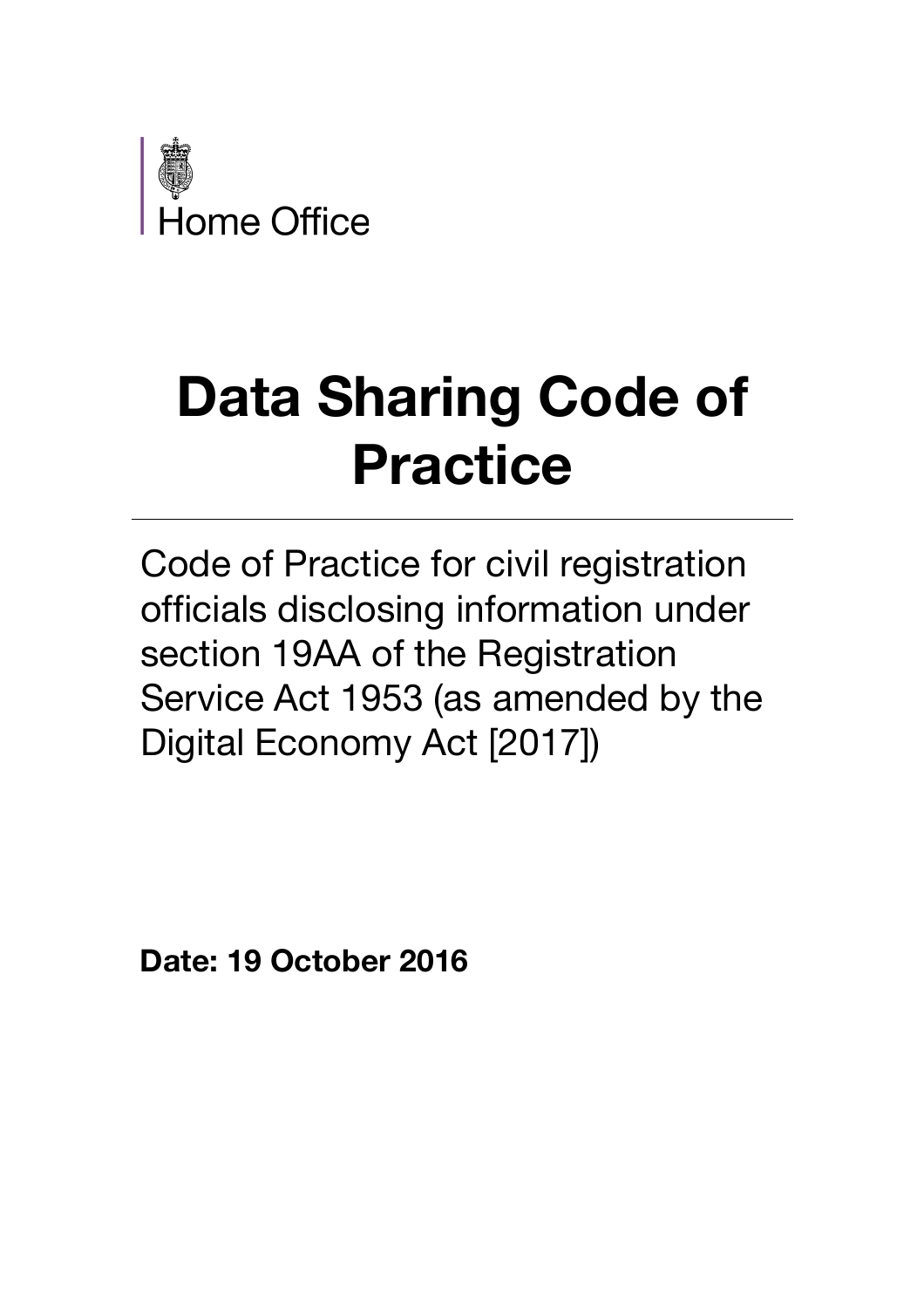© Crown copyright 2016 Produced by the Home Office

You may re-use this information (excluding logos) free of charge in any format or medium, under the terms of the Open Government Licence. To view this licence, visit http://www.nationalarchives.gov.uk/doc/opengovernment-licence/ or email: psi@nationalarchives.gsi.gov.uk or mailto:psi@nationalarchives.gsi.gov.uk

Where we have identified any third party copyright material you will need to obtain permission from the copyright holders concerned.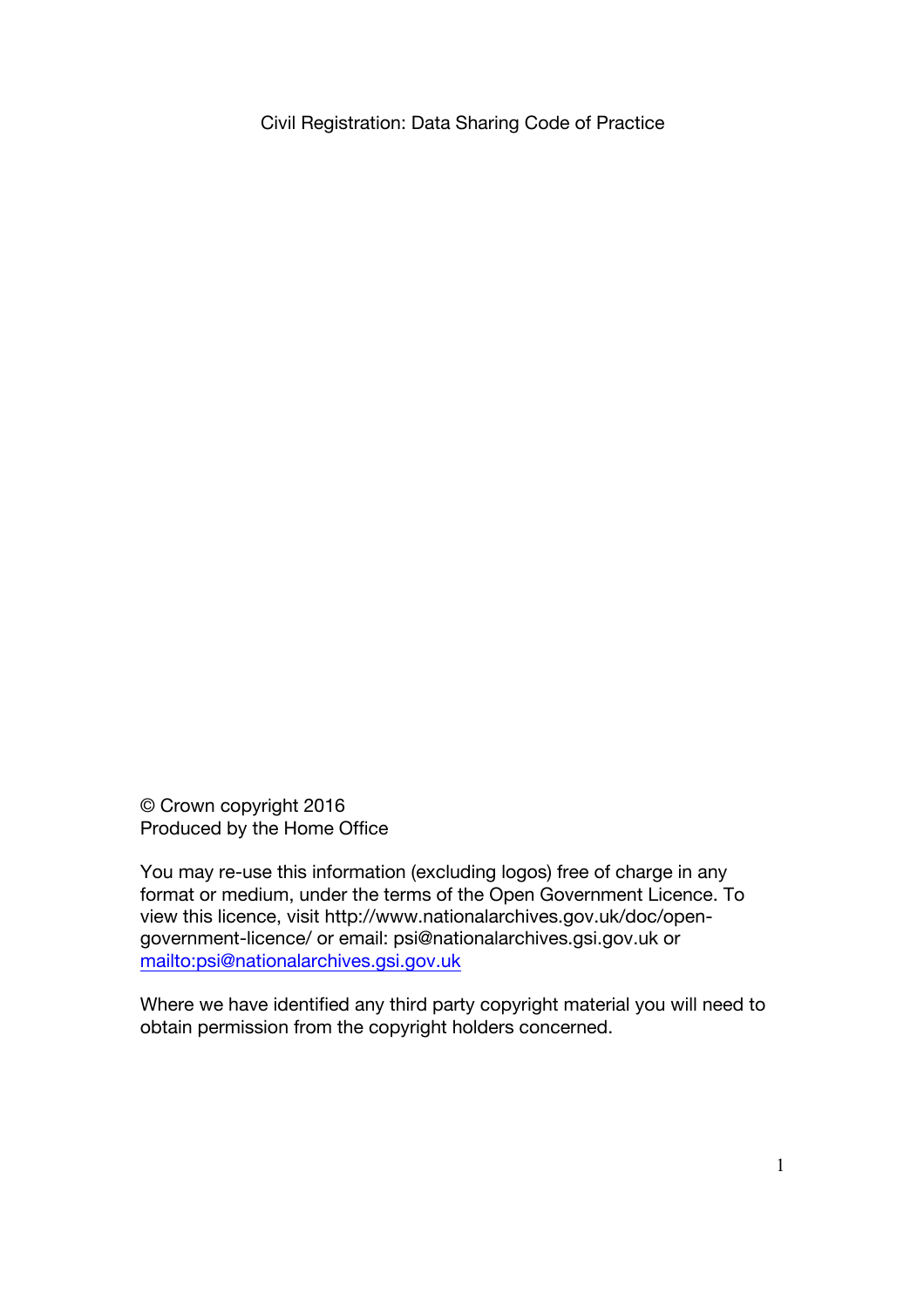# **Contents**

| <b>Part 1 - About the Code of Practice</b>              |    |
|---------------------------------------------------------|----|
| Part 2 - Understanding the civil registration powers    |    |
| Part 3 - Data sharing and the law                       | 9  |
| Part 4 - Deciding to share information under the powers | 12 |
| Part 5 - Fairness and transparency                      | 15 |
| Part 6 - Governance                                     | 20 |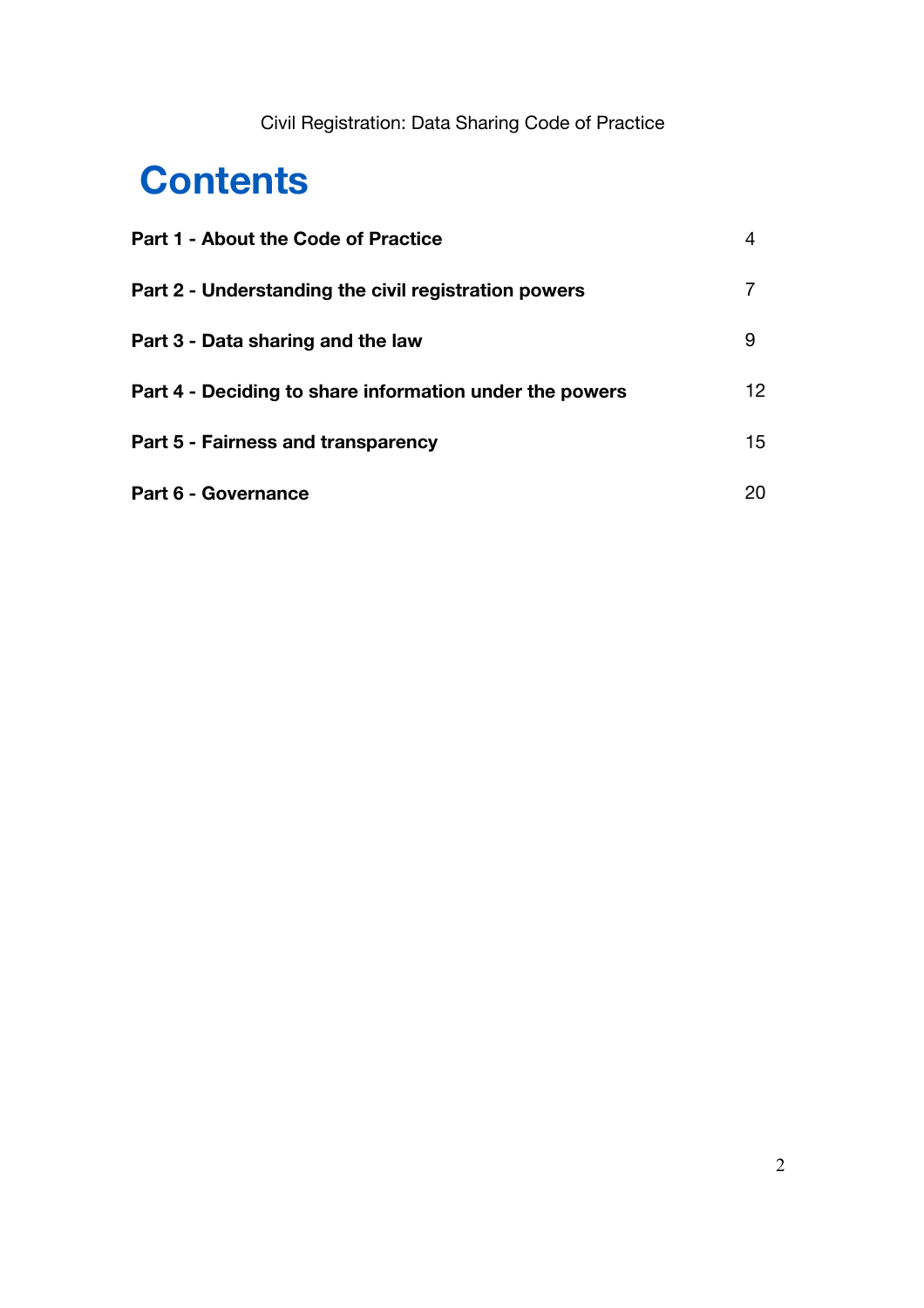# **Part 1: About the Code of Practice**

- 1. This Code explains how the discretionary powers contained in the Registration Service Act 1953 (as amended by the Digital Economy Act  $[2017]$ ) should be used for the sharing of registration information<sup>1</sup> held by registration officials<sup>2</sup> with specified public authorities for the purpose of the public authorities fulfilling their functions. In addition, it provides details of the procedures that need to be followed when considering requests to use registration information including details about application processes, decision-making processes and governance procedures.
- 2. This Code should be read alongside the Information Commissioner's data sharing code of practice which provides guidance on how to ensure personal data is shared in a way that is lawful, proportionate and compatible with the Data Protection Act 1998 (DPA) and other relevant legislation such as the Human Rights Act 1998. The Code should also be read in conjunction with procedural guidance that registration officials already follow when sharing information. This will ensure that responsibilities for sharing information are defined, controlled and managed at the right level.
- 3. The Code defines 'data sharing' in the same terms as the Information Commissioner's data sharing code of practice<sup>3</sup>, namely the disclosure of data from one or more organisations to a third party organisation or organisations, or the sharing of data between different parts of an organisation. The ICO Code states that data sharing can take different forms including:
	- a reciprocal exchange of data;

 $<sup>1</sup>$  Registration information relates to any information held by a registration official in the</sup> exercise of his or her registration functions – e.g. information held relating to births, adoptions, stillbirths, marriages, civil partnerships, gender and deaths.

 $^2$  A "registration official" is any of the following:

<sup>(</sup>a) The Registrar General;

<sup>(</sup>b) A Superintendent Registrar;

<sup>(</sup>c) A Registrar;

<sup>(</sup>d) A registration authority or a person exercising the functions of a registration authority; (e) A civil partnership registrar (within the meaning of Chapter 1 of Part 2 of the Civil Partnership Act 2004 – see section 29 of that Act).

<sup>&</sup>lt;sup>3</sup>https://ico.org.uk/media/for-

organisations/documents/1068/data\_sharing\_code\_of\_practice.pdf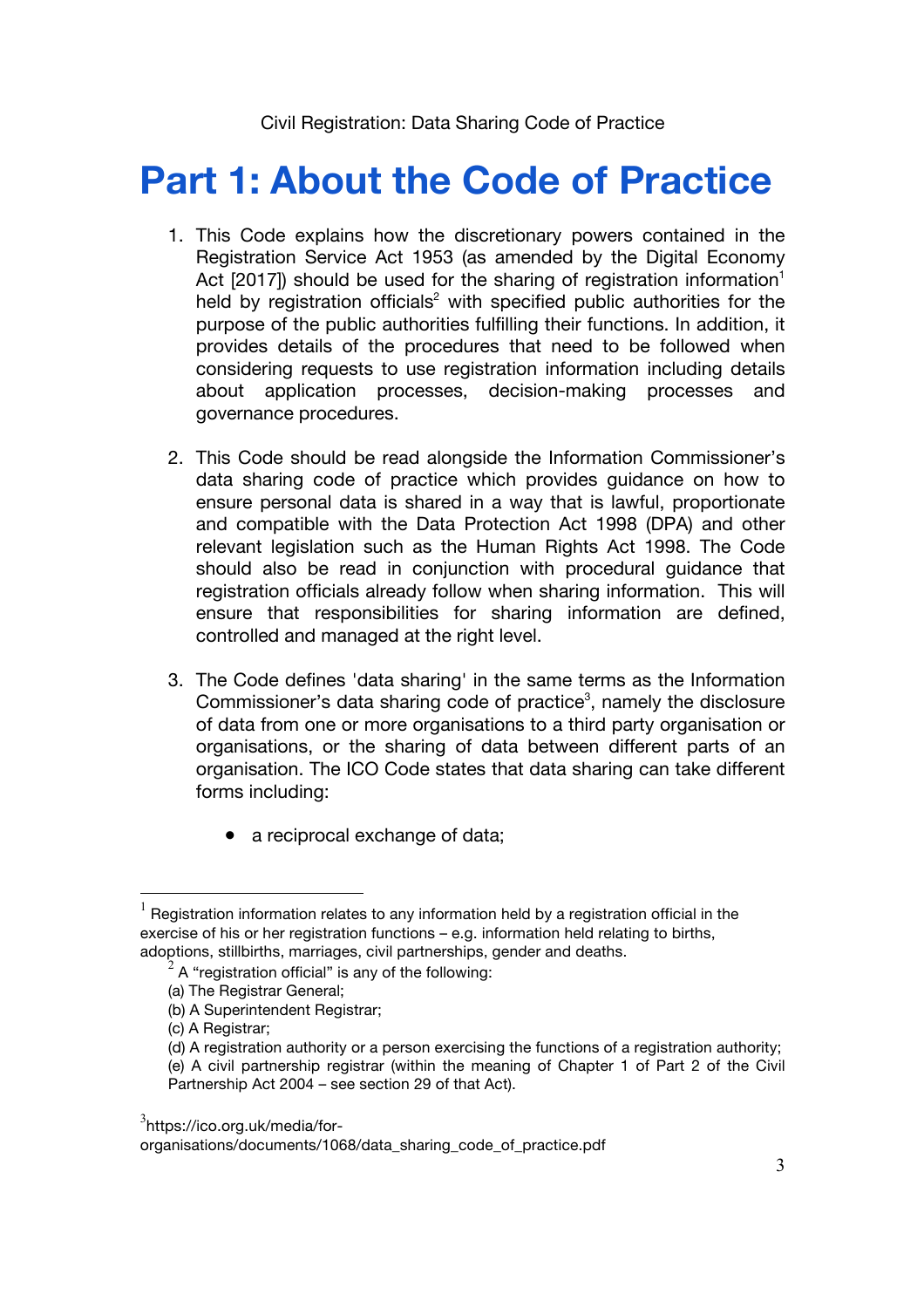- one or more organisations providing data to a third party or parties; and
- several organisations pooling information and making it available to each other.
- 4. When making disclosures under the data sharing powers, data sharing agreements will be put in place to outline the responsibilities of recipients of data and any necessary actions that need to be taken should any issues emerge. The Code provides details of actions that may be taken to address any issues associated with either unlawful data disclosures or other disclosures that are outside of any formal data sharing agreements between registration officials and recipients of data.
- 5. Public authorities will need to satisfy themselves that they are complying with the Data Protection Act and will be advised to seek their own legal advice regarding data sharing, including any onward sharing following any agreements to access registration information. There are also instances where conditions form part of data sharing agreements including arrangements relating to how data is to be used by the recipient – see section on Data Sharing Agreements.
- 6. The Information Commissioner's Office has been consulted in the preparation of the Code to ensure that it aligns appropriately with the Data Protection Act and its own data sharing Code of Practice.

## **The Code's status**

- 7. The Registrar General has prepared and published this Code under section 19AA of the Registration Service Act 1953 (as amended by the Digital Economy Act [2017]). It is a statutory Code which has been approved by the Minister for Immigration and laid before Parliament.
- 8. The Code does not impose additional legal obligations, nor is it an authoritative statement of the law. Registration officials must however have regard to the Code when sharing information with public authorities and follow the procedures outlined in the Code.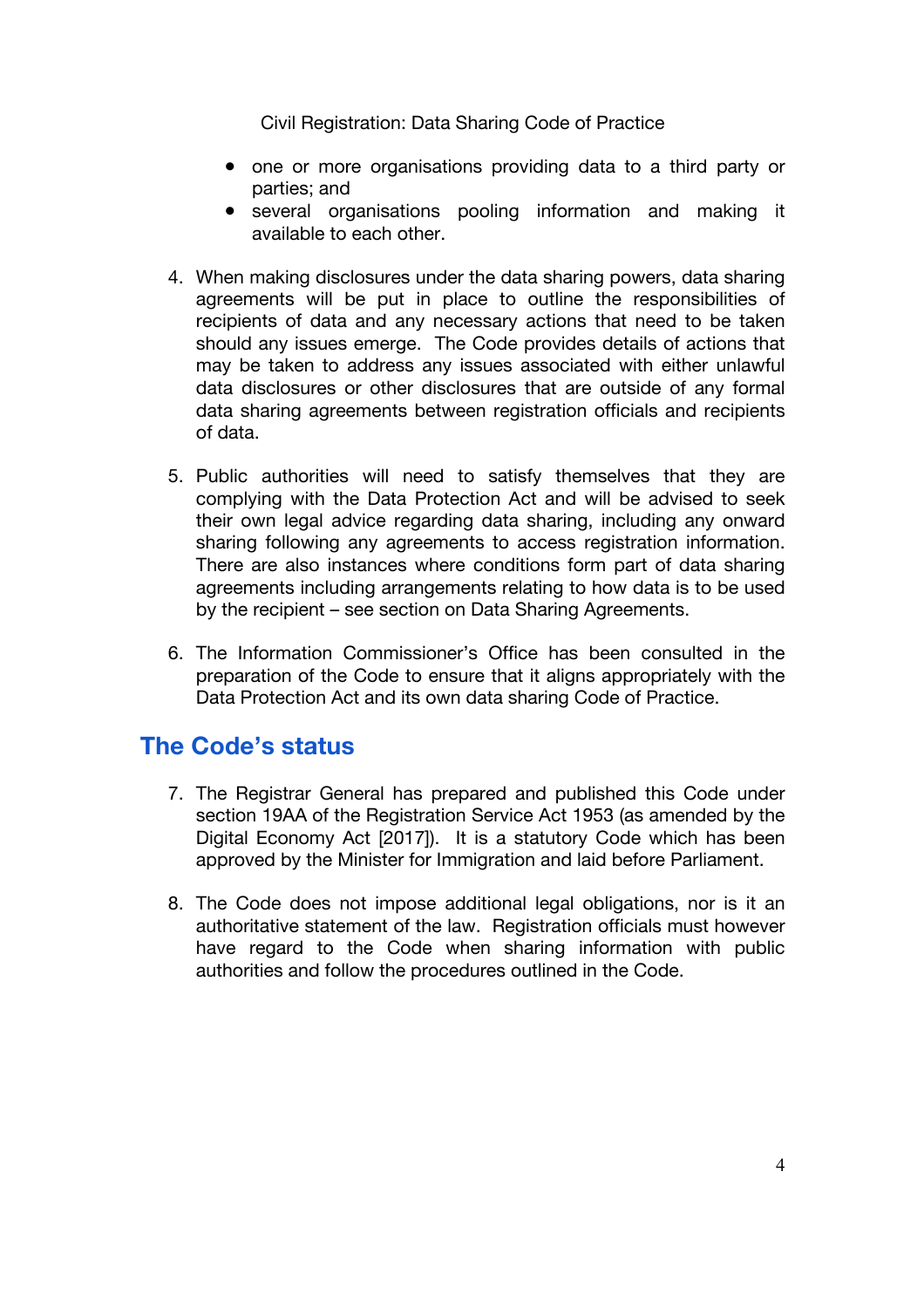## **Specific benefits in using the Code**

- 9. The key benefits of using the Code include:
	- **Compliance with current policies and guidance**

The Code will help ensure that registration officials are following the most appropriate policies and guidance when sharing registration information. By complying with guidance, registration officials can be confident that they are sharing information in a way that is consistent, fair, proportionate and transparent.

### ● **Compliance with legislation**

The Code provides guidance on procedures to be followed to help ensure that registration officials are complying with the law when sharing information. These include adherence to the Data Protection Act 1998 and the Human Rights Act 1998.

### ● **Security Provisions**

The Code outlines how information is held and controlled by registration officials. This includes details of the safeguards that are in place for protecting information and measures to prevent information being shared where there is no legal or justifiable basis for sharing information. In addition, it includes policies around data retention, destruction and provisions that ensure that data is not retained for longer than is required.

### ● **Competency and awareness**

The Code highlights the importance of keeping staff updated and appropriately trained in data management, and aware of the criteria that has to be followed when considering granting access to information.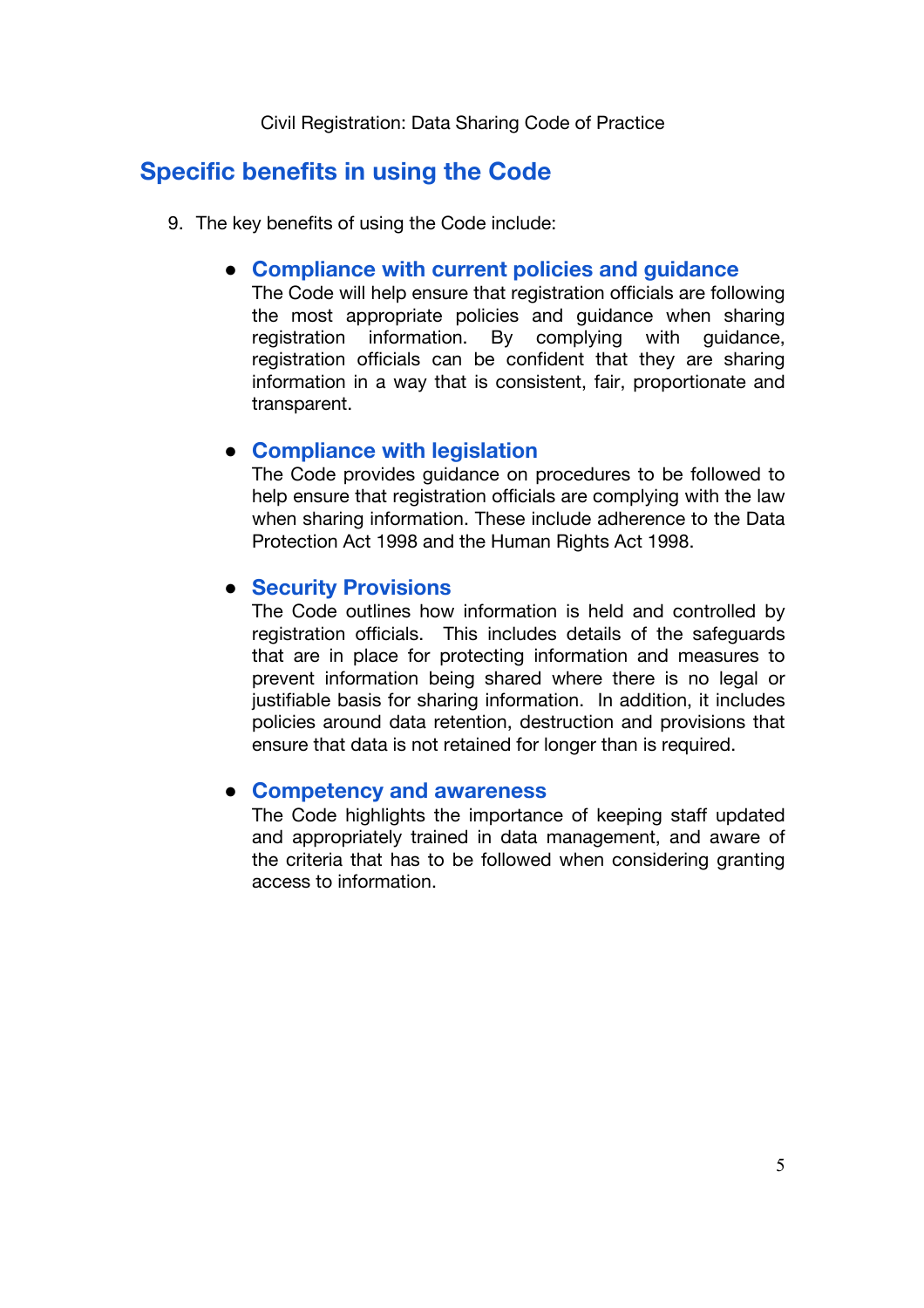# **Part 2: Understanding the civil registration powers**

### **The gateway in the Registration Services Act (as amended)**

10.Section 19AA of the Act provides authority for registration officials

- To disclose information held in connection with any of their functions.
- With:
	- A specified public authority (as defined by section x of the Act); or
	- Any other civil registration official.
- If they are satisfied that the public authority or civil registration official to whom it is disclosed requires the information to enable them to exercise one or more of their functions.
- 11. A civil registration official is defined as:
	- the Registrar General
	- a superintendent registrar of births, deaths and marriages
	- a registrar of births, deaths or marriages
	- a registration authority, as defined by section 28 of Civil Partnership Act 2004

### *Restrictions on this type of disclosure*

12.The provisions do not allow for disclosure where there are current express statutory restrictions on sharing information. Where there are restrictions on the sharing of particular data relating to adoptions<sup>4</sup>, or gender recognition<sup>5</sup>, for example, those will continue to apply and the personal data may only be disclosed subject to those restrictions. [An Annex will be included containing two areas of further information to assist the reader of the code:

 $4$  See section 79(3) and 81(3) Adoption and Children Act 2002.

 $5$  See section 22 Gender Recognition Act 2004, although presumably sharing protected information under this new power would not be an offence by virtue of section 22(4)(j). Paragraph 3(4) of Schedule 3 to the 2004 Act provides that certain information is 'not to be open to public inspection or search' but this does not seem to prohibit disclosure to specified public bodies. The same provision (about public inspection or search) is made in regulations 5(3) and 15(3) of SI 2015/50 (concerning the Gender Recognition (Marriage and Civil Partnership) Registers)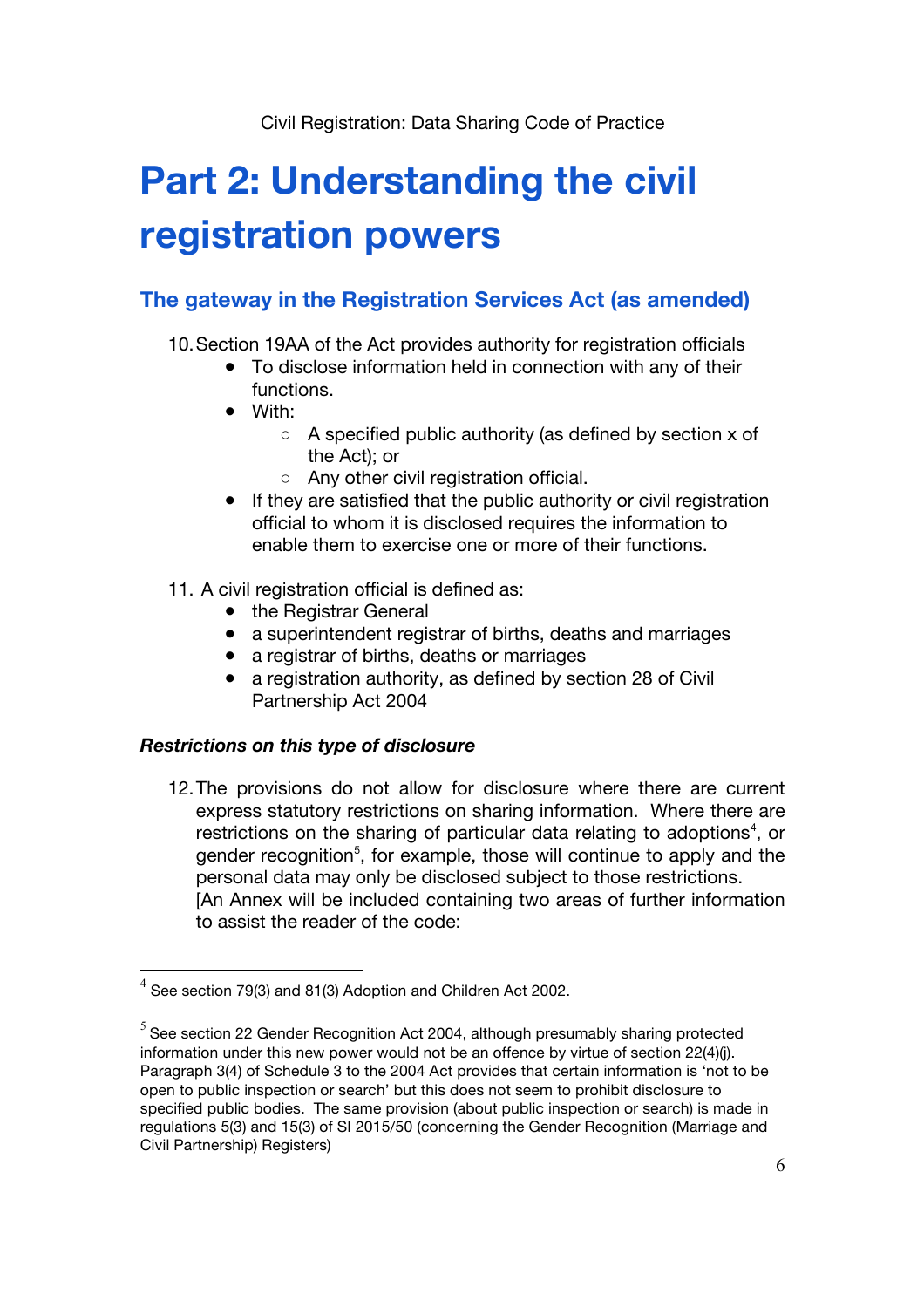1. A list of the statutory restrictions on sharing registration information. This document will set out clearly the types of data where there are such restrictions.

2. It will also provide examples of registration data that would be sensitive personal data to assist the reader but that list will not be exhaustive.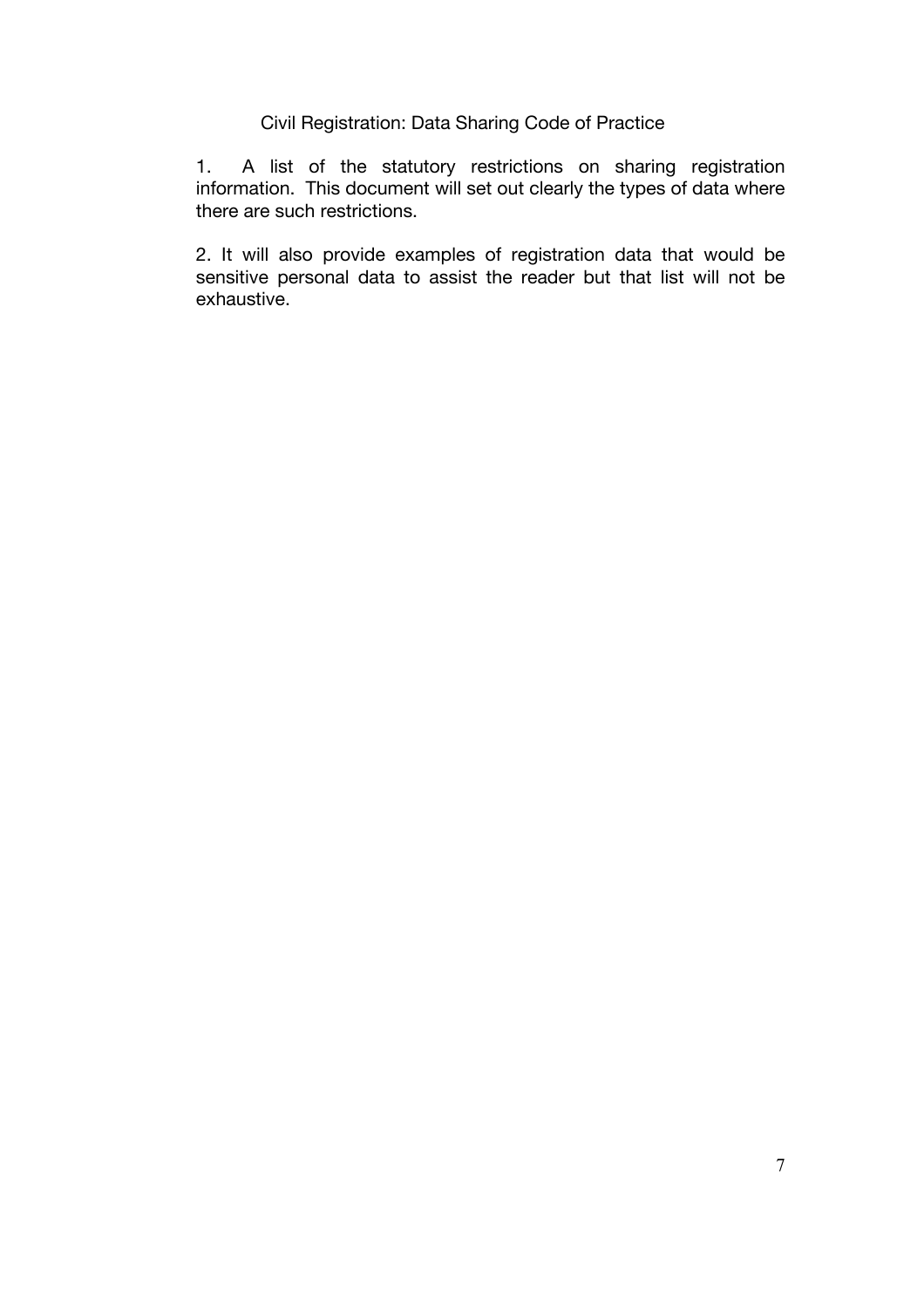# **Part 3: Data sharing and the law**

### **Data Protection Legislation**

- 13.Disclosure under the Registration Service Act 1953 must also comply with the Data Protection Act and the Human Rights Act 1998.
- 14.This Code will assist you to determine whether a particular disclosure is in line with the above mentioned legislation and government policy on data sharing.
- 15.It will also assist in determining whether a formal data sharing agreement is required and what needs to be included in the agreement.

### **The Data Protection Act 1998**

- 16.The Data Protection Act requires that personal data be processed fairly and lawfully and that data subjects are able to establish which organisations are sharing their personal data and what it is being used for. Some data sharing however does not involve personal data, for example data relating to deceased persons or where only statistics that cannot identify anyone are being shared. The Data Protection Act therefore does not apply in these instances, but disclosure will still need to comply with the Human Rights Act.
- 17.Registration officials will need to demonstrate that they are complying with the provisions contained in the Data Protection Act including adhering to data protection principles.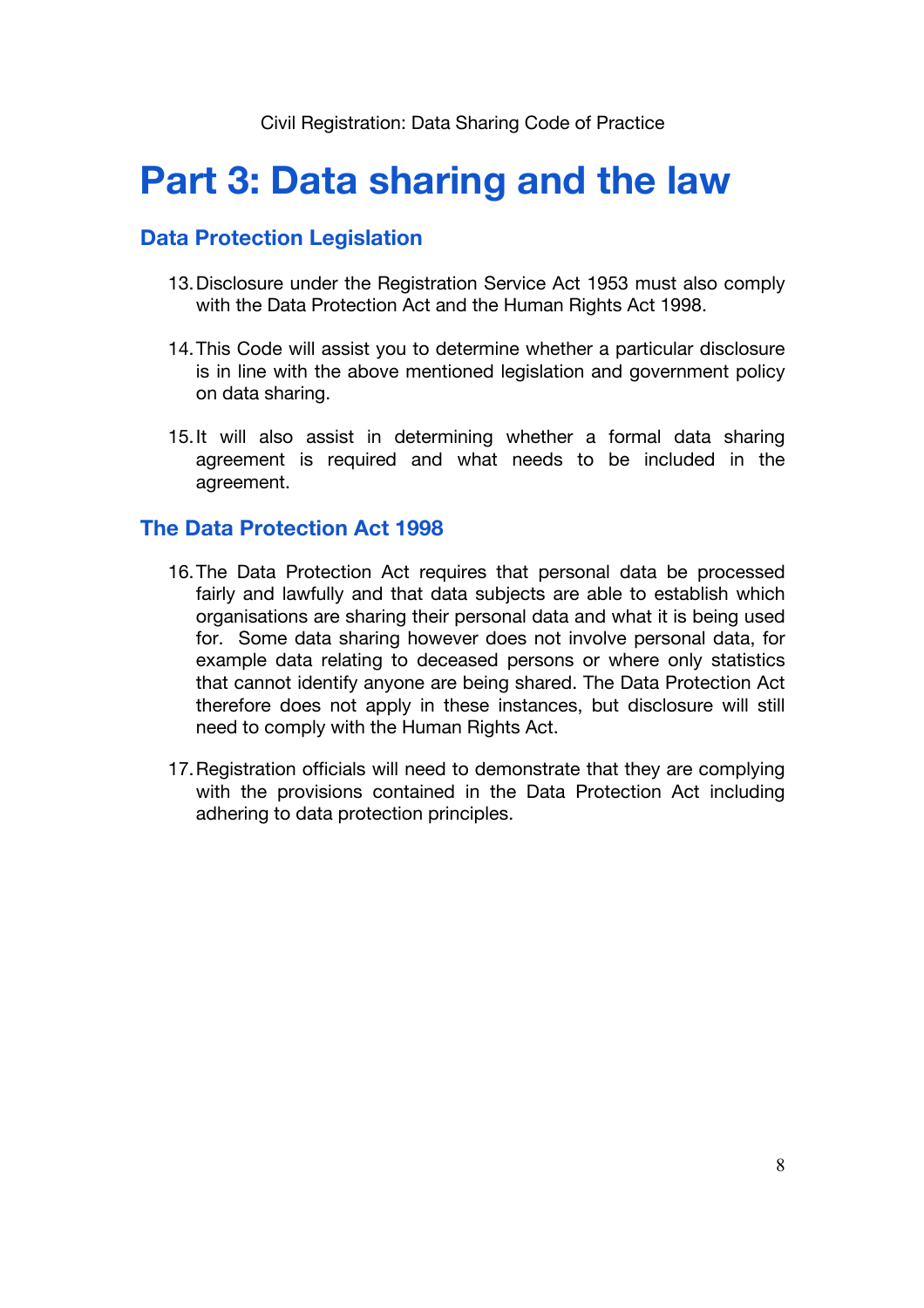### **Data Protection Principles**

18.The Data Protection Act sets out 8 basic principles which must be applied to the way personal data is collected, held and managed. These are:

**I. Processed fairly and lawfully.** There must be a lawful basis for obtaining, holding and sharing the data and the data must only be processed in a way that the individual would reasonably expect.

**II. Obtained for specified and lawful purposes.** Data must only be obtained for specified purposes and can only be disclosed if the disclosure is compatible with those purposes.

**III. Adequate, relevant and not excessive.** Only information that continues to be relevant should be kept. When making disclosure only information relevant and necessary for the purpose for which it is being disclosed should be shared.

**IV. Accurate and up to date.** Information should be accurate and up to date. (In relation to civil registration, records are required to reflect the facts at the time of the event and may only be corrected where an error has occurred via the processes set out in law).

**V. Not kept any longer than necessary.** Information should only be kept for as long as necessary and deleted once it is no longer required for the purposes for which it was collected. (Civil registration data is kept by registration officials forever, as is required by law, whilst other records such as details of certificate applicants, would be subject to office retention/disposal policy). A public authority collecting civil registration data must adhere to this principle though.

**VI. Processed in accordance with the individual's rights.** Individuals have the right to have factually incorrect information corrected. In addition, this principle also allows individuals to have access to personal information held about them – e.g. Subject Access Requests.

**VII. Securely kept.** Organisations holding personal information are required to have adequate security measures in place to ensure appropriate processing of personal data and to ensure personal data is not lost or stolen.

**VIII. Not transferred to any other country without adequate protection in place.** Personal information must not be sent outside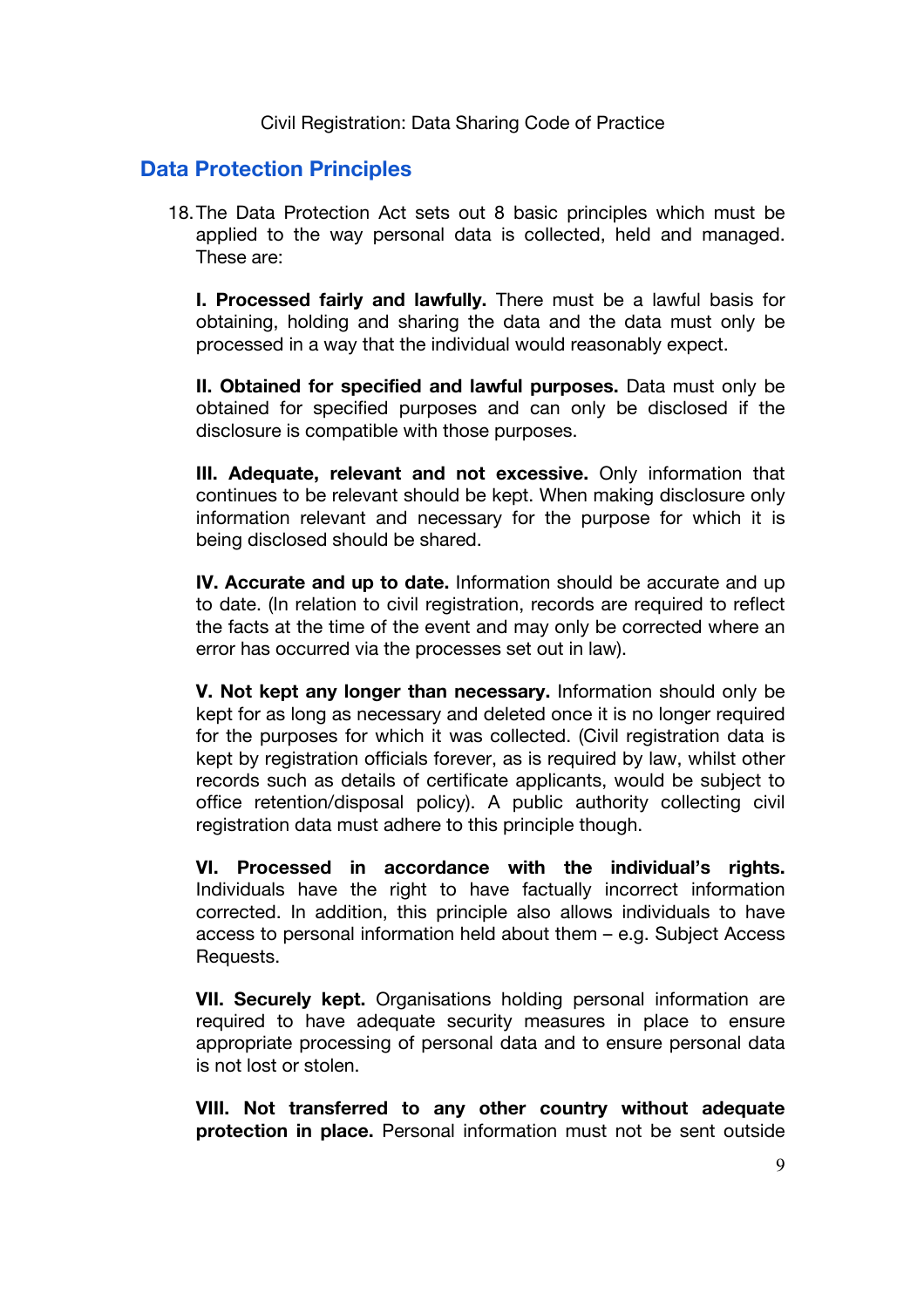the European Economic Area unless the data subject has consented or adequate protection in the receiving country is in place.

- 19.For more detail on these 8 principles see https://ico.org.uk/fororganisations/guide-to-data-protection/ or contact your local data protection adviser.
- 20.The Information Commissioner's Office has also produced the following statutory data sharing Code of Practice, which on page 9/10 refers to working definitions of systematic (routine) and exceptional (ad-hoc) forms of sharing data. The guidance contained in the Code is particularly useful in determining how different approaches apply to these two types of data sharing. Registration officials, in collaborating with public authorities and other registration officials requesting data, will be able to identify whether the request is systematic or exceptional and will be able to determine the appropriate courses of action required in accordance with the data requested.

https://ico.org.uk/media/1068/data\_sharing\_code\_of\_practice.pdf

### **Human Rights Act 1998**

- 21.Registration Officials must ensure that data sharing is compliant with the Human Rights Act 1998 and in doing so must not act in a way that would be incompatible with rights under the European Convention on Human Rights.
- 22.Article 8 of the Convention, which gives everyone the right to respect for his private and family life, his home and his correspondence, is especially relevant to sharing personal information. Whilst sharing data relating to deceased individuals is not treated as personal data under the Data Protection Act, Human Rights Act considerations should be taken into account with regards to whether sharing information could impinge on the rights to a private life for the relatives of deceased individuals.
- 23.Information Commissioner's guidance advises that if information is being shared in ways that comply with the Data Protection Act, it is also considered likely that the sharing would comply with the Human Rights Act. Nonetheless, nominated individuals or business areas with responsibility for sharing information must ensure that disclosures are compatible with Article 8 of the Convention and seek advice from legal advisers if they have any concerns.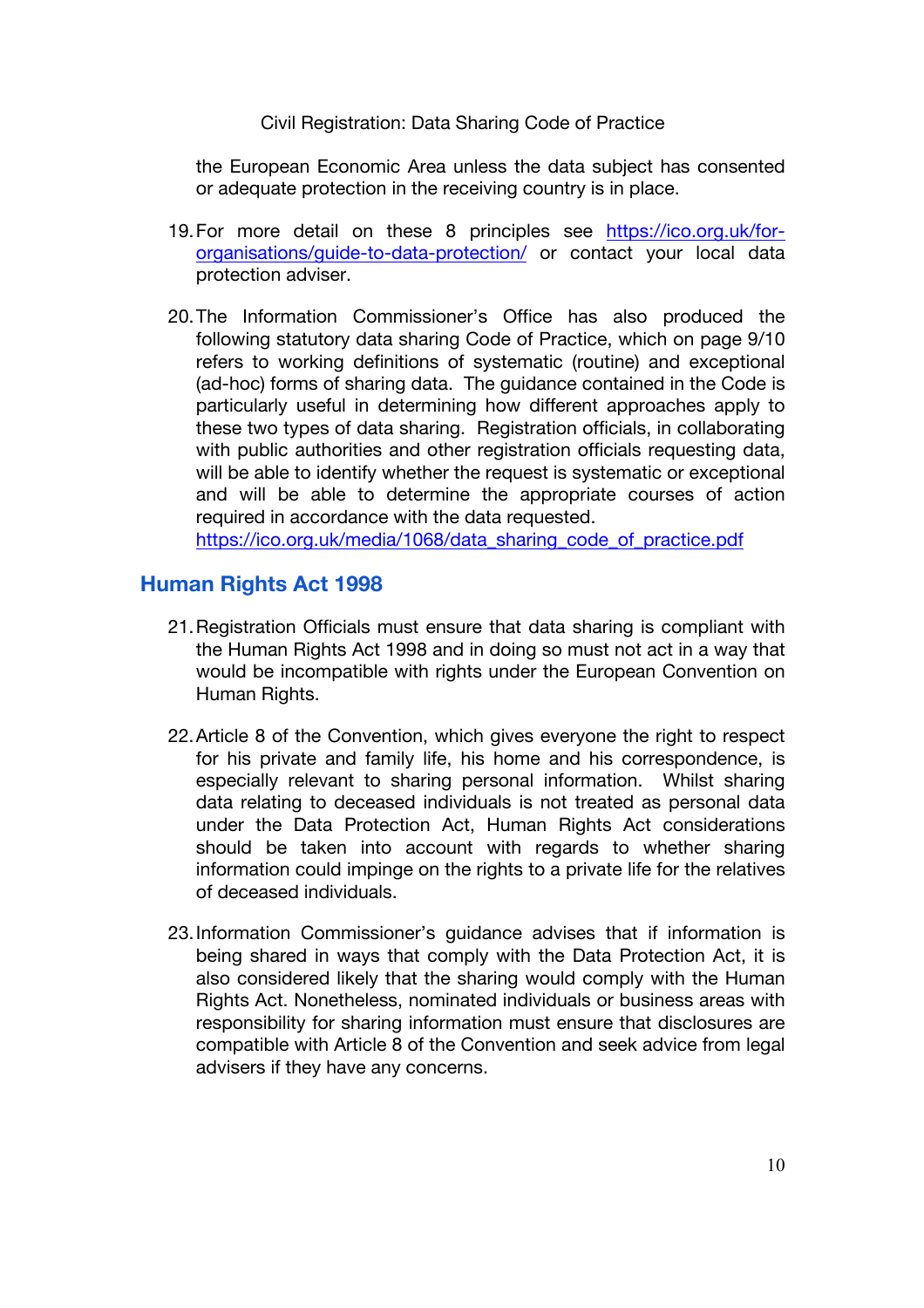# **Part 4: Deciding to share information under the powers**

### **Who can share data?**

- 24.It is important that all registration officials understand their roles and responsibilities in relation to information that they may access and share. Responsibility will differ in accordance with the role of the registration official. Decision-making responsibility for sharing data will be in accordance with GRO or local authority policies and guidance. Nominated individuals or business areas will have responsibility for deciding whether information can be shared – e.g. Proper Officers / Registration Service Managers / Superintendent Registrars, Registrar General or GRO Data Unit<sup>6</sup>. . This will ensure that consistent approaches are applied by both the GRO and Local Registration Service when considering requests to share information. Data sharing agreements should not be entered into without first consulting these individuals / business areas.
- 25.All registration officials must adhere to and keep up to date with internal procedural guidance issued by the Registrar General on sharing information. By doing so, they can be confident that they are following the correct procedures when sharing information. Before any data is released by a registration official, written agreement must be obtained from the nominated individual or business areas that have responsibility for sharing information. The written agreement will need to confirm that there is a legal power to share information and confirm exactly what data may be released.

### **Is there a legal gateway?**

- 26.Prior to sharing information, nominated individuals or business areas with responsibility for sharing information, must be satisfied that there are explicit statutory powers to disclose information and that the disclosure is in accordance with the purposes set out in legislation.
- 27.The legislative gateway under the Registration Service Act 1953 allows registration officials to share information which they hold in connection

 $6$  The Local Registration Service will nominate individuals with responsibility for sharing information at a local level. The GRO will be responsible for nominating individuals with responsibility for sharing GRO information.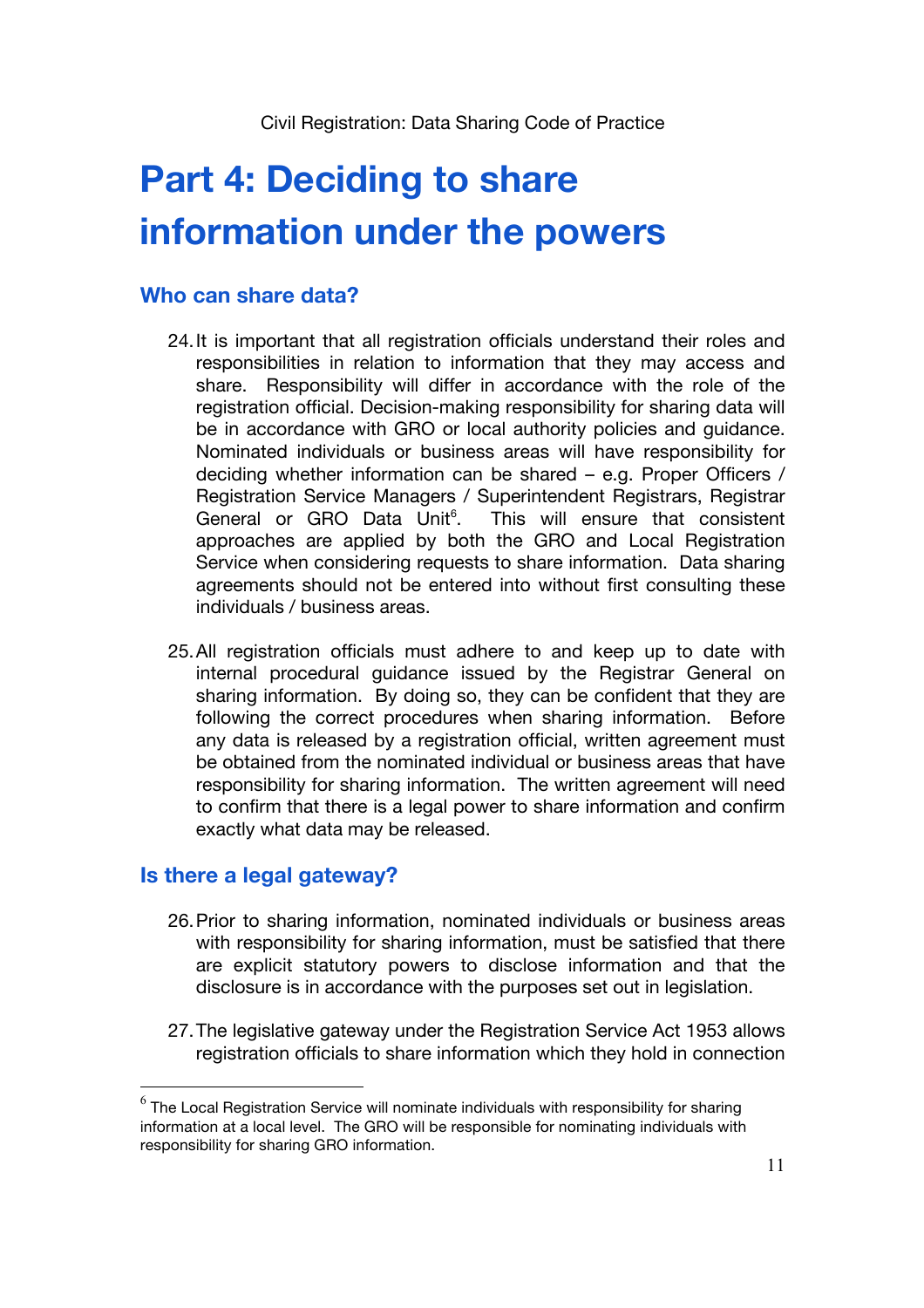with their functions with specified public authorities to assist them to fulfil their public functions. This is a discretionary power, with registration officials being able to determine whether or not it is appropriate to share information that has been requested. Examples of the types of information sharing include enabling registration officials to share information more widely within the local authority and across local authority boundaries about the births of children and also any unregistered births. Other examples include providing 'list cleaning' services that would help other departments remove deceased accounts from their systems, therefore enabling them to appropriately carry out their functions whilst at the same time removing correspondence being issued to the families of deceased individuals.

### **Does the disclosure need to be approved by the Registrar General?**

28.In instances where any large amounts of data are requested, prior notification and agreement must be obtained from the Registrar General, unless in situations where the types of exchanges are covered in internal procedural guidance. This will ensure consistency of information sharing across civil registration and prevent any weakening of safeguards.

### **Criteria for sharing information**

- 29.The main criterion for sharing registration information with specified recipients (as outlined in the primary legislative powers) is that the data must be shared in order to *enable* the recipient to fulfil one or more of their function(s).
- 30.In addition to satisfying the requirement to enable them to fulfil a function, registration officials should also consider whether:
	- The release of information is compatible with either departmental data sharing principles (for the GRO only) or local authority data sharing procedures;
	- In their role as data controller, registration officials (i.e. those with nominated responsibility for sharing data in accordance with GRO / Local Registration Service policy) consider it appropriate and sensible to take part in the arrangements - for example if there are any perceived conflicts of interest with sharing information;
	- In their own particular circumstances, registration officials with responsibility for data sharing can meet the requirements of the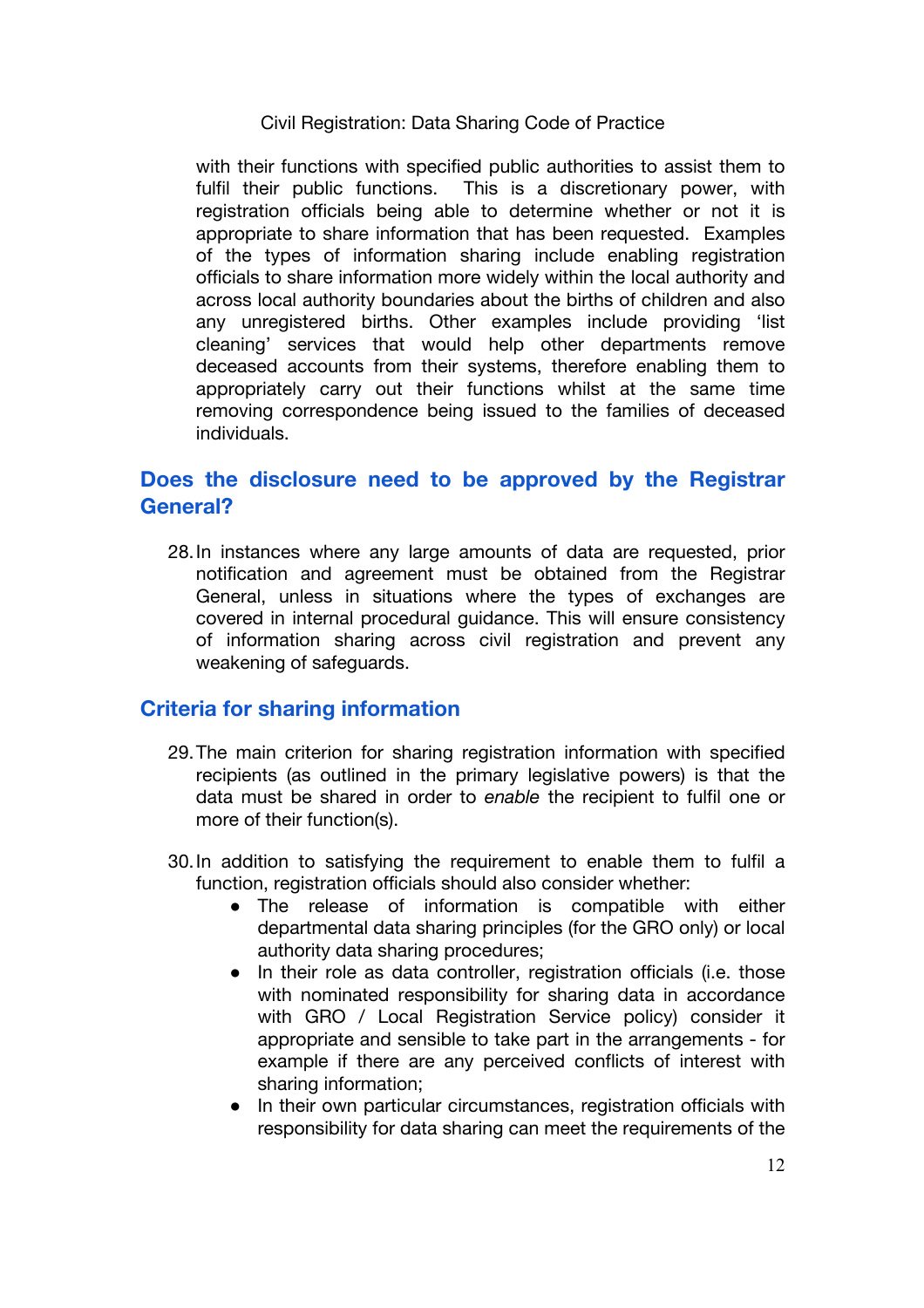Data Protection Act and the Human Rights Act when participating in the agreement;

- Registration officials have the resource capacity to release the information;
- The information that has been requested is adequate and not excessive for the purpose for which it has been requested. Only minimum information should be provided in accordance with the specific requirements of the data recipient.
- 31.In addition to applying data sharing principles, registration officials must adhere to and keep up to date with any guidance issued by the Registrar General (and any local authority policy for the Local Registration Service) to ensure that consistent approaches are being applied when sharing information.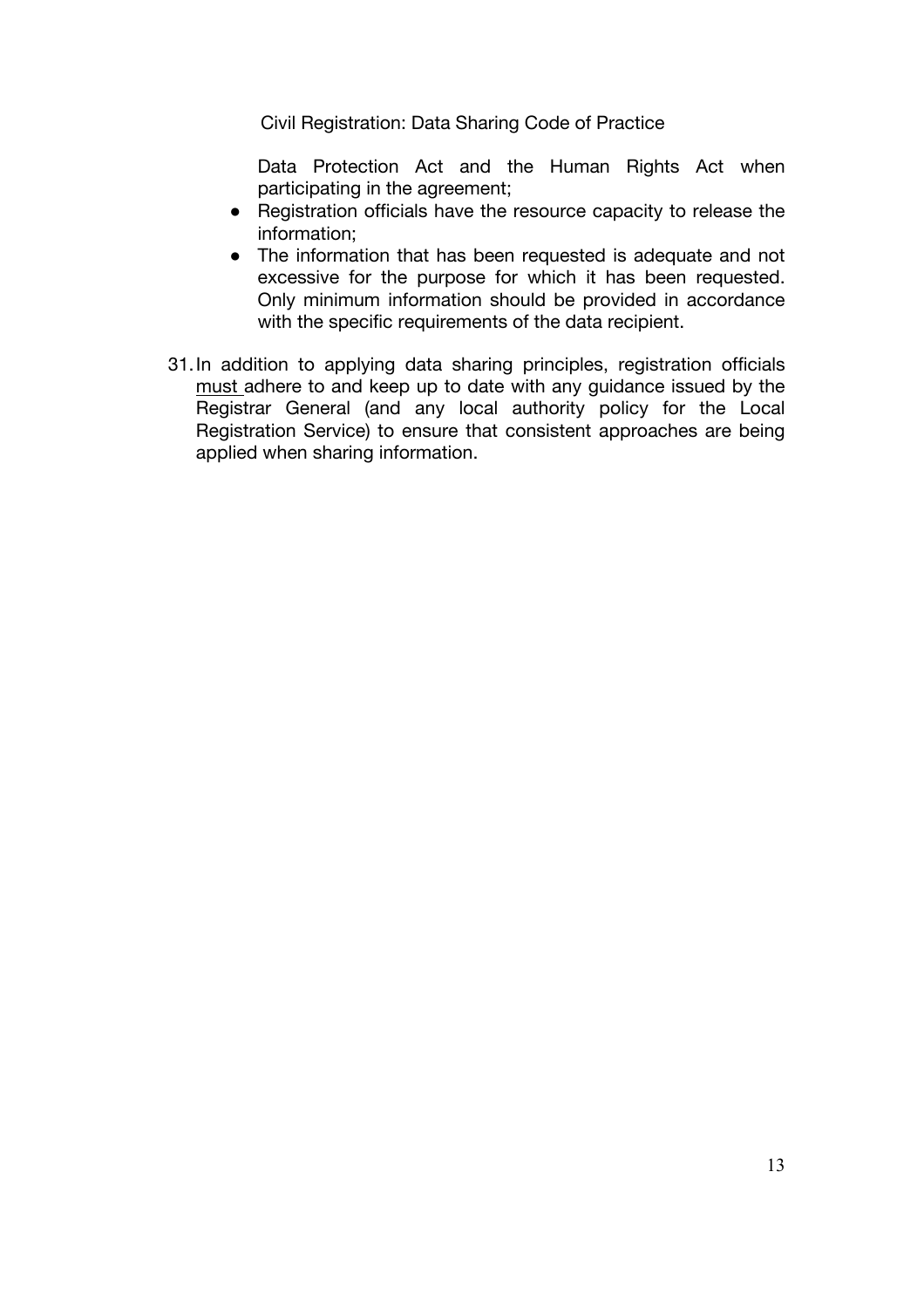# **Part 5: Fairness and transparency**

### **Lawful processing**

32.Whilst registration officials have discretion to share any information they hold in connection with their own functions under xx of the Act, exercise of that discretion is subject to important limitations. The disclosure of information under (section xx of xx Act) may only be made for the purpose of enabling the recipient to exercise one or more of their functions. Also in order for disclosure to be lawful: the data must not be subject to another express legislative restriction, and the disclosure must be in accordance with the Data Protection Act 1998 and Human Rights Act 1998.

#### **Fair processing**

- 33.The first data protection principle requires, among other things, that organisations must be able to satisfy one or more "conditions for processing" in relation to their processing of personal data. The conditions for processing are set out in Schedules 2 and 3 to the Data Protection Act. Many (but not all) of these conditions relate to the purpose or purposes for which information is intended to be used. Organisations processing data need to meet one or more of the conditions in either Schedule 2 or Schedule 2 and 3 depending on the data being shared. When sharing sensitive personal data the more exacting requirement to meet at least one condition in each schedule applies. Sensitive personal data includes information about an individual's sexual orientation (in the context of civil registration data the existence of an opposite-sex marriage record verses a civil partnership or same sex marriage record will by definition disclose this) and therefore have to meet a condition in both Schedule 2 and 3. For a full list of sensitive personal data see section 2 of the DPA.
- 34.This will not, on its own, guarantee that the processing is fair and lawful – fairness and lawfulness must still be looked at separately. The Data Protection Act does not define fair processing but provides guidance on the interpretation of this principle in Part II of Schedule 1 to the Act. However, to assess whether or not personal data is processed fairly, registration officials must consider more generally how it affects the interests of the people concerned – as a group and individually.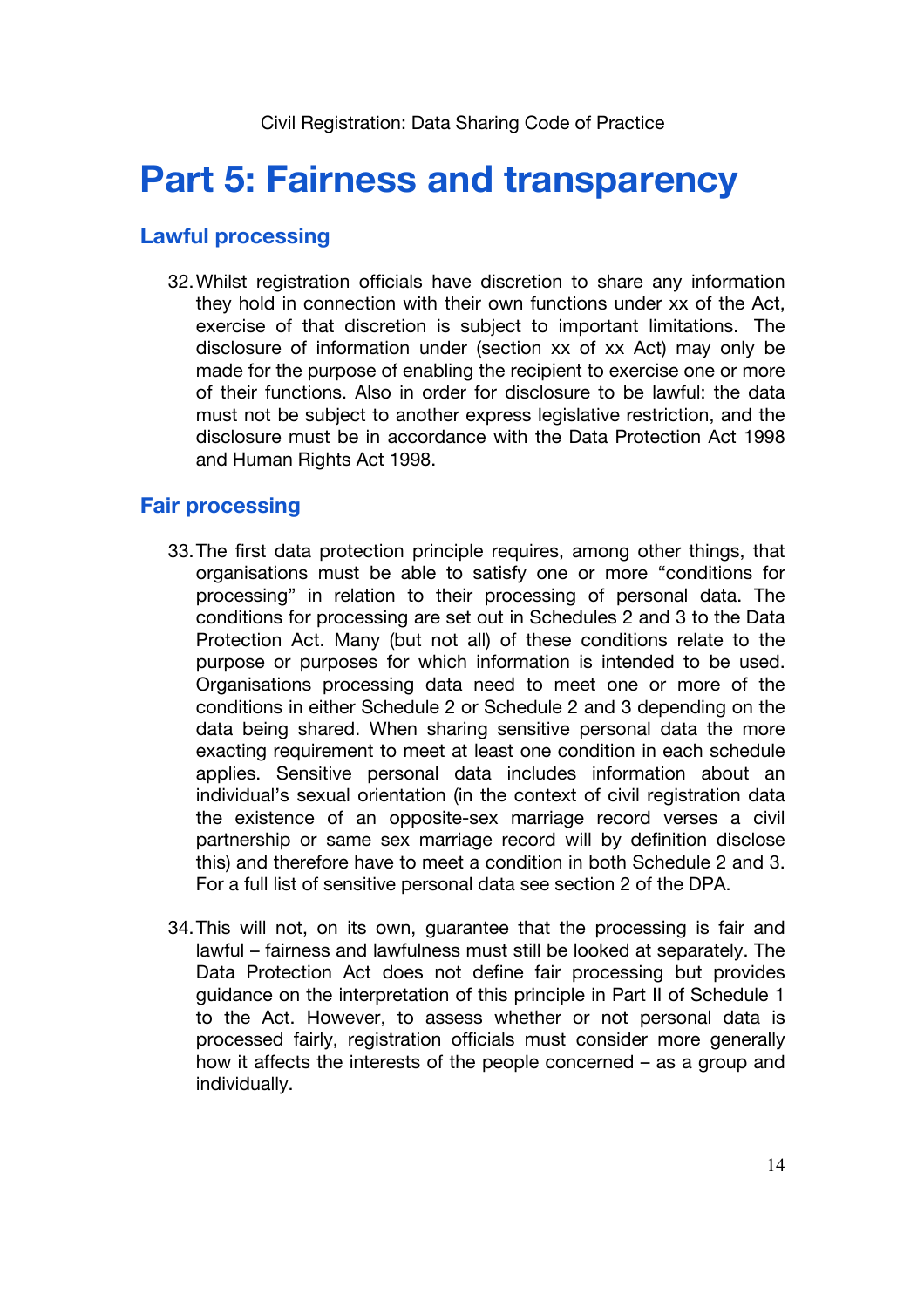- 35.Registration officials are required to ensure that their data sharing practices are fair and transparent. Public authorities will also be required to have fair and transparent processes in place for disclosing and receiving data – e.g. by actively communicating how information is being used via the use of a privacy notice. Registration officials must satisfy themselves that the public authorities' processes are satisfactory for the types of data which is being disclosed before any data is shared and should discuss with the recipients what their arrangements will be. In considering whether to share information, registration officials must also consider whether conditions need to be imposed on the future use and retention of the data by way of data sharing agreements. Any conditions will need to be clearly specified prior to sharing information.
- 36.Public authorities accessing registration information e.g. for the purpose of providing services such as digital services, will be expected to ensure that individuals concerned are aware of how their data is being used.
- 37.In some instances, such as where information is used to data match a large number of individuals, it may be impracticable to send notices to individuals affected by the data sharing. However, registration officials and public authorities will need to comply with requirements of the Data Protection Act in ensuring that data has been shared fairly and lawfully. It will also be necessary to complete standardised records of data shared for audit purposes, detailing the circumstances, what information was shared and an explanation as to why the disclosure took place.
- 38.The Information Commissioner's Office has produced the following good practice guidance on fair processing including guidance on producing privacy notices to ensure that individuals are aware of which organisations are sharing their personal data, including what it is being used for:

https://ico.org.uk/media/1610/privacy\_notices\_cop.pdf

#### **Data protection exemptions**

39.The Data protection Act includes a number of exemptions which permit disclosure of data notwithstanding the fact that to do so would be incompatible with some of the safeguards provide by that Act. For example some exemptions apply to a number of the data protection principles. Registration Officials should consider the exemptions set out in Part IV of and Schedule 7 to the Data Protection Act and should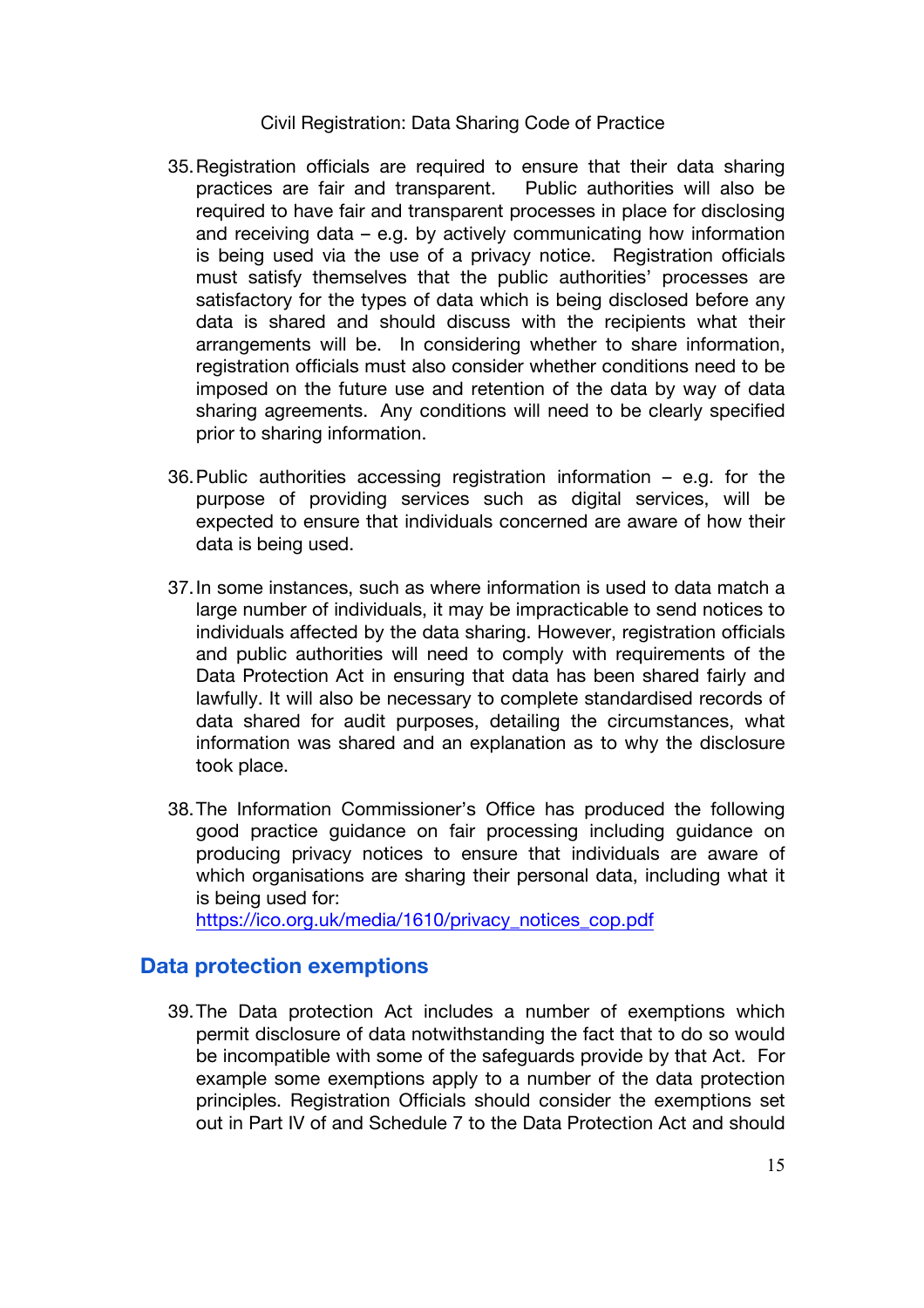contact nominated GRO or local authority individuals with responsibility for data sharing for advice if it appears that an exemption may apply and disclosure could not be made unless it is relied upon.

#### **Data Sharing Agreements**

- 40. "Managing Data" guidance must be followed to determine whether a data sharing agreements<sup>7</sup> are required to provide an audit of data being shared. Formal data sharing agreements will not always be necessary, as some data sharing arrangements will be appropriately covered by routine practices. Guidance states the most appropriate course of action to be followed in accordance with Information Commissioner's Office guidelines.
- 41.Prior to entering into data sharing agreements, registration officials will need to agree with the public authority that they will take appropriate organisational, security and technical measures to:
	- prevent civil registration data being linked, either itself or with other government data, in order to create any identity datasets or databases.
	- ensure information will be retained securely and deleted once it has been used for the purpose for which it was provided
	- prevent accidental loss, destruction or damage of information
	- ensure only people with a genuine business need have access to the information
- 42.The data sharing agreements will not be legally binding, however will be expected to include details of:
	- The purpose of the data sharing arrangement
	- The respective roles, responsibilities and liabilities of each party involved in the data share
	- The legal basis for exchanging information
	- $\bullet$  The accuracy of the data ensuring that the recipient is aware that registration data is only as accurate as at the time it is captured and will be treated as such
	- Precise details of what exact data is required to enable them to perform the function for which it is requested
	- Restrictions on sharing certain categories of data i.e. adoptions and gender recognition data
	- Restrictions on any onward disclosure of information if applicable

 $<sup>7</sup>$  Data Sharing Agreements may also be known by other names such as Memorandums of</sup> Understanding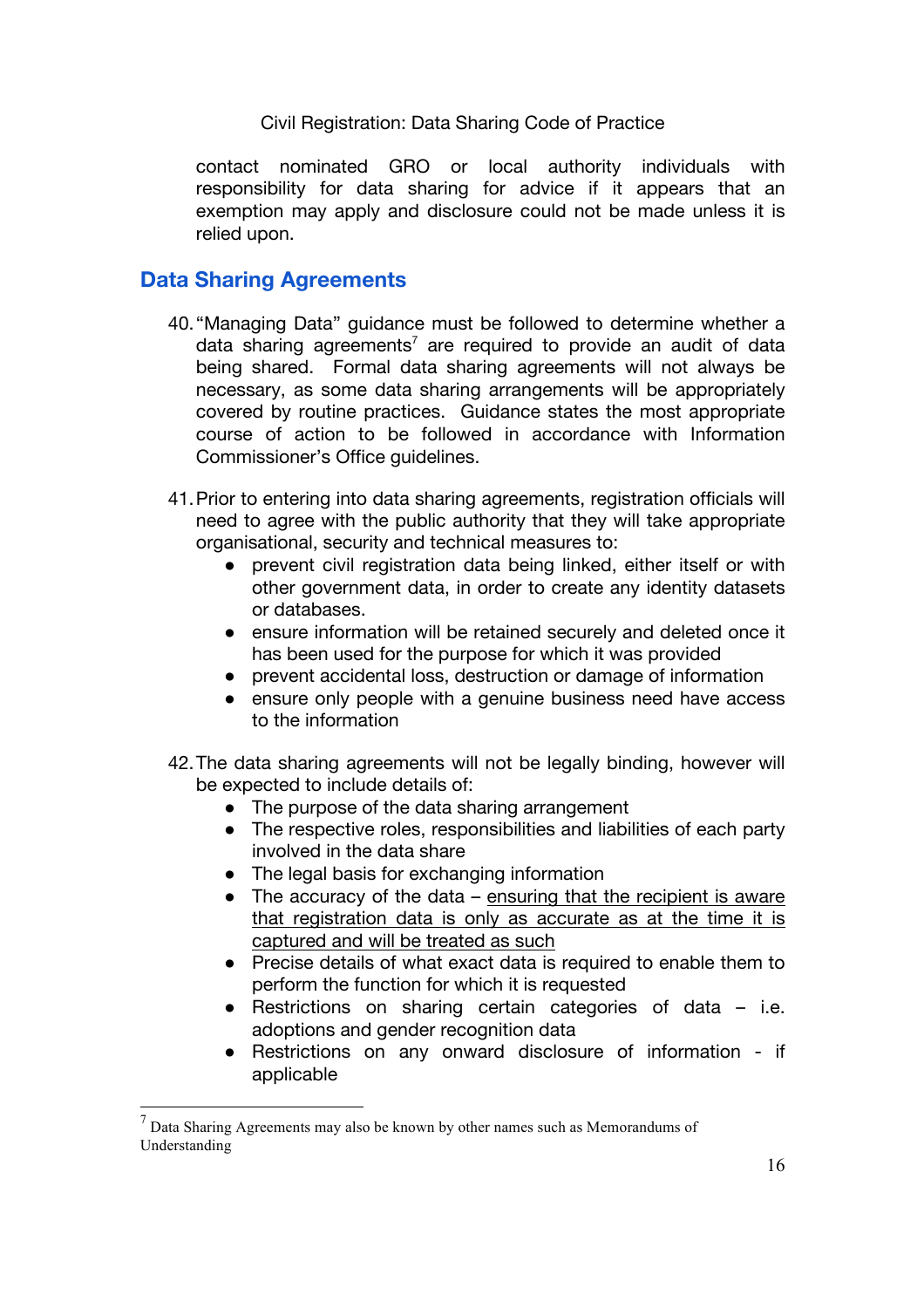- Information handling responsibilities, including details of any data processors or subcontractors
- Conditions for data processing, including whether data subjects are aware of how their data is being shared, including the methods of sharing and whether they are likely to object to it
- Process and methods of exchange
- Standards and levels of expected operational service
- Reporting arrangements, including any reporting in the event of any data loss and handling arrangements
- Termination arrangements
- Issues, disputes and resolution procedures
- Information on data security, data retention and data deletion
- Review periods
- Individuals' rights procedures for dealing with access requests, queries and complaints
- Any costs associated with sharing data
- Sanctions for failure to comply with the agreement or breaches by individual staff
- 43.The above list is not exhaustive. For more detail on data sharing agreements see https://ico.org.uk/for-organisations/guide-to-dataprotection/ or contact your local data protection adviser.
- 44.Data sharing agreements should contain details of sanctions that will apply to recipients of information who are found to be processing data unlawfully or inappropriately. These sanctions will include, but are not limited to:
	- (a) Public authorities ceasing to receive information from registration officials. Regulations may be made to remove the organisation from the list of bodies able to share information under the power;
	- (b) Registration officials considering whether it is necessary to report the recipient and incident to the Information Commissioner's Office who will consider whether penalties are applicable;
	- (c) Registration service officials determining whether any misuse of public office offences have been committed, and if so, to take any necessary action where this has occurred;
	- (d) Public authorities found to be in breach of any data sharing agreements needing to formally re-apply for accessing data again in the future;
	- (e) Public authorities that have previously breached a data sharing agreement only being granted access to information again if registration officials are satisfied that any security or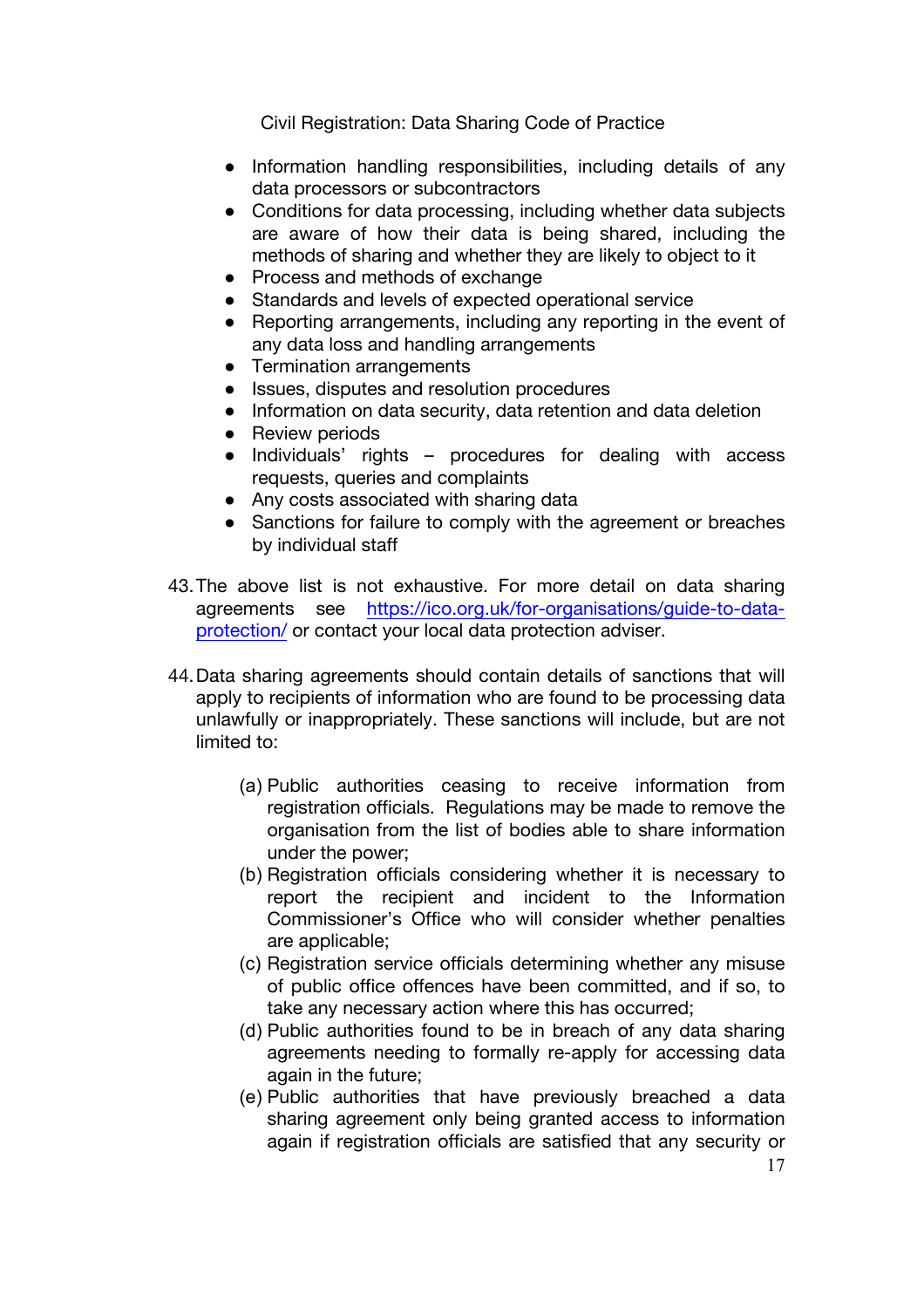other issues have been resolved to reduce the risk of any further issues occurring in the future.

- 45.Both the General Register Office and Local Registration Service will be required to maintain up to date lists of their individual data sharing agreements for audit purposes.
- 46.Public authorities will need to satisfy themselves that they are complying with the Data Protection Act and should be advised to seek their own legal advice regarding data sharing following any agreements to access registration information.

#### **Privacy Impact Assessments**

- 47.Privacy Impact Assessments are a useful tool which can help registration officials identify the most effective way to comply with their data protection obligations and meet individual expectations' of privacy. All government departments entering into data sharing arrangements under these powers must conduct a Privacy Impact Assessment and to publish its findings. The Information Commissioner's Conducting Privacy Impact Assessments code of practice provides guidance on a range of issues in respect of these assessments, including the benefits of conducting privacy impact assessments and practical guidance on the process required to carry one out.
- 48.Privacy notices describe all the privacy information you make available or provide to individuals about what you do with their personal information. Privacy notices must be published and made available to the public in line with fairness and transparency principles in the Information Commissioner's privacy notices code of practice<sup>8</sup> and data sharing code of practice. The Information Commissioner's privacy notices code of practice provides guidance on the content of these notices, as well as where and when to make them publicly available.
- 49.Registration officials entering into new data sharing arrangements should refer to the following guidance issued by the Information Commissioner on Privacy Impact Assessments which includes screening questions (Annex one: p33 https://ico.org.uk/media/fororganisations/documents/1595/pia-code-of-practice.pdf) to determine whether a Privacy Impact Assessment is required.

<sup>8</sup> https://ico.org.uk/media/for-organisations/documents/1610/privacy\_notices\_cop.pdf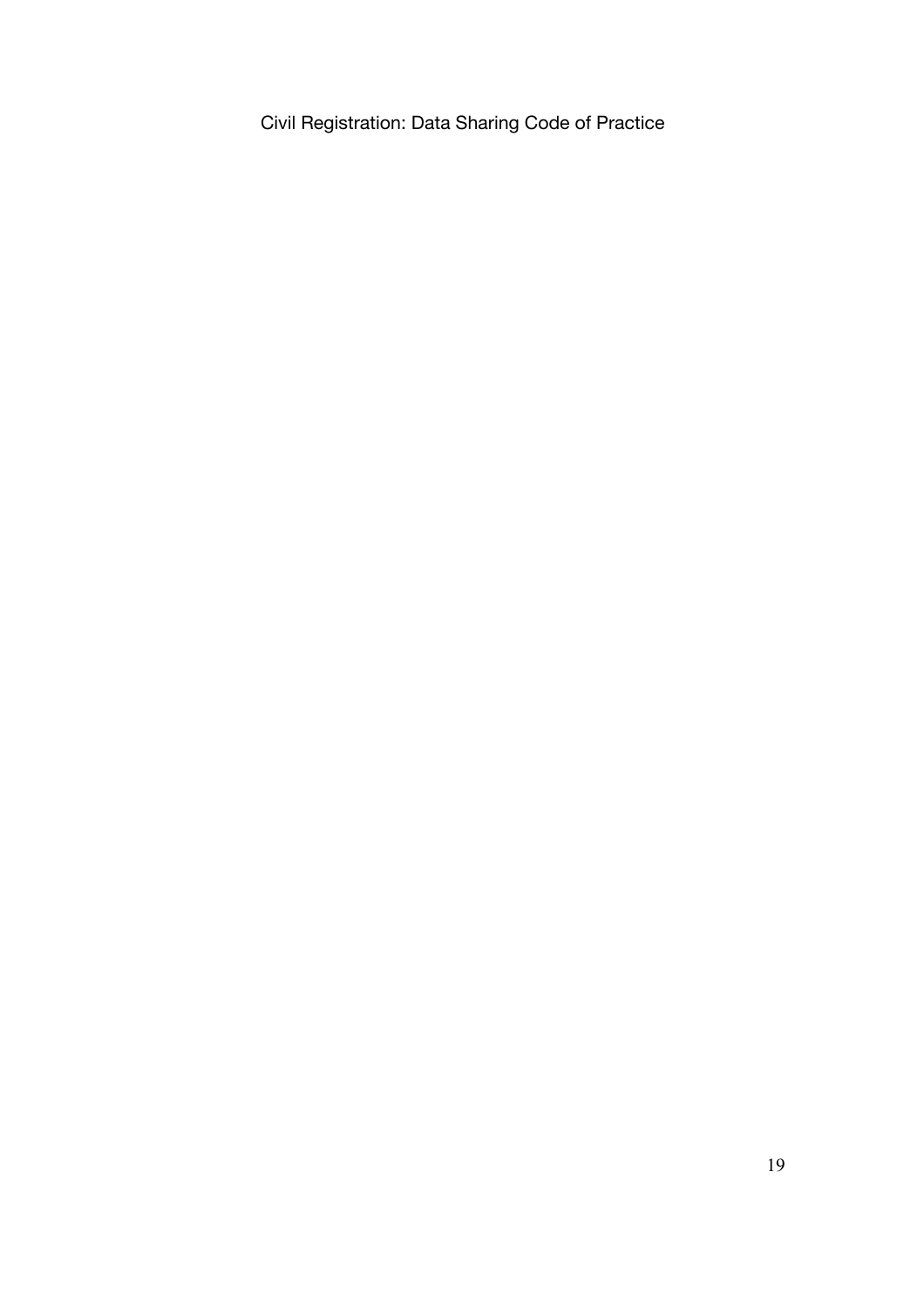# **Part 6: Governance**

#### **Application process**

- 50.A formal application process and audit trail of decisions will need to be in place to ensure that informed decisions on data sharing can be made by registration officials at the right level in the organisation. Whilst the process to be followed may differ in accordance with whether the applicant is applying to the General Register Office or the Local Registration Service, each application process should be consistent with the principles below.
- 51.Questions that should form part of the application process include:
	- What information is being requested?
	- For what specific purpose and public function is the information being requested?
	- How does the data exchange enable the recipient to perform their functions?
	- Have any legal gateways been identified? If so, are there any restrictions on what can be disclosed?
	- What exact data items are required e.g. names, dates of birth, gender?
	- Has the recipient of the data any legal obligations to provide personal data they hold to any other bodies?
	- How regularly and in what volume is it proposed to share the data?
	- High-level details of security provisions that are in place/will be put in place to safeguard data exchange, handling and retention?
	- Does the proposal suggest transferring information outside the UK/EEA or storage of information on servers outside the UK or in the cloud? If so, what security measures are taken to ensure data security?
	- Is there a time-limit suggested for using the data and if so how will the data be deleted?
	- Is funding available to pay for costs incurred with the data share?
	- Will the data subjects be aware that their data is being shared e.g. via a privacy notice?
	- Has a Privacy Impact Assessment been conducted/findings of a Privacy Impact Assessment?
	- Are there any other benefits (including financial) of the data exchange for the receiving party or any other public body?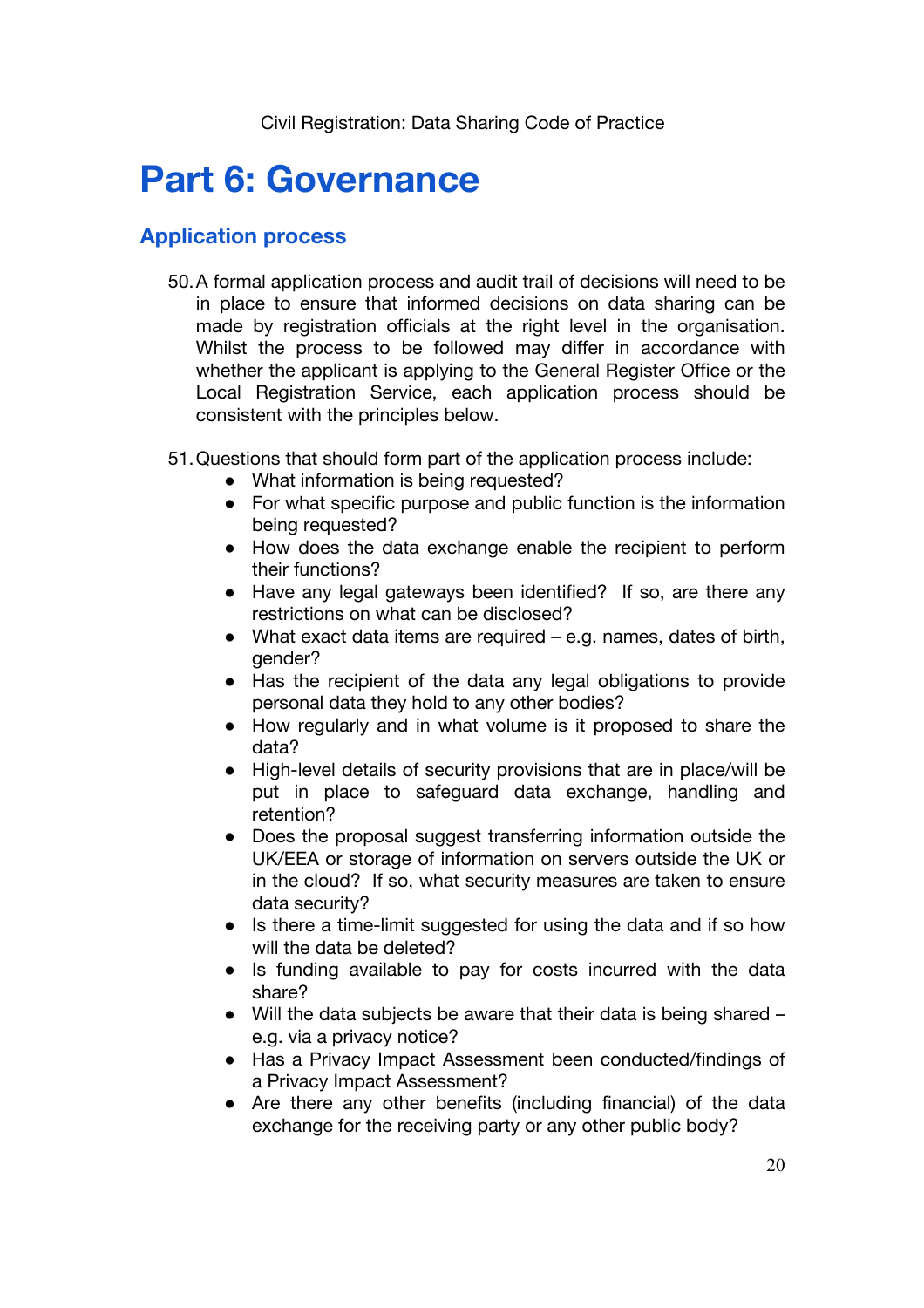- $\bullet$  Implications of not sharing information e.g.
	- o Public finances or commercial projects are at risk
	- o The Government is in direct contravention of the law
	- o The Government's reputation is at risk
	- o The Government's ability to deliver services is at risk
	- o The Government is not able to fulfil its functions
- 52.In completing applications, the following key issues need to be satisfied and understood:
	- All parties must be clear on the tangible benefits (including financial) that are expected from the information sharing, who will receive them and how they will be measured.
	- The purpose of the information sharing needs to fall within the purposes outlined in legislation – i.e. providing information to a public authority for the purpose of enabling them to fulfil one or more of their functions.
	- Only minimum data will be provided to meet a specific function.
	- Information sharing must be physically and/or technically possible and be compliant with the Data Protection Act 1998, Human Rights Act 1998.
	- Strict compliance with security provisions to safeguard against any misuse or loss of data, including having secure methods in place for transferring data.

#### **Data standards and data accuracy**

- 53.The General Register Office and Local Registration Service hold data in a number of different formats. When considering sharing information it is essential that every effort is made to ensure that data is not affected once transferred. This will help ensure that individuals are not adversely impacted by any exchanges – e.g. prevented from accessing a service where there are issues with data held by a recipient as a consequence of the data exchange.
- 54.It is also important that checks are made on the accuracy of data prior to transferring data. In instances where issues arise following the transfer of data, procedures need to be in place to allow for inaccurate data to be corrected by all bodies holding the information. Registration officials will need to be aware of the correct procedures to follow with regards to correcting inaccurate data held on their own systems, including alerting data protection officers and other identified teams to ensure data is corrected where held on other systems.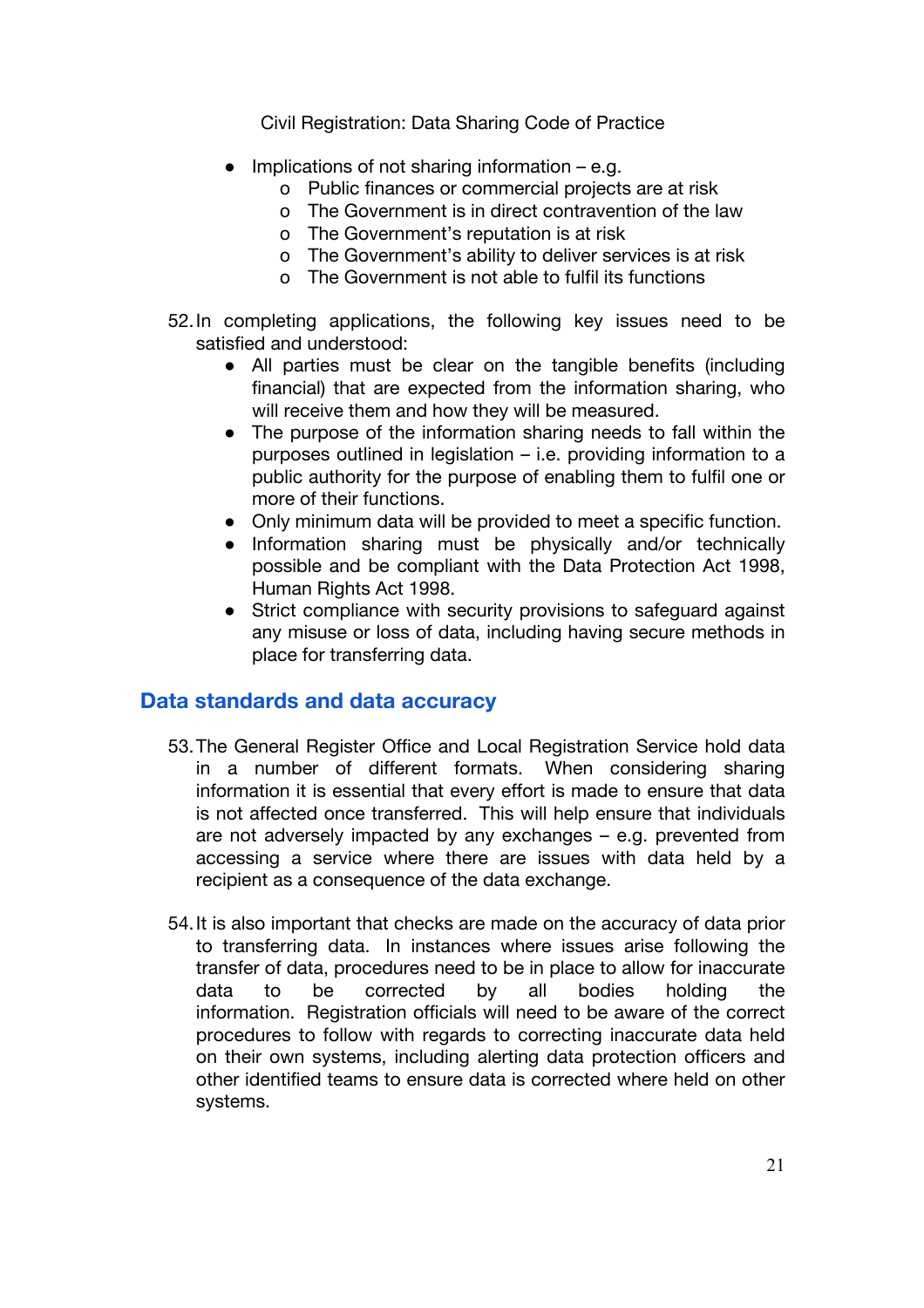#### **Compliance**

- 55.The Registrar General will work with the National Panel for Registration when producing any associated guidance and on any measures to ensure compliance with this Code of Practice, for which he / she has responsibility.
- 56.Where it becomes evident that regard is not being given to the Code, the Registrar General will work with the National Panel for Registration on any measures to ensure compliance, for which he has responsibility. In instances where data protection issues are identified, the Information Commissioner's Office will be notified at the earliest opportunity.
- 57.Any general questions with regard to compliance should be taken up with the GRO in the first instance.
- 58.The Registrar General has responsibility to review the Code on an annual basis. The National Panel for Registration will be consulted when reviewing the Code to ensure any amendments support the delivery of the Local Registration Service and their own data sharing arrangements in line with the Code.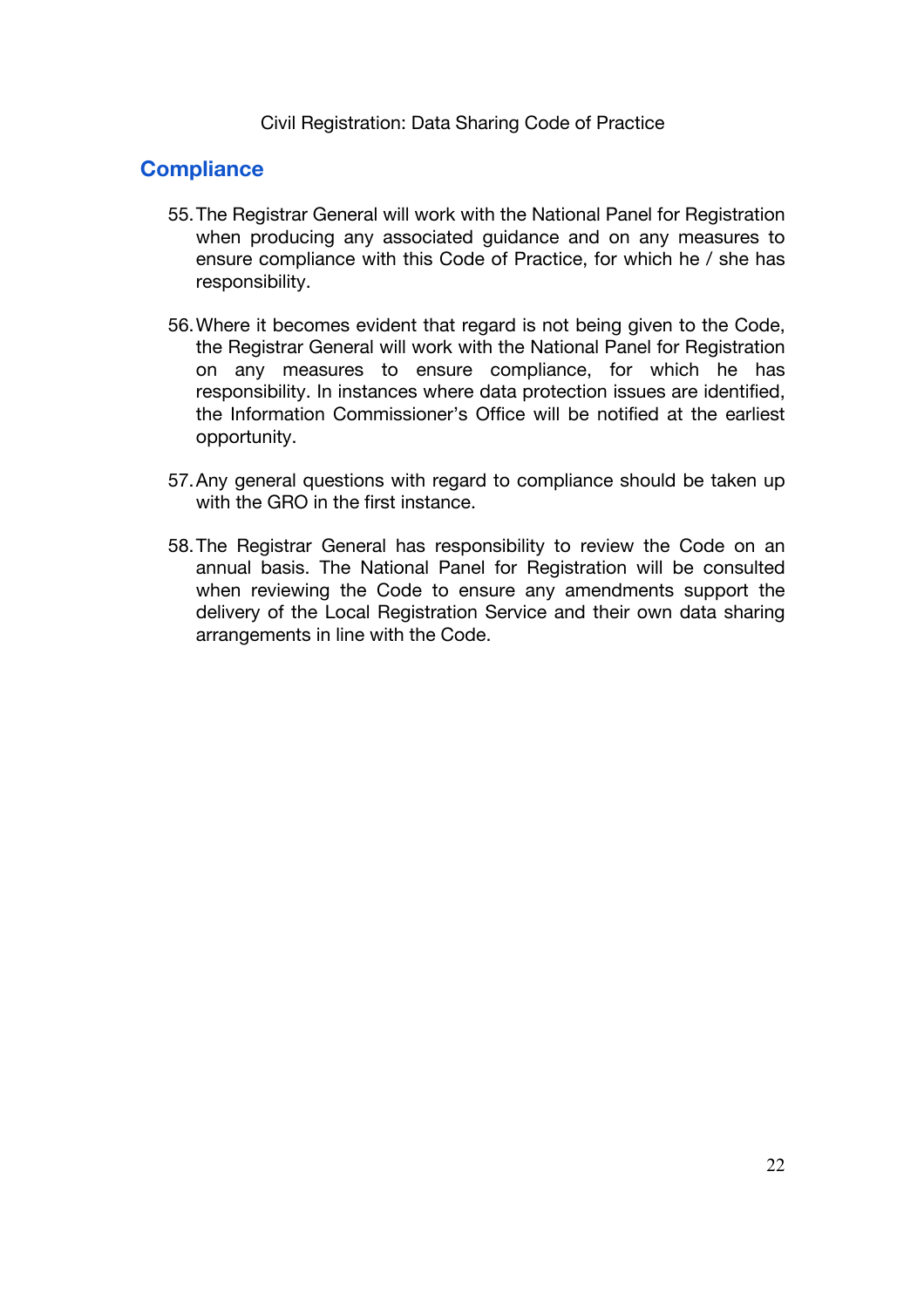

# **Data Sharing Code of Practice and Accreditation Criteria: Research**

Code of Practice and Accreditation Criteria for access to data for research purposes

**Date: 19 October 2016**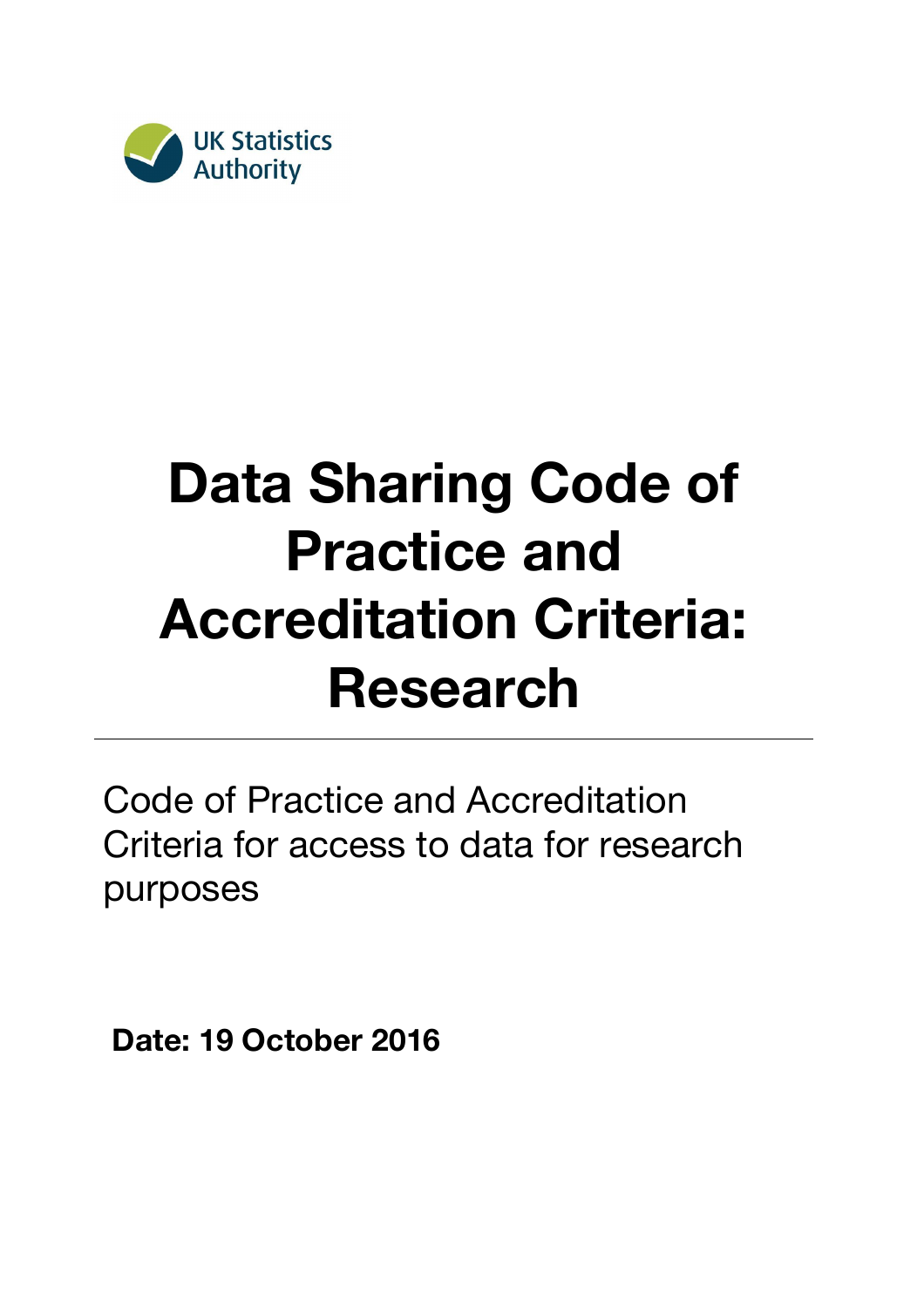© Crown copyright 2016 Produced by the UK Statistics Authority

You may re-use this information (excluding logos) free of charge in any format or medium, under the terms of the Open Government Licence. To view this licence, visit http://www.nationalarchives.gov.uk/doc/open-government-licence/ or email: psi@nationalarchives.gsi.gov.ukmailto:psi@nationalarchives.gsi.gov.uk mailto:psi@nationalarchives.gsi.gov.uk

Where we have identified any third party copyright material you will need to obtain permission from the copyright holders concerned.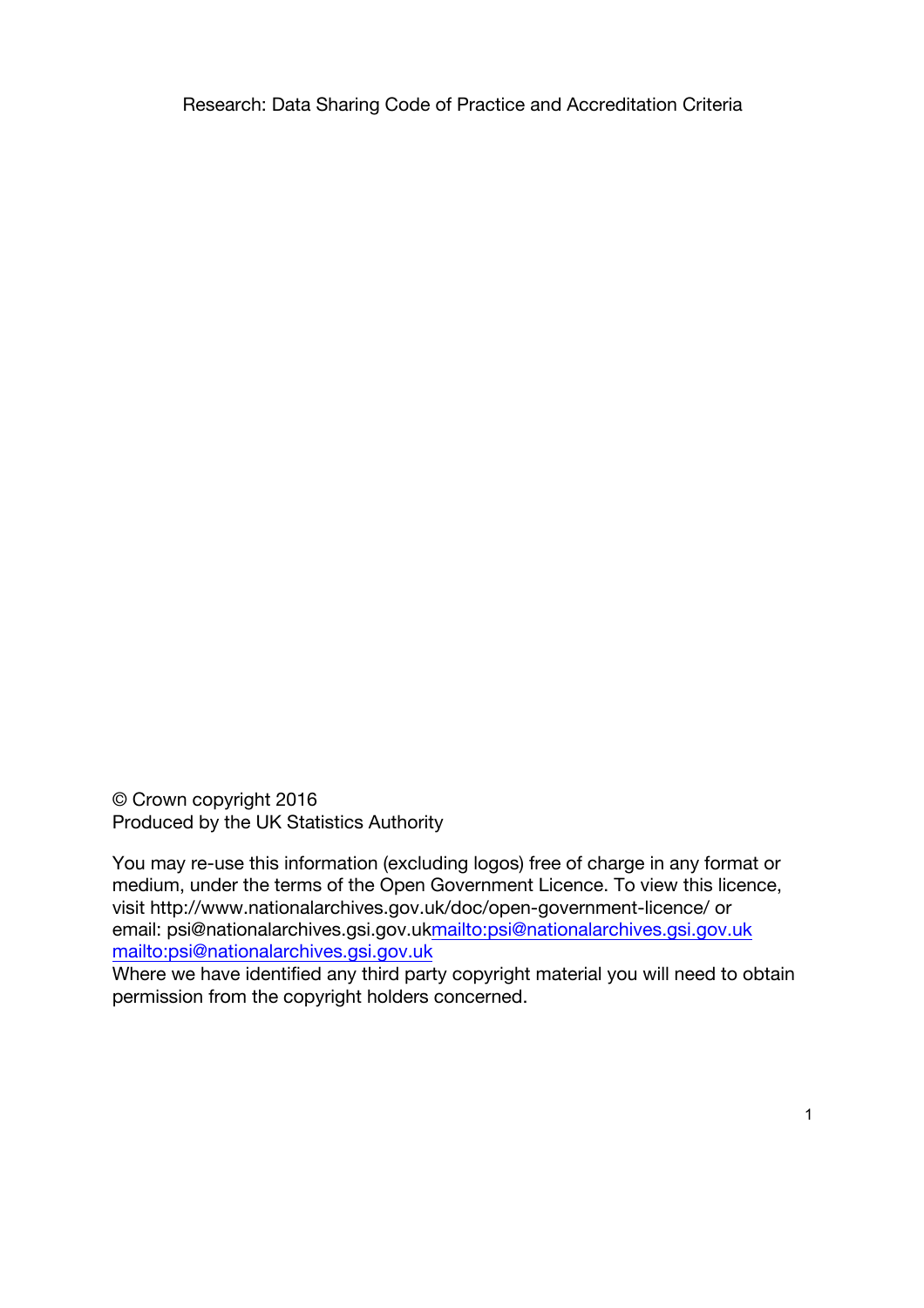# **Contents**

| <b>Part 1 - About the Code of Practice</b>           | 3 |
|------------------------------------------------------|---|
| Part 2 – Understanding the power                     | 4 |
| Part 3 – Principles governing the disclosure of data | 5 |
| <b>Part 4 - Accreditation criteria</b>               | 9 |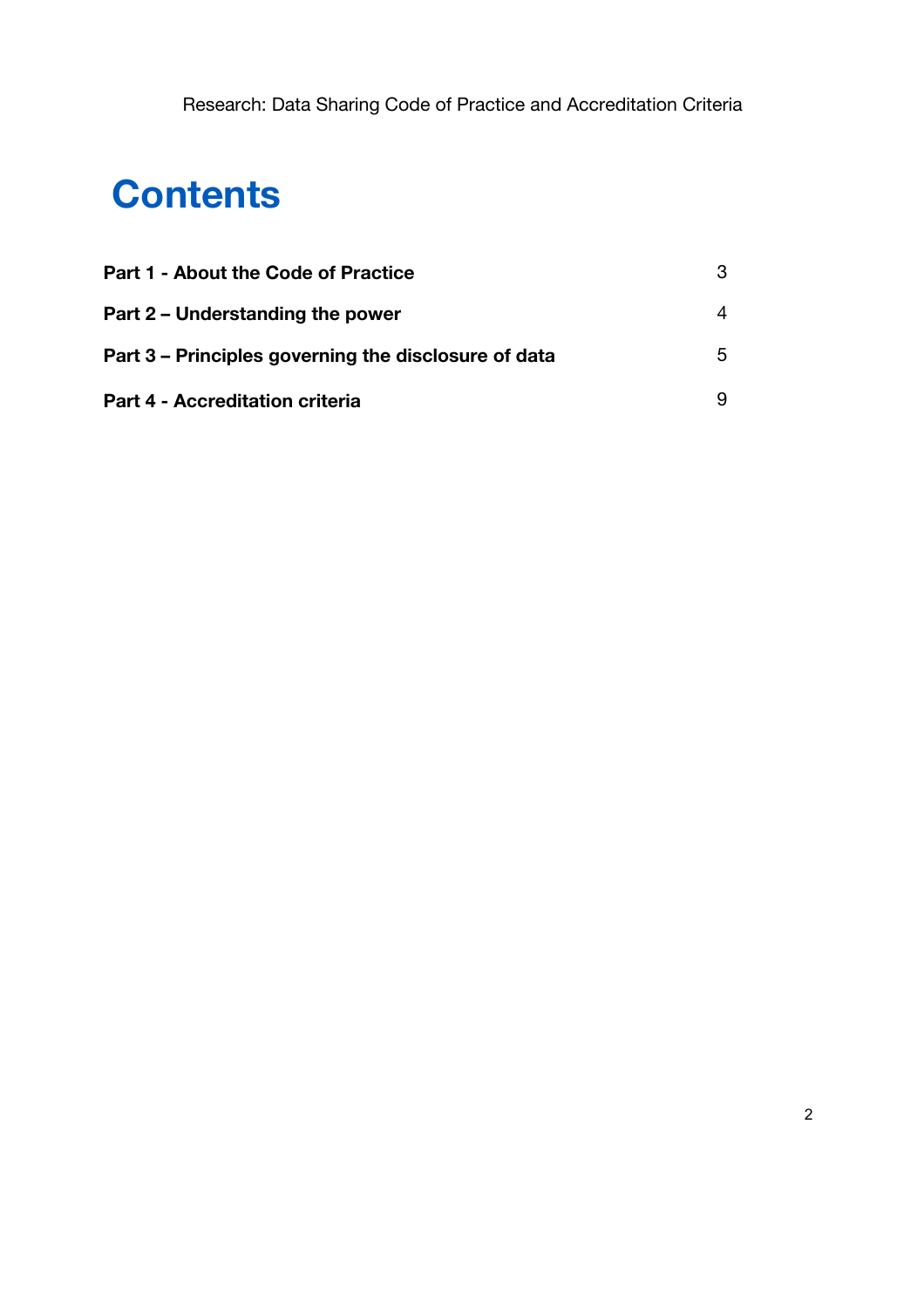# **Part 1: About the Code of Practice**

- 1. The Act requires three groups of people to have regard to the principles set out in this code of practice:
	- Data holding public authorities in disclosing data for processing, for subsequent research purposes;
	- Processors involved in the processing of this data, whether that processing be concerned principally with the linkage or deidentification of data, or the storage and provision of secure access to the de-identified data; and
	- Individuals to whom de-identified data is made available for research.
- 2. The eight principles below are intended to collectively ensure that the processing and provision of de-identified data under the Act is ethical and legal, and done in a way that ensures information that relates to an individual (regardless or not of whether this information identifies the individual) is appropriately protected. All parties involved in the disclosure, processing or use of data under this legislation are required to adhere to these principles in performing their function under the legislation.
- 3. The Act further requires that all persons or organisations involved in the processing or use of data secure accreditation appropriate to the functions they seek to fulfil under the legislation. Details of the conditions for accreditation are set out under the accreditation criteria.
- 4. This document has been prepared in accordance with these requirements. In drawing up the code and the accreditation criteria, the Authority has had regard to, inter alia, the:
	- Information Commissioner's Data Sharing code of practice (2011)
	- Information Commissioner's Anonymisation Code of Practice (2012)
	- Information Commissioner's Conducting Privacy Impact Assessments Code of Practice (2014)
	- Information Commissioner's Privacy Notices Code of Practice (2016)
	- Statistics and Registration Service Act 2007
	- Code of Practice for Official Statistics (2009)
	- Data Protection Act 1998
	- Report of the Administrative Data Taskforce (2012)
	- Cabinet Office Open Data White Paper (2012)
- 5. The code of practice consists of eight principles, set out below, which apply to all stages in the processing as described in this document, and to the use of de-identified data made available through this gateway. Since there are a number of different ways in which data may be safely and securely processed and used this document does not attempted to provide detailed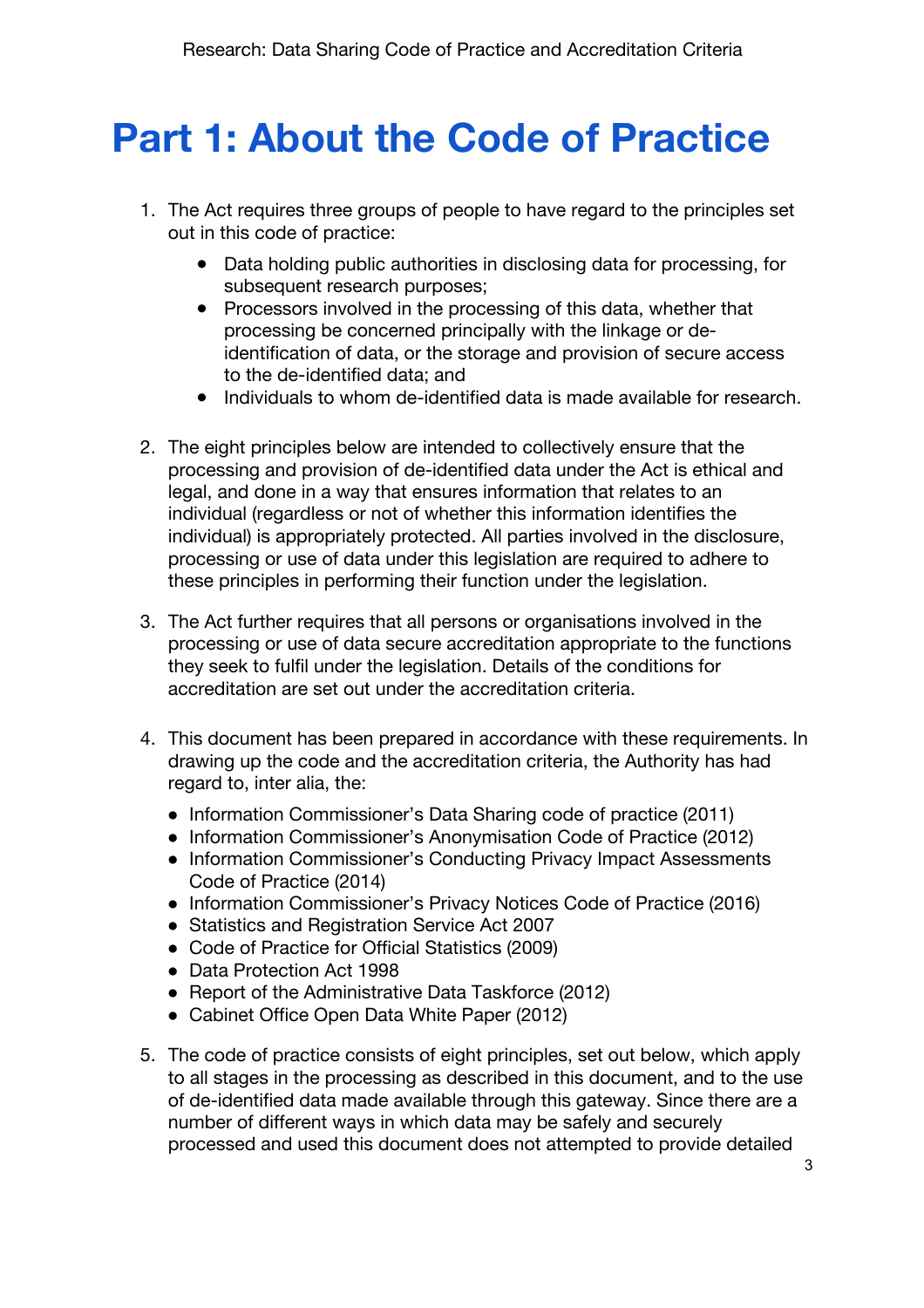guidance on any aspect of the handling or use of data under this legislation. It is instead incumbent on individuals or organisations using this gateway to develop, implement and be able to clearly demonstrate practices and arrangements that fully adhere with the principles described below.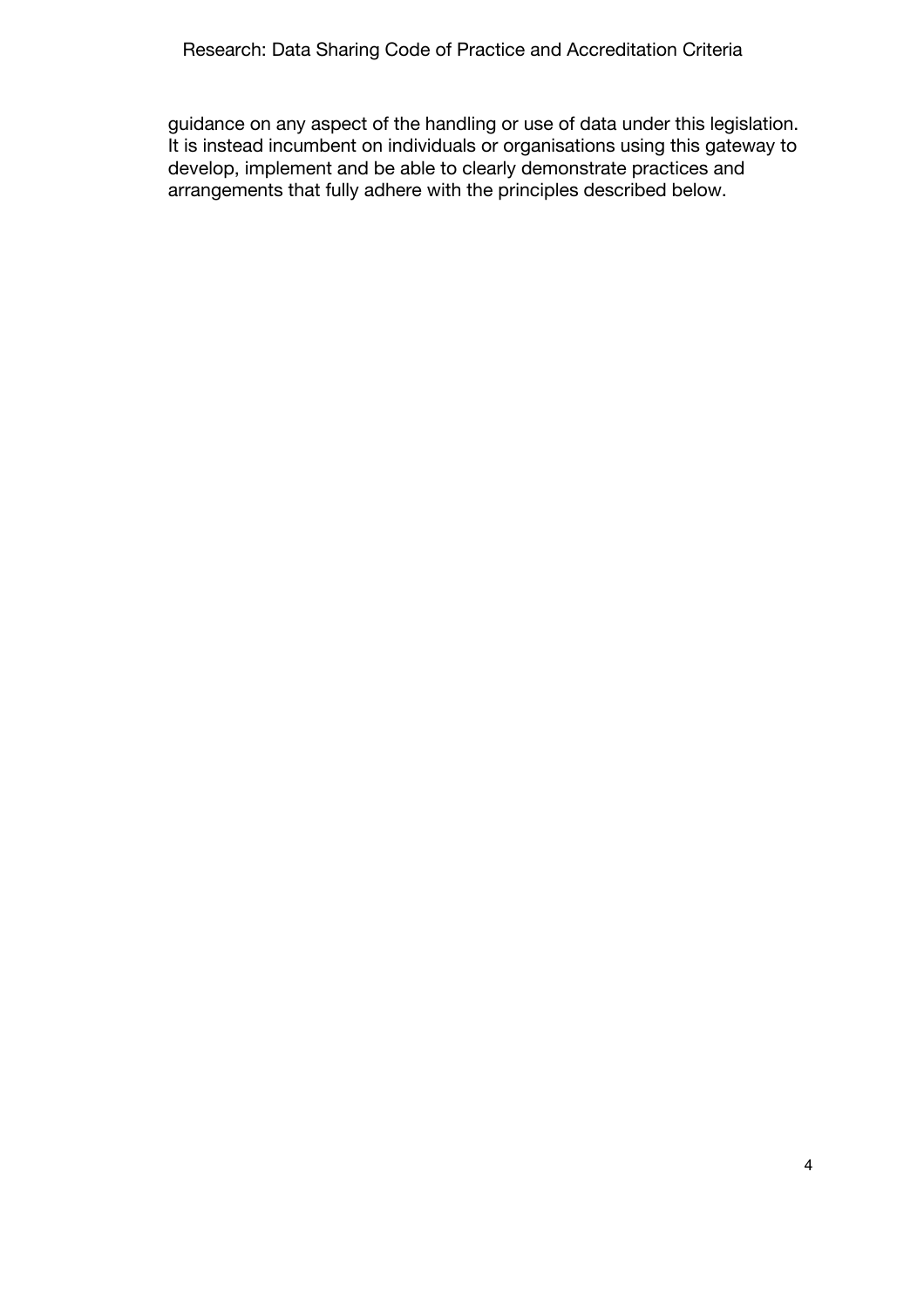# **Part 2: Understanding the power**

- 6. Through the Digital Economy Bill [Act 2017] (hereafter the Bill [Act]) the UK Parliament has enacted legislation that facilitates the linking and sharing of datasets held by public authorities for research purposes. The legislation helps to position the UK at the forefront of the international science landscape and supports a number of direct public benefits:
	- increasing the availability of varied and high-quality data for researchers within and outside government will drive improvements in the evidence base available to policy and other key decision-makers;
	- facilitating the linkage of datasets held by two or more public authorities in controlled environments offers increased opportunities for new insights into the social and economic challenges that citizens and businesses face;
	- helping researchers and policy-makers build a better understanding of how people live their lives, their patterns of need and use of different services and the resultant outcomes, to support the design and delivery of more effective and efficient public services.
- 7. The legislation provides certainty and clarity for public authorities and researchers concerning what data can be made available for research purposes and the conditions under which that data can be made available. This will reduce the delays and inconsistent approach to releasing publiclyheld data for research purposes, helping to ensure that the economic and social benefits associated with research are more easily realised.
- 8. To ensure data are processed and made available in a safe and secure way the legislation sets out six conditions under which this can take place. It also sets out sanctions for those failing to observe the conditions described in the legislation or the principles governing disclosure described below.
- 9. Section 56 of the Bill [Act] creates a gateway to enable public authorities to make data available to researchers for research that is in the public interest using a trusted third party model. Under this model, a data holding public authority discloses identifiable data to an accredited third party (or the public authority itself acting in this capacity), who is then responsible for processing the data (that is, linking, de-identifying, storing, making data securely available or related procedures) before the de-identified data are made available to a nominated researcher. Section 56(3)-(8) of the Bill [Act] sets out six conditions under which information can be disclosed under this power, specifically that:
	- (1) Data must be de-identified before they can be made available so that the data do not directly identify individuals and are not reasonably likely to lead to an individual's identity being ascertained;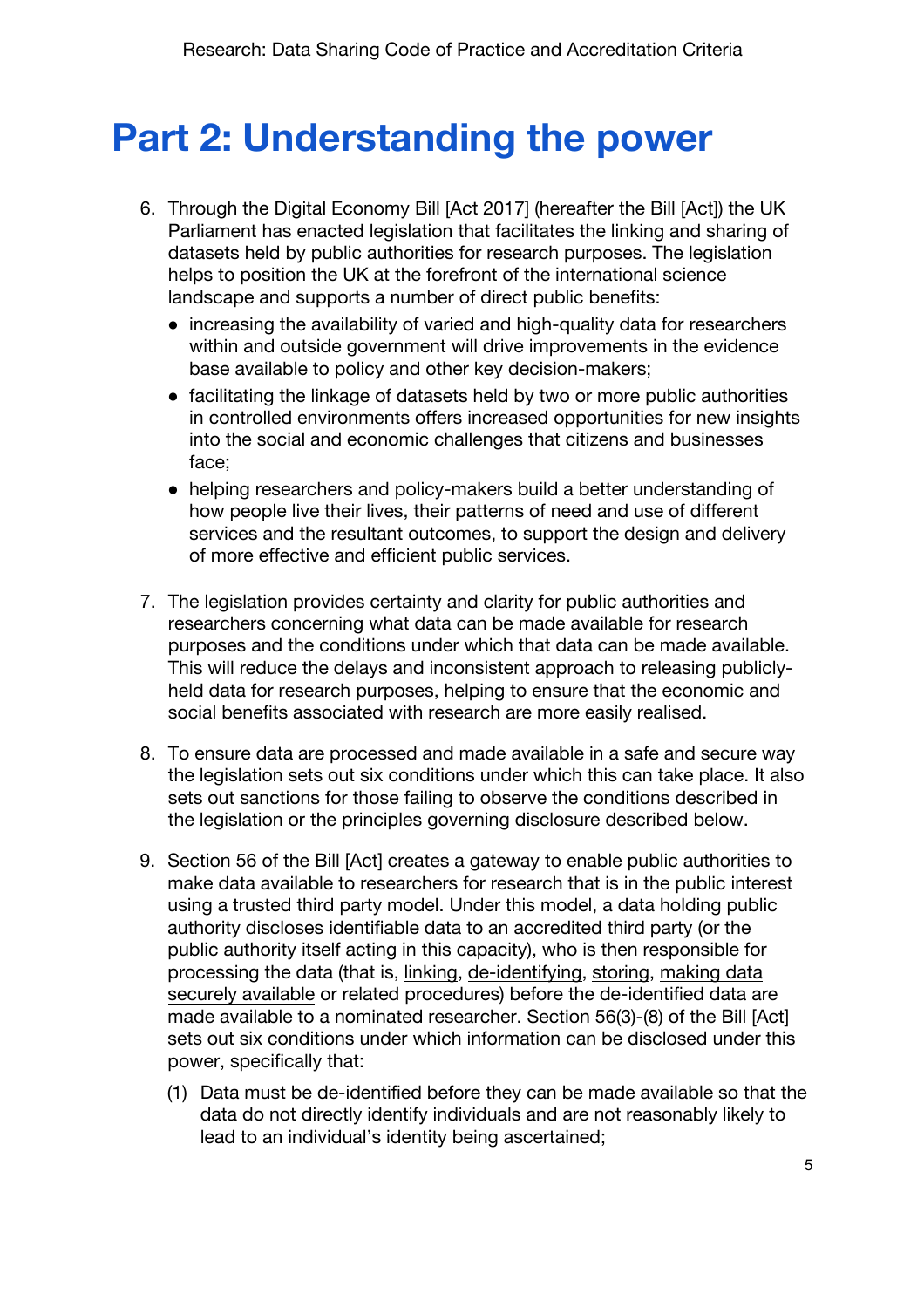- (2) The parties involved in processing the data must implement and maintain appropriate safeguards to minimise the possibility that identifying data might be accidentally or intentionally disclosed;
- (3) The data is made available to the researcher either directly by the person(s) involved in the processing of the data, or, once data are suitably processed, the data holding public authority;
- (4) The research for which the de-identified data are being made available is in the public interest and has been assessed as such through an accreditation process;
- (5) The researcher(s) and all persons involved in processing the data are accredited for these functions; and
- (6) Public authorities disclosing data to trusted third parties for processing and making de-identified data available for research purposes, and trusted third parties involved in processing information for the same purpose, have regard to this code of practice.
- 10.Section 61 identifies the UK Statistics Authority (hereafter the Authority) as the body responsible for overseeing the accreditation processes set out in the Act.
- 11.Section 60(1) of the Bill [Act] establishes the requirement that the Authority prepares and publishes a code of practice concerning the disclosure, processing, holding and use of information under this gateway. The Authority must consult publicly before issuing or reissuing this code, and must lay the code before the UK Parliament and the legislatures of the devolved administrations in Scotland, Wales and Northern Ireland.
- 12.The Bill [Act] further obliges the Authority to publish a set of criteria that individuals, organisations and research projects must meet before being accredited for any of the functions set out in the legislation.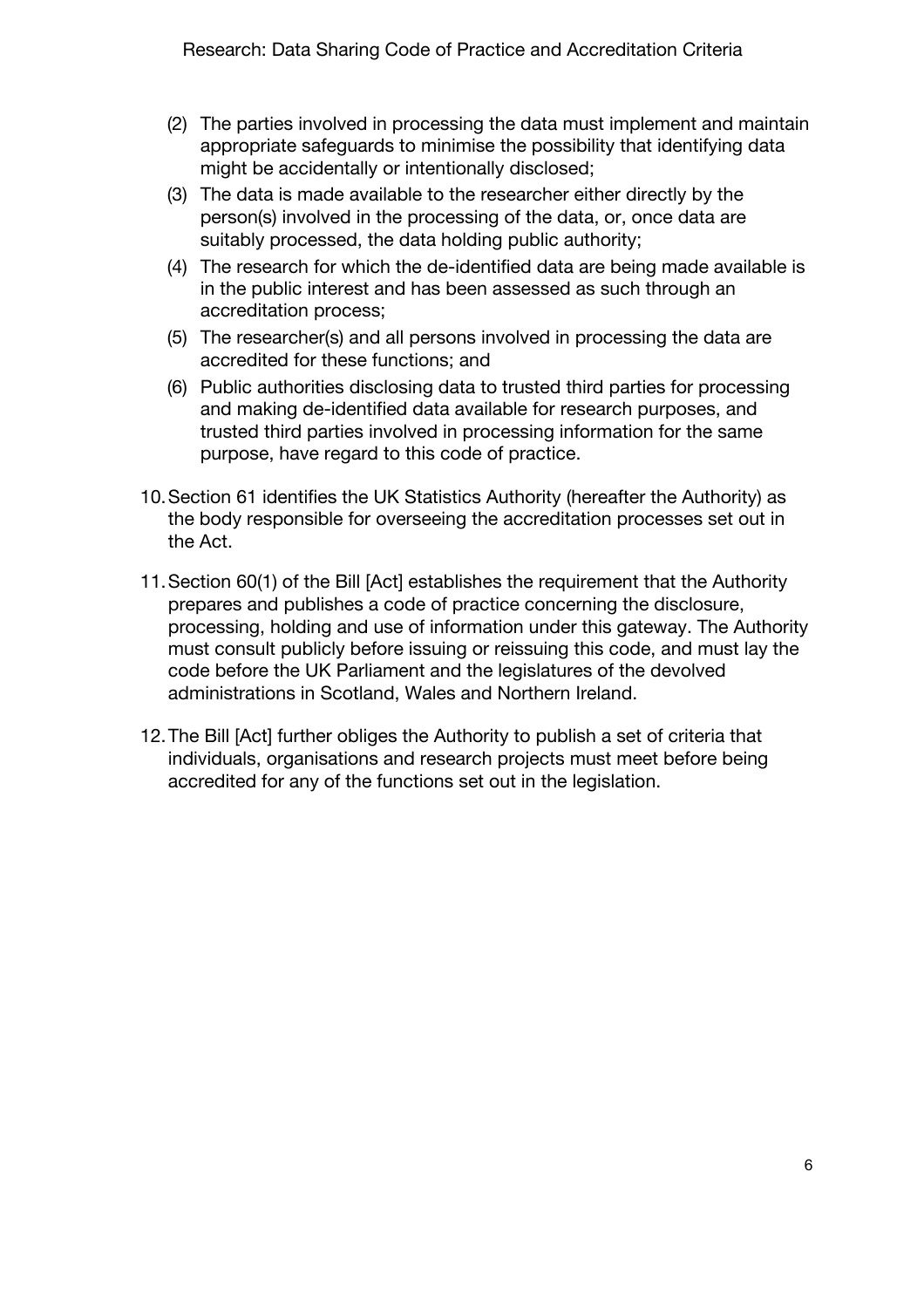# **Part 3: Principles governing the disclosure of data**

#### *Principle 1: Legal*

13.Data can only be disclosed to processors (for the purpose of subsequently making de-identified data available to researchers) where expressly permitted through the meeting of the six conditions set out at section 56 of the Digital Economy Bill [Act 2017], or through appropriate secondary regulations, as established by the Westminster Parliament or the legislatures of the Devolved Administrations in Scotland, Wales and Northern Ireland. Data holders, processors and researchers must also ensure they adhere to the legal requirements set out in the Data Protection Act 1998 and Part 1 of the Regulation of Investigatory Powers Act 2000.

#### *Principle 2: Accreditation*

14.All accredited persons and the research project must remain accredited for the duration of the project and at all times when processing, accessing or using the data, and must therefore observe the requirements for the maintenance of accreditation (such as training obligations). Data holders and accredited processors are also required to ensure that where they disclose or make available data to other processors or researchers it is done for the specific purposes set out in the Bill [Act] and only to a person that is accredited for the function they are fulfilling. The UK Statistics Authority will ensure that it exercises its accreditation function in a way that is free from the influence of organisational, political or personal interests, and that accreditation applicants (or those whose accreditation is suspended or removed) have recourse to appropriate appeals mechanisms.

#### *Principle 3: Data security and confidentiality*

15.All parties and persons disclosing, making data available, processing or using data under the provisions set out in the Bill [Act] must ensure they do so in a way that never compromises the confidentiality of personal information. Appropriate safeguards must therefore be established and maintained at all stages and by all parties and persons involved in the disclosure or processing of data and their use for research purposes. Before providing accredited researchers access to data, processors must ensure the data has undergone a process of disclosure control that is commensurate and proportionate with the sensitivity of that data. All persons handling data must ensure the integrity of these safeguards is maintained by proactively identifying privacy and security risks and regularly reviewing safeguards and security solutions to ensure they continue to meet the challenges posed by evolving technologies.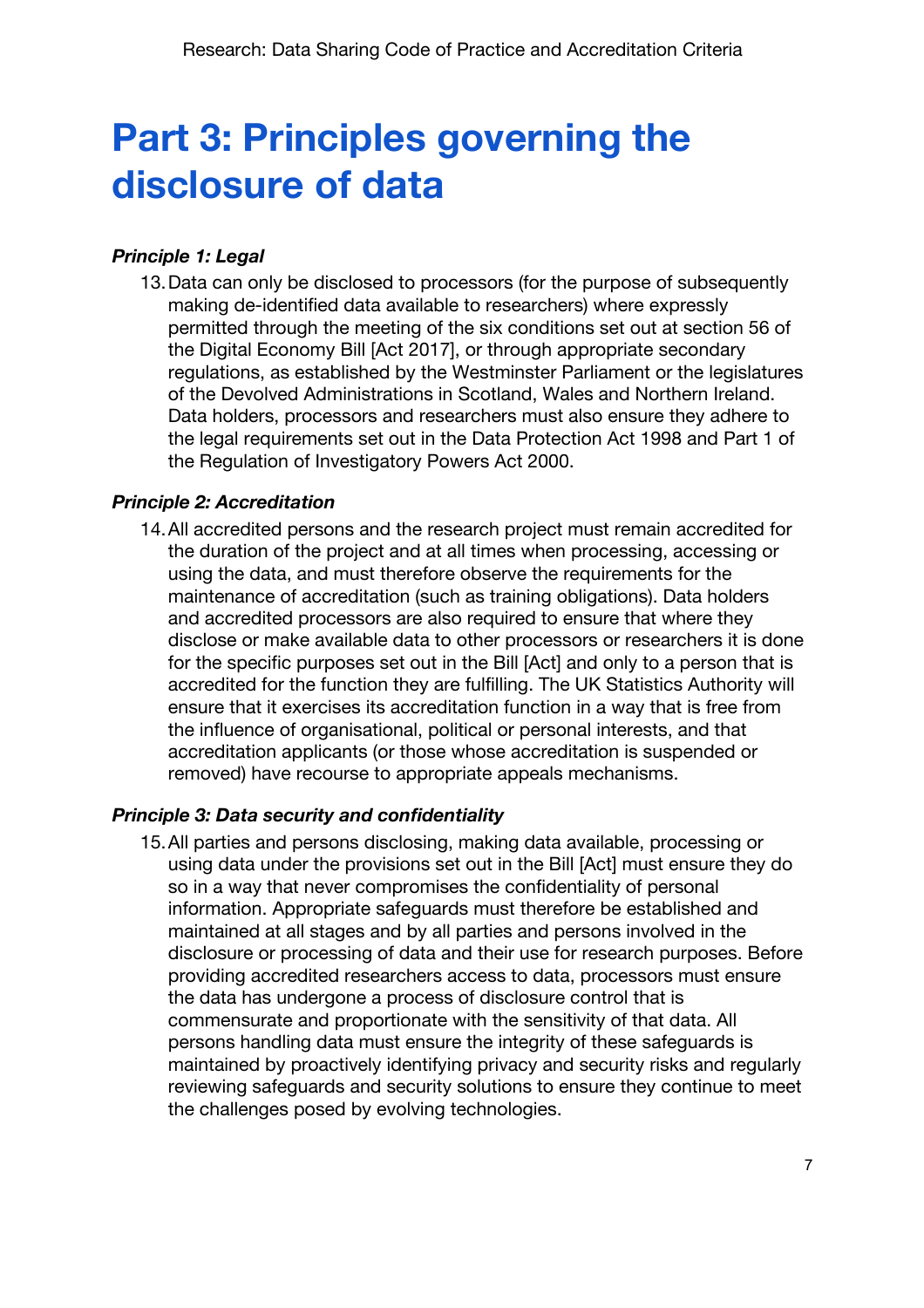#### *Principle 4: Public interest*

- 16.Data obtained under this legislation must only be disclosed, processed and used for the purpose of supporting research in the public interest. Research in the public interest is research that will, for example:
	- provide or improve evidence bases that support the formulation, development or evaluation of public policy or public service delivery;
	- guide critical decision-making with anticipated impacts on the UK economy, society or quality of life of people in the UK;
	- significantly extend existing understandings or social or economic trends or events, either by improving knowledge or challenging accepted analyses; or
	- replicate, validate or critically analyse existing research (including official statistics) in a way that leads to improvements in the quality, coverage or presentation of existing research.
- 17.The UK Statistics Authority has set out further information concerning the criteria for determining whether research is in the public interest under the criteria for the accreditation of research projects, set out below.

#### *Principle 5: Ethical*

18.All parties must ensure that they observe the highest ethical standards when sharing, processing or making use of data under this gateway. They must ensure that the unique ethical challenges presented by using data collected for operational reasons and held by public authorities are reflected and accounted for in the discharging of each of the functions described within the Bill [Act]. This will involve, principally, ensuring the appropriate consideration of issues of privacy, identifying and minimising the risks of reidentification, and considering risks appropriate to the type, scale and sensitivity of the data being disclosed or made available. It may also require reflecting on the risks and limits of new technologies, oversight practices and adherence to recognised methodological and quality standards, legal obligations and public acceptability.

#### *Principle 6: Proportionality and minimised burdens*

19.Data must be disclosed or made available in a way that ensures the burdens and costs of doing so are proportionate to the anticipated benefits of the proposed research, whether those burdens and costs are accrued by the public authority acting as a data holder, the public authority or trusted third party acting as a processor, or the researcher(s). A researcher should ensure that in seeking to secure access to data held by public authorities he or she has assessed, in so far as he or she is able, suitable, less burdensome alternatives and is satisfied that no alternatives exist or that the financial or quality costs of securing data from other sources would be prohibitive. Equally, data suppliers are required to provide data as efficiently as possible, and to ensure that any cost recovery charges are proportionate to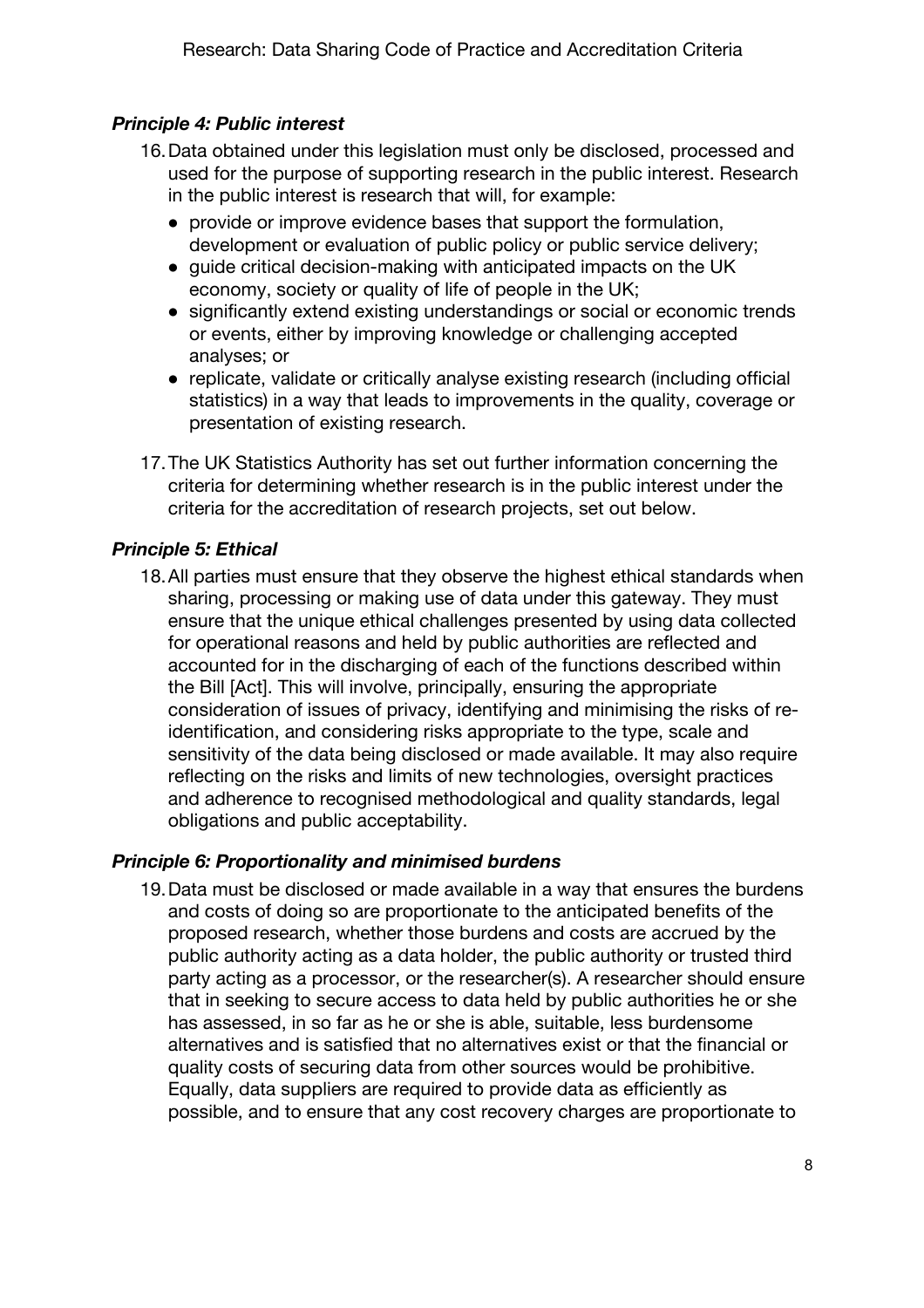work undertaken specifically for the purpose of releasing data for specified research projects.

#### *Principle 7: Retention and onward disclosure*

- 20. Third party data processors can only retain pre-processed, identified data for a limited time. The UK Statistics Authority will set out this period as part of the accreditation process and in accordance with the nature of the data, good practice guidelines and any other relevant considerations. Data processors will be able to apply to the Authority for an extension of this period where there is a clear research rationale for doing so (such as in the case of longitudinal studies).
- 21. Processors who store the de-identified data may make that de-identified data available to other researchers and for other research projects within this time period only where the following criteria are met:
	- the data supplier has agreed to the processor making the de-identified data available to additional individuals and / or for additional research projects;
	- the processor remains fully accredited for its disclosure function; and
	- the researcher and the research projects are fully accredited for the use of these data.
- 22. In line with the requirements set out under Principle 2, under no circumstances should data be disclosed, made available in de-identified form or passed to any parties who are not suitably accredited.

#### *Principle 8: Transparency*

23. All parties should adopt a commitment to transparency, where possible, to maximise the potential public value of research facilitated by access to public data. Researchers should engage core stakeholders on the findings of the research drawn from these data, and ensure that research findings are made freely available to the public. Data supplying public authorities and processors may also choose to publish information about the data they are making available, the rationale and purpose of doing so, and any restrictions and safeguards associated with the processing and use of those data. Considerations of whether or not to publish such information should be balanced with security or other considerations where the risks of publishing such information would outweigh the potential public benefits. In its accreditation capacity, the UK Statistics Authority may also chose to publish details on accreditation applications and outcomes, including the outcome of any appeals process, in accordance with its statutory responsibilities.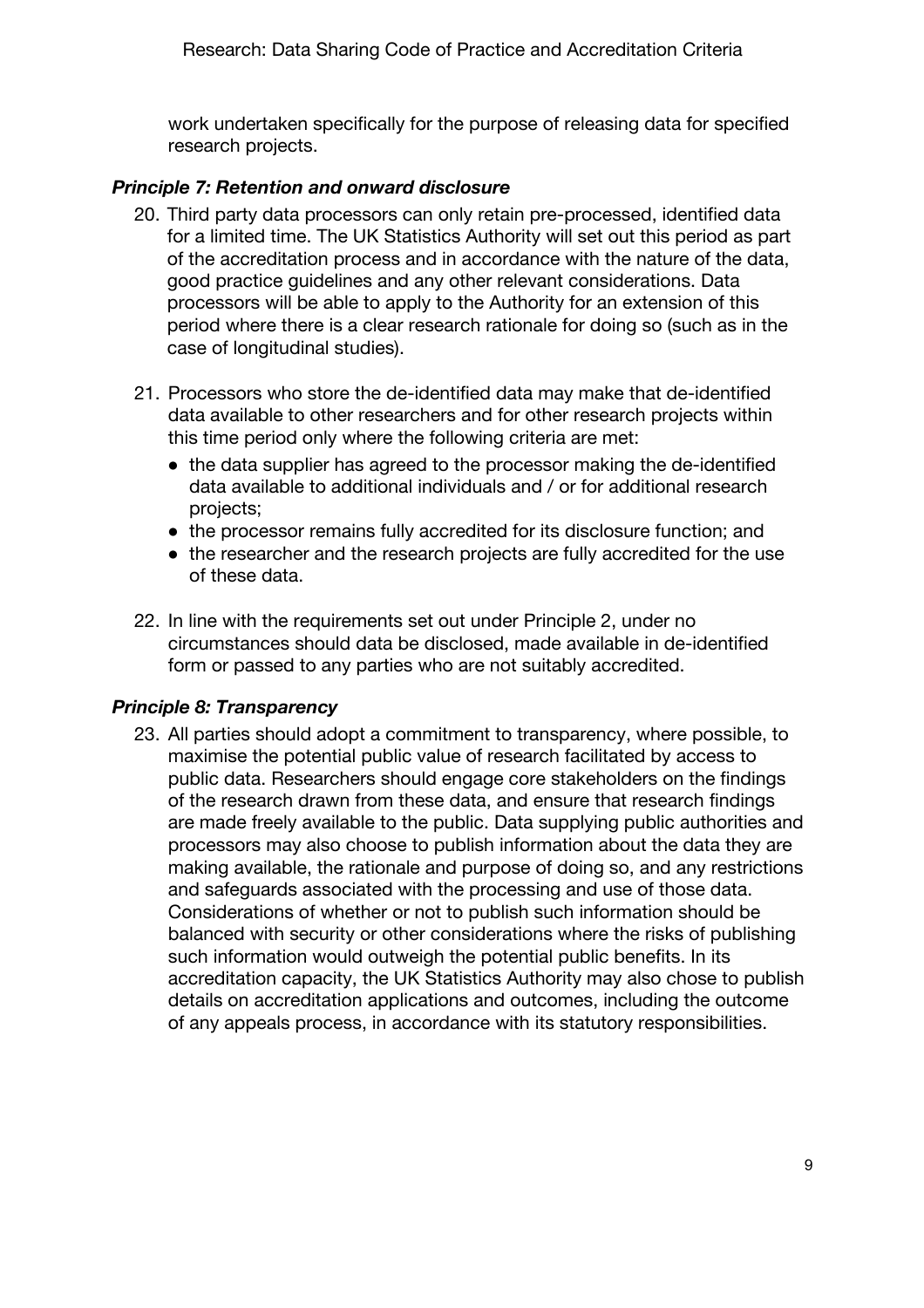# **Part 4: Accreditation Criteria**

### **Accreditation of processors**

- 24.The disclosing and provision of data held by public authorities for the purpose of conducting research in the public interest, as set out in the legislation, is conditional on the data being processed by an accredited processor. A processor must be accredited for one, or both, of two functions, specifically:
	- (i) the linking, matching and de-identifying of data (hereafter referred to as the preparation of de-identified data); and/or
	- (ii) the storing and provision of access to data (hereafter referred to as the provision of de-identified data).
- 25.Any person(s) involved in either the preparation or provision of data under this legislation must be accredited for the appropriate function (or both), as appropriate. Accreditation documents will clearly state for which of these functions the processor has been accredited. The UK Statistics Authority will also publish details of accredited processors, along with details of which function(s) the accreditation covers.
- 26.In some cases, the processor could be the public authority whose data has been requested if they have the necessary expertise. To maintain standards and consistency throughout the accreditation process public authorities processing their own data for accredited research purposes – or indeed, linking and matching their data to that held by another public authority – must be appropriately accredited for the processing function they are performing.
- 27.By default, an accredited processor will retain accredited status for five years, or for as long as they continue to meet the conditions for accreditation set out below. After this time an accredited processor will need to apply for a renewal of its accredited status. From time to time emerging data threats and challenges may make it necessary to change the conditions required for accreditation as a processor. In such circumstances the UK Statistics Authority may decide to provide notice of its intention to suspend and reassess the accreditation status of processors.
- 28.To secure accreditation processors must meet the following conditions:

#### *The processor must be based within the territorial jurisdiction of the UK*

29.To ensure processors are legally accountable for the work they carry out under the legislation only processors based in the UK are eligible for accreditation. The processor must in addition provide a guarantee, at the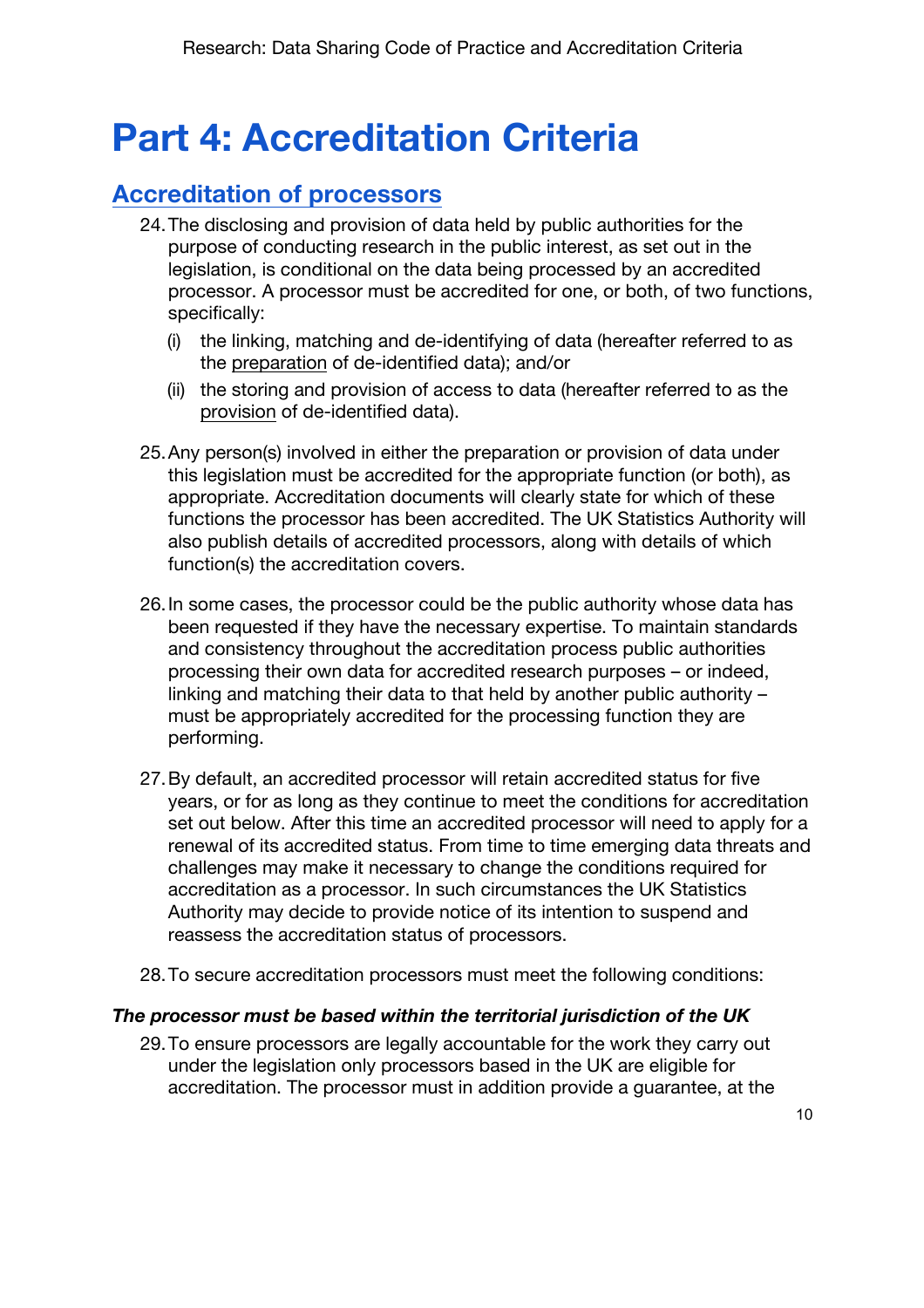point of accreditation, that it will carry out all of its processing within the UK. The processor must be able to provide evidence on request that this is the case in order to maintain its accredited status.

#### *The processor must meet current and appropriate cross-government standards for the secure holding of sensitive data*

#### *The processor must have appropriate skills and experience*

- 30.The processor must ensure that its staff have the necessary skills and experience to undertake the work required to the standards required, as appropriate for the processing function for which accreditation is sought. Staff involved in the preparation of data must have received training and be able to demonstrate their understanding of the linking, matching, and deidentification of data in a safe way; those involved in the provision of data must be able to demonstrate their experience and capacity to store and make de-identified data available safely. Individuals responsible for any aspect of the processing of the data should also have security clearance appropriate to the nature of the data they are handling.
- 31.The processor must agree to maintain a list of all those individuals who meet these requirements, and to ensure that individuals are only involved in aspects of the processing for which they are suitably experienced and trained and that only these individuals have access to data provided by the public authority. A processor must also agree to ensure that all individuals involved in any aspect of the processing have signed a declaration to say that they understand their responsibilities.

#### *The processor must make use of appropriate technical infrastructure*

32.The processor must make use of suitable data infrastructures to enable it to securely link, match, de-identify data, store and make de-identified data available, as appropriate for the specific function(s) the processor is fulfilling.

#### *The processor must agree to publish and maintain appropriate data policies*

- 33.At the point of application the processor must present, and maintain for as long as they wish to remain accredited, a set of detailed documents that demonstrate, to the Authority's satisfaction, that the processor will meet the requirements for handling, storing, protecting and destroying data it processes for research under this legislation. Specifically:
	- A Secure Environments Policy that ensures that the physical environment and processes meet the requirements to hold sensitive data. For processors seeking accreditation for the provision of data these policies must cover the operation of the secure data access facility where researchers can access data. Secure data processing facilities must be suitably accredited in line with cross-government security standards;
	- A Major Incident Protocol related to data security and privacy breaches;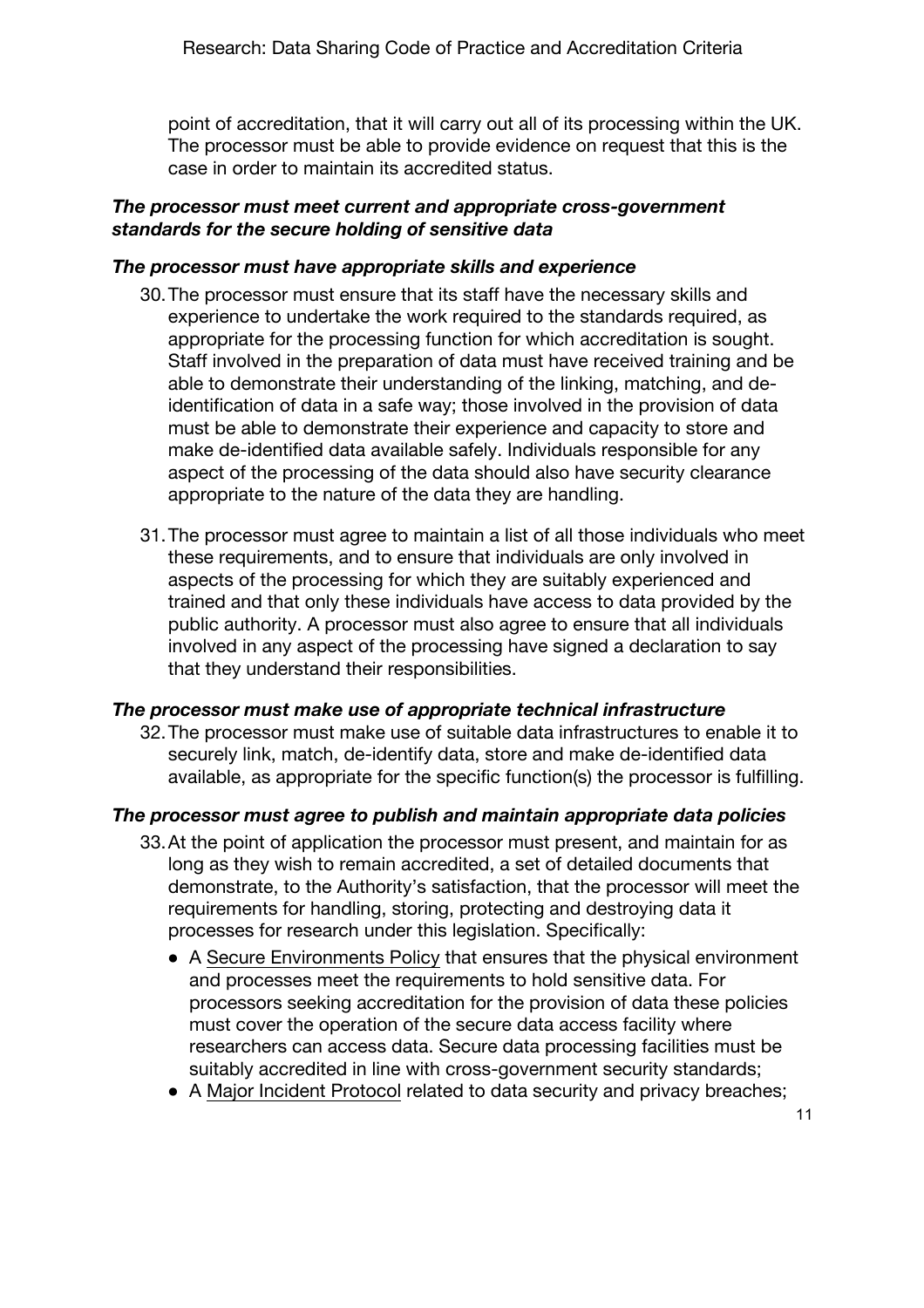- A De-Identifying Data policy;
- A Data Retention and Destruction policy; and
- A Data Confidentiality Breaches policy.
- 34.The processor must ensure that adequate data processing agreements are in place for any data they receive from public authorities before they process that data. The processor must also agree to abide by any additional policies and procedures the UK Statistics Authority in its accreditation capacity may develop and set out from time to time. The Authority will provide appropriate notice where it intends to introduce new policy requirements.

#### *The processor must comply with UK law*

35.The processor must undertake to comply with all aspects of UK law set out in primary and secondary legislation, whether enacted by the Westminster Parliament or, where processing is taking place within the jurisdiction of a devolved administration, by the appropriate devolved legislature. Processors must, in particular, ensure they comply with the legal requirements set out in the Data Protection Act (1998), the Human Rights Act (1998), the Statistics and Registration Service Act (2007), and Part 1 of the Regulation of Investigatory Powers Act (2000). Compliance may be assessed by an audit and is a central condition for the maintenance of a processor's accredited status.

#### *The processor must agree to its inclusion on a public register*

36.The UK Statistics Authority is required to maintain a public register of accredited persons. Any persons seeking accreditation for processing under this legislation must therefore agree to their inclusion on this register.

#### *The processor must consent to being audited*

37.In order to discharge its duty of oversight and ensure processors continue to meet these requirements the UK Statistics Authority may, from time to time, decide to undertake an audit of accredited processors. Processors are required to consent to be audited during its accreditation application, and must fully comply with any audit that takes place in order to maintain its accredited status.

#### *The processor must commit to having regard to the Code of Practice*

38.The processor must undertake to adhere to the principles set out in the code of practice when fulfilling any of its processing functions. Compliance may be assessed by an audit and is a central condition for the maintenance of a processor's accredited status.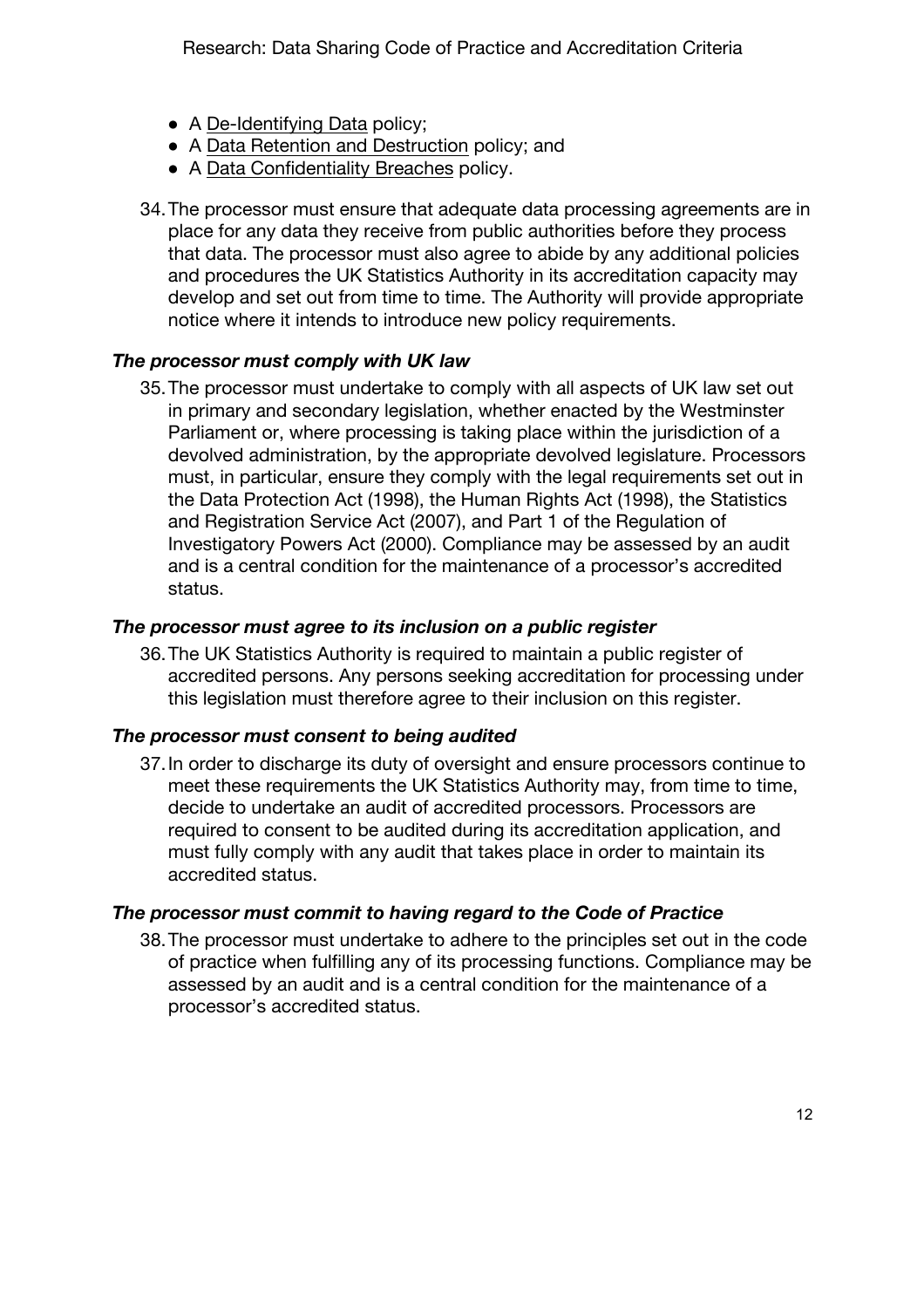## **Withdrawal of accreditation**

- 39.Accreditation may be suspended or withdrawn from a processor accredited for the preparation or provision of data for any or multiple of the following reasons:
	- Failure to have regard to the code of practice under section 60 of the Digital Economy Bill [Act 2017];
	- Conviction for offences under the Data Protection Act;
	- Penalties imposed by the Information Commissioner's Office relating to processing under section 56 of the Digital Economy Bill [Act 2017];
	- A reported or suspected data breach
	- Failure to meet accreditation requirements;
	- Refusal to provide, or withdrawal of, the processing service for which it has been accredited;
	- Refusal to be audited, or obstruction of the auditing process; and/or
	- Charging fees for processing, other than those ordinarily permitted for cost-recovery purposes.

### **Other considerations**

40.The UK Statistics Authority will provide further guidance on the procedures and processes governing the accreditation of processors for the purpose of preparing or providing access to data under the legislation.

### **Accreditation of researchers**

41.Researchers undertaking research using data provided under the gateway set out in part 5, chapter 5 of the Digital Economy Bill must secure accreditation by meeting the following conditions:

#### *The researcher must provide evidence of suitable research qualifications and/or experience*

- 42.To ensure a researcher has the necessary skills to make suitable use of the data they must be able to demonstrate through example(s) the following skills;
	- Evidence gathering
	- Literary review
	- Interpretation & analysis of data
	- Drawing conclusions
	- Presentation of results

#### *The researcher must agree to undertake compulsory training*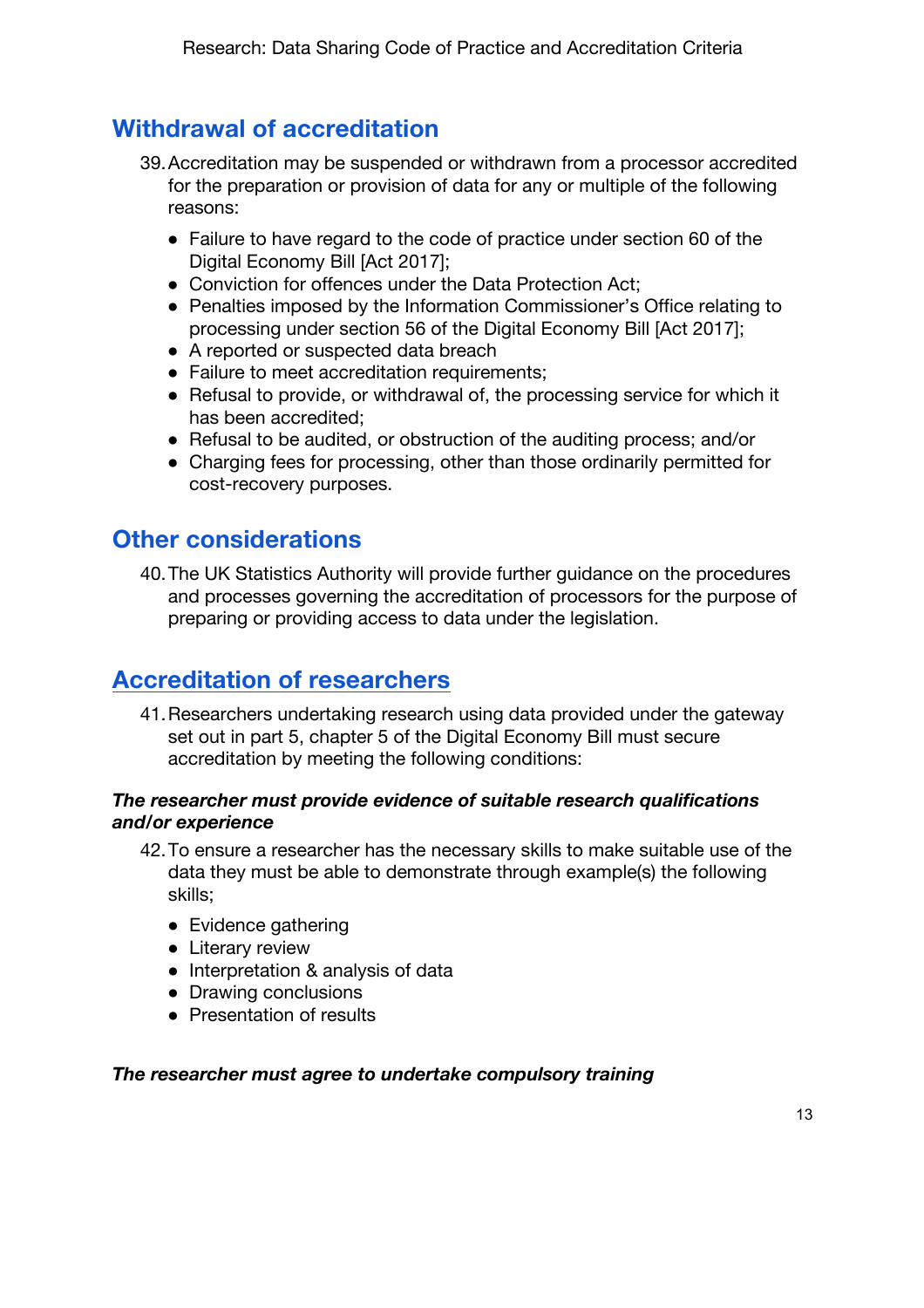43.The UK Statistics Authority (or its partners) may chose to provide training on the safe handling of the data and disclosure control rules for the outputs to ensure researchers are fully aware of their obligations, and to therefore minimise the risk of disclosure of personal information. Researchers must agree to undertake any training required by the Authority. Failure to undertake this training may constitute grounds for the suspension or removal or accreditation until the training is completed.

#### *The researcher must agree to their inclusion of a public record*

44.The UK Statistics Authority is required to publish a register of accredited researchers. The Authority may also chose to publish a high-level overview of accredited research projects and accredited researchers associated with these projects. Researchers must agree for these details to be published on the register unless the Authority agrees that there are exceptional reasons not to do so.

#### *The researcher must sign a declaration*

45.The researcher must sign a declaration confirming that they have understood their responsibilities and will abide by the conditions imposed upon them, including protecting the confidentiality of information they access under the legislation.

### **Withdrawal of accreditation**

- 46.Accreditation may be suspended or withdrawn from an accredited researcher for any or multiple of the following reasons:
	- Failure to have regard to the code of practice under section 60 of the Digital Economy Bill [Act 2017];
	- Failure to disclose information that could materially affect the accreditation process (such as a previous conviction under the Digital Economy Bill [Act] s.58(5) or 59(4); or under the Data Protection Act), or dishonestly completing the application form;
	- Failure to adhere to the terms of any written data access agreement between the data holding public authority and the researcher;
	- Acting unlawfully in relation to activities for which he or her is accredited:
	- Bringing the accreditation scheme into disrepute;
	- Failure to undertake or complete the appropriate training; and/or
	- Deliberately facilitating or, through negligence, enabling access to the data by a non-accredited person.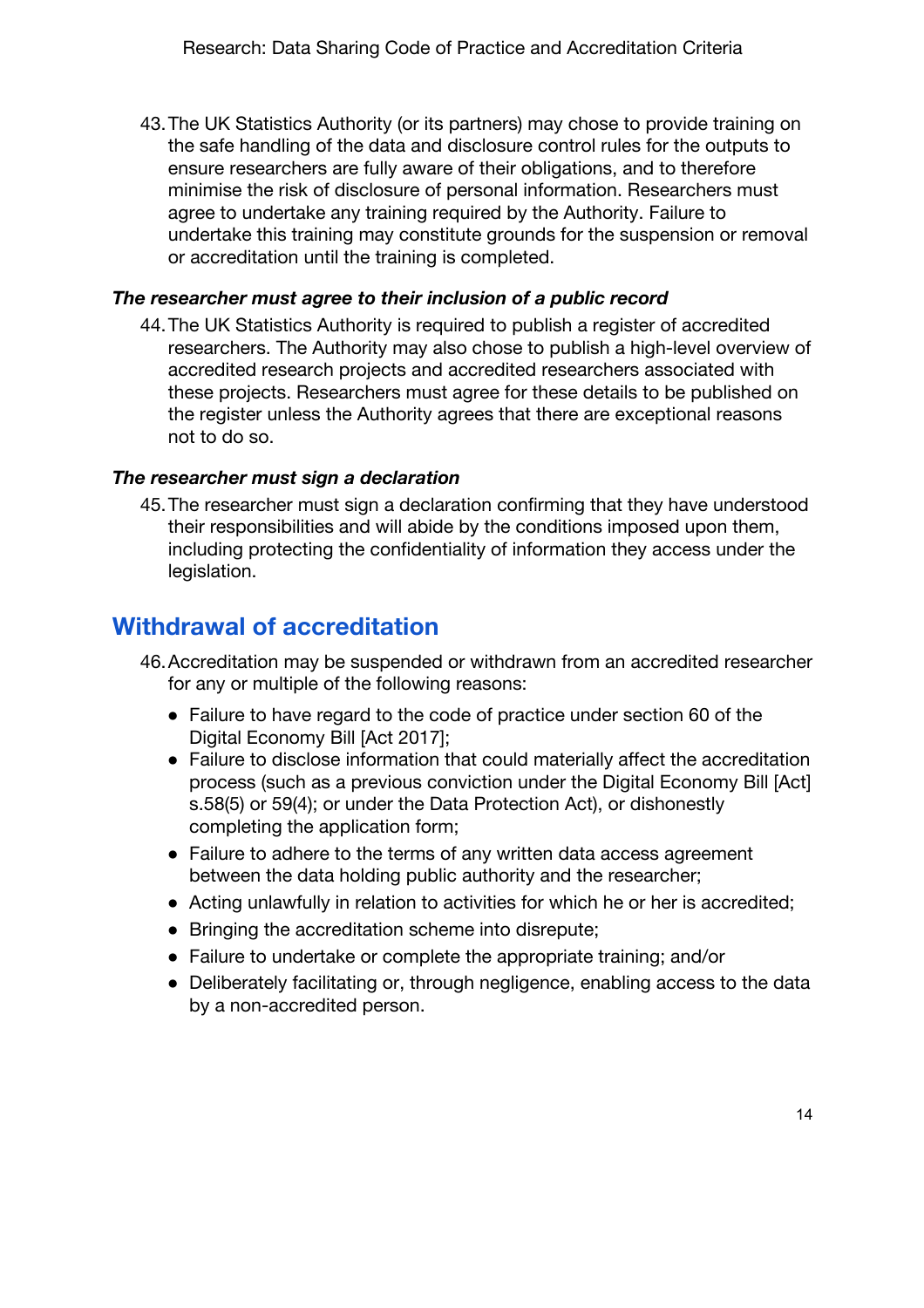### **Other considerations**

- 47.The UK Statistics Authority will provide further guidance on the procedures governing the accreditation of researchers under the legislation, including any training that is a condition of accreditation. In addition to the criteria set out above, applicants should note the following considerations:
	- Accreditation as a researcher will be for default period of five years. Researchers are required to renew their accreditation once this term has expired;
	- Applicants will be asked to include any relevant information which they think adds or detracts from the application. Steps will be taken during the application process to verify the identity of the applicant;
	- Researchers only need to be accredited once (subject to renewal requirements), but every project requires approval. In line with principle 2 of the code of practice accredited researchers can only use data for the purpose of an accredited research project and that has been processed by an accredited processor;
	- If the applicant is working towards acquiring the level of skills stated above they may be eligible to apply for provisional accreditation where a fully accredited researcher has agreed to direct, supervise and take responsibility for all work undertaken by the applicant, and on condition the applicant meets criteria 2 to 4 set out above; and
	- A researcher who is refused accreditation, or who has their accreditation suspended or removed will have a right to appeal.

### **Accreditation of research projects**

48. Research projects making use of data provided under the gateway set out in part 5, chapter 5 of the Digital Economy Bill must secure accreditation by meeting the following conditions:

#### *The research must comply with UK law*

49. The research must comply with all aspects of UK law set out in primary and secondary legislation, whether enacted by the Westminster Parliament or, where processing is taking place within the jurisdiction of a devolved administration, by the appropriate devolved legislature. The application must demonstrate to the satisfaction of the UK Statistics Authority that the proposed research project will meet the data protection principles as set out in the Data Protection Act and monitored by the Information Commissioner's Office. As part of the process, you must conduct a privacy impact assessment. The ICO's Conducting Privacy Impact Assessments code of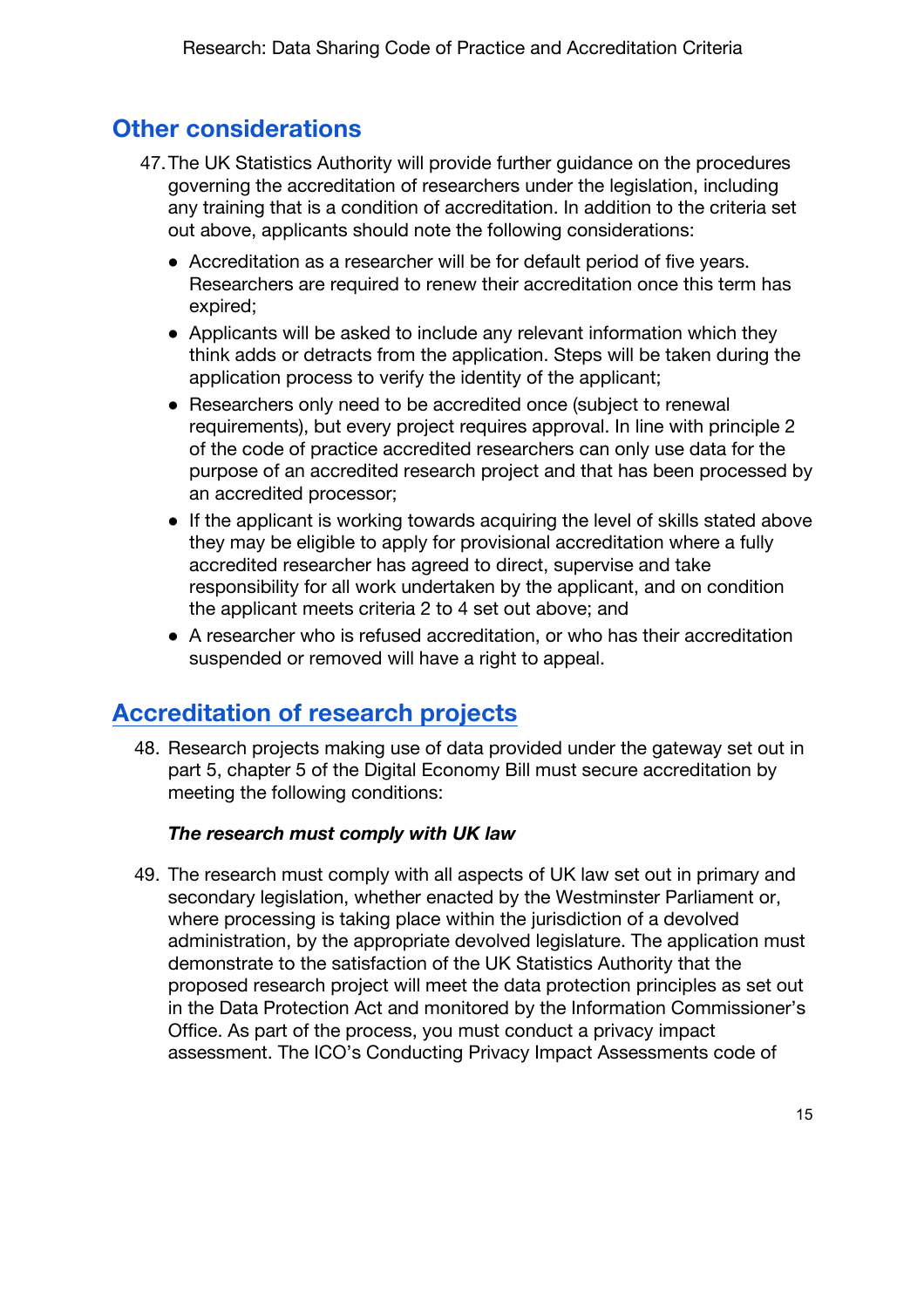practice<sup>1</sup> provides quidance on privacy impact assessments including the benefits of conducting privacy impact assessments and practical guidance on the process required to carry one out.

#### *The research project must be in the public interest*

- 50. The legislation makes it a condition of the disclosure of data that the research for which the data is disclosed is in the public interest. For the purposes of accrediting research projects the UK Statistics Authority interprets public interest in the same way as 'public good', as set out in the Statistics and Registration Service Act 2007. To secure accreditation the primary purpose of a research projects must therefore be to serve the public interest in one or more of the following ways:
	- to provide an evidence base for public policy decision-making;
	- to provide an evidence base for public service delivery;
	- to provide an evidence base for decisions which are likely to significantly benefit the economy, society or quality of life of people in the UK, UK nationals or people born in the UK now living abroad;
	- to replicate, validate or challenge existing research, including official or National Statistics;
	- to significantly extend understanding of social or economic trends or events by improving knowledge or challenging widely accepted analyses; and/or
	- to improve the quality, coverage or presentation of existing research, including official or National Statistics.

#### *The research and its results must be transparent*

- 51. The intention and anticipated impact of the research should be set out to the satisfaction of the UK Statistics Authority as part of the application.
- 52. When the project is complete, all results or outcomes of the research must be made freely available in a way that could reasonably be expected to be permanent. The public authority which is the source of the data should be acknowledged to allow others to verify the research. The applicant must also set out a clear commitment to engage with core stakeholders on any useful findings from the research in order to maximise the public benefit.

#### *The research must have ethical clearance from a recognised body*

53. The research must be reviewed and approved by a body that is suitably qualified and appropriate to review the ethical considerations of the proposed research (such as a university ethics committee or an independent body). In addition to demonstrating how the proposed research serves the

 <sup>1</sup> https://ico.org.uk/media/for-organisations/documents/1595/pia-code-of-practice.pdf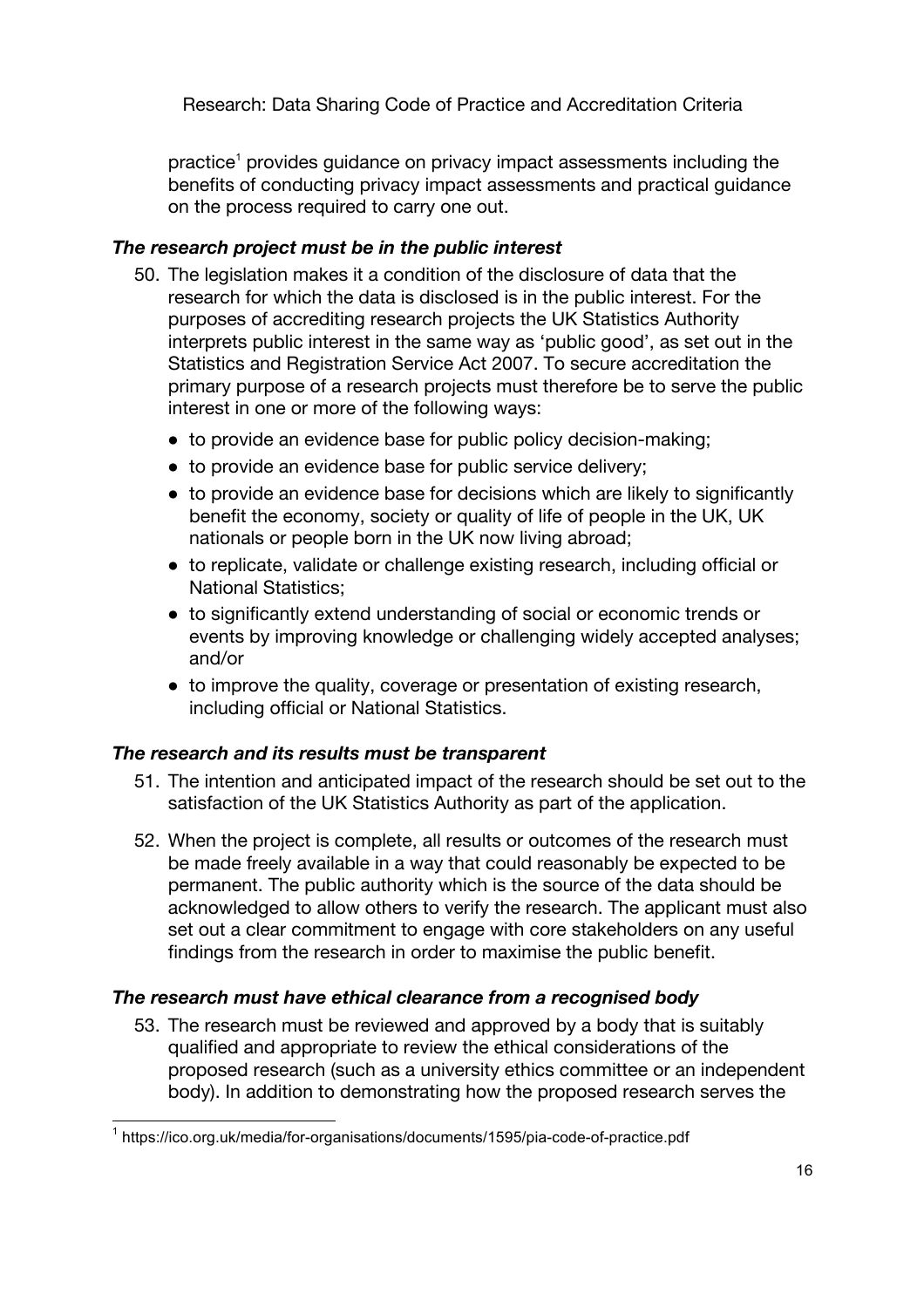public interest and is fully compliant with UK law (see above), applications will need to demonstrate that:

- Potentially disclosive information will be stored confidentially and securely;
- Issues of consent have been appropriately considered and addressed;
- The risks and limits of new technologies have been considered;
- The research plan provides for human oversight to ensure the methods are consistent with recognised standards of integrity and quality;
- The views of the public have been considered in light of the data used and the perceived benefits of the research;
- The access, use and sharing of data is transparent, and is communicated clearly and accessibly to the public.

#### *The data requested must be appropriate for the research that is proposed*

54. The application must demonstrate that the data requested is suitable for the research that is proposed, and that the data requested does not exceed the requirements of the research project.

#### *All researchers must be named and accredited*

55. The project application must name all the researchers who will be accessing the data. No researcher may access the data before they are accredited under this scheme. When researchers leave or are added to the research project the change must be communicated to the UK Statistics Board.

### **Withdrawal of accreditation**

- 57. Accreditation may be suspended or withdrawn from an accredited research project accredited for any or multiple of the following reasons:
	- Failure to have regard to the code of practice;
	- The research project is no longer covered by ethical approval;
	- Information comes to light, or the research project changes, so that the project can no longer be considered to be in the public interest;
	- A reported or suspected data breach;
	- A court ordered that the research be halted.

### **Other considerations**

58. The UK Statistics Authority will provide further guidance on the procedures and processes governing the accreditation of research projects under the legislation. In addition to the criteria set out above, applicants should note the following additional considerations: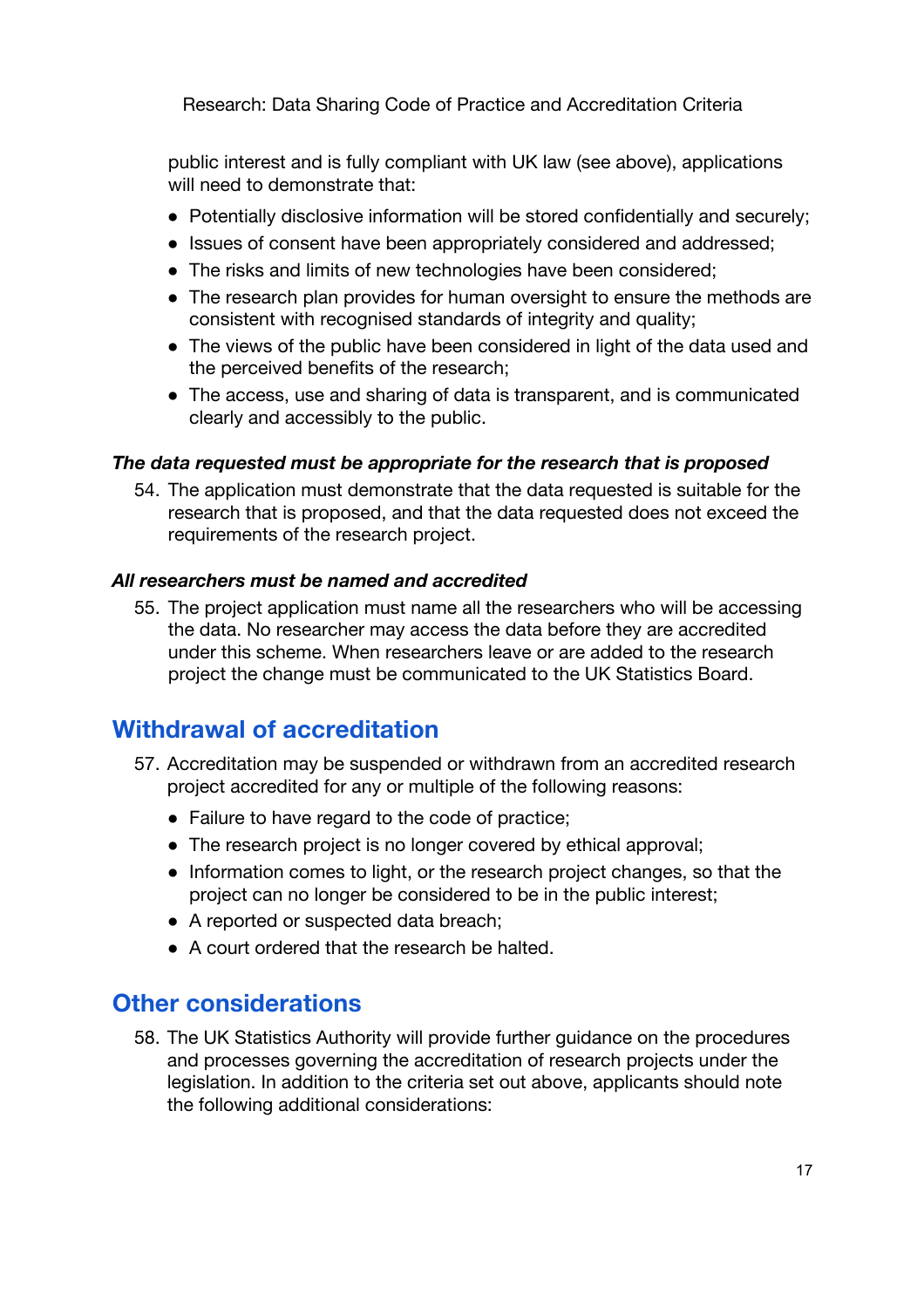- The application should include an indication of how long data will be needed for. To comply with the Data Protection Act, and in accordance with principle 7 of the Code of Practice, data will be destroyed once it is no longer needed for the accredited research project, unless an extension of retention has been granted.
- A project can be accredited for a maximum duration of five years, after which the research will require reaccreditation if ongoing access to the data is required.
- A research project can remain accredited even where accreditation is withdrawn from the organisation processing data for the project, or from the researchers carrying out the project, provided the research project does not breach any of the criteria set out above.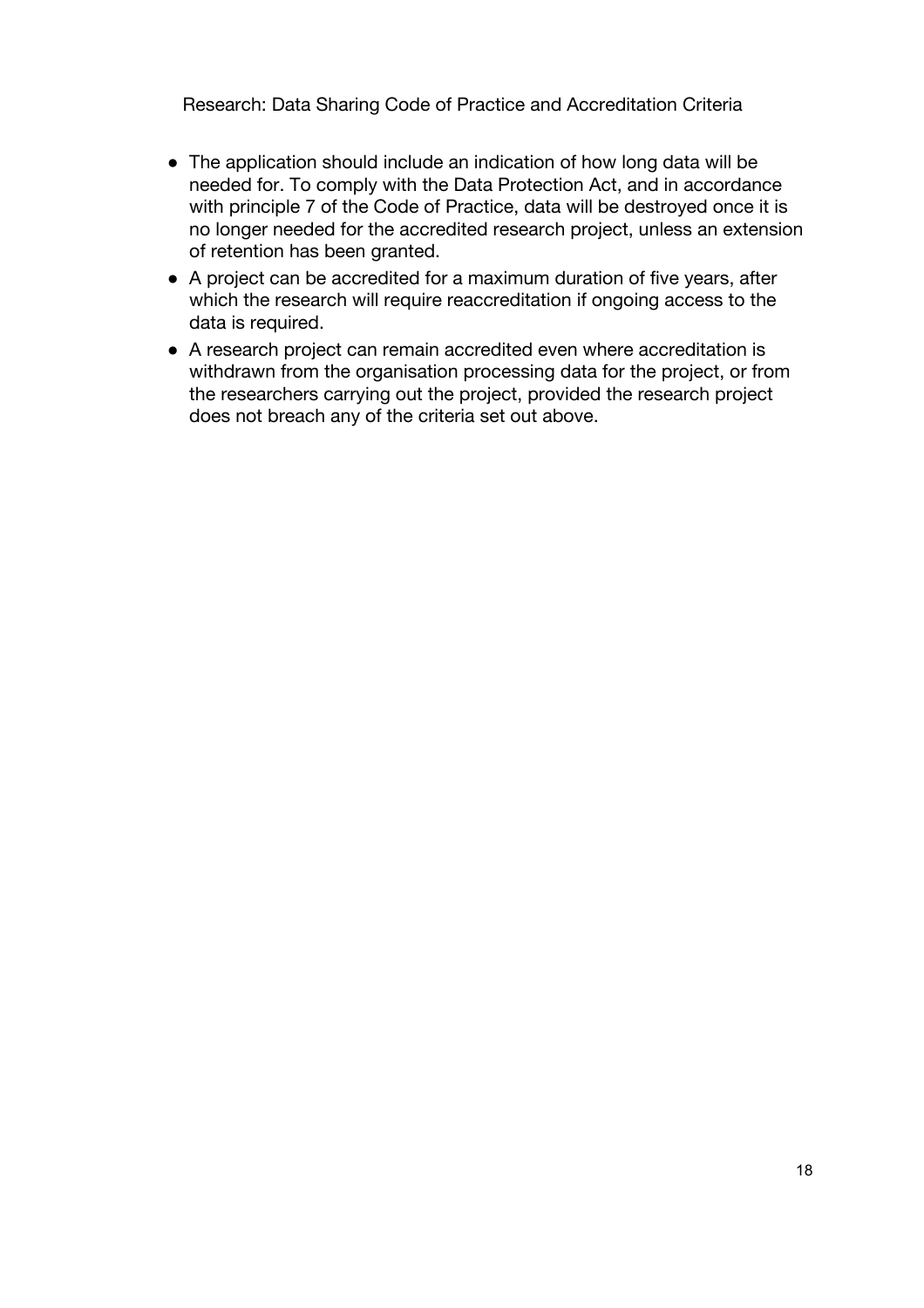

# **Data Sharing Statement and Code of Practice: Statistics**

Statement of Principles and Procedures and Code of Practice for Changes to Data Systems

**Date: 19 October 2016**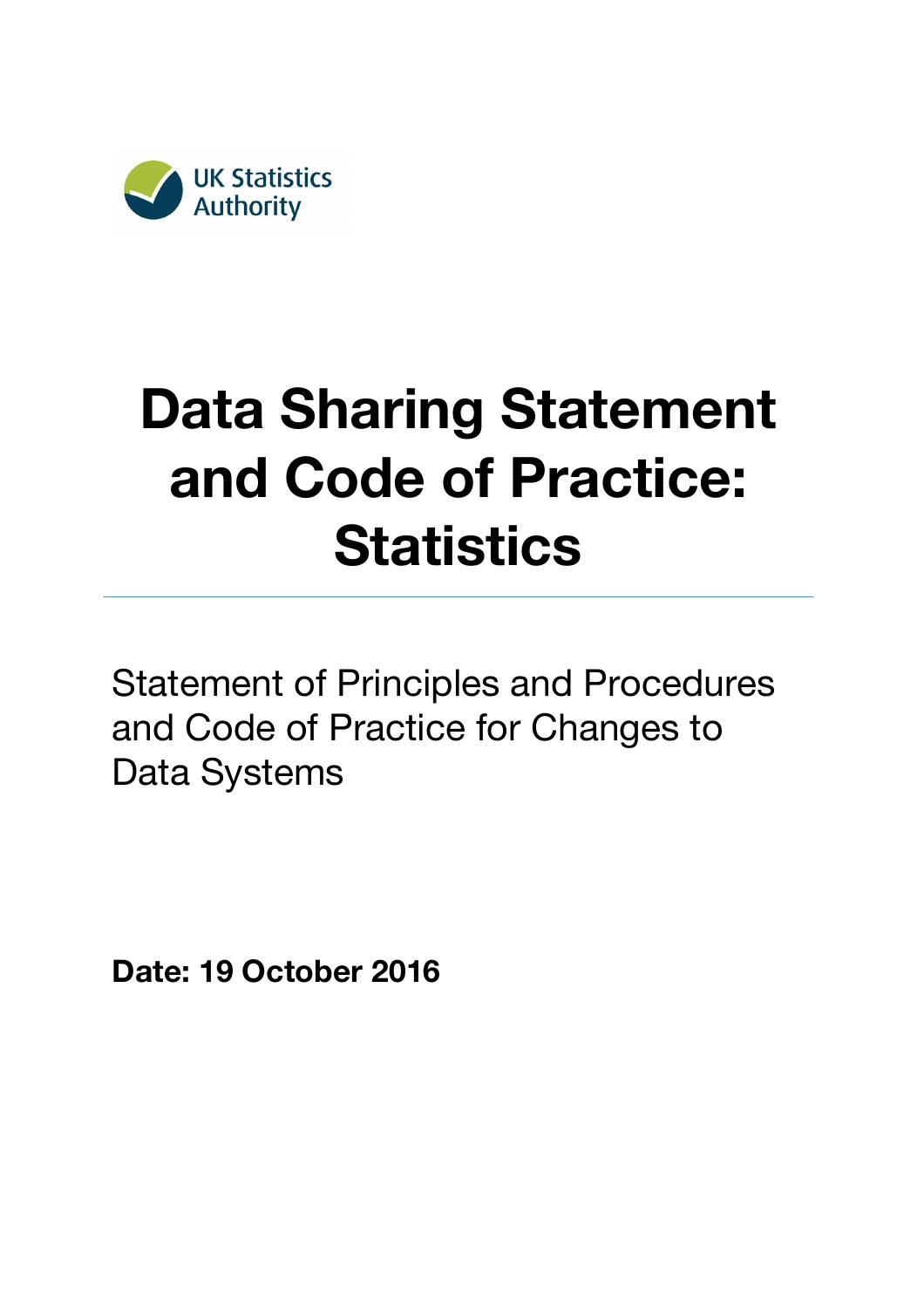© Crown copyright 2016 Produced by the UK Statistics Authority

You may re-use this information (excluding logos) free of charge in any format or medium, under the terms of the Open Government Licence. To view this licence, visit http://www.nationalarchives.gov.uk/doc/open-government-licence/ or email: psi@nationalarchives.gsi.gov.uk

Where we have identified any third party copyright material you will need to obtain permission from the copyright holders concerned.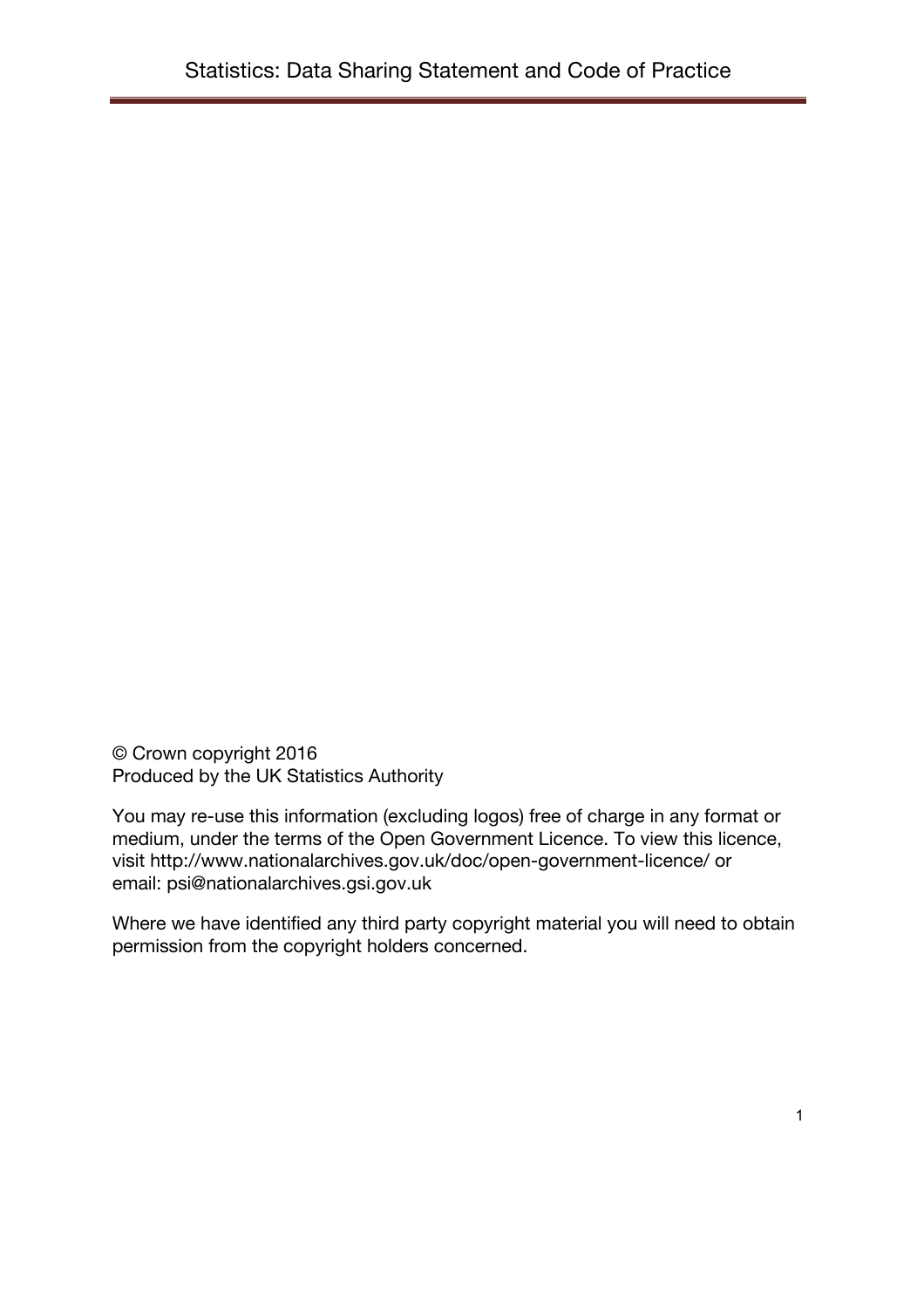# **Contents**

| <b>Statement of Principles and Procedures</b> | 3  |
|-----------------------------------------------|----|
| <b>Part 1 - About the Statement</b>           | 3  |
| Part 2 - Understanding the power              | 3  |
| <b>Part 3 - Principles and Procedures</b>     | 4  |
| <b>Part 4 - Governance</b>                    | 7  |
| Code of Practice on Changes to Data Systems   | 9  |
| <b>Part 1 - About the Code</b>                | 9  |
| Part 2 - Understanding the power              | 9  |
| Part 3 - The importance of consultation       | 10 |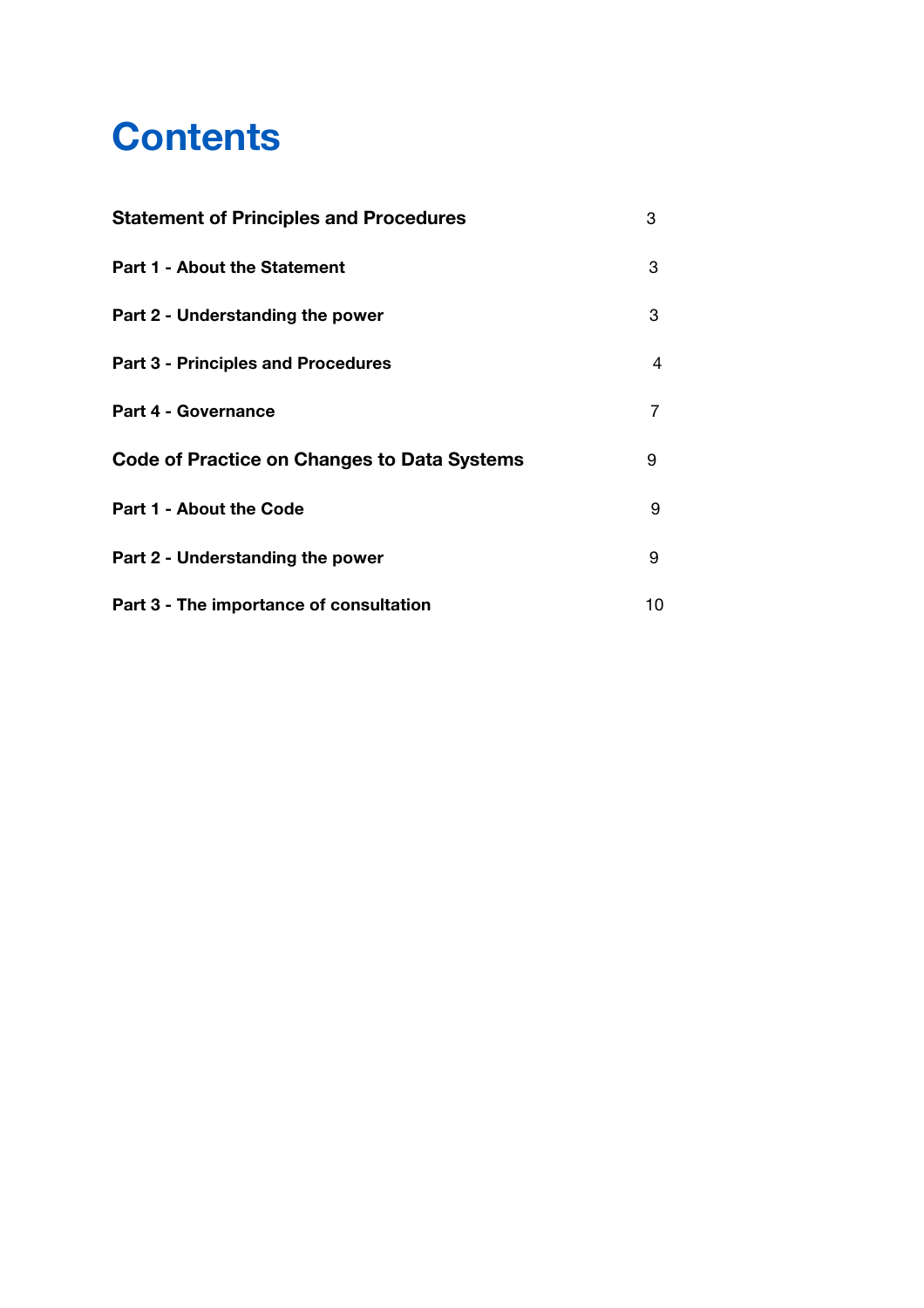# **Statement of Principles and Procedures**

# **Part 1: About the Statement**

- 1. The legislation requires that the UK Statistics Authority prepare, consult on and publish a Statement of Principles and Procedures governing the way we will use the framework for access to data. We are required to consult publicly before issuing or reissuing this statement, and to lay the statement before the UK Parliament and the devolved legislatures.
- 2. In preparing this statement we have had regard to, inter alia, the:
	- Information Commissioner's Anonymisation Code of Practice (2012)
	- Information Commissioner's Data sharing code of practice (2011)
	- Information Commissioner's Conducting Privacy Assessments code of practice (2014)
	- Information Commissioner's privacy notices code of practice (2016)
	- Statistics and Registration Service Act (2007)
	- Code of Practice for Official Statistics (2009)
	- Data Protection Act (1998)
	- ONS Respondent Charter for Surveys of Households and Individuals
	- ONS Respondent Charter for Business Surveys
	- Government Security Policy Framework
	- The Ethical Principles of the National Statistician's Data Ethics Advisory **Committee**
	- Responses to the Cabinet Office consultation, Better Use of Data in Government (2016)
- 3. This statement complements and is consistent with the principles and expectations set out in these documents. The principles and procedures outlined in this document apply to all the ways we access and share data, including onward disclosure to the statistical departments of the devolved administrations.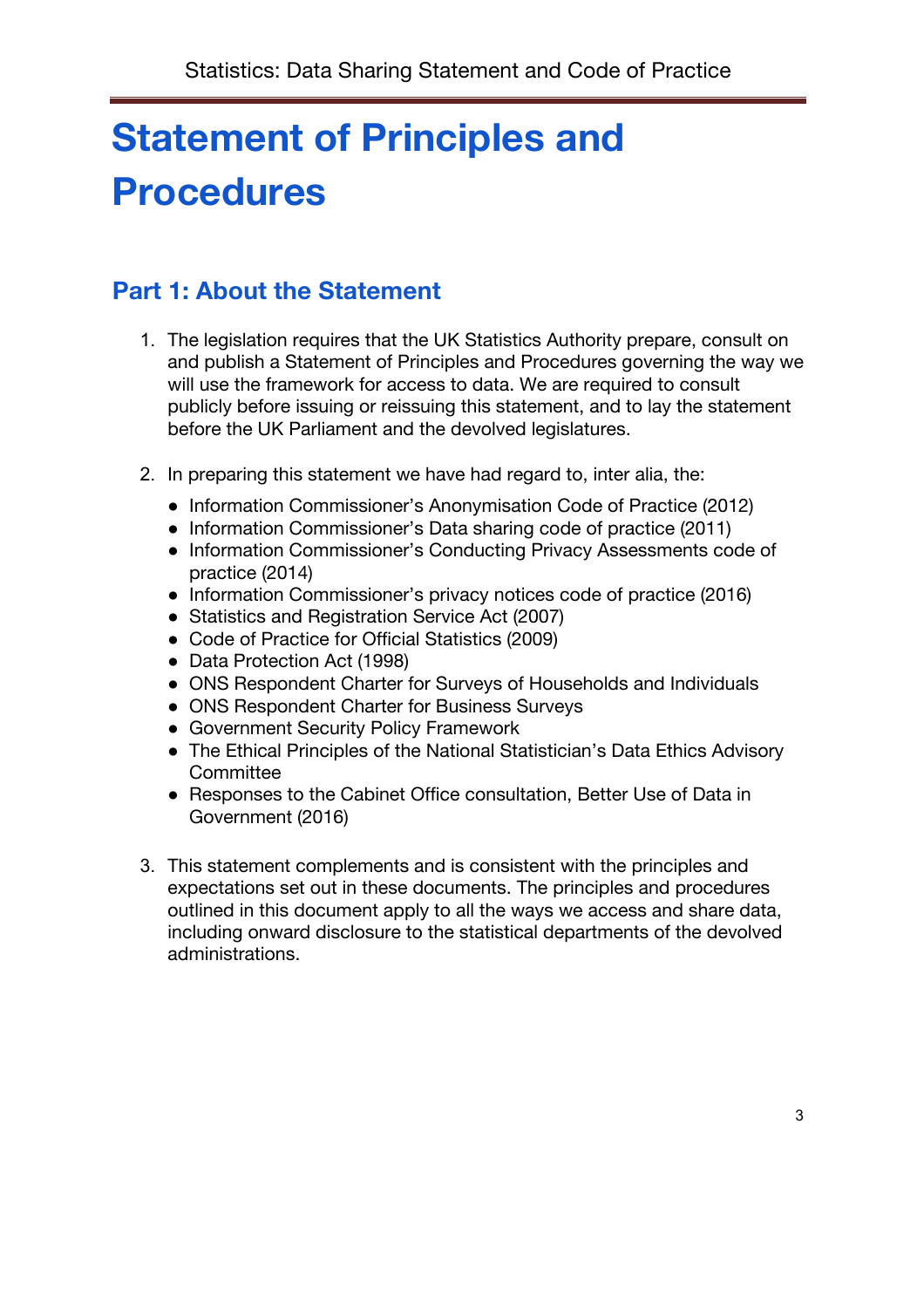## **Part 2: Understanding the power**

- 4. Statistics are a vital public good for the information age the quality and range of official statistics provide key decision-makers in Government, business and beyond with crucial insights into the UK's society and economy. Official statistics also play a vital role in supporting a healthy democracy by enabling individuals to hold their elected representatives to account. Producing high quality official statistics requires sophisticated, robust methodology and an appropriately skilled statistical workforce. But it also requires a legal framework that empowers statistical producers to collect and process the data on which National and official statistics and statistical research are based. Such a framework needs to recognise:
	- that the way data are produced will continue to change in the future;
	- that data useful for the production of statistics and for statistical research is held by an increasing number of public and private bodies in ever larger quantities, and that the proliferation of useful data sources will continue in the future;
	- the need for statistical producers to be able to understand the data they are using (metadata) so they can take advantage of the growing potential uses of these data; and
	- that the proliferation of data and data holders means greater variation in the quality of data, and that statistical producers therefore need tools that help them to understand the quality of that data and to determine the feasibility of their use in the production of official statistics.
	- that ensuring the increased availability of data to researchers does not impact negatively on citizens' privacy means ensuring those who collect and handle data implement robust privacy-enhancing measures.
- 5. The Statistics and Registration Service Act 2007, as amended by the Digital Economy [Bill], creates a legal framework providing the UK Statistics Authority and its executive office, the Office for National Statistics (collectively hereafter "the Authority"), access to data held by public authorities and private undertakings to support the Authority's statistical functions. The legislation provides for data suppliers to be required to consult the Authority before changes to data collection are made in order to protect the security of data supply, as well as the accuracy and reliability of statistics derived from these data sources. To support the production of devolved statistics, the legislation permits controlled disclosure of data to the statistical departments of the devolved administrations in Scotland, Wales and Northern Ireland, with the consent of the data supplier. The legislation obliges the Authority to observe the very highest standards of data security, confidentiality and transparency, and sets out strict penalties for those who misuse data collected for statistical purposes.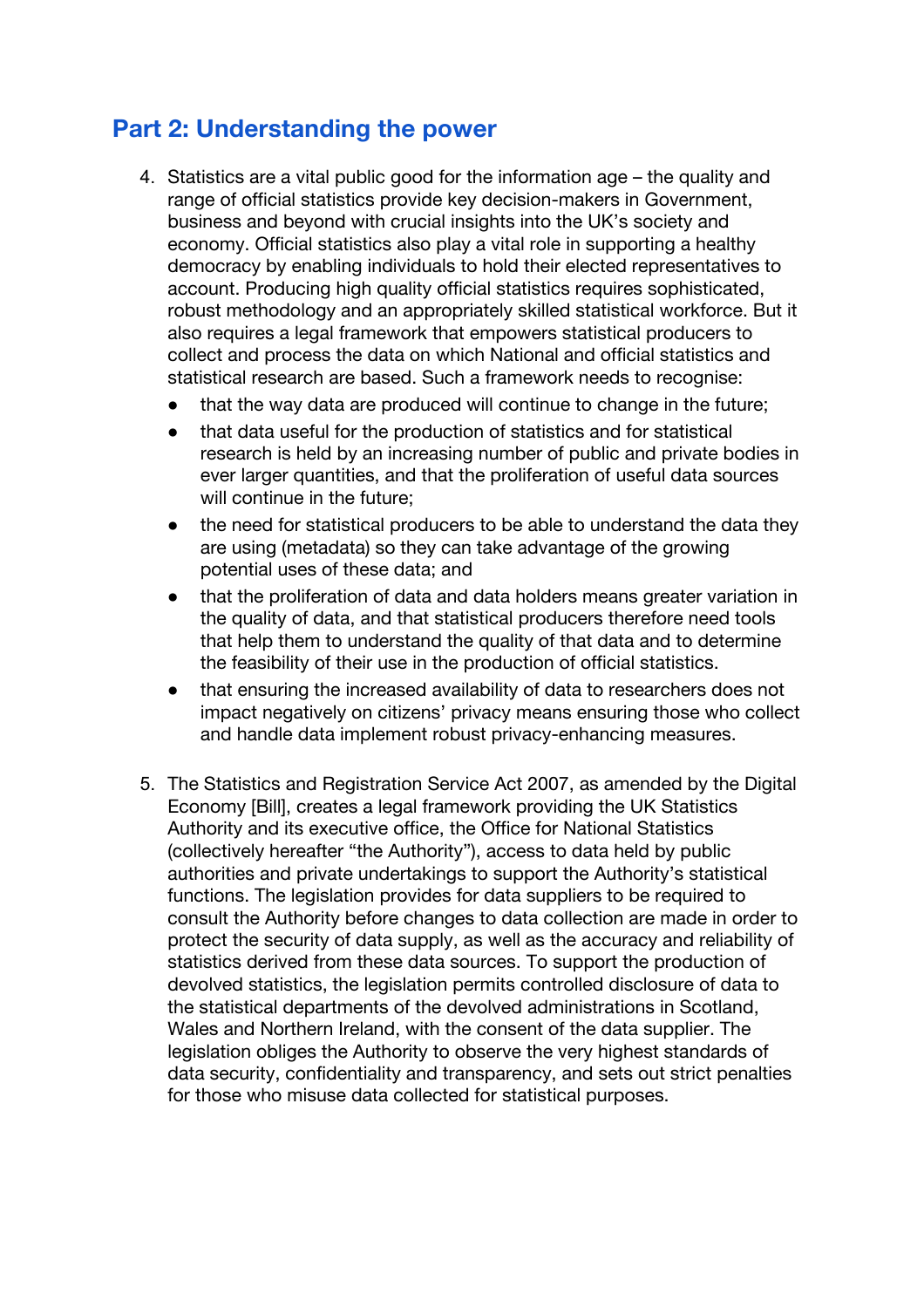### **Part 3: Principles and Procedures**

- 6. The Authority has established principles and procedures to ensure that we:
	- exercise our statutory responsibilities in a fair, proportionate and accountable way, with due regard for key principles of privacy appropriate degrees of internal and external scrutiny;
	- work in a transparent manner with data suppliers, civil society and the general public, responding to any concerns or opportunities as they arise; and
	- reinforce our full accountability to the UK Parliament and the devolved legislatures in exercising our statutory responsibilities.
- 7. We will only seek access to data for the purposes of fulfilling our statutory responsibility to produce official statistics and undertake statistical research that meets identifiable user needs for the public good. In exercising our powers we will adhere to the following six principles, collectively intended to ensure that the highest ethical and legal standards apply across the full statistical life-cycle, and to provide public assurance and maintain confidence in the trustworthiness and quality of our statistics. These are outlined below.

#### *Principle 1: Confidentiality*

- 8. The Code of Practice for Official Statistics requires that "private information about individual persons (including bodies corporate) compiled in the production of official statistics is confidential, and should be used for statistical purposes only" (Principle 5).
- 9. We are committed to maintaining the confidentiality of data at all times, in accordance with Principle 5 of the Code of Practice for Official Statistics. In addition to the strong protection provided by the law, we will ensure that appropriate security controls are applied, and we will observe the highest standards in disclosure control to ensure personal data remains protected and secure at all times. We will regularly assess our security infrastructure and procedures to maintain the integrity of, and confidence in, these safeguards.

#### *Principle 2: Transparency*

10. As part of our statutory reporting obligations we are committed to publishing information on how we exercise our statutory responsibilities and obligations in respect of access to sources of data for statistical and research purposes. To help data suppliers and data subjects to understand the ways in which their data are used, and the privacy and security safeguards around the use of these data, we commit to make details of data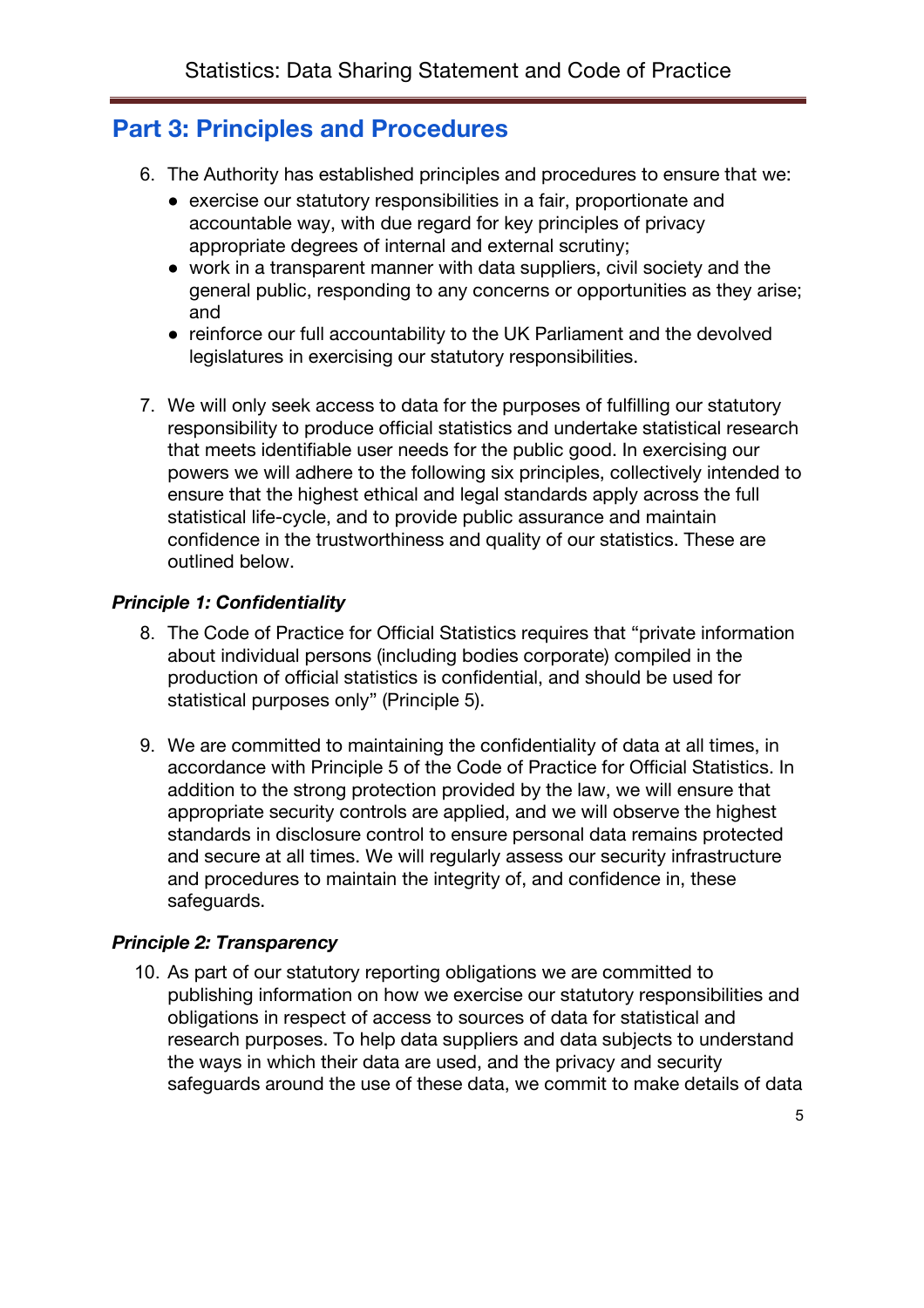access requests, requirements, and agreed arrangements publicly available by default. In some exceptional cases this degree of transparency may be inappropriate;<sup>1</sup> in such instances we undertake to obtain and take into account the data supplier's advice where we are aware, or have been made aware, that such reasons may exist, before deciding whether to (or the extent to which we will) publish details of data access requests, requirements or arrangements. This commitment applies equally to any details we publish in documents we are required or choose to lay before Parliament.

#### *Principle 3: Data sharing, ethics and the law*

- 11. The Code of Practice for Official Statistics requires that "statistical methods should be consistent with scientific principles and internationally recognised best practices, and be fully documented. Quality should be monitored and assured taking account of internationally agreed practices." (Principle 4).
- 12. Data access arrangements will meet all legal obligations arising from the Data Protection Act (and other legislation, as appropriate). We will further ensure that data access arrangements observe the highest ethical standards, ensuring at all times that these arrangements support the delivery of National and official statistics, and statistical research, that serve a clear public interest. We will ensure that data access arrangements adhere to recognised standards of methodological integrity and quality; address issues of privacy and transparency; suitably consider the risks and limitations of new technologies and data collection methods; and be subject to appropriate scrutiny, oversight and monitoring.
- 13. As part of this process, we will adhere to best practice on privacy impact assessments and privacy notices in the establishment of data access arrangements. A privacy impact assessment is a process which helps identify and reduce the privacy risks of a data share. The ICO's Conducting Privacy Impact Assessments code of practice<sup>[1]</sup> provides guidance on a range of issues in respect of these assessments, including the benefits of conducting privacy impact assessments and practical guidance on the process required to carry one out.
- 14. A privacy notice describes all the privacy information made available or provide to individuals about what you do with their personal information. In exercising these powers to access data, we will ensure that suitably worded privacy notices are published and made available to the public in line with fairness and transparency principles in the Information Commissioner's privacy notices code of practice<sup>[2]</sup> and data sharing code of practice. The Information Commissioner's privacy notices code of

 $1$  For example, where the publication of such details may be prejudicial to wider public or commercial interests, such as national security, the prevention or detection of crime or where publishing the information would significantly damage the market position of a data supplier.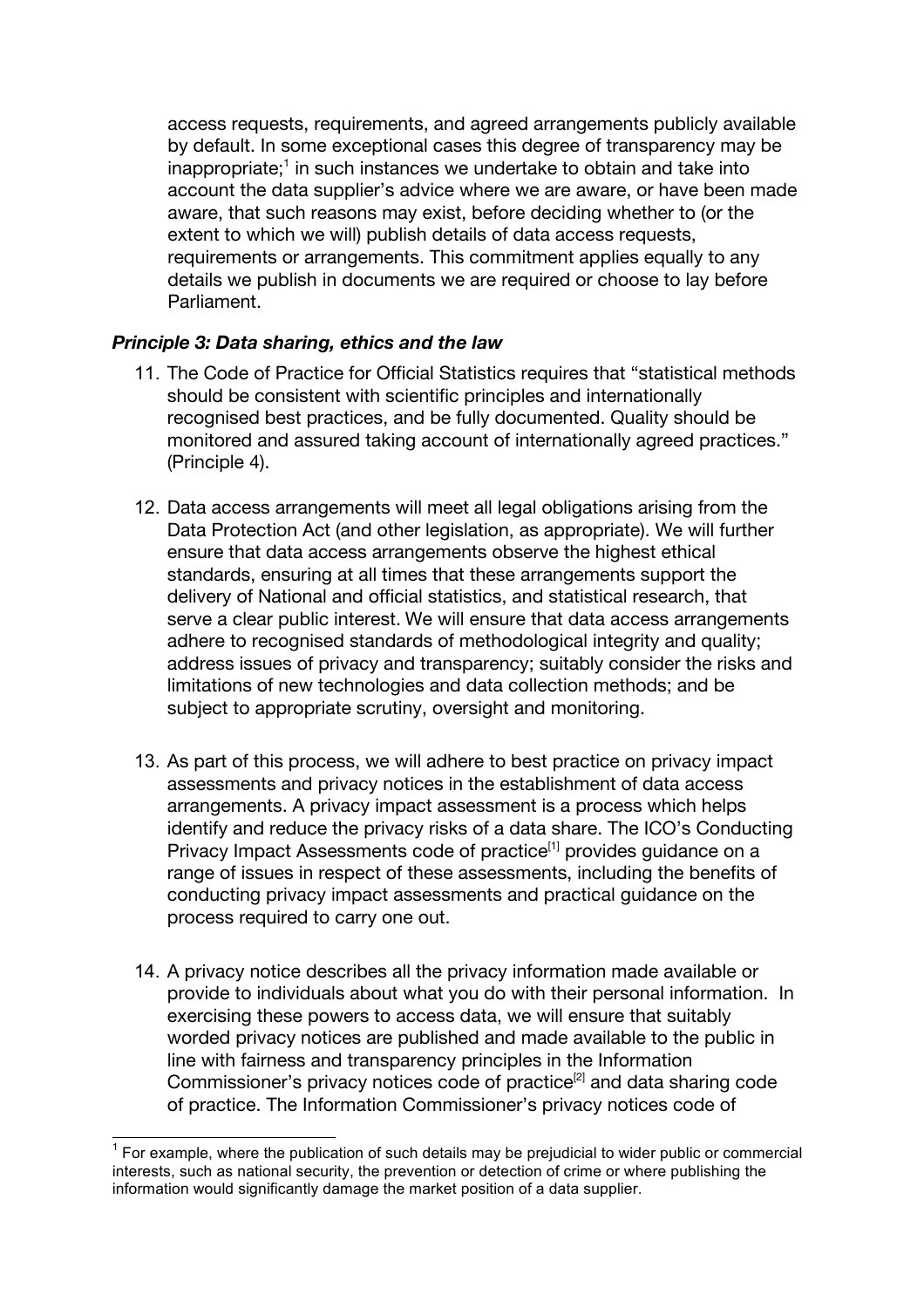practice provides guidance on the content of these notices, as well as where and when to make them publicly available.

### *Principle 4: Integrity*

- 15. The Code of Practice for Official Statistics requires that "at all stages in the production, management, and dissemination of official statistics, the public interest should prevail over organisation, political or personal interests" (Principle 3).
- 16. We will use our statutory functions and responsibilities in ways that are free of the influence of organisational, political or personal interests, ensuring that we take decisions on the data sources we seek to access only on the basis of a sound statistical rationale, identifiable user needs, and a clear public interest. We will only seek access to data where we are satisfied that the data may be of sufficient quality and coverage to support the production of high quality statistical and research outputs. Before securing access to data held exclusively by public authorities or private undertakings under the statutory powers conferred upon us, we will also ensure that we have assessed known viable alternatives, particularly where publicly-available equivalent sources would serve as suitable substitutes.

### *Principle 5: Proportionality, fairness and minimised burdens*

- 17. The Code of Practice for Official Statistics requires that "the cost burden on data suppliers should not be excessive and should be assessed relative to the benefits arising from the use of the statistics" (Principle 6).
- 18. We are committed to minimising the burdens associated with the production of statistics, and we will ensure that the costs of providing us with access to data are proportionate to the benefits accruing from the use of the statistics produced from these data. We will also ensure that any decisions concerning the volume or type of data we seek are informed by this commitment. We will work with data suppliers to establish data access arrangements that minimise the cost burden and potential for disproportionate impacts on taxpayers and data suppliers alike. We undertake to seek data from national or consolidated sources before placing burdens on local service providers and, where the same data can be obtained from multiple sources, to ensure that our decisions on which source(s) to access are informed by considerations of associated costs and burdens to the data suppliers.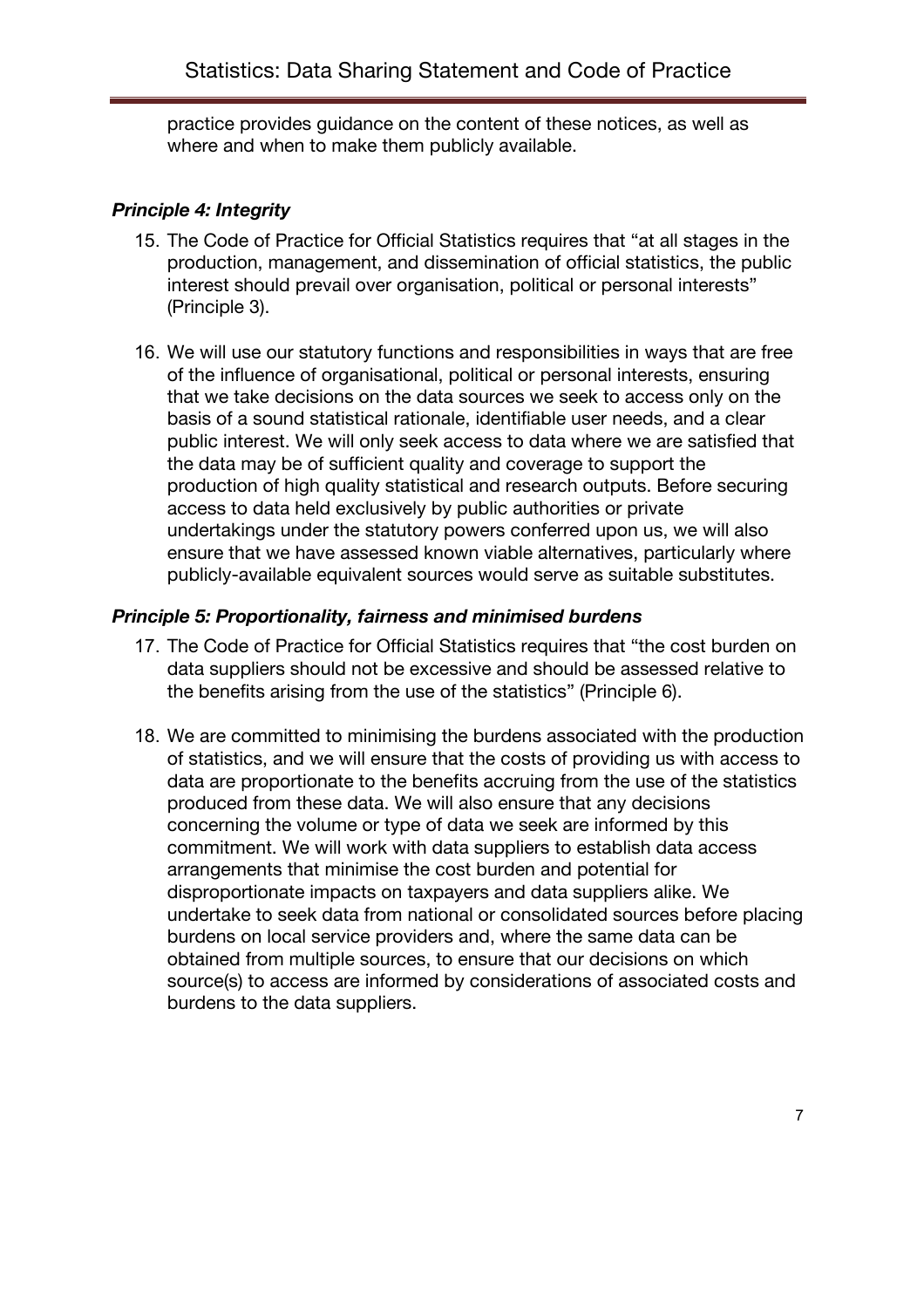### *Principle 6: Collaboration*

19. We will consult with, and consider the advice of, data suppliers before issuing a notice or requesting access to data. We commit to exploring collaborative solutions and negotiated data arrangements in preference to issuing requests or notices to enable this access. This will ensure that data access arrangements are appropriately tailored to the specific needs, resources, interests and cultures of data suppliers, as well as the particular sensitivities and risks associated with different types and sources of data. A collaborative approach will also enable us to understand the way the data are constructed and therefore any caveats concerning their quality, interpretation and use. We will invoke our statutory powers of compliance and compulsion as a last resort only once all other reasonable means of accessing the data have been exhausted (including senior level discussions between the Authority and the data supplier).

## **Part 4: Governance**

- 20. We will monitor the ways in which we are using the legal framework to access data by establishing an advisory data access oversight function as part of the governance structure of the Authority and drawing on the experience and independent expertise of individuals from a wide range of sectors and organisations. This function will assess data access proposals against the principles above and will provide impartial and independent advice to the National Statistician to support him/her on the exercise of his/her functions. We will publish reports and other papers detailing this advice in accordance with the Authority's general commitment to transparency.
- 21. We will in addition publish, consult on and maintain up-to-date supplementary guidance and best practice documents concerning the way we exercise our statutory responsibilities under this legal framework. These documents, which we may re-issue from time to time to reflect changing practices and the development of professional expertise, will provide additional clarity to help data suppliers understand their obligations and, in particular, the operational means by which we will exercise data access powers. They (will) also provide information for statistical users and the general public seeking to understand the procedural arrangements governing the way third-party data is collected, processed and safeguarded in the production of official statistics and for statistical research. These documents (will) include guidance concerning:
	- **Data requests and notices:** guidance concerning the format in which we will request data or issue notices under this legislation;
	- **Minimising burden:** the means by which we will assess the burden on data suppliers and the ways we will minimise these burdens.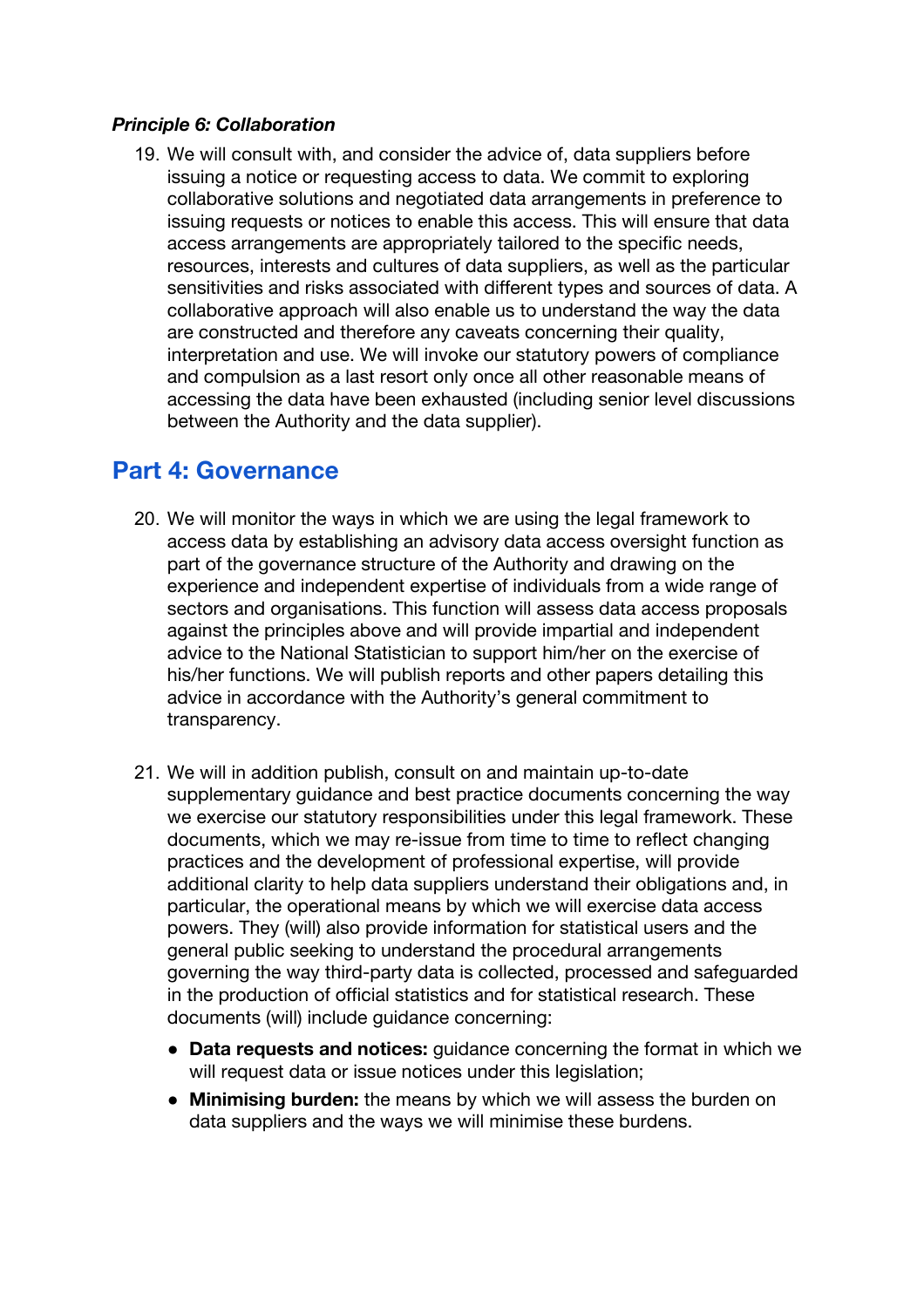- **Data supply and transmission:** technical guidance about the format(s) for the transmission of data and safeguards to ensure data is transmitted securely;
- **Security and confidentiality:** summary information about the ways in which we ensure the highest levels of data security and the confidential storage, processing, use and dissemination of data held in our systems; and
- **Representation and dispute resolution:** arrangements where data suppliers can query or challenge requests for data made by us, including representations to our data access oversight function.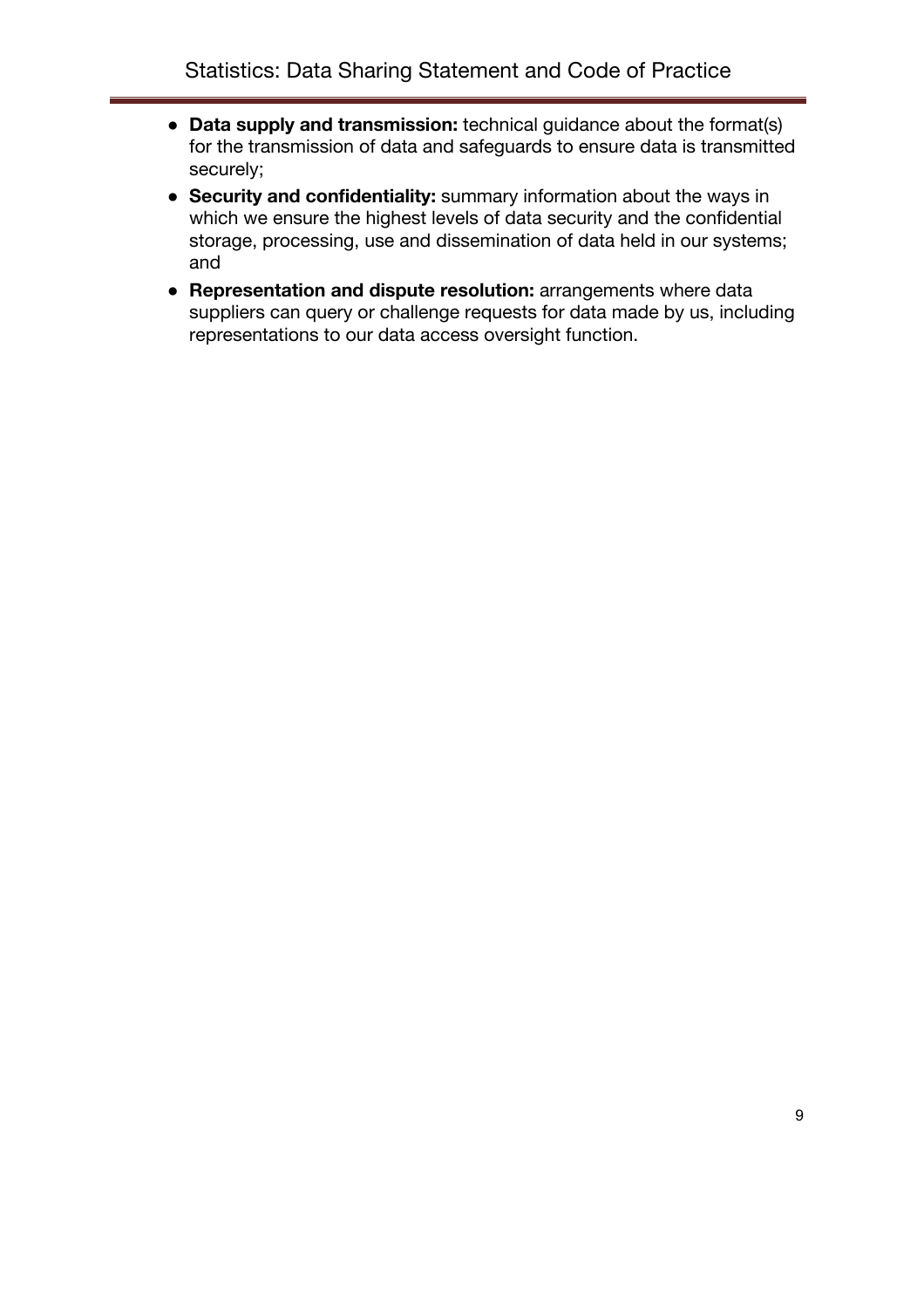# **Code of Practice on Changes to Data Systems**

## **Part 1: About the Code**

- 22. This document has been prepared in accordance with the provision set out in section 45G of the Statistics and Registration Service Act 2007 that the UK Statistics Authority and its executive office, the Office for National Statistics (collectively referred to hereafter as the "Authority"), prepare, consult on and publish a code of practice on changes to data systems that may be made by public authorities who are supplying data to the Authority to support the production of official statistics and statistical research.
- 23. This requires public authorities to have regard to this code when considering or making changes to their data systems. The code is therefore principally intended to provide guidance for public authorities who are supplying data to the Authority for the purpose of producing statistics or conducting statistical research. However, the guidance will have practical relevance for all organisations who supply data for official statistics (or those who may be required to provide data in the future), regardless of the status of the organisation, or the frequency and means by which data is supplied.

## **Part 2: Understanding the power**

- 24. The Digital Economy Bill makes a number of changes to the law governing the way data is collected for the production of statistics in the UK. The Bill amends the Statistics and Registration Service Act 2007 by, amongst other things, granting the Authority access to data held by public authorities and private undertakings in support of the Authority's statistical functions. The changes made to the Statistics and Registration Service Act 2007 by the Digital Economy Bill expand the range of data sources the Authority will be able to draw on in the production of official statistics. The data provided for this purpose may range from specific records or variables within a larger dataset – but they might be one or more entire datasets, or even metadata.
- 25. The precise nature of, means by which and the frequency with which data should be made available to the Authority will be set out as part of a data access agreement. In some cases the legislation also permits the Authority to set out obligations as part of a formal agreement to provide access to data requiring data suppliers to consult with the Authority before making changes to the data they collect, the way they collect or process these data, as well as any arrangements providing the Authority with access to these data. In such cases, the access agreement will set out details of this obligation including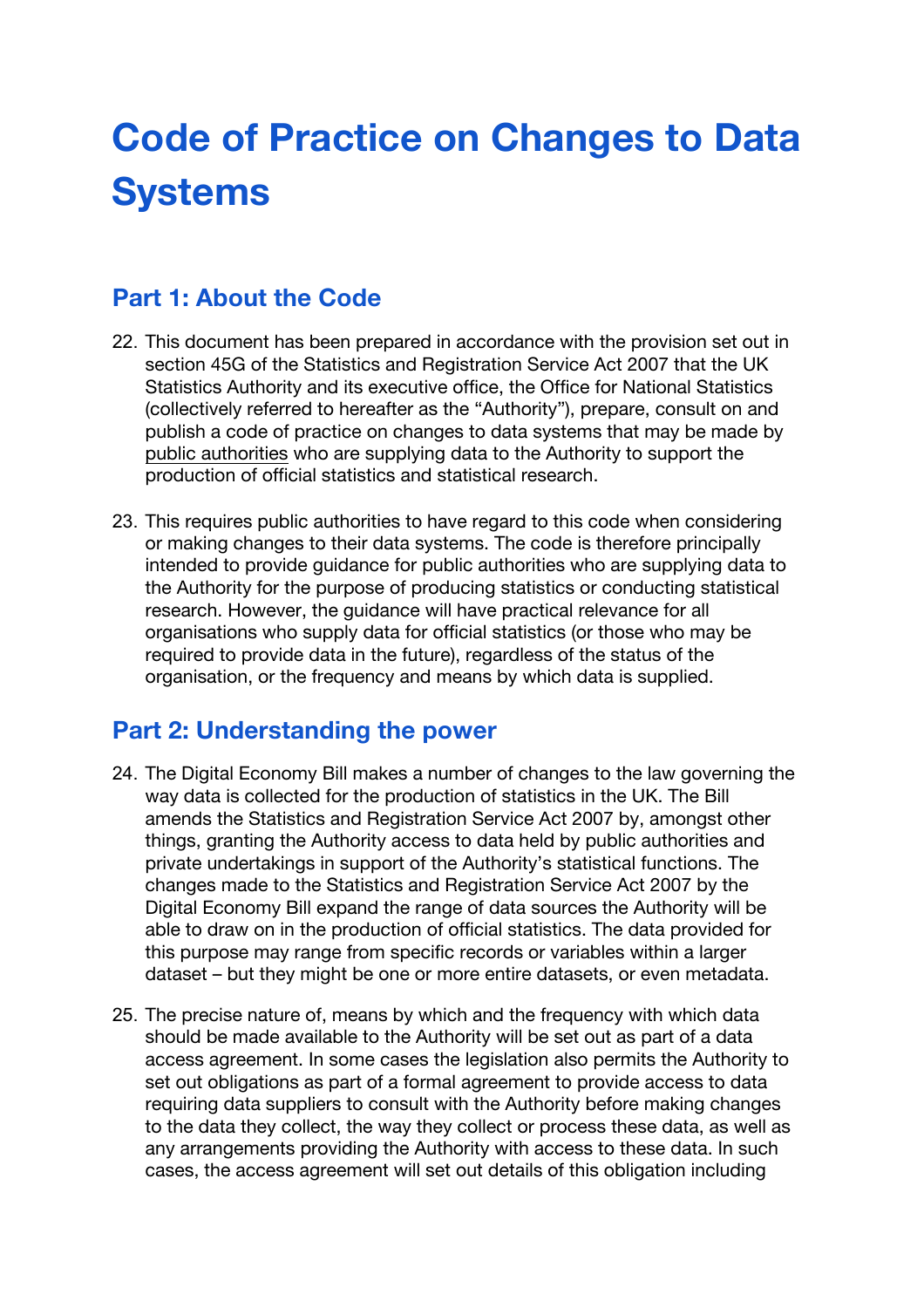the changes that are sufficient to trigger this obligation and the period of notice the data supplier must provide.

- 26. This provision is intended to support the continuity of data supply, thereby maintaining the integrity, accuracy and reliability of statistics and statistical research derived from these data – an essential safeguard if the UK statistical system is to reduce its reliance on traditional survey-based sources in favour of directly accessing administrative and other sources.
- 27. Where such an obligation is not set out in the agreement, the Authority nonetheless recommends that data suppliers consider whether any changes they are considering making to data systems will impact on any aspect of the data they are supplying (or may supply) to the Authority. The guidance below will help data suppliers identify the possible impacts changes to data systems may have, and to minimise the potential such changes have to disrupt the supply, or otherwise undermine the integrity of data that is critical for the production of official and National Statistics.

## **Part 3: The importance of consultation**

- 28. There are a number of reasons why a data supplier may seek to change the way it collects and processes data – including to meet strategic, operational or financial challenges, as a consequence of organisational transformations or changes in staffing structures, or in response to emerging security challenges. Any guidance provided here or statutory obligation set out in a notice therefore **does not change** the right of a data supplier to make such changes in response to its own business or organisational needs. It is instead a means of ensuring that the Statistics Authority is made aware of these changes to the extent to which they impact on the nature of the data, or of the provision of that data, that it receives and relies upon for the production of statistics and statistical research.
- 29. There are a number of changes that may impact on the supply of data, which includes for illustrative purposes:
	- **The type of data collected, or the way the data are collected:** Changes to the nature of the data collected which are or may be passed to the Statistics Authority could have impacts on statistics that rely on these data. Where a data supplying organisation decides to stop collecting data it provides for the production of statistics, for instance, the Statistics Authority will need to be informed in sufficient time to secure other sources to avoid disruptions to important statistical outputs that rely on these data. Similarly, changes to the way data are collected may have possible implications for the quality, reliability or usability of the data.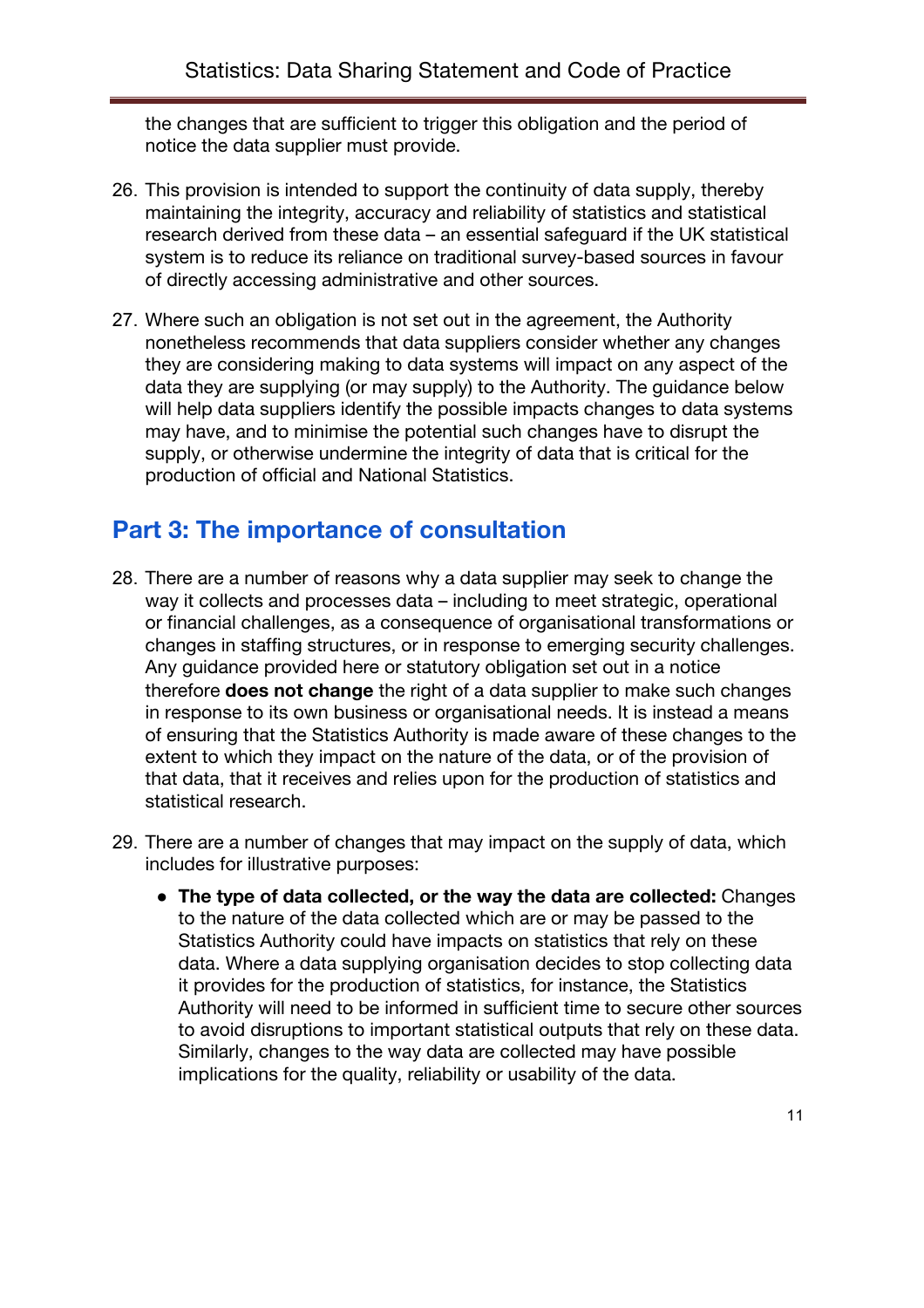- **The way data are organised, stored and retrieved:** in most cases, this will have no impact on the provision of data for the production of statistics. There are some instances, however, where changes to data infrastructures may impact on some aspect of this provision, for example in how the data are transmitted to the Statistics Authority which could have the potential to interrupt the supply of data and therefore a corresponding impact on integrity of the statistics or statistical research the Authority produces. Being aware of these changes will give the Statistics Authority the opportunity to engage with the data supplier to ensure the data continue to be supplied in a safe, reliable and cost-effective way.
- **The way data are supplied:** the Authority publishes technical guidance concerning the formats it requires for transmitted data and will work with data suppliers to establish data access arrangements that minimise the costs and burdens data suppliers might accrue.
- 30. Being made aware of any changes a data supplier intends to make to the way it transmits data will enable the Statistics Authority to adjust its practice to ensure it continues to access the data held by data suppliers in as efficient and least burdensome way as possible.
- 31. Not every change to the way data is collected and processed will affect data that is being provided for statistical purposes. However, in order to identify whether this is the case or not data suppliers will need be aware of all data that is being supplied or shared, of the duration of the agreement, and the way in which that data is being shared or transmitted. As discussed above, the Statistics Authority will ensure that all these details are set out within the framework of a data access arrangement, and that any changes to the obligations of a data supplier or provision arrangements are recorded in an amendment. Data suppliers should ensure that staff responsible for considering and implementing changes to data systems are appropriately familiarised with these agreements.
- 32. Similarly, not every change will have a direct impact on the quality and continuity of data upon that is relied upon for the production of official statistics and statistical research. During initial data access negotiations the Authority will engage with data suppliers to ensure they understand the role supplied data will have in the production of statistics, and to therefore help the data supplier to anticipate the impact of changes it is considering to the way it collects or processes this or related data.
- 33. Where a data supplier does believe proposed changes may have an impact on any aspect of the official statistics that make use of the data, or on the agreed arrangements for supply, it should advise the Statistics Authority in a timely fashion. There will be some occasions when changes to data systems happen much more quickly, such as where a security vulnerability has been discovered or a business opportunity has arisen. In all such cases data suppliers should ensure they contact us **as soon as possible** once they become aware of the need to effect a change. Where a data supplier is